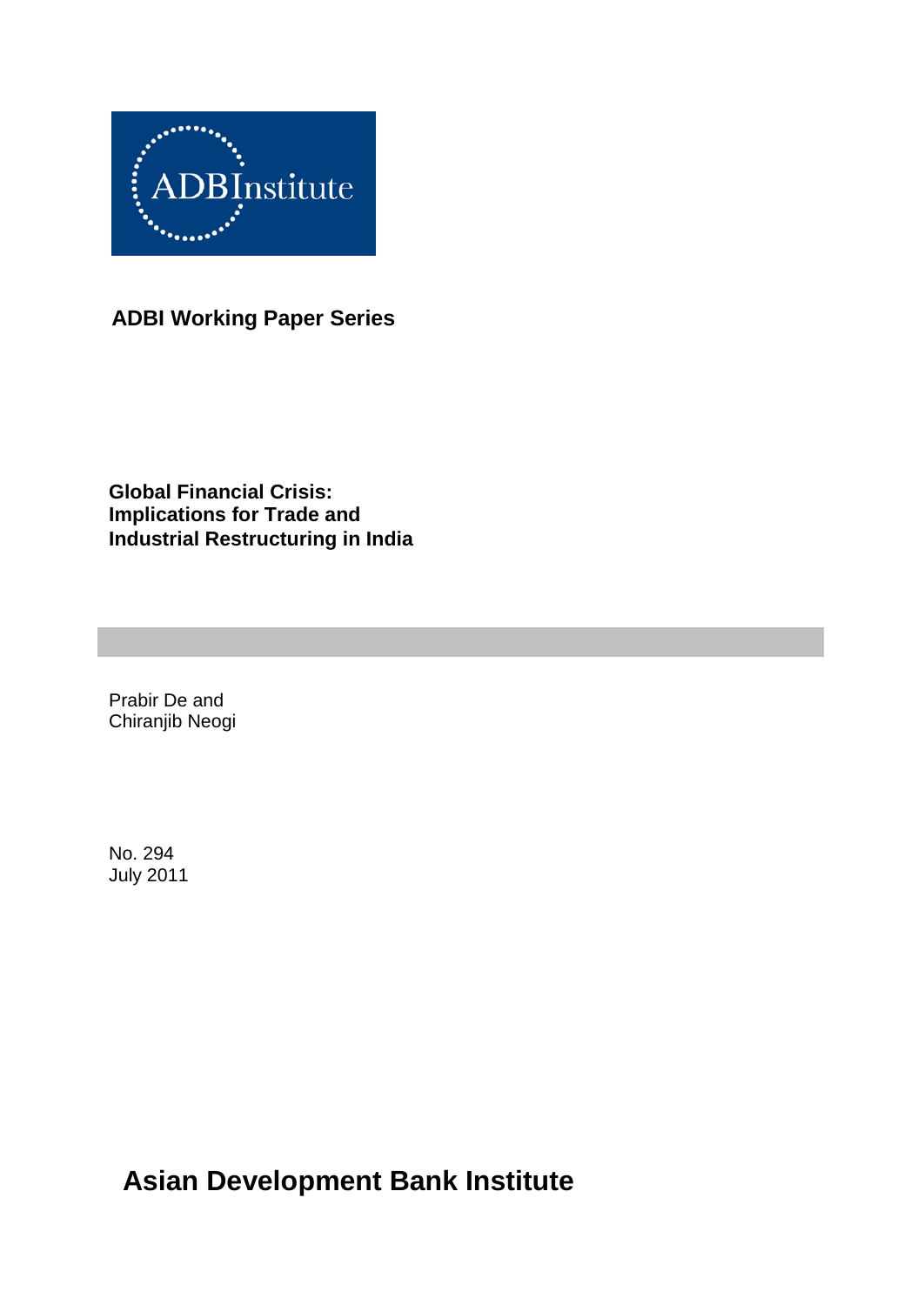Prabir De is a fellow at the Research and Information System for Developing Countries, India Habitat Centre, New Delhi. Chiranjib Neogi is an associate scientist at the Economic Research Unit, Indian Statistical Institute, Calcutta, India. An earlier version of the paper was presented at a conference on Global Economic Crisis: Impacts and Implications for Industrial Restructuring in Asia, organized by ADBI, Asian Productivity Organization, and the National Cheng Kung University, held on 19–20 August 2009 in Tainan, Taipei,China. Another version was presented at the 13th Annual Conference on Global Economic Analysis, Trade for Sustainable and Inclusive Growth and Development, organized by the Centre for Global Trade Analysis, ADB, and the United Nations Economic and Social Commission for Asia and the Pacific, held on 9–11 June 2010 in Penang, Malaysia. The authors are grateful to Willem Thorbecke, Mia Mikic, Padma Desai, Mario Lamberte, Dipak Dasgupta, Dipankar Coondoo, Biswa Bhattacharyay, and conference participants for their useful comments on the paper. The authors are also thankful to the ADBI editorial team for excellent editing of the paper. The authors gratefully acknowledge the support provided by ADBI in carrying out this study.

The views expressed in this paper are the views of the authors and do not necessarily reflect the views or policies of ADBI, the Asian Development Bank (ADB), its Board of Directors, or the governments they represent. ADBI does not guarantee the accuracy of the data included in this paper and accepts no responsibility for any consequences of their use. Terminology used may not necessarily be consistent with ADB official terms.

The Working Paper series is a continuation of the formerly named Discussion Paper series; the numbering of the papers continued without interruption or change. ADBI's working papers reflect initial ideas on a topic and are posted online for discussion. ADBI encourages readers to post their comments on the main page for each working paper (given in the citation below). Some working papers may develop into other forms of publication.

Suggested citation:

De, P., and C. Neogi. 2011. Global Financial Crisis: Implications for Trade and Industrial Restructuring in India. ADBI Working Paper 294. Tokyo: Asian Development Bank Institute. Available: http://www.adbi.org/workingpaper/2011/07/08/4630.gfec.implications.trade.industrial.south.asia/

Please contact the author(s) for information about this paper.

Asian Development Bank Institute Kasumigaseki Building 8F 3-2-5 Kasumigaseki, Chiyoda-ku Tokyo 100-6008, Japan

Tel: +81-3-3593-5500 Fax: +81-3-3593-5571 www.adbi.org E-mail: info@adbi.org

© 2011 Asian Development Bank Institute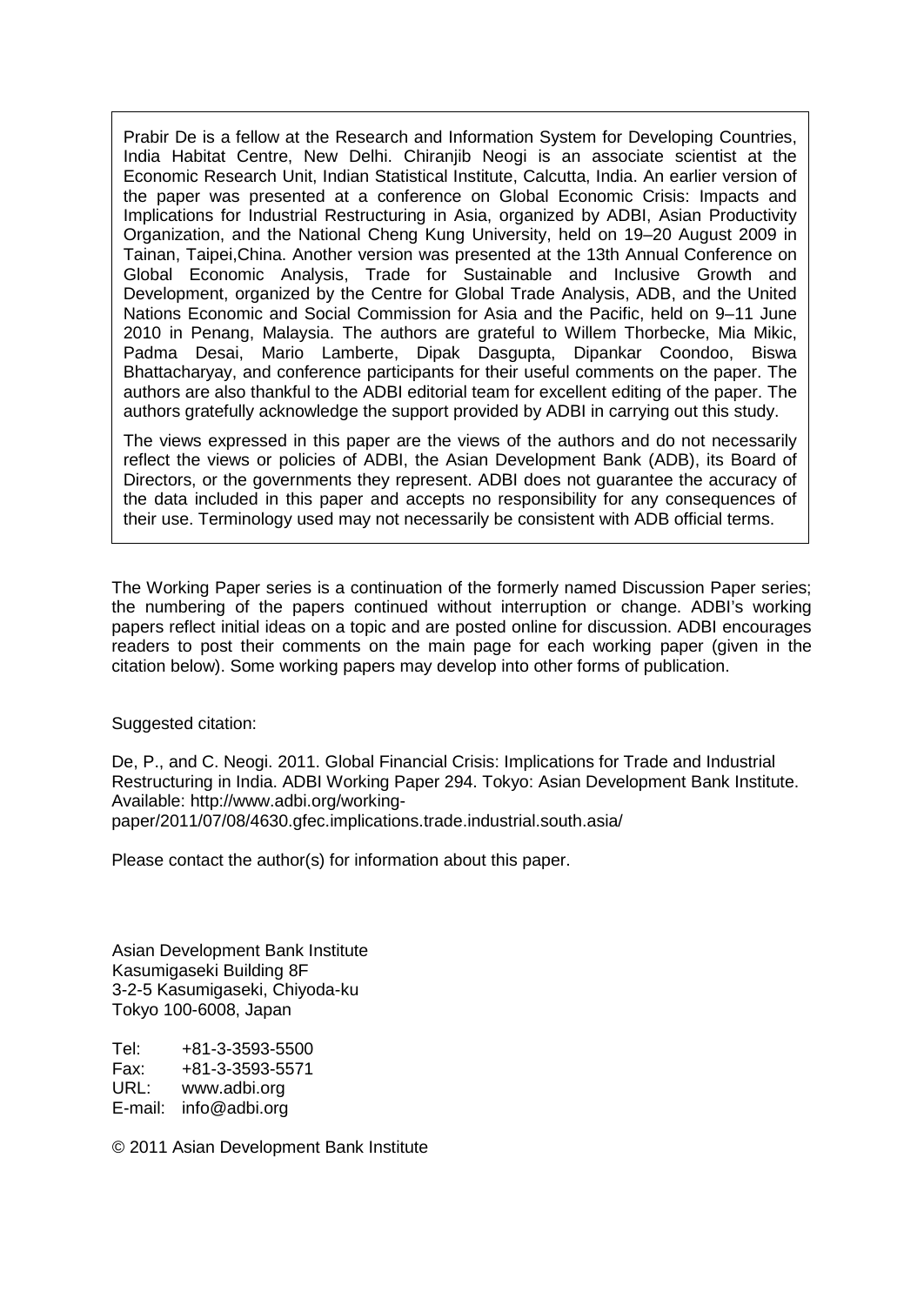### **Abstract**

This study investigates the impact of global crisis shocks on India's trade and industry. We use both panel data modeling and vector autoregression techniques to understand the dynamic effects of global crisis shocks on Indian industry and trade. The estimated results of panel data models show that changes in trade composition are positively associated with changes in manufacturing composition in India, controlling for other variables. However, there is no strong indication that Indian industry has been severely harmed by the fall in demand in crisis-affected advanced economies such as the United States (US), the European Union (EU), and Japan, holding other things constant. Since there may be lags between changes in composition in export and industry, the study then explores the dynamic effects of global crisis shocks on Indian industry and trade with the help of vector autoregression techniques. The findings of the study indicate that the compositional change in industry has responded significantly to exports to the US, Japan, and the EU in the crisis period. Variance decomposition of compositional change in industry reveals that during the pre-crisis period, almost 100% of the variation in compositional change in industry depended on its own variation, while in the crisis period about 20% of the variation in compositional change in industry has depended on the exports to the EU, Japan, and the US. Therefore, the effect of global crisis shocks of India's exports to advanced economies during the crisis period has been transmitted to Indian industry. However, Indian industry has not responded significantly to the shocks of imports from the advanced economies, while the response to its own shocks is significant during both pre- and postcrisis periods. The study also indicates that India's trade openness has responded mildly to the shock of exports to the US. India's trade with the US, coupled with US GDP, has significantly contributed to the variability of India's trade openness in the crisis period, accounting for 40% of the variation of the trade-GDP ratio of India, whereas India's trade with the EU and Japan has had either no effect or very insignificant effect on India's trade openness. This study suggests that Indian industry has not been significantly harmed by the ongoing global crisis. Even though India continues to enjoy relatively large domestic demand, the compositional change (positive) in the manufacturing sector would decrease if the crisis continues, resulting in a slowdown in growth and a rise in stagnation.

**JEL Classification: F02, F13, F17, F42, F47, L6, L7**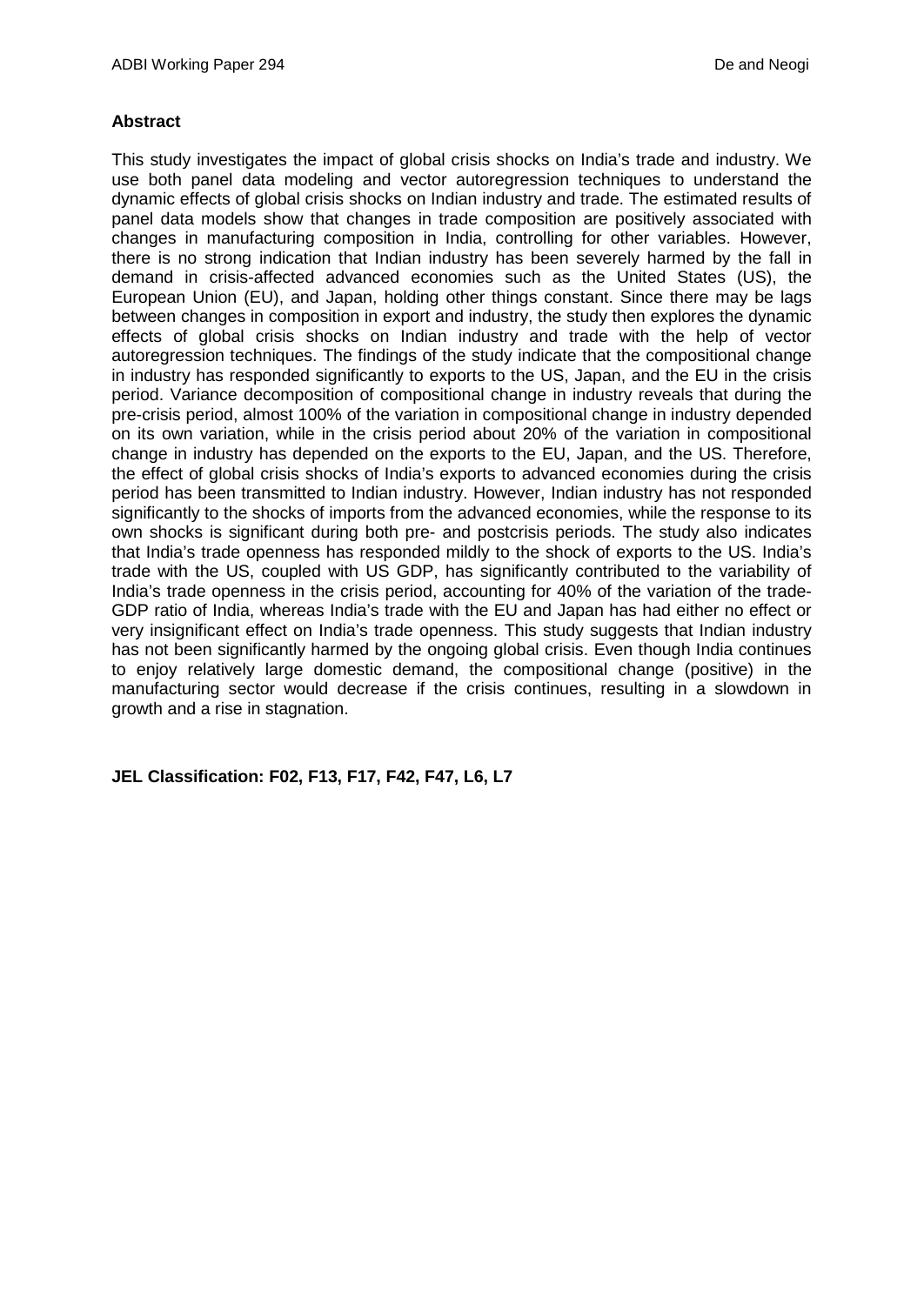# **Contents**

| 1. |                                                                        |
|----|------------------------------------------------------------------------|
| 2. | Global Financial and Economic Crisis and South Asia: Stylized Facts 1  |
| 3. | Falling Import Demand in Advanced Economies and South Asia's Export5   |
| 4. | Compositional Change in Exports and Manufacturing Goods Production  11 |
| 5. |                                                                        |
| 6. |                                                                        |
| 7. |                                                                        |
| 8. |                                                                        |
|    |                                                                        |
|    |                                                                        |
|    |                                                                        |
|    |                                                                        |
|    |                                                                        |
|    |                                                                        |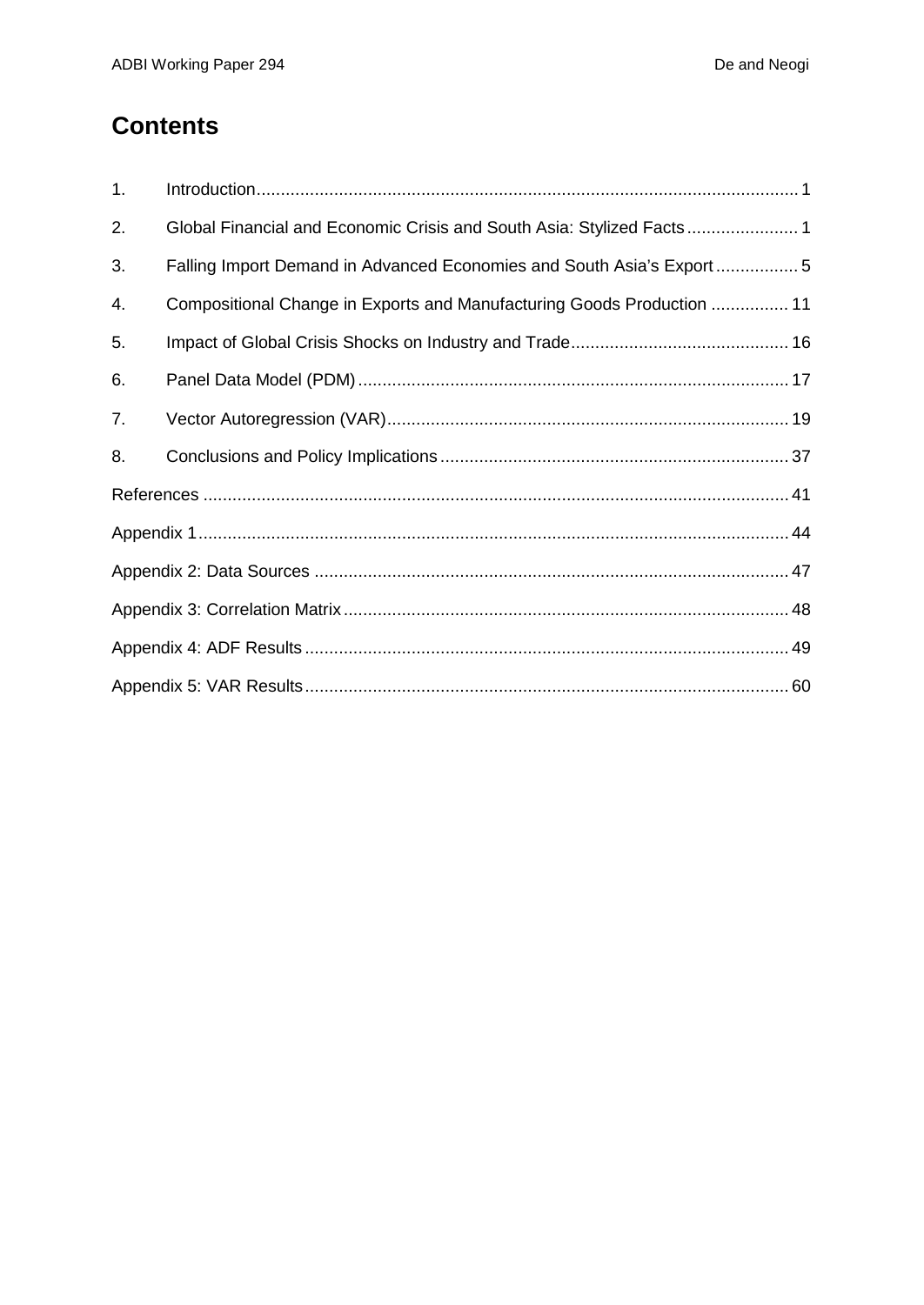# **1. INTRODUCTION**

In last two and a half years, the world witnessed a severe financial and economic crisis following the subprime mortgage crisis in the United States (Nanto 2009; Bosworth and Flaaen 2009). While the exact reasons are still unknown, the crisis could be ascribed to gross financial irregularities, excessive risk taking, and large and persistent global imbalances, which in turn are the outcome of excessively loose monetary policy in the major advanced economies in the first few years after 2000. The crisis has threatened to undo the economic development achieved by many countries and to erode people's faith in an open international trading system (Lamy 2009).<sup>[1](#page-4-0)</sup> This was the first global recession of the new era of globalization (Stiglitz 2008).

Over the past decades of globalization, economies in South Asia had grown rapidly till the financial crisis appeared in mid-2007. This acceleration of growth, in which international trade has played an important role, has helped South Asian economies achieve impressive economic development. Globalization has resulted in an increase in international trade in goods and services in both extensive and intensive margins in South Asia. Most South Asian economies have become part of growing international economic networks through exchange of goods, services, and capital. As a result, South Asia's production is more fragmented than what it was in the 1980s or early 1990s. As of 2009, South Asia accounted for over 5% of world trade in goods and services, about 3.5% of world GDP, and 23% of world population, respectively.<sup>[2](#page-4-1)</sup> In a supply-constrained region like South Asia, promoting exports has always been a challenge, particularly when trade has been severely restricted by lack of external demand. Developing Asia will continue to suffer from demand decline in OECD countries, with the People's Republic of China and India being the most harmed (Jongwanich et al. 2009). Though South and Southeast Asia face reduced exports to the Organisation for Economic Co-ordination and Development (OECD) countries, their exports are also reduced significantly to other Asian exporters, demonstrating the indirect trade linkages that now exist in the global economy. Therefore, the past export slowdown surely has some long-term implications for trade and industrial development. In this paper, we are keen to understand the consequences of the present crisis on South Asia in general and its largest economy that of India—in particular. $3$ 

The broad objectives of this study are to understand South Asia's emerging trade and industrial development scenario in view of changes in international demand from the advanced economies, and the remedies to strengthen the trade and industry in the region. The intention is to provide lessons for South Asian countries regarding trade and industrial policy responses and implications for regional cooperation.

# **2. GLOBAL FINANCIAL AND ECONOMIC CRISIS AND SOUTH ASIA: STYLIZED FACTS**

The subprime mortgage market crisis that originated in the US in summer 2007 devastated the US's and EU's financial systems through the bursting of the housing bubble, numerous bankruptcies, and a credit crisis. A set of publications suggests that this crisis is a result of gross financial irregularities, excessive risk taking, large global imbalances, and loose

<span id="page-4-0"></span> $1$  It is reported in WTO (2009a) that the collapse in global demand brought on by the biggest economic downturn in decades will drive exports down by roughly 10% in volume terms in 2009, the biggest such contraction since World War II.

<span id="page-4-1"></span> $2$  Calculated based on World Development Indicators 2009 (World Bank 2009a).

<span id="page-4-2"></span><sup>&</sup>lt;sup>3</sup> According to World Development Indicators 2009, India in 2008 had a share of 64% of South Asia's surface area, 75% of regional population, and 80% of GDP (World Bank 2009a).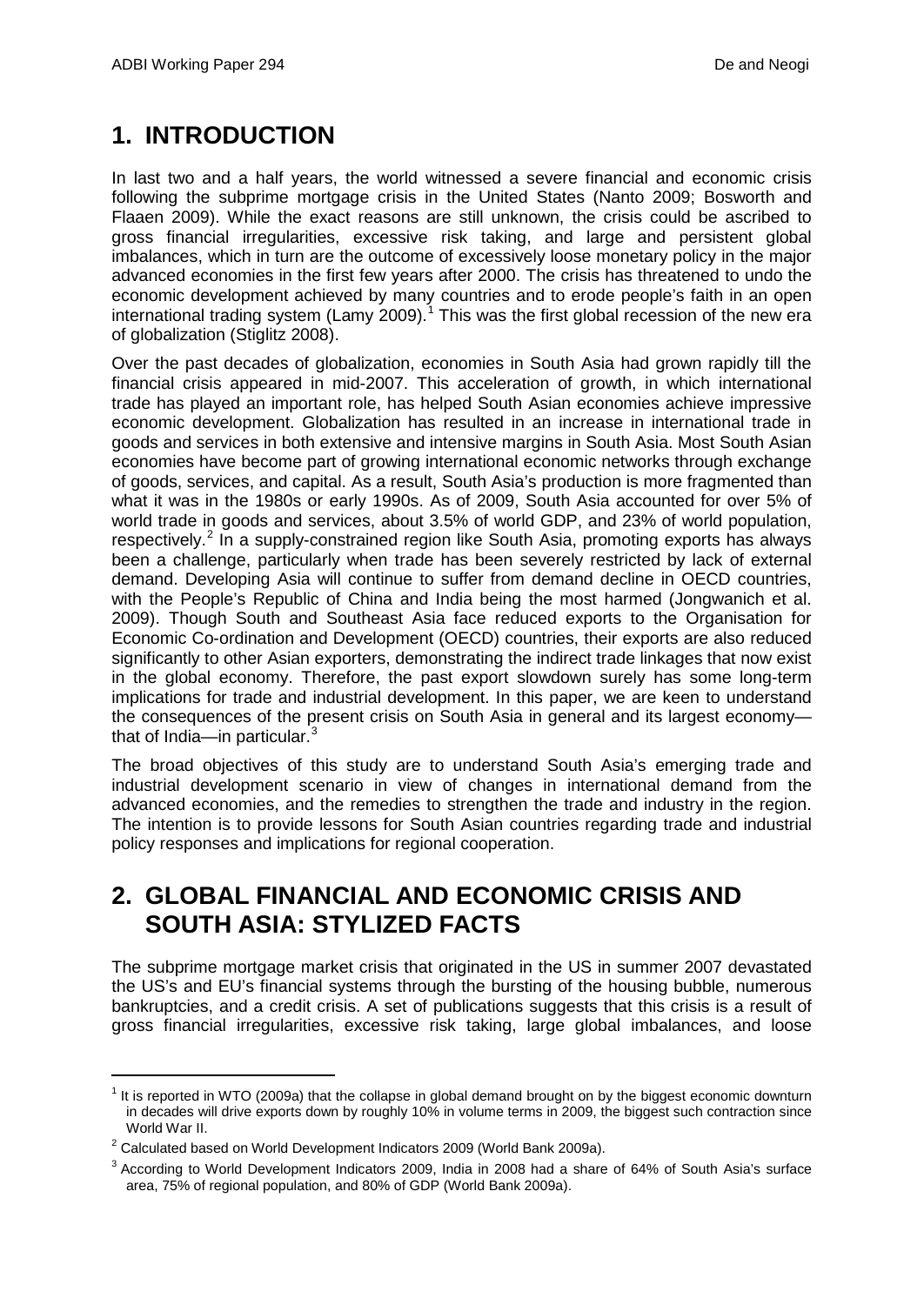monetary policies in the US, among other reasons. [4](#page-5-0) It has caused a worldwide economic recession primarily through three channels: collapse of exports, reversal of capital flows, and weakening of market confidence. Table 1 provides the major findings of some of these studies and reports. Some common features of crisis impacts on Asia are as follows: (i) countries have faced deceleration in growth with some variations; (ii) exports and imports have declined sharply across the region, and domestic demand has softened; (iii) trade protection (especially nontariff barriers) has increased; (iv) there has been a sharp rise in unemployment; and (v) "antiglobalization" sentiment has been growing, and therefore people are doubting the sustainability of export-led growth strategies pursued by the Asian countries. At the same time, a great deal of uncertainly has also started appearing about the global recovery prospects.<sup>[5](#page-5-1)</sup>

The ongoing crisis has affected the major South Asian economies through financial and trade channels since they are more integrated with global market compared to the 1990s.The unfolding global financial crisis is therefore having different repercussions on South Asian economies than during the 1997 Asian financial crisis. With the increasing integration of the South Asian economies and their financial markets with the rest of the world, there is recognition that the region does face some downside risks from the global financial and economic crisis (World Bank 2009a). The crisis appeared in South Asia when the region was suffering from a huge loss of income from a severe terms-of-trade shock owing to the surge in global commodity prices from 2003 to the middle of 2008. Its impact on South Asia has been large, and it could weaken the subregional economies through trade and financial channels. $6$  Hence, South Asia is facing deceleration in growth.<sup>[7](#page-5-3)</sup>

<span id="page-5-0"></span> <sup>4</sup> See, for example, ADB (2009a), ADBI (2009), UNESCAP (2009a, 2009b), Adams and Park (2009), and Bosworth and Flaaen (2009).

<span id="page-5-1"></span><sup>&</sup>lt;sup>5</sup> Refer, for example, to Sheng (2010), who commented that "The general prognosis is that the advanced economies will still have sluggish growth, whereas the emerging markets will see some growth recovery. There is concern whether there will be a double dip in many economies and whether a second round of fiscal stimulus package is necessary. Unemployment level is very high in many countries."

<span id="page-5-2"></span> $6$  For example, the US was South Asia's major export destination (until the crisis). It accounted for one-fourth of South Asia's total exports in 2007 (IMF 2009). South Asia's exports to ASEAN and the EU were much lower. See, for example, Acharya (2009), and Rakshit (2009) for India.<br><sup>7</sup> For example, the Reserve Bank of India in its 2009-2010 Annual Policy Statement, released on 21

<span id="page-5-3"></span>April 2009, indicated that India's GDP growth in 2008-2009 would be in the range of 6.5-6.7%, decreased from the 7% forecast in the January 2009 RBI policy review. The same RBI Annual Policy Statement also indicated that deceleration of growth will continue in 2009-2010 at around 6% with the assumption of a normal monsoon. Forecasts by the IMF and other organizations on the growth of the Indian economy in 2009 and following years are not different either. See Reserve Bank of India (2009). The World Bank in its forecast in May 2009 said economic growth among the developing economies of Asia, including those in South Asia, would slow in 2009 to less than half its rate in 2007 because of slumping demand in Europe and the US (World Bank 2009b). Collectively, the region would grow by 5.2% in 2009, down from 9% last year and 13% in 2007. However, recent statistics show that India, along with the People's Republic of China and Indonesia, has witnessed higher than expected growth (as projected by the World Bank and IMF) during 2008 and 2009.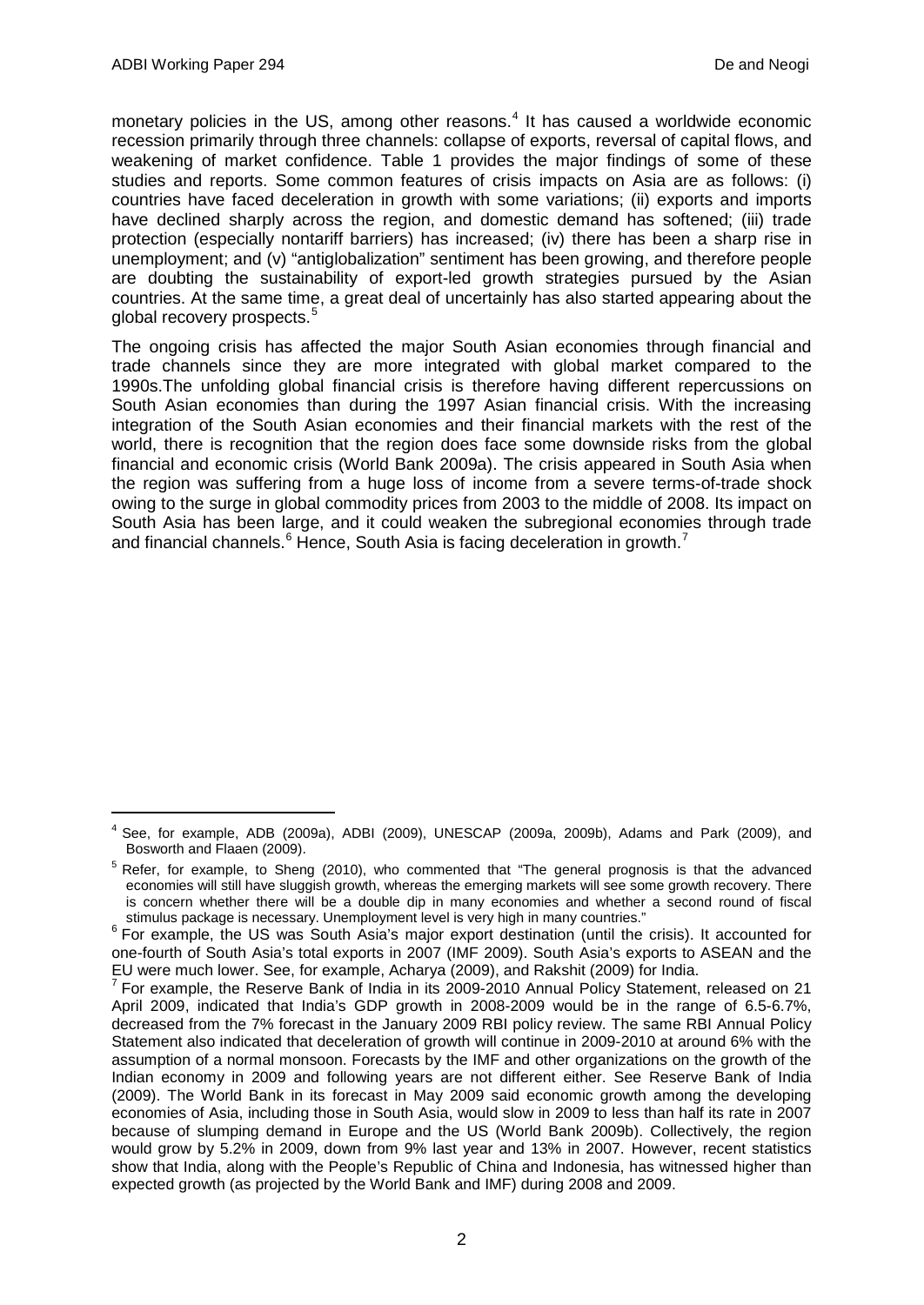| <b>Fundamentals</b>               | <b>Pattern</b>                | <b>Studies</b>           |
|-----------------------------------|-------------------------------|--------------------------|
| Growth                            | Decelerated                   | IMF (2009b), ADB (2009a) |
| Trade                             | Decelerated                   | WTO (2009a), UNESCAP     |
|                                   |                               | $(2009a)$ ,              |
| Trade price                       | Fallen                        | WTO (2009a)              |
| Trade protection                  | Increased                     | WTO (2009a, 2009b)       |
| <b>Remittances</b>                | Declined                      | World Bank (2009b)       |
| Foreign direct                    | Slowed down                   | World Bank (2009b),      |
| investment and                    |                               | <b>UNCTAD (2009)</b>     |
| equity investment                 |                               |                          |
| Commercial lending                | Slowed down                   | ODI (2009)               |
| Domestic production               | Slowed down $-$ sectors (e.g. | ADB (2009b), ADBI (2009) |
|                                   | textile & clothing)           |                          |
| Unemployment                      | Increased                     | ILO (2009)               |
| Sources: Compiled by the authors. |                               |                          |

#### **Table 1: Crisis Impact–Stylized Observations**

### **Table 2: Merchandise Exports to Advanced Economies**

| Country     | 1981                | 1991  | 2001  | 2002  | 2003                           | 2004  | 2005  | 2006  | 2007  | 2008  | 2009  |
|-------------|---------------------|-------|-------|-------|--------------------------------|-------|-------|-------|-------|-------|-------|
|             |                     |       |       |       | (% of country's total exports) |       |       |       |       |       |       |
| Afghanistan | 13.87               | 88.08 | 26.31 | 29.31 | 56.94                          | 33.14 | 40.82 | 34.51 | 30.15 | 36.22 | 31.88 |
| Bangladesh  | 44.56               | 79.27 | 77.38 | 76.76 | 77.77                          | 80.29 | 77.17 | 78.37 | 76.55 | 74.98 | 75.25 |
| India       | 46.26               | 66.16 | 63.12 | 60.43 | 58.12                          | 56.24 | 56.57 | 55.32 | 53.15 | 50.17 | 46.31 |
| Nepal       | 29.75               | 90.81 | 49.98 | 37.87 | 42.12                          | 35.26 | 27.80 | 27.45 | 23.34 | 20.52 | 27.04 |
| Pakistan    | 40.92               | 68.42 | 65.80 | 64.97 | 63.23                          | 64.24 | 59.62 | 53.19 | 49.62 | 47.03 | 44.85 |
| Sri Lanka   | 44.58               | 70.61 | 79.12 | 78.25 | 73.43                          | 73.98 | 70.66 | 71.26 | 69.99 | 67.17 | 67.77 |
|             | Source: IMF (2010). |       |       |       |                                |       |       |       |       |       |       |

 $\in$  (2010)

The most obvious area of impact has been exports, which have declined in South Asian countries.<sup>[8](#page-6-0)</sup> For example, India's exports to the EU, Japan, and the US have decreased sharply (Figure 1[a]), resulting in a sharp fall in trade openness (Figure 1[b]). At the same time, there has been a sharp fall in the bank lending rate in India (Figure 2[a]), weakening dollar (Figure 2[b]), a rise in inflation (Figure 2[c]), and a steady fall in the business confidence index (Figure 2[d]). The overall economic situation in South Asia thus remains serious. So far, the demand from advanced economies for South Asian exports has decelerated, thereby posing a threat to South Asia's production, be it manufacturing or services. This sensitivity has been heightened by the export-led growth strategies followed by many countries, including South Asian ones. Therefore, if the crisis continues, it is expected to damage Asia's trade pattern and subsequently its production structure, which were built over decades.

<span id="page-6-0"></span><sup>&</sup>lt;sup>8</sup> See UNCTAD (2009), De (2009) for India, and De and Bhattacharyay (2009) for Asia.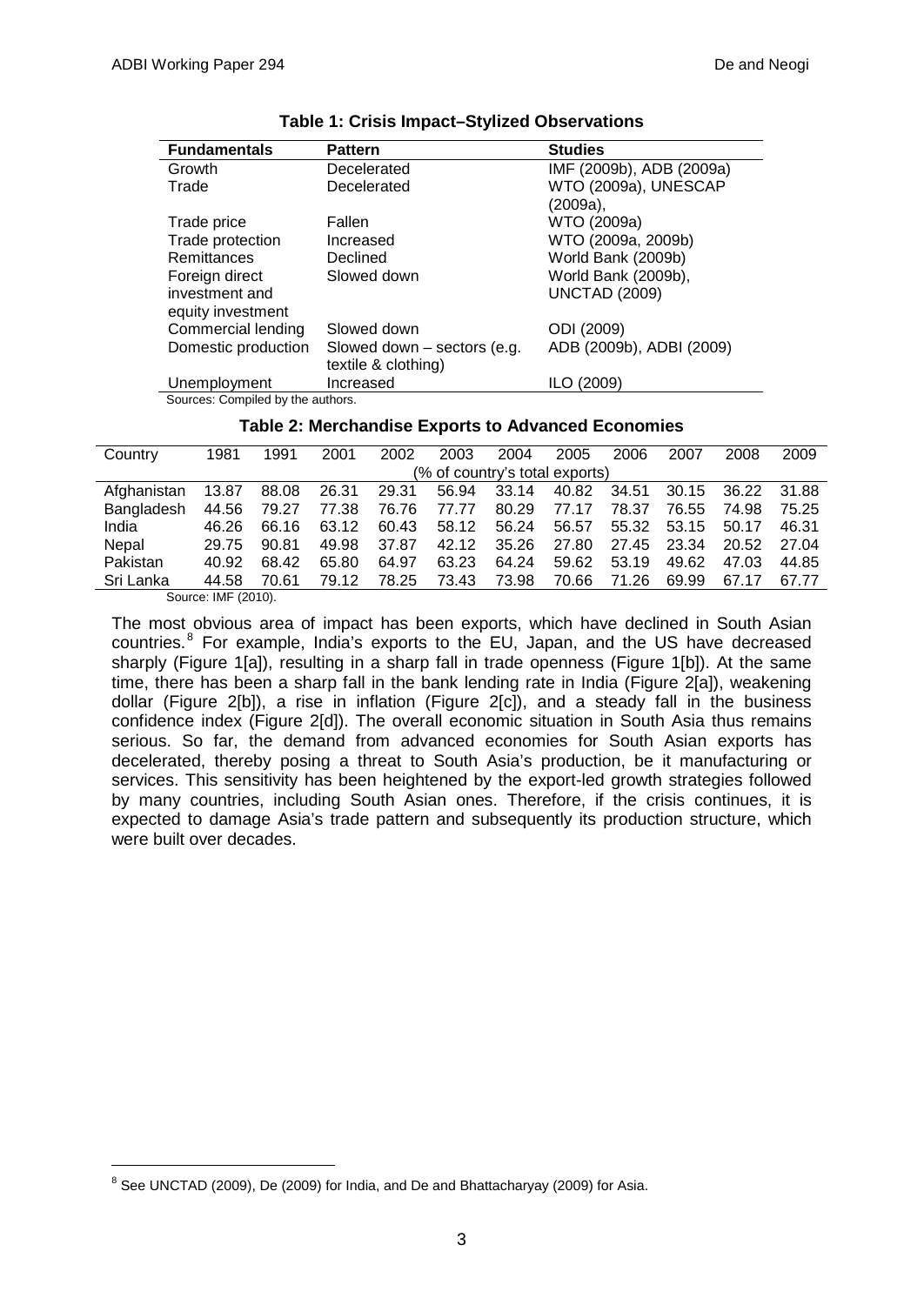

**Figure 1(a): India's Monthly Exports to the EU, Japan, and the US**

Note: EU represents 27 members of the European Union.

Source: IMF (2009a).





Note: \*Trade as percentage of GDP.

Source: IMF (2009a).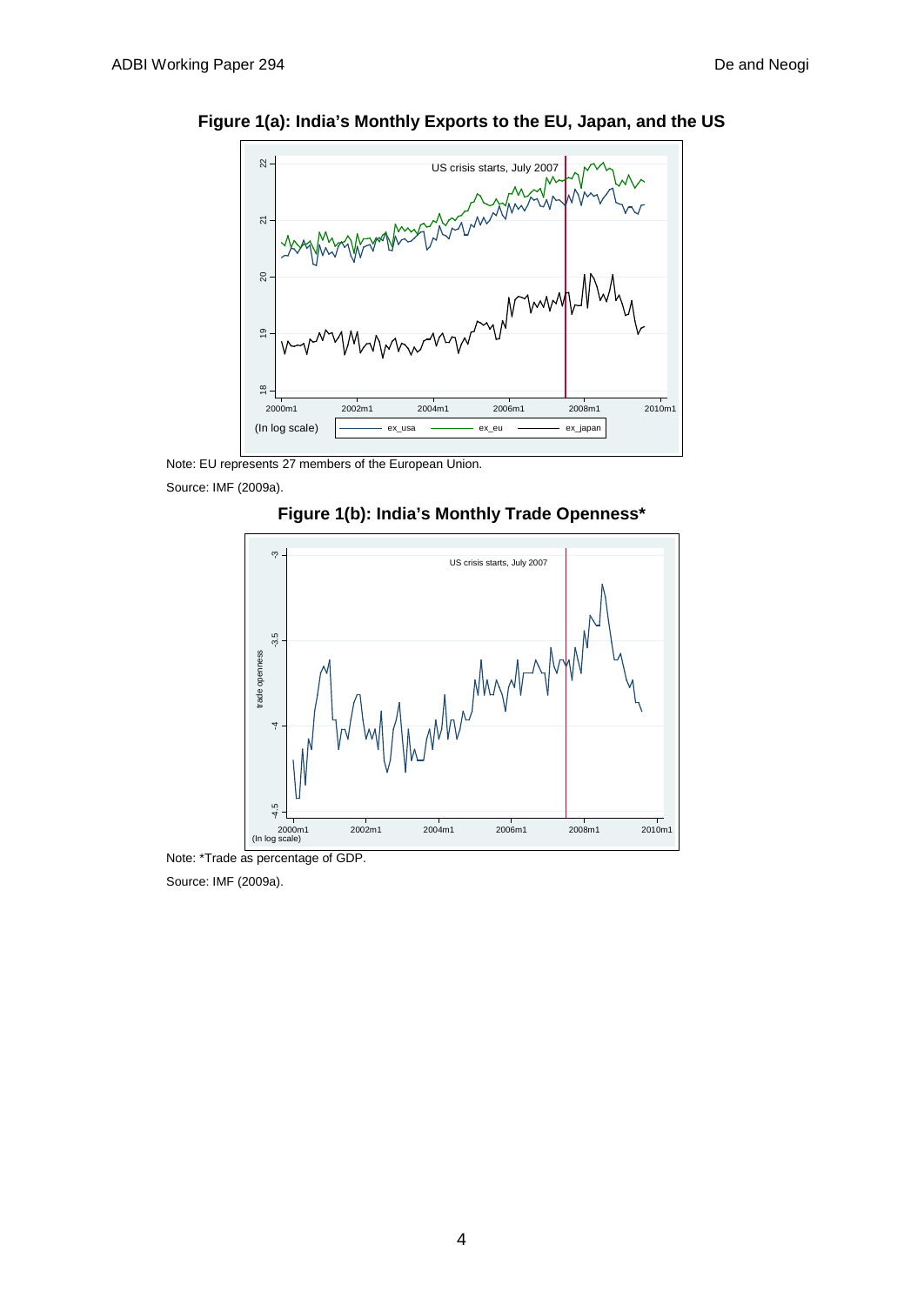

# **Figure 2: Monthly Series of Selected Crisis Impact Indicators**

Note: \*Dun and Bradstreet index.

Source: Drawn based on CEIC Database, http://www.ceicdata.com (accessed 7 August 2009).

In relative terms, countries such as Bangladesh and Sri Lanka are likely to face deceleration in trade and subsequently in growth due to a fall in import demand in advanced economies since about two-thirds of their annual exports have been directed to advanced economies, percentages which have also increased over time (Table 2). Barring Afghanistan and Nepal, other South Asian countries such as India and Pakistan heavily depend on advanced economies since around one-half of their global exports are directed to them (Table 2). Critics argue that South Asia will lose much of its global economic strength if it fails to enhance its exports and rebalance its growth strategy.

# **3. FALLING IMPORT DEMAND IN ADVANCED ECONOMIES AND SOUTH ASIA'S EXPORT**

The fallout of the crisis is a deceleration in import demand in advanced economies (IMF 2009). A discussion on trends in imports in advanced economies will help us understand South Asia's position, particularly in the crisis period. We consider the trends in monthly imports in the US, Japan, and the EU. To understand the variations across products, we construct the import index with base July 2007 for imports into the US, Japan, and the EU.

5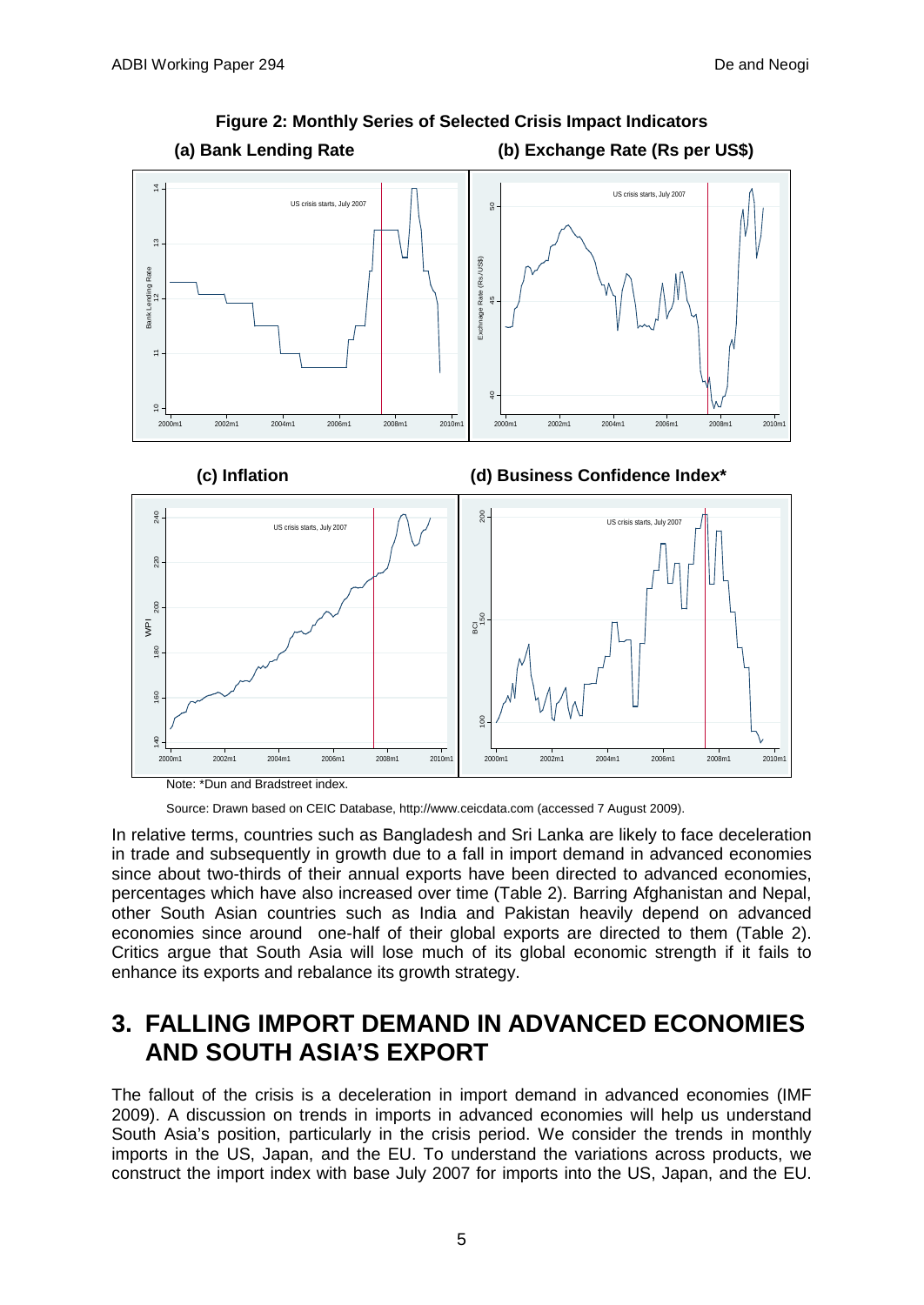Figures 3 to 5 and Tables 3 to 5 provide the trends in imports in three major advanced economies. The following observations are worth noting.

First, among the three economies, the fall in aggregate imports has been rapid in the US, particularly since the third quarter of 2008. The same trend has also continued in the EU with some variations. Imports did not pick up until May 2009 in the US and March 2009 in Japan, whereas there was a sign of slight recovery in the EU.

Second, barring food and beverages (FB), imports of major commodities have declined sharply in the US since July 2008. The fall in demand has been witnessed in crude materials, inedible except fuels (CM), as its index went down from 119.78 in July 2008 to 61.39 in May 2009, due mainly to a fall in global prices. A similar trend has continued with some variations in other commodities such as mineral fuels, lubricants and related materials; chemicals and related products; manufactured goods; office machinery and automatic data processing equipment; electrical machinery, apparatus and appliances; and machinery and transport equipment. However, imports of telecom, sound recording and reproducing equipment (TSRRE) have contracted relatively less as demand picked up again from March 2009. In general, imports of mineral fuels and manufactured goods into the US have declined sharply.



**Figure 3: Monthly Import Index (July 2007=100): US**

Notes: FB – Food and Beverages; CM – Crude Materials, Inedible except Fuels; MF – Mineral Fuels, Lubricants and Related Materials, C&P – Chemicals and Related Products; MG – Manufactured Goods; OMADP – Office Machinery and Automatic Data Processing Equipment; TSRRE – Telecomm, Sound Recording and Reproducing Equipment; EMAA – Electrical Machinery, Apparatus and Appliances; MTE – Machinery and Transport Equipment. Commodity groups followed SITC codes.

Source: Calculated based on US Census Bureau data, available at CEIC Database, http://www.ceicdata.com (accessed 7 August 2009).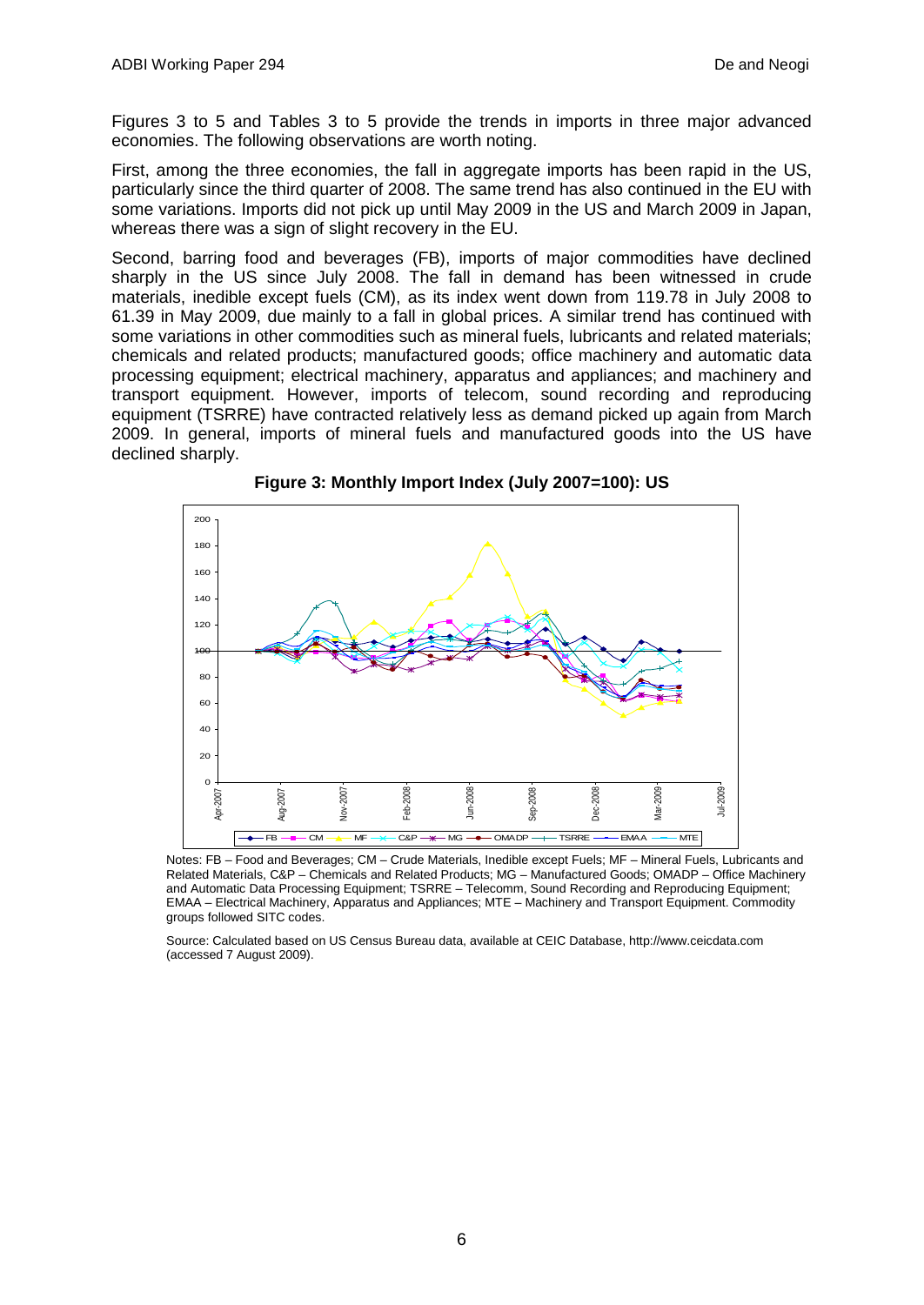|                 | FB     | CМ     | ΜF     | C&P    | ΜG     | OMADP  | TSRRE  | <b>EMAA</b> | <b>MTE</b> |
|-----------------|--------|--------|--------|--------|--------|--------|--------|-------------|------------|
| Jul-2007        | 100.00 | 100.00 | 100.00 | 100.00 | 100.00 | 100.00 | 100.00 | 100.00      | 100.00     |
| Aug-2007        | 100.24 | 101.75 | 103.34 | 98.15  | 101.31 | 99.31  | 104.54 | 106.27      | 104.20     |
| Sep-2007        | 94.22  | 97.98  | 95.65  | 92.40  | 96.04  | 99.39  | 113.21 | 103.78      | 101.22     |
| Oct-2007        | 109.61 | 99.39  | 104.12 | 109.18 | 105.83 | 104.89 | 133.08 | 110.84      | 115.16     |
| Nov-2007        | 107.48 | 98.33  | 109.58 | 99.77  | 95.32  | 99.19  | 136.20 | 104.20      | 110.63     |
| Dec-2007        | 104.41 | 95.01  | 110.54 | 96.06  | 84.43  | 102.70 | 106.57 | 93.30       | 99.17      |
| Jan-2008        | 106.71 | 94.92  | 122.16 | 103.76 | 89.43  | 90.88  | 94.57  | 94.14       | 94.13      |
| Feb-2008        | 102.73 | 100.53 | 110.93 | 112.08 | 88.45  | 85.61  | 89.83  | 95.00       | 98.89      |
| Mar-2008        | 107.70 | 104.14 | 116.35 | 114.87 | 85.52  | 99.36  | 100.30 | 97.99       | 103.15     |
| Apr-2008        | 110.11 | 118.97 | 136.17 | 114.45 | 91.12  | 96.12  | 107.22 | 103.20      | 106.95     |
| May-2008        | 110.95 | 122.20 | 140.99 | 108.91 | 94.86  | 93.56  | 108.96 | 100.37      | 103.12     |
| Jun-2008        | 107.05 | 108.54 | 157.83 | 119.23 | 94.29  | 104.05 | 107.10 | 99.47       | 104.03     |
| <b>Jul-2008</b> | 109.01 | 119.78 | 181.31 | 120.00 | 103.41 | 105.21 | 115.40 | 105.23      | 104.24     |
| Aug-2008        | 105.60 | 122.87 | 158.98 | 125.50 | 100.23 | 95.31  | 113.83 | 102.10      | 99.65      |
| Sep-2008        | 106.83 | 117.92 | 126.25 | 116.12 | 103.34 | 97.40  | 121.65 | 106.75      | 101.24     |
| Oct-2008        | 116.61 | 105.00 | 130.11 | 124.02 | 106.08 | 95.02  | 127.92 | 107.24      | 103.89     |
| Nov-2008        | 105.14 | 95.31  | 78.18  | 96.49  | 86.20  | 80.10  | 106.17 | 89.34       | 89.22      |
| Dec-2008        | 109.96 | 77.67  | 71.24  | 106.07 | 77.71  | 80.65  | 88.97  | 81.82       | 83.84      |
| Jan-2009        | 101.48 | 80.88  | 60.16  | 90.43  | 76.04  | 69.05  | 77.25  | 72.04       | 69.04      |
| Feb-2009        | 92.77  | 63.01  | 51.13  | 88.60  | 63.03  | 63.75  | 74.54  | 65.83       | 64.40      |
| Mar-2009        | 106.76 | 66.16  | 57.02  | 100.95 | 66.85  | 77.55  | 84.38  | 75.13       | 73.04      |
| Apr-2009        | 100.63 | 63.26  | 60.91  | 98.46  | 64.79  | 70.89  | 86.67  | 73.08       | 71.25      |
| May-2009        | 99.90  | 61.39  | 62.05  | 85.72  | 65.97  | 71.99  | 92.28  | 73.79       | 69.21      |

**Table 3: Monthly Import Index (July 2007=100): US**

Notes: FB – Food and Beverages; CM – Crude Materials, Inedible except Fuels; MF – Mineral Fuels, Lubricants and Related Materials, C&P – Chemicals and Related Products; MG – Manufactured Goods; OMADP – Office Machinery and Automatic Data Processing Equipment; TSRRE – Telecomm, Sound Recording and Reproducing Equipment; EMAA – Electrical Machinery, Apparatus and Appliances; MTE – Machinery and Transport Equipment. Commodity groups followed SITC codes.

Source: Calculated based on US Census Bureau date, available at CEIC Database, http://www.ceicdata.com (accessed 7 August 2009).



**Figure 4: Monthly Import Index (July 2007=100): Japan**

Notes: IS – Industrial Supplies; CM – Crude Materials; MF – Mineral Fuels; IC – Industrial Chemicals; CE – Capital Equipment; CNDG – Consumer Nondurable Goods; CDG – Consumer Durable Goods. Commodity groups follow SITC codes.

Source: Calculated based on Japan Ministry of Finance data, available at CEIC Database, http://www.ceicdata.com (accessed 7 August 2009).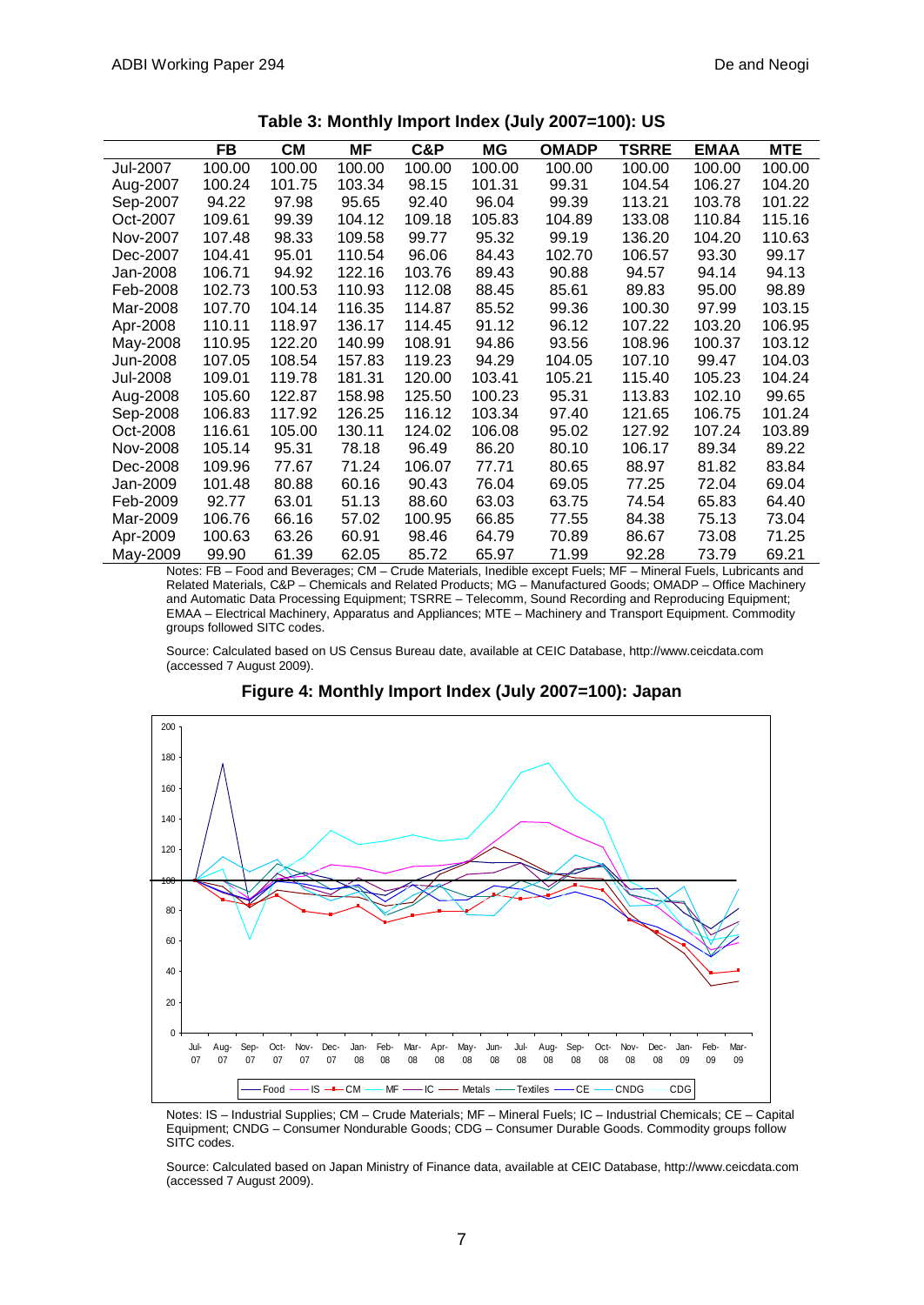|          | Food   | IS     | <b>CM</b> | ΜF     | IC     | <b>Metals</b> | <b>Textiles</b> | <b>CE</b> | <b>CNDG</b> | <b>CDG</b> |
|----------|--------|--------|-----------|--------|--------|---------------|-----------------|-----------|-------------|------------|
| Jul-2007 | 100.00 | 100.00 | 100.00    | 100.00 | 100.00 | 100.00        | 100.00          | 100.00    | 100.00      | 100.00     |
| Aug-     |        |        |           |        |        |               |                 |           |             |            |
| 2007     | 175.89 | 99.79  | 87.33     | 107.16 | 91.85  | 95.61         | 99.83           | 92.29     | 115.23      | 97.64      |
| Sep-     |        |        |           |        |        |               |                 |           |             |            |
| 2007     | 84.13  | 87.83  | 83.86     | 61.12  | 86.75  | 82.12         | 92.15           | 86.97     | 105.55      | 89.77      |
| Oct-2007 | 99.82  | 100.96 | 89.80     | 104.24 | 104.29 | 93.69         | 110.42          | 99.31     | 113.65      | 107.52     |
| Nov-     |        |        |           |        |        |               |                 |           |             |            |
| 2007     | 104.67 | 102.86 | 79.68     | 114.97 | 95.70  | 91.40         | 103.79          | 97.23     | 93.73       | 113.43     |
| Dec-     |        |        |           |        |        |               |                 |           |             |            |
| 2007     | 100.87 | 110.19 | 77.27     | 132.46 | 90.53  | 89.31         | 94.21           | 94.18     | 86.60       | 102.19     |
| Jan-2008 | 92.97  | 108.06 | 83.21     | 123.24 | 101.34 | 88.87         | 95.72           | 96.69     | 92.14       | 93.95      |
| Feb-     |        |        |           |        |        |               |                 |           |             |            |
| 2008     | 90.18  | 104.55 | 71.94     | 125.32 | 93.03  | 83.13         | 76.55           | 85.91     | 78.49       | 76.22      |
| Mar-     |        |        |           |        |        |               |                 |           |             |            |
| 2008     | 99.26  | 109.14 | 76.76     | 129.59 | 97.11  | 85.58         | 83.40           | 96.65     | 90.18       | 99.27      |
| Apr-2008 | 106.14 | 109.28 | 79.58     | 125.52 | 95.71  | 103.69        | 95.76           | 86.74     | 97.46       | 88.25      |
| May-     |        |        |           |        |        |               |                 |           |             |            |
| 2008     | 112.41 | 111.93 | 79.45     | 126.97 | 103.44 | 111.40        | 89.35           | 87.23     | 77.41       | 84.18      |
| Jun-2008 | 110.99 | 124.80 | 90.71     | 145.73 | 104.67 | 121.36        | 89.25           | 96.42     | 77.00       | 88.30      |
| Jul-2008 | 111.36 | 137.86 | 87.76     | 170.14 | 111.31 | 113.87        | 99.94           | 94.26     | 94.19       | 93.37      |
| Aug-     |        |        |           |        |        |               |                 |           |             |            |
| 2008     | 103.79 | 137.68 | 90.21     | 176.30 | 95.74  | 104.84        | 93.30           | 87.83     | 101.33      | 82.76      |
| Sep-     |        |        |           |        |        |               |                 |           |             |            |
| 2008     | 104.09 | 128.70 | 96.84     | 153.03 | 106.89 | 101.64        | 106.65          | 92.50     | 116.27      | 95.99      |
| Oct-2008 | 110.75 | 121.43 | 93.68     | 139.81 | 109.29 | 100.91        | 109.15          | 86.95     | 109.95      | 99.84      |
| Nov-     |        |        |           |        |        |               |                 |           |             |            |
| 2008     | 94.17  | 90.66  | 73.91     | 99.01  | 90.58  | 78.04         | 90.52           | 74.67     | 83.17       | 93.64      |
| Dec-     |        |        |           |        |        |               |                 |           |             |            |
| 2008     | 94.40  | 82.27  | 65.76     | 90.24  | 86.29  | 63.93         | 86.40           | 69.43     | 83.40       | 89.68      |
| Jan-2009 | 78.75  | 68.53  | 57.03     | 68.86  | 84.75  | 52.20         | 86.23           | 60.62     | 95.62       | 74.59      |
| Feb-     |        |        |           |        |        |               |                 |           |             |            |
| 2009     | 68.25  | 54.42  | 39.19     | 60.87  | 64.23  | 31.18         | 50.46           | 49.96     | 57.86       | 44.88      |
| Mar-     |        |        |           |        |        |               |                 |           |             |            |
| 2009     | 81.50  | 59.01  | 40.48     | 64.03  | 72.51  | 34.00         | 71.53           | 63.27     | 94.09       | 72.13      |

**Table 4: Monthly Import Index (July 2007=100): Japan**

Notes: FB – Food and Beverages; CM – Crude Materials, Inedible except Fuels; MF – Mineral Fuels, Lubricants and Related Materials, C&P – Chemicals and Related Products; MG – Manufactured Goods; OMADP – Office Machinery and Automatic Data Processing Equipment; TSRRE – Telecomm, Sound Recording and Reproducing Equipment; EMAA – Electrical Machinery, Apparatus and Appliances; MTE – Machinery and Transport Equipment. Commodity groups followed SITC codes.

Source: Calculated based on US Census Bureau date, available at CEIC Database, http://www.ceicdata.com (accessed 7 August 2009).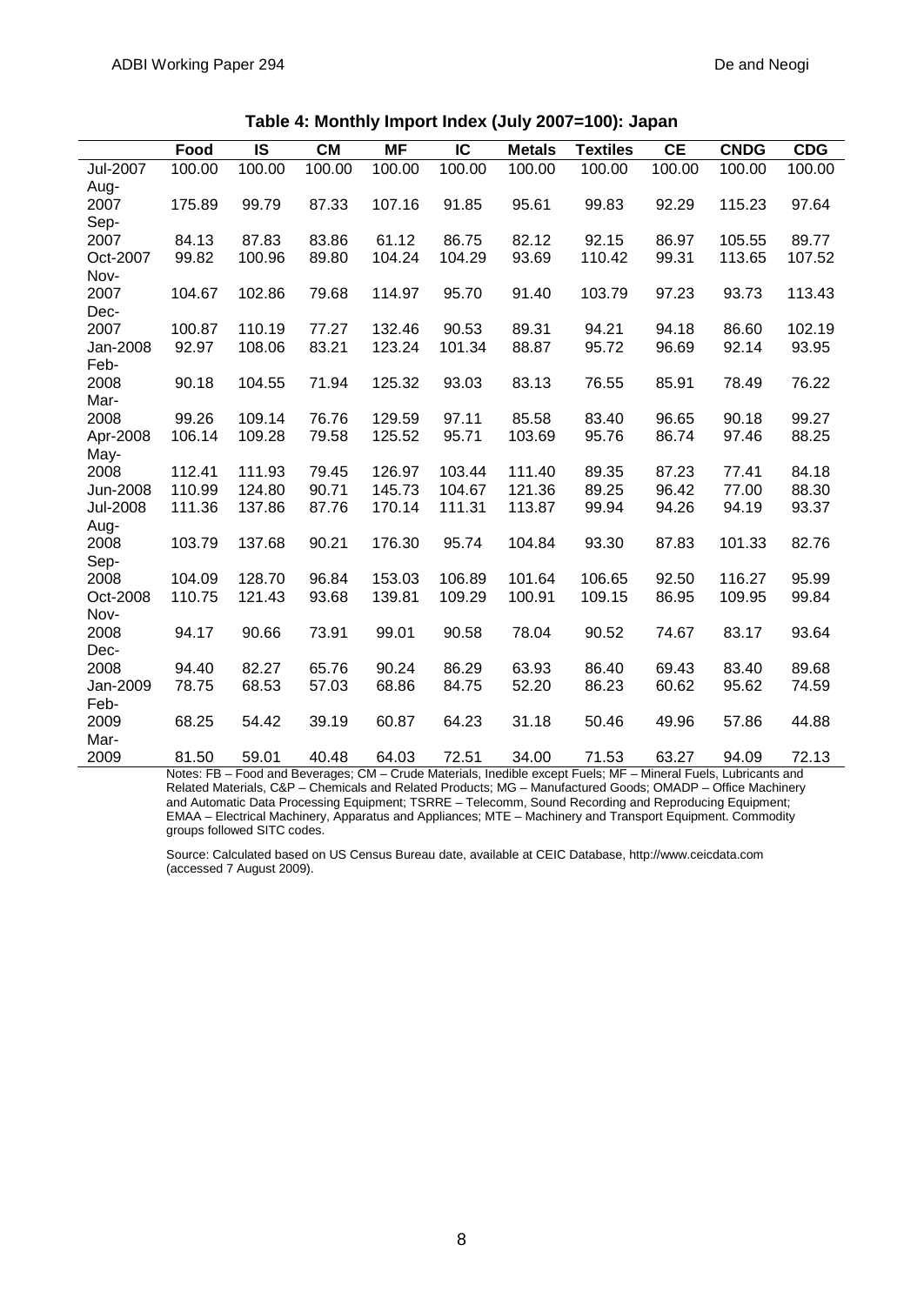

**Figure 5: Monthly Import Index (July 2007=100): EU27**

Notes: FB – Food and Beverages; CM – Crude Materials; MFL – Mineral Fuels and Lubricants; PP –Petroleum Products; MG – Manufactured Goods; MTE – Machinery and Transport Equipment; MMA – Miscellaneous Manufactured Articles. Commodity groups follow SITC codes.

Source: Calculated based on Euro Stat data, available at CEIC Database, http://www.ceicdata.com (accessed 7 August 2009).

|          | FB     | CМ     | <b>MFL</b> | РP     |        | ΜG     | Textile | <b>MTE</b> | MMA    |
|----------|--------|--------|------------|--------|--------|--------|---------|------------|--------|
| Jul-2007 | 100.00 | 100.00 | 100.00     | 100.00 | 100.00 | 100.00 | 100.00  | 100.00     | 100.00 |
| Aug-     | 96.33  | 95.58  | 98.47      | 99.73  | 91.17  | 88.74  | 78.04   | 96.19      | 101.53 |
| Sep-     | 107.72 | 94.97  | 96.63      | 96.74  | 103.45 | 104.32 | 124.32  | 103.86     | 99.14  |
| Oct-2007 | 119.77 | 109.96 | 110.36     | 107.47 | 106.46 | 107.54 | 115.85  | 114.04     | 103.18 |
| Nov-     | 96.22  | 94.48  | 108.68     | 106.89 | 93.91  | 91.51  | 95.66   | 98.25      | 92.05  |
| Dec-     | 87.64  | 88.01  | 104.84     | 102.70 | 86.24  | 80.27  | 77.35   | 86.01      | 87.78  |
| Jan-2008 | 111.73 | 121.18 | 107.17     | 108.14 | 117.71 | 126.36 | 115.63  | 106.99     | 117.45 |
| Feb-     | 87.32  | 90.38  | 89.71      | 87.08  | 97.27  | 96.02  | 99.56   | 92.44      | 97.95  |
| Mar-     | 104.47 | 100.66 | 109.69     | 114.07 | 103.95 | 97.48  | 98.62   | 105.59     | 87.65  |
| Apr-2008 | 106.43 | 111.89 | 102.08     | 100.30 | 105.98 | 107.83 | 108.57  | 104.99     | 100.80 |
| May-     | 101.56 | 99.95  | 99.82      | 101.96 | 93.97  | 100.25 | 94.22   | 94.38      | 96.70  |
| Jun-2008 | 96.96  | 100.61 | 109.96     | 114.12 | 102.80 | 99.91  | 99.39   | 100.60     | 108.30 |
| Jul-2008 | 97.23  | 106.52 | 113.92     | 113.58 | 108.98 | 103.99 | 93.84   | 102.28     | 118.22 |
| Aug-     | 89.75  | 86.42  | 88.69      | 88.81  | 85.32  | 86.22  | 72.92   | 86.96      | 90.10  |
| Sep-     | 111.97 | 116.55 | 96.17      | 91.46  | 116.76 | 118.99 | 143.64  | 115.48     | 113.48 |
| Oct-2008 | 108.27 | 99.03  | 91.38      | 88.85  | 98.15  | 97.01  | 103.68  | 105.69     | 98.52  |
| Nov-     | 95.72  | 85.19  | 87.86      | 76.27  | 91.30  | 80.24  | 86.46   | 96.15      | 90.53  |
| Dec-     | 95.87  | 82.30  | 89.42      | 82.31  | 87.82  | 78.71  | 80.94   | 89.24      | 94.84  |
| Jan-2009 | 87.98  | 84.95  | 85.88      | 81.51  | 101.27 | 103.96 | 102.43  | 88.20      | 105.89 |
| Feb-     | 98.99  | 83.19  | 89.90      | 93.63  | 97.88  | 88.14  | 100.12  | 94.98      | 94.88  |
| Mar-     | 114.04 | 110.09 | 106.12     | 114.43 | 107.09 | 101.98 | 108.68  | 111.67     | 92.98  |
| Apr-2009 | 97.57  | 92.03  | 93.18      | 101.68 | 94.00  | 95.61  | 97.55   | 94.45      | 94.41  |
| May-     | 94.26  | 94.19  | 98.61      | 105.73 | 88.62  | 95.22  | 96.09   | 94.71      | 93.51  |

#### **Table 5: Monthly Import Index (July 2007=100): EU27**

Notes: FB – Food and Beverages; CM – Crude Materials, Inedible except Fuels; MF – Mineral Fuels, Lubricants and Related Materials, C&P – Chemicals and Related Products; MG – Manufactured Goods; OMADP – Office Machinery and Automatic Data Processing Equipment; TSRRE – Telecomm, Sound Recording and Reproducing Equipment; EMAA – Electrical Machinery, Apparatus and Appliances; MTE – Machinery and Transport Equipment. Commodity groups followed SITC codes.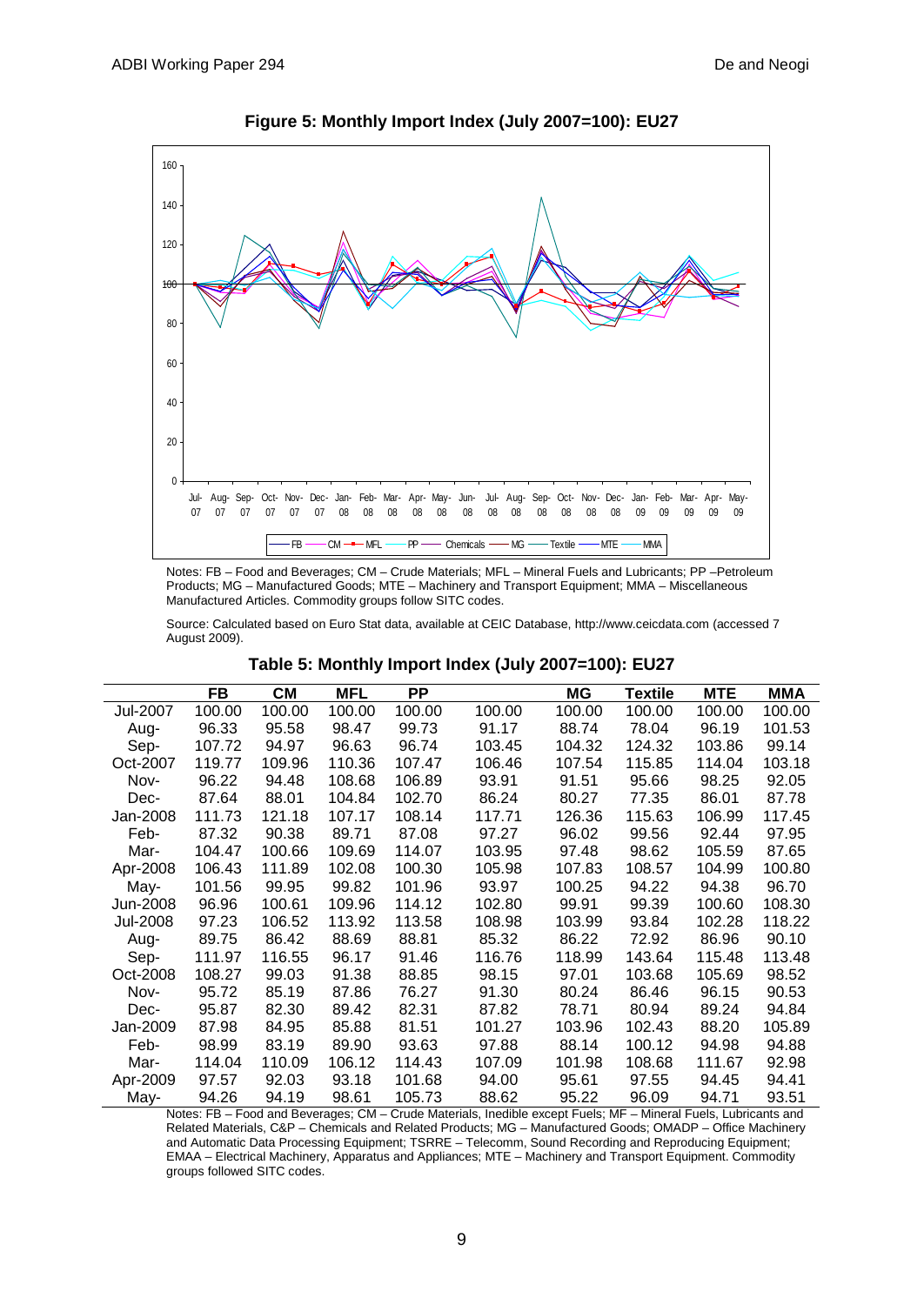Source: Calculated based on US Census Bureau data, available at CEIC Database, http://www.ceicdata.com (accessed 7 August 2009).

|          |          | <b>Importer: US</b> |        |        | Importer: Japan | Importer: EU 15 |        |
|----------|----------|---------------------|--------|--------|-----------------|-----------------|--------|
| Exporter | Pakistan | Sri Lanka           | India  | India  | Pakistan        | Sri Lanka       | India  |
| Jul-2007 | 100.00   | 100.00              | 100.00 | 100.00 | 100.00          | 100.00          | 100.00 |
| Aug-2007 | 106.17   | 110.99              | 122.50 | 96.42  | 92.74           | 71.37           | 100.96 |
| Sep-2007 | 90.44    | 94.93               | 88.43  | 67.64  | 101.87          | 87.36           | 99.78  |
| Oct-2007 | 106.24   | 86.59               | 124.69 | 118.26 | 130.25          | 147.96          | 103.56 |
| Nov-2007 | 86.20    | 90.97               | 91.80  | 94.67  | 334.78          | 68.83           | 91.33  |
| Dec-2007 | 92.77    | 111.71              | 84.80  | 101.11 | 75.24           | 95.18           | 83.67  |
| Jan-2008 | 101.41   | 114.65              | 121.59 | 165.48 | 138.84          | 128.76          | 140.87 |
| Feb-2008 | 90.77    | 91.62               | 92.44  | 55.45  | 51.51           | 80.77           | 98.44  |
| Mar-2008 | 120.06   | 108.69              | 107.02 | 170.48 | 112.34          | 132.83          | 102.11 |
| Apr-2008 | 96.81    | 80.01               | 94.49  | 94.51  | 58.42           | 81.43           | 100.11 |
| May-2008 | 113.91   | 93.22               | 102.67 | 89.48  | 215.65          | 88.84           | 94.44  |
| Jun-2008 | 92.82    | 115.94              | 85.96  | 81.08  | 169.98          | 107.88          | 107.22 |
| Jul-2008 | 102.92   | 112.77              | 110.05 | 107.99 | 34.23           | 97.48           | 103.88 |
| Aug-2008 | 115.17   | 92.67               | 107.57 | 91.95  | 202.21          | 99.21           | 91.85  |
| Sep-2008 | 84.19    | 101.35              | 107.70 | 117.05 | 43.72           | 103.20          | 106.62 |
| Oct-2008 | 120.55   | 99.38               | 102.01 | 123.13 | 116.75          | 98.72           | 104.70 |
| Nov-2008 | 83.40    | 86.04               | 78.39  | 61.57  | 38.76           | 81.68           | 83.15  |
| Dec-2008 | 97.85    | 108.69              | 96.51  | 103.29 | 192.95          | 105.72          | 93.68  |
| Jan-2009 | 83.67    | 103.35              | 99.08  | 85.03  | 58.94           | 111.60          | 107.57 |
| Feb-2009 | 101.75   | 90.30               | 86.36  | 83.31  | 75.40           | 75.23           | 97.48  |
| Mar-2009 | 95.92    | 107.56              | 112.09 | 108.57 | 136.35          | 138.42          | 114.72 |
| Apr-2009 | 98.28    | 93.81               | 99.83  | 127.51 | 191.80          | 82.29           | 85.05  |
| May-2009 | 115.85   | 67.50               | 91.13  | 83.46  | 73.41           | 71.83           | 95.37  |
| Jun-2009 | 106.19   | 110.45              | 97.34  | 85.59  | 82.68           | 117.61          | 96.00  |

**Table 6: Monthly Import Index (July 2007=100)**

Notes: FB – Food and Beverages; CM – Crude Materials, Inedible except Fuels; MF – Mineral Fuels, Lubricants and Related Materials, C&P – Chemicals and Related Products; MG – Manufactured Goods; OMADP – Office Machinery and Automatic Data Processing Equipment; TSRRE – Telecomm, Sound Recording and Reproducing Equipment; EMAA – Electrical Machinery, Apparatus and Appliances; MTE – Machinery and Transport Equipment. Commodity groups followed SITC codes.

Source: Calculated based on US Census Bureau date, available at CEIC Database, http://www.ceicdata.com (accessed 7 August 2009).

Third, Japan repeats the trends observed in the US. Imports of metals have drastically fallen from 113.87 in July 2008 to 34.00 in March 2009, the largest fall among the goods reported here. Imports of industrial supplies (IS), crude materials (CM), mineral fuels (MF), industrial chemicals (IC), textiles, capital equipment (CE), consumer nondurable goods, and consumer durable goods (CDG) also followed the same direction with some variations.

Fourth, unlike the US and Japan, the EU has higher intraregional trade. Imports by the EU also declined, but the fall was not so steep. In some commodities, imports rose in the EU and US from March 2009.

Fifth, India, Sri Lanka, and Pakistan could not escape the subsequent fall in their exports to advanced economies. While South Asia's exports to the US, Japan, and the EU have been fluctuating and unsteady since July 2007, their exports to these economies have witnessed a sharp fall since the middle of the third quarter of 2008 (Table 6). For example, Japan's imports from Pakistan went down by over 41 index points to 58.94 in January 2009; the US's imports from Sri Lanka fell by 26.3 index points in May 2009; and the EU's imports from India declined to 83.15 in November 2008. Due to weakening demand, US imports from developing South Asia contracted in almost all commodities during the fourth quarter of 2008 and the first quarter of 2009 (see Appendix 1). Nonetheless, compared to May 2009, there is a slight change in the trend in June 2009, when imports of Japan, the US, and the EU from the three South Asian countries generally rose.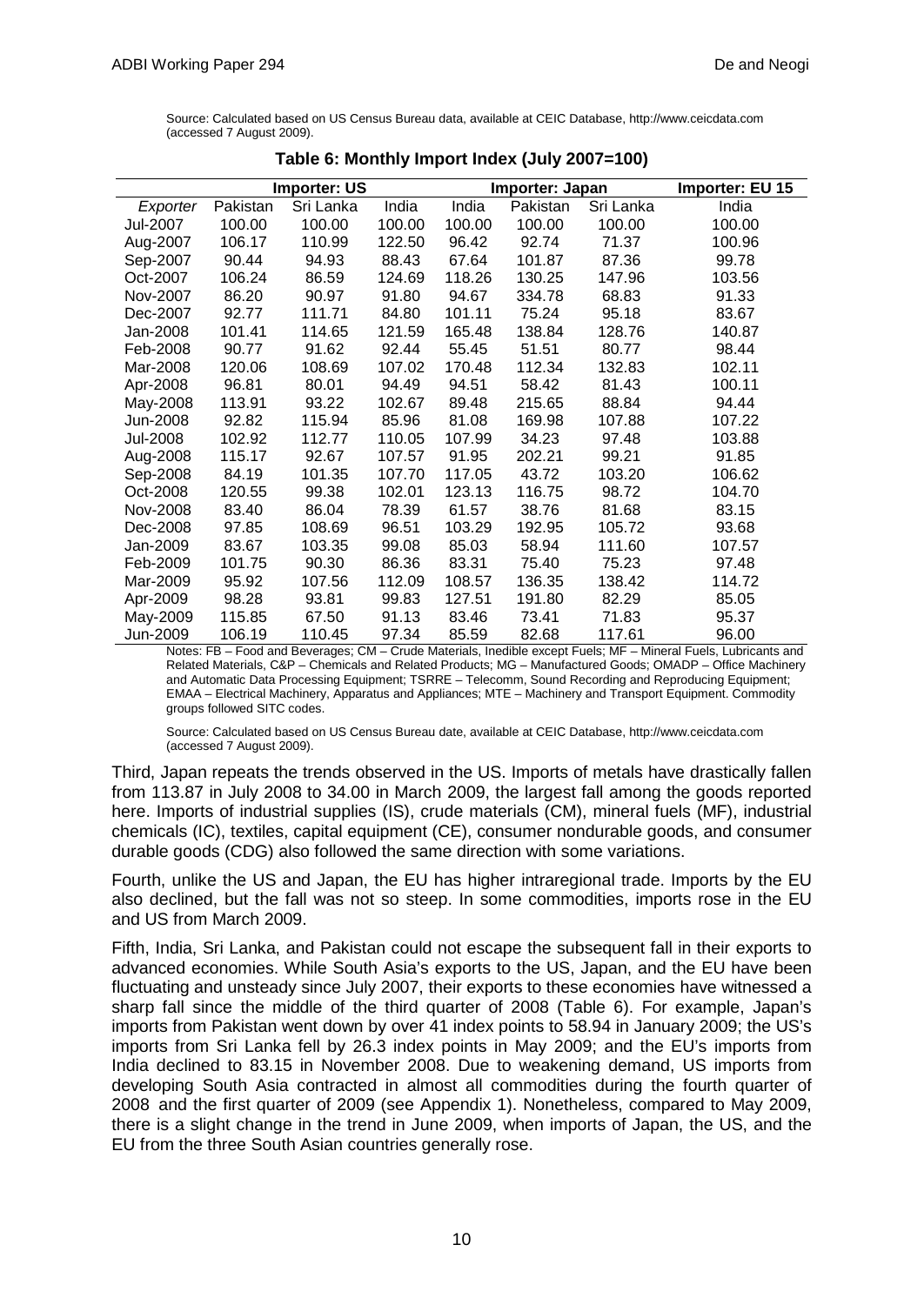Finally, India's production and export structure is different. In part India's ostensible resilience in the face of the global crisis, reflected in a much smaller proportionate decline in its GDP in 2008 relative to the People's Republic of China, appears to be because of its much smaller export dependence on manufacturing. Therefore, the fall in import demand in advanced economies has led to corresponding falls in exports of India, Pakistan, and Sri Lanka in the crisis period. The short-term implication of this declining trend on developing countries like India, Pakistan, and Sri Lanka is presumably economic turmoil. If the crisis continues, there will be a drastic change in composition of traded goods and subsequently their production in South Asia and also elsewhere. To ascertain whether or not such compositional change is a matter for industrial restructuring, we attempt to find out the change in composition of South Asian countries' production.<sup>[9](#page-14-0)</sup>

# **4. COMPOSITIONAL CHANGE IN EXPORTS AND MANUFACTURING GOODS PRODUCTION**

Our objective is to find out the effect of change in trade on the industry on particular products. Our argument is when a country trades in differentiated goods, its production sector will have cyclical links with the trade sector. The product composition in the production sector will necessarily be guided by the change in composition in traded goods. Therefore, we first measure a composition change index (CCI) for trade and industry. The index takes the following shape:

$$
DS^{i}_{t,t+1} = \left(\frac{x_{t+1}^{i}}{\sum_{i=1}^{n} X_{t+1}^{i}}\right) - \left(\frac{x_{t}^{i}}{\sum_{i=1}^{n} X_{t}^{i}}\right)
$$
(1)  

$$
CCI_{t,t+1} = \sum DS^{i}_{t,t+1}, \text{ if } DS^{i}_{t,t+1} > 0
$$
(2)

where DS stands for difference in shares, *i* is country, *t* is time, and *x* is product (Chen and Ku 2000). Change in the share of each product is then calculated and we measure the change in the total shares of the products. Since the total of the shares is always equal to one, the sum of the change in shares will be always equal to zero. The composition change index varies from zero to one. If there is no change in the share of items then the index will be zero, and if a set of completely new items are produced or traded then the index will be one. We, therefore, take only the sum of the shares gained during the period as a product composition change and defined as the composition change index (CCI).

<span id="page-14-0"></span> $9$  Due to lack of data, we measure this compositional change in the rest of the paper only on India.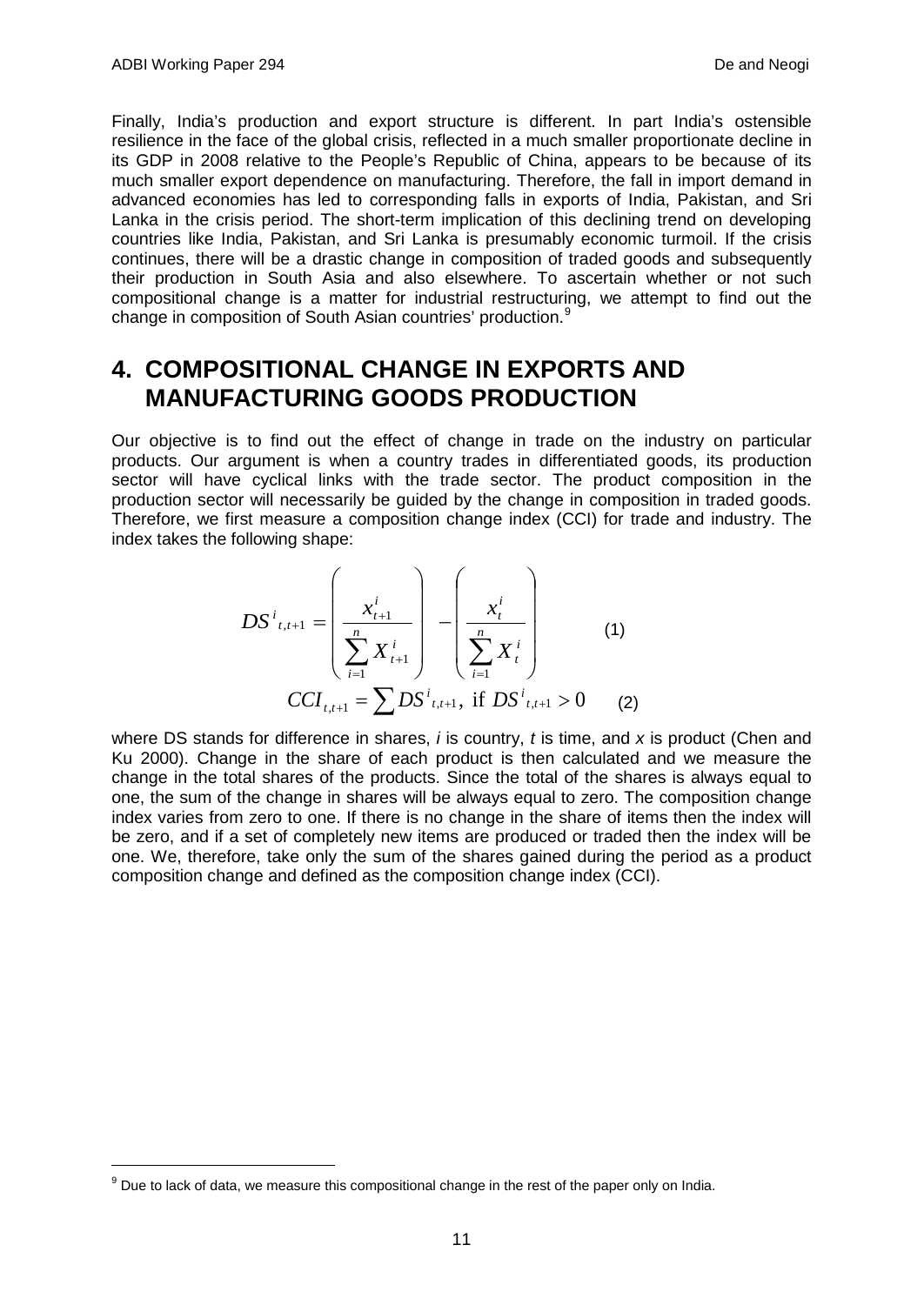

**Figure 6: Measuring Changes in Product Composition**

The CCI can be better explained from Figure 6. We spread products along the horizontal axis, assuming, for simplicity, that these products are continuous. The products manufactured in period 1, together with their respective shares, are depicted by contour  $A_1$ . Since the shares of all products sum to one, the area under  $A_1$  is unity. Similarly, products manufactured in period 2 are depicted by contour  $A_2$ . For the i-th product, its share decreases from period 1  $(S_i^1)$  to period 2  $(S_i^2)$ . For the j-th product, its share increases from period 1  $(S_j^1)$  to period 2  $(S_j^2)$ . Our index measures total shares gained by products such as the j-th, or the area below the period 2 contour and above the period 1 contour, shaded in the figure. In Figure 6, for instance, the total number of products in the two periods is *n,* and the number of products that increased their shares is  $(n-n<sub>1</sub>)$ ; hence the product change index is  $(n-n_1)/n$ . Therefore, the CCI may be a dynamic analysis in the sense that one can select any two periods with a finite gap and calculate the changes in shares. The selection of commodity groups in this paper has been done by looking at the trends in US import demand before and after the crisis, and the corresponding distribution of export goods in selected South Asian countries.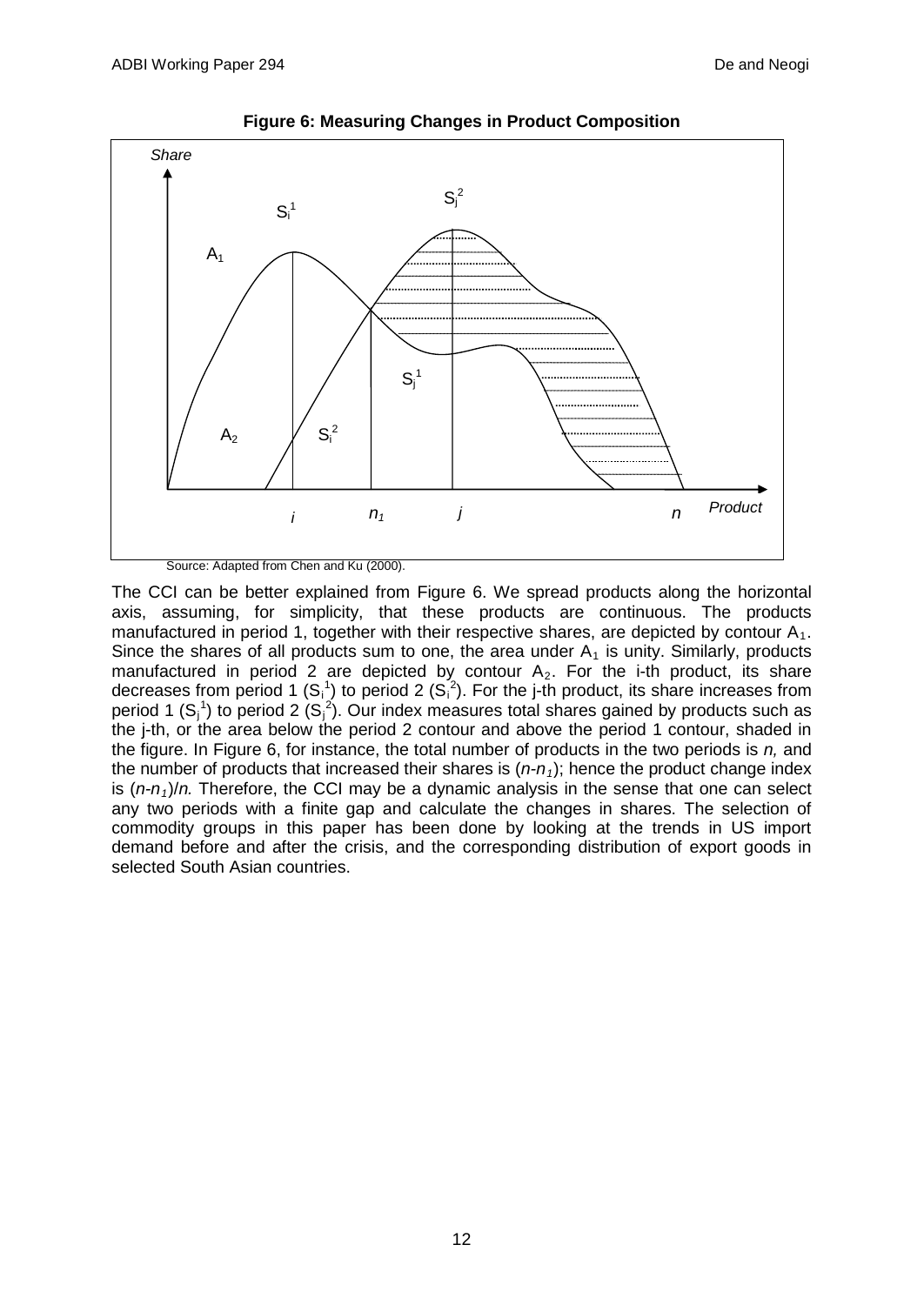| Period (Y to Y)                                                  | CCI   | <b>Products with Positive Changes</b>                                                                                                                                                                                                                                                                                                                 |
|------------------------------------------------------------------|-------|-------------------------------------------------------------------------------------------------------------------------------------------------------------------------------------------------------------------------------------------------------------------------------------------------------------------------------------------------------|
| January 2007-<br>January 2008                                    | 0.065 | Leather and Leather Products<br>Jute and Jute Products<br><b>Chemicals and Chemical Products</b><br>Drugs, Pharmaceuticals, and Fine Chemicals<br>Food and Beverages<br><b>Electronic Goods</b><br>$\bullet$<br><b>Metals and Metal Products</b><br>$\bullet$<br>Machinery and Equipment<br>$\bullet$<br><b>Cosmetics and Toiletries</b><br>$\bullet$ |
| January 2008-<br>January 2009                                    | 0.147 | Paper and Wood Products<br>$\bullet$<br><b>Readymade Garments</b><br>$\bullet$<br><b>Electronic Goods</b><br><b>Transport Equipment</b><br><b>Marine Products</b><br>$\bullet$<br><b>Cosmetics and Toiletries</b><br>Leather and Leather Products<br>$\bullet$                                                                                        |
| January 2007-<br>January 2009                                    | 0.168 | Jute and Jute Products<br>Drugs, Pharmaceuticals, and Fine Chemicals<br>Food and Beverages<br><b>Electronic Goods</b><br>$\bullet$<br><b>Transport Equipment</b><br>$\bullet$<br>Machinery and Equipment<br>$\bullet$<br><b>Cosmetics and Toiletries</b><br>$\bullet$                                                                                 |
| January 2007-<br>February 2009                                   | 0.111 | <b>Readymade Garments</b><br>٠<br>Drugs, Pharmaceuticals, and Fine Chemicals<br><b>Food and Beverages</b><br><b>Electronic Goods</b><br>٠<br><b>Transport Equipment</b><br>٠<br>Machinery and Equipment<br>$\bullet$<br><b>Cosmetics and Toiletries</b>                                                                                               |
| July 2008-<br>February 2009<br>ource: Calculated by the authors. | 0.122 | <b>Readymade Garments</b><br>$\bullet$<br>Gems and Jewelry<br>$\bullet$<br>Drugs, Pharmaceuticals, and Fine<br>Chemicals<br>Food and Beverages<br><b>Transport Equipment</b><br>$\bullet$<br><b>Marine Products</b><br>$\bullet$                                                                                                                      |

**Table 7: Changes in Export Composition in India**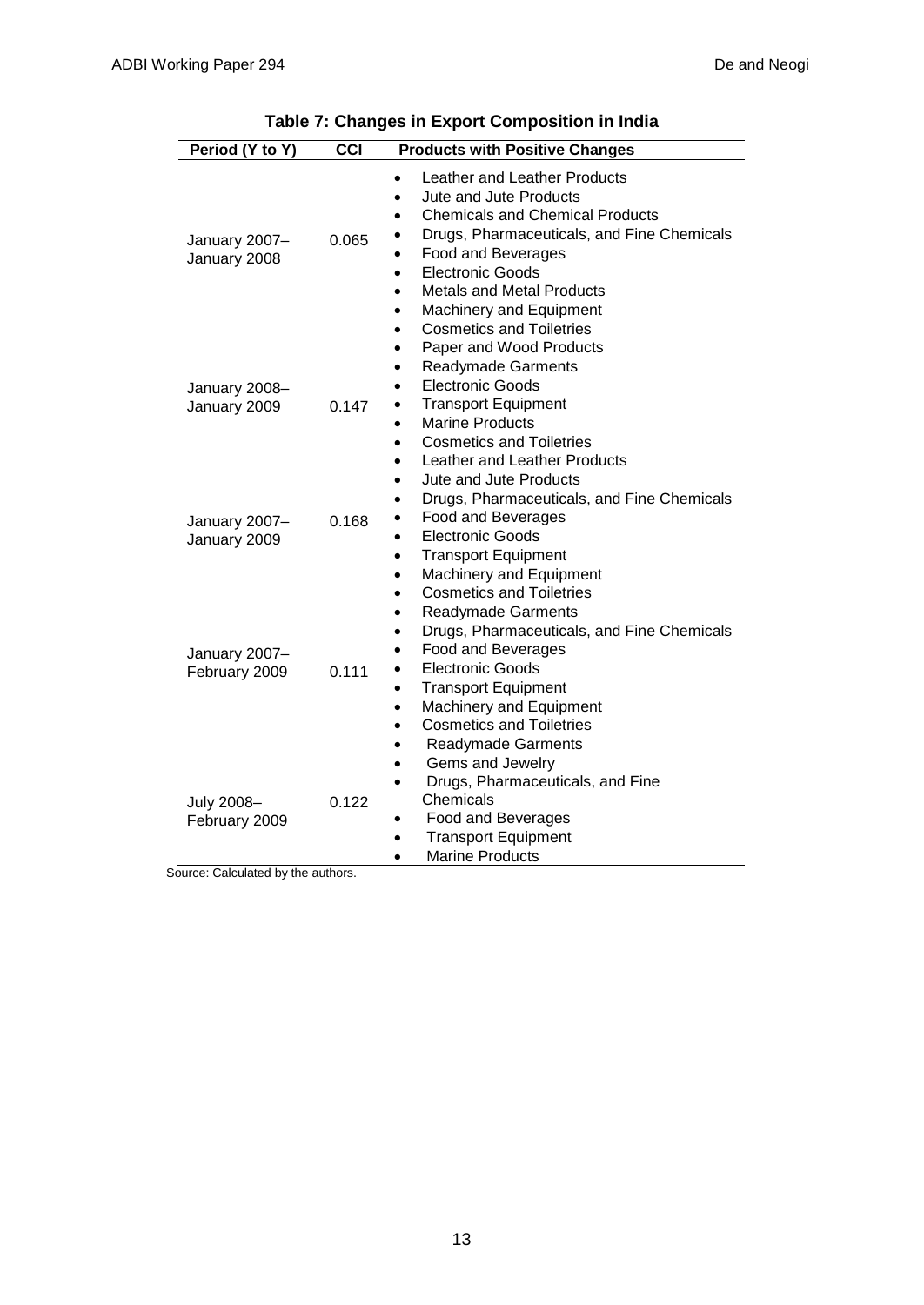| Period (Y to Y)               | CCI   | <b>Products with Positive Changes</b>                                                                                                                                                                                                                                                                                                                                                         |
|-------------------------------|-------|-----------------------------------------------------------------------------------------------------------------------------------------------------------------------------------------------------------------------------------------------------------------------------------------------------------------------------------------------------------------------------------------------|
| January 2007-<br>January 2008 | 0.031 | <b>Food Products</b><br>$\bullet$<br>Beverages, Tobacco, and Related Products<br>$\bullet$<br>Jute and Other Vegetable Fiber Textiles (ex. cotton)<br>Leather and Fur Products<br><b>Basic Chemicals and Chemical Products</b><br>٠<br>Metal Products and Parts (ex. Machinery and Equipment)<br>٠                                                                                            |
| January 2008-<br>January 2009 | 0.037 | Beverages, Tobacco, and Related Products<br>$\bullet$<br>Wool, Silk, and Manmade Fiber Textiles<br><b>Basic Chemicals and Chemical Products</b><br>$\bullet$<br>Machinery and Equipment (ex. Transport Equipment)<br>$\bullet$                                                                                                                                                                |
| July 2007-July<br>2008        | 0.032 | Beverages, Tobacco, and Related Products<br>$\bullet$<br>Textile Products, Including Wearing Apparel<br>Basic Metal and Alloy Industries<br>Metal Products and Parts (ex. Machinery and Equipment)<br>$\bullet$<br>Machinery and Equipment (ex. Transport Equipment)<br>$\bullet$<br><b>Transport Equipment and Parts</b><br>$\bullet$<br>Beverages, Tobacco, and Related Products            |
| January 2007-<br>May 2009     | 0.062 | Jute and Other Vegetable Fiber Textiles (ex. cotton)<br>$\bullet$<br><b>Textile Products, Including Wearing Apparel</b><br>$\bullet$<br>Wood and Wood Products; Furniture and Fixtures<br>$\bullet$<br>Leather and Fur Products<br>٠<br><b>Basic Chemicals and Chemical Products</b><br>٠<br>Machinery and Equipment (ex. Transport Equipment)<br>Wool, Silk, and Manmade Fiber Textiles<br>٠ |
| July 2008-May<br>2009         | 0.030 | Wood and Wood Products; Furniture and Fixtures<br>Leather and Fur Products<br>Rubber, Petroleum, Plastic, and Coal Products<br>$\bullet$<br>Machinery and Equipment (ex. Transport Equipment)<br>$\bullet$<br><b>Food Products</b><br>$\bullet$                                                                                                                                               |
| July 2008-<br>February 2009   | 0.044 | Beverages, Tobacco, and Related Products<br>$\bullet$<br>Wool, Silk, and Manmade Fiber Textiles<br>$\bullet$<br>Rubber, Petroleum, Plastic, and Coal Products<br>Machinery and Equipment (ex. Transport Equipment)<br>$\bullet$                                                                                                                                                               |

| Table 8: Changes in Manufacturing Composition in India |  |  |  |
|--------------------------------------------------------|--|--|--|
|--------------------------------------------------------|--|--|--|

\* CCI = Composition Change Index.

Source: Calculated by the authors.

The composition change index (CCI) for trade and industry has been calculated following equations 1 and 2 for India based on monthly data from January 2007 to May 2009 for manufacturing goods and from January 2007 to February 2009 for export goods. CCI scores for India's exports along with commodities with positive change are reported in Table 7, whereas the same scores for manufacturing are reported in Table 8. The following observations are worth noting.

First, variations in CCI scores in India's exports (Table 7) suggest shifting of products across periods is very frequent. A comparison between two relatively longer time points is likely to have a higher CCI score, in case shifting is pervasive. This has been witnessed for the period January 2007 to January 2009 (0.168). During July 2008 to February 2009, the CCI score decreased to 0.122, suggesting switching of products. Over 10% of export revenue came from new products or uneven expansion of old products, whereas the same factors contributed over 15% of export revenue during January 2008 to January 2009 and January 2007 to January 2009.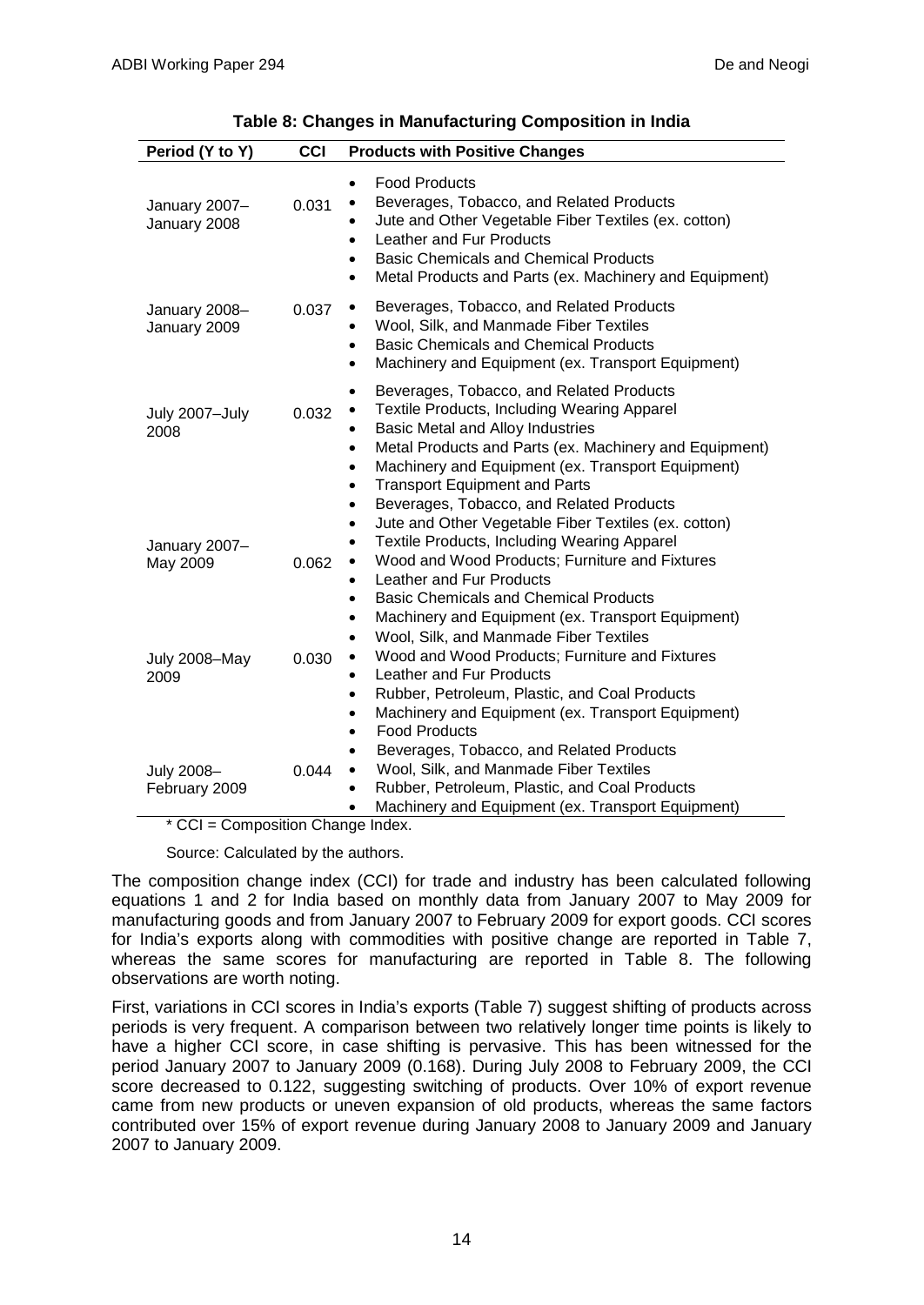Second, expansions of existing products or creation of new products from January 2007 to January 2009 in Indian exports have been noticed in readymade garments; leather and leather products; jute and jute products; machinery and equipment; electronic goods; drugs, pharmaceuticals and fine chemicals; food and beverages; transport equipment; and cosmetics and toiletries. However, there has been a small compositional change during the ongoing crisis period (July 2008 onwards) in readymade garments; gems and jewelry; drugs, pharmaceuticals, and fine chemicals; food and beverages; transport equipment; and marine products, whereas the other exports witnessed either zero or negative change.

Third, CCI scores in Table 8 suggest that product shifting was relatively stronger during the period January 2007 to May 2009 (0.062), compared to other periods considered in this study. The usual caveat is that the estimated higher score of the CCI is associated with longer-period observations. The lower magnitude of the CCI across different comparable periods in manufacturing also confirms that shifting of products is not very rapid in domestic manufacturing. It also suggests compositional change has always been less than 5% in manufacturing in India. The positive compositional change was witnessed in categories such as food products; beverages, tobacco, and related products; jute and other vegetable fiber textiles; rubber, petroleum, plastic, and coal products; leather and fur products; and machinery and equipment.





Source: Calculated by the authors.

Fourth, there has not been much compositional change in manufacturing post-July 2008 that matches India's exports, except in food and beverages. The compositional change in products in exports was seemingly different than the compositional changes observed in manufacturing from July 2008 to February 2009.

Fifth, the CCI scores also indicate that exports of manufacturing goods underwent more sweeping changes in product composition than those in production of manufacturing goods. Given the advantage of depreciating currency, this is not surprising because incentives are relatively higher in trade, other things being equal, than in manufacturing, particularly in the short run. More sweeping changes are taking place in exports than manufacturing. The monthly aggregate CCI for manufacturing also confirms this (Figure 7). Therefore, the export sector generates major compulsion for adjustment and restructuring. The bigger the export sector, the larger is the restructuring need.

Sixth, changes in relative prices for traded goods, in addition to changes in costs of production and transportation, lead to restructuring in product composition, serving domestic or external demand. Part of the change in product mix may be a natural response to change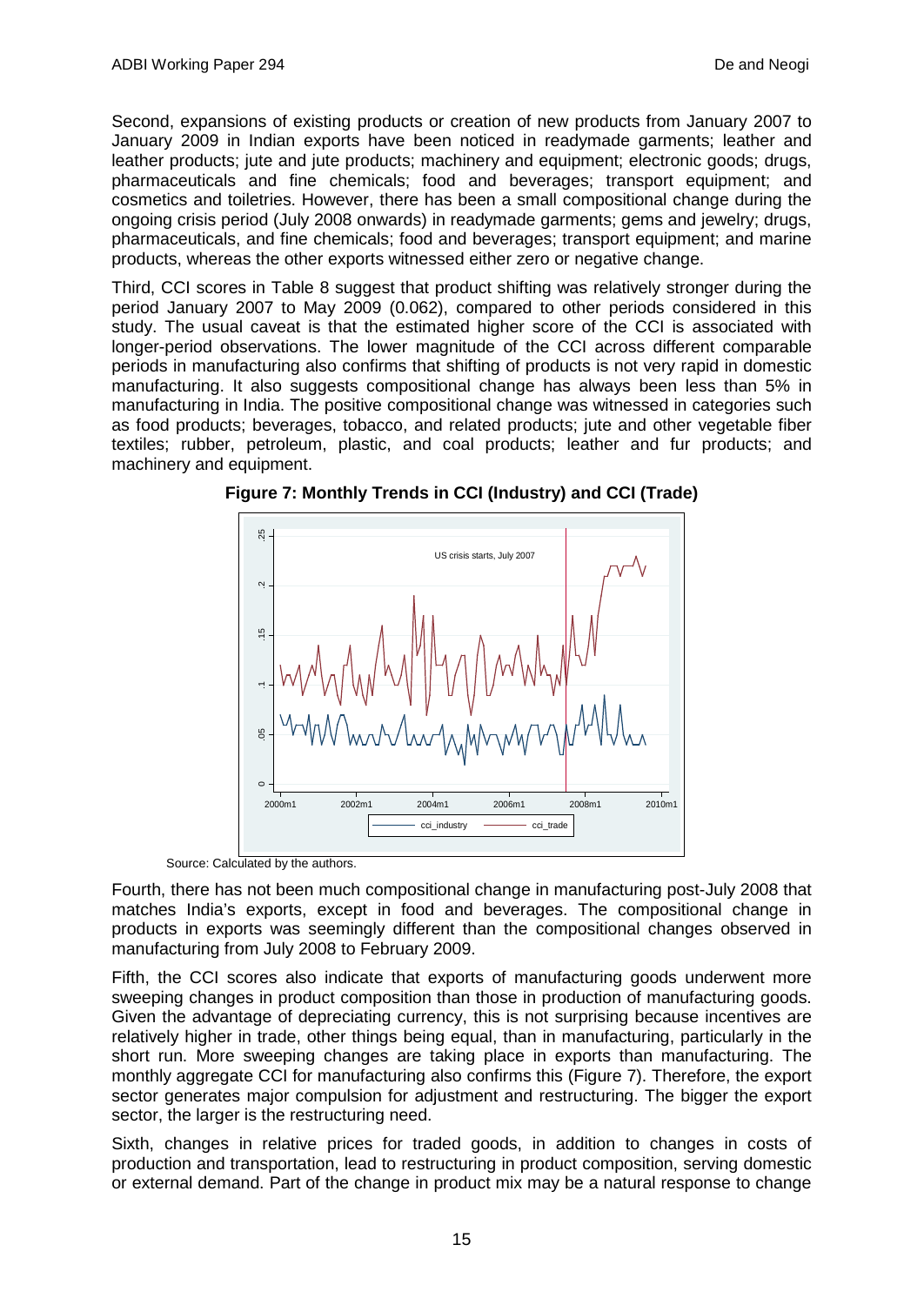in relative prices without reorganizing the production structure retooling of the production technology, or reducing transportation costs. Hence, our index needs to be interpreted as a broad measure of restructuring in response to both price signals and cost factors.

Finally, the aforesaid analysis indirectly indicates that more attrition and dismantling of product lines took place among export goods. As trade is usually accompanied by product relocation (from competing imports to the export sector), new products will replace outgoing ones, or existing products will expand to fill the space left by relocation. This relocation and adjustment will also have both economic and social costs, if not maneuvered properly.

# **5. IMPACT OF GLOBAL CRISIS SHOCKS ON INDUSTRY AND TRADE**

Sharp deceleration in global trade is posing a great challenge to us. The question is, how will an economy, especially that of a developing country like India, adjust to the new economic circumstances in the face of the global crisis? We approach this question in the following two ways.

First, we use a panel data model (PDM) in order to understand the impact of trade and other exogenous variables on India's industrial composition.

Second, we use the vector autoregression (VAR) technique to find the impact of the global crisis shocks on industrial composition and trade openness.

While the first model provides generalized impact of trade and other exogenous variables on industrial composition with special reference to the ongoing crisis, the second model demonstrates how crisis shocks have been transmitted from one entity (advanced economies) to another (Indian economy). The latter model is more appealing because it captures the shocks in a dynamic framework.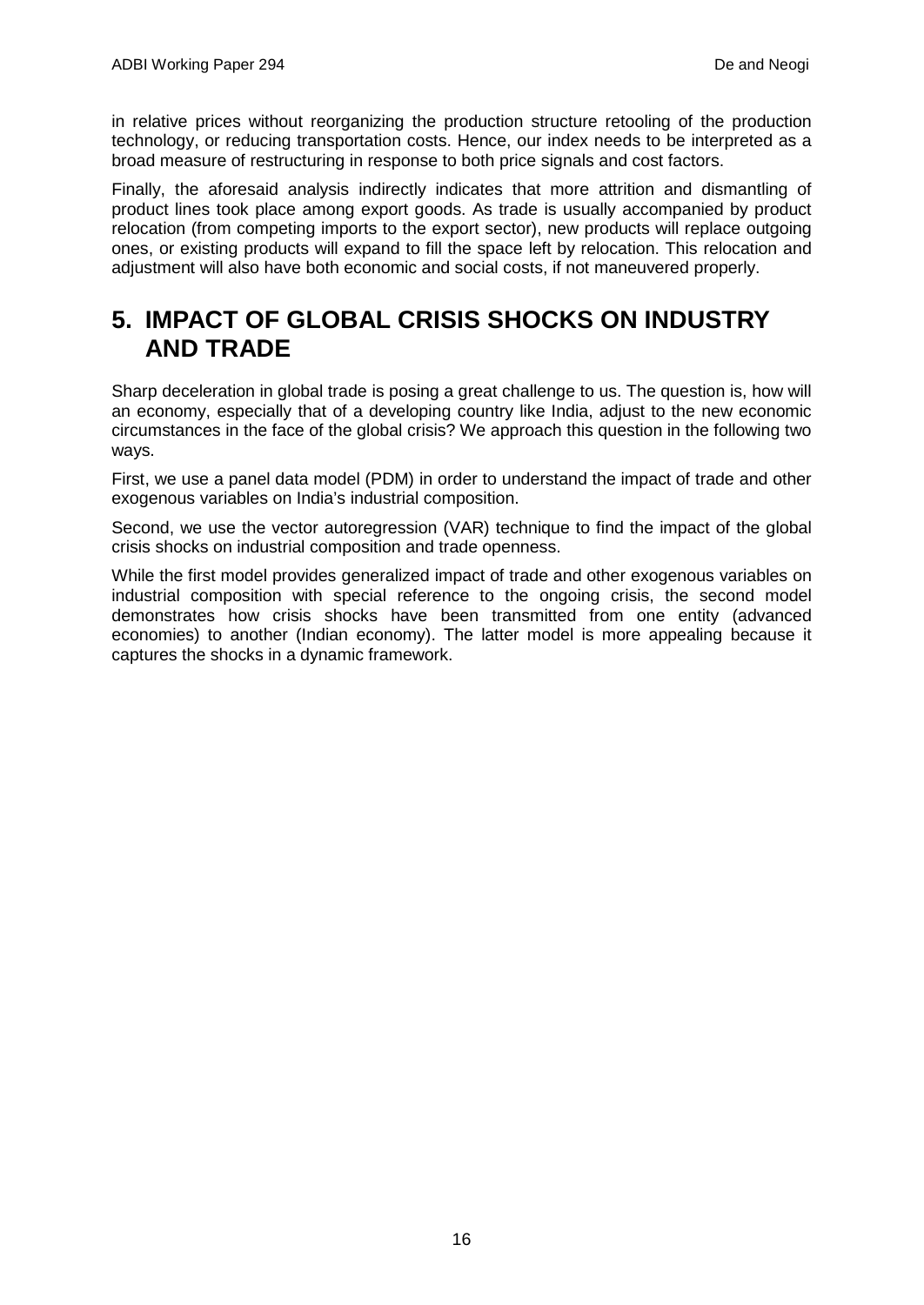# **6. PANEL DATA MODEL (PDM)**

To assess the trade impact on a country's industrial composition, we use the following PDM:

$$
y_{it} = \alpha_1 + \beta_1 x_{it} + \beta_2 X_{it}^{'} + \beta_3 CD + \varepsilon_{it} \qquad (3)
$$

where  $y_{it}$  and  $x_{it}$  are respectively the compositional change index (CCI) in industry and trade of country *i* for time *t*, which we get from equations 1 and 2. *X* is a vector of additional regressors to control the country's overall trade, foreign direct investment, exchange rate, and so on. CD is considered as a time dummy for crisis periods  $(1 = \text{in}$  recession,  $0 =$ otherwise). To understand the impact of contraction in trade with advanced economies (US, Japan, and EU) on compositional change in Indian industry, we then use the advanced economy interactive term in equation (3). The final estimable equation then becomes

$$
y_{it} = \alpha_1 + \beta_1 x_{it} + \beta_2 X_{it} + \beta_3 CD + \beta_4 (x_{it} * CD) + \beta_5 Ex_{it}^{j} + \beta_6 (CD * Ex_{it}^{j}) + \varepsilon_{it} \quad (4)
$$

where ( $x_{ij}$ <sup>\*</sup>CD) represents an interactive term between the CCI of trade and CD, which aims to capture the impact of compositional change in exports in the recession period on industry,  $Ex_i$  is country *i*'s exports to advanced economy *j* in period *t*, and the interactive term (*CD\*Exit j* ) represents country *i*'s exports to advanced economy *j* in period *t.*

We use equation 4 in a panel (unbalanced) of data of 115 continuous months from January 2000 to August 2009. Due to lack of consistent data on other South Asian economies, we only consider India in this part of the study. Appendix 2 provides the data sources. All the continuous variables are taken in logarithmic terms; thus estimated parameters show elasticity. We have estimated five different equations with different sets of independent variables. The results are presented in Table 9. The following findings are worth considering.

First, change in trade composition is positively associated with change in manufacturing composition in all the equations, controlling for other variables, but estimated coefficients are not statistically significant. There is a small tendency toward co-movement of compositional changes in export and industry.

Second, the estimated coefficients of the CCI in exports in the crisis period (cci ex\*cd) show that falling exports are likely to diminish the compositional change in industry, but again, the estimated coefficients are not statistically significant. This suggests that if the crisis continues, industrial restructuring would be needed to support the economy. Thus, there is no strong indication to confirm that India's industrial sector has been harshly affected by the ongoing global crisis, but its mild effect cannot be refuted.

Third, while compositional change in industry in India has been stimulated by India's exports to the EU and Japan, its estimated parameter is negative in the case of the US. This may be because the US is India's principal export market, which has been severely harmed by the global crisis; because there are some other reasons (e.g., distance) which the models fail to capture; or because larger distance makes it more expensive to export, so the fall of demand impact has become stronger.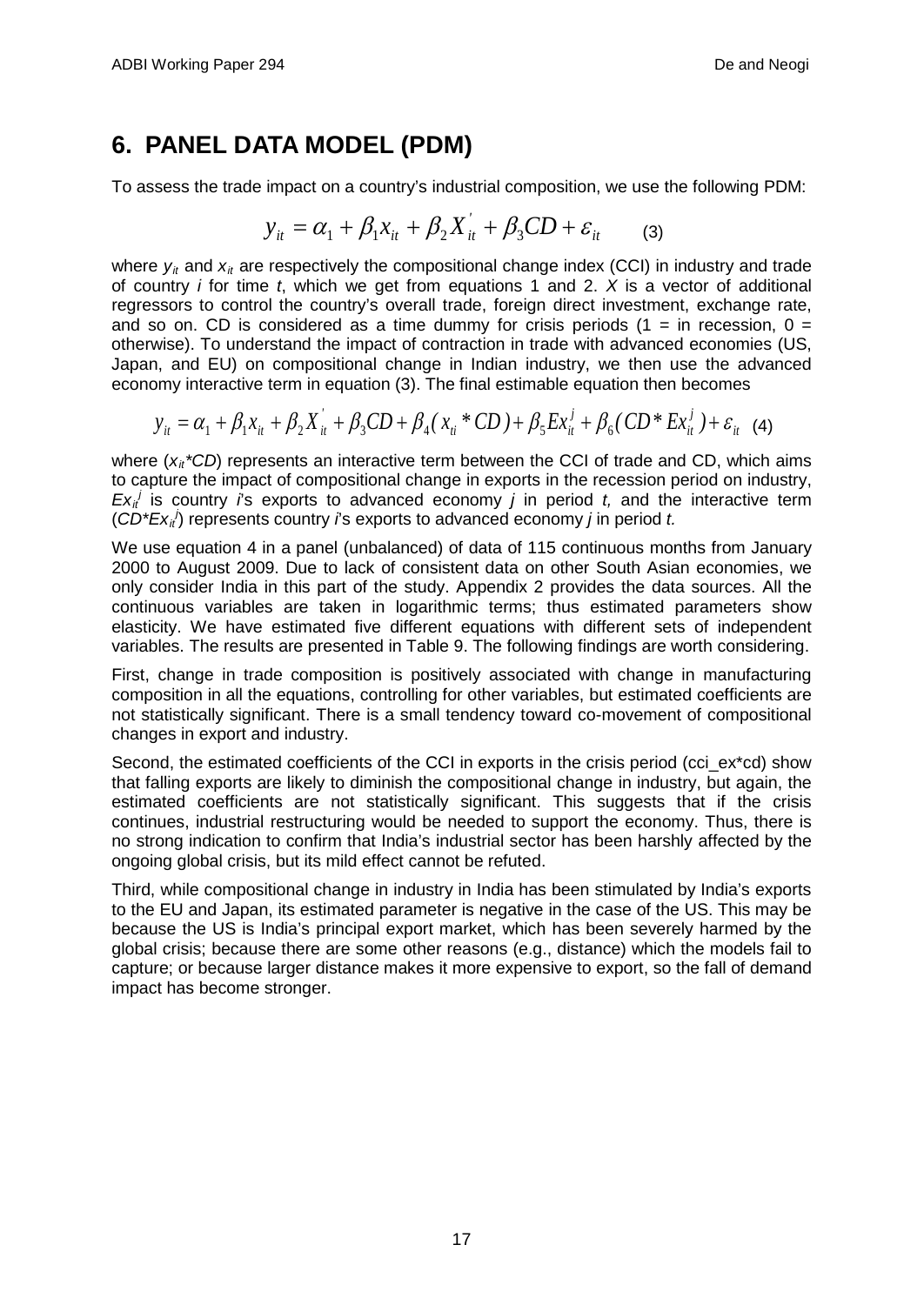| <b>Variables</b>                                    | Model 1    | <b>Model 2</b> | Model 3  | Model 4   | Model 5    |
|-----------------------------------------------------|------------|----------------|----------|-----------|------------|
| Compositional change in                             | 0.046      | 0.0188         | 0.0781   | 0.0455    | 0.0222     |
| exports (cci_ex)                                    | (0.105)    | (0.109)        | (0.114)  | (0.119)   | (0.127)    |
| Trade openness (to)                                 | 0.205      | 0.207          | 0.224    | 0.207     | 0.233      |
|                                                     | (0.165)    | (0.166)        | (0.168)  | (0.159)   | (0.166)    |
| Exchange rate (er)                                  | $-1.057**$ | $-0.892$       | $-0.616$ | $-0.451$  | $-0.605$   |
|                                                     | (0.469)    | (0.549)        | (0.634)  | (0.684)   | (0.717)    |
| Bank lending rate (br)                              | 0.562      | 0.323          | 0.411    | 0.117     | 0.219      |
|                                                     | (0.427)    | (0.605)        | (0.596)  | (0.62)    | (0.64)     |
| Foreign direct                                      | 0.0263     | 0.0239         | 0.0266   | 0.0161    | 0.0137     |
| investment (fdi)                                    | (0.0218)   | (0.0226)       | (0.0225) | (0.0248)  | (0.0293)   |
| <b>Business confidence</b>                          | $-0.218$   | $-0.137$       | $-0.246$ | $-0.303$  | $-0.323$   |
| index (bci)                                         | (0.16)     | (0.188)        | (0.201)  | (0.216)   | (0.222)    |
| Inflation (wpi)                                     | $-0.579**$ | $-0.805*$      | $-0.565$ | $-1.522*$ | $-1.777**$ |
|                                                     | (0.25)     | (0.444)        | (0.479)  | (0.897)   | (0.891)    |
| Crisis dummy (cd)                                   |            | 0.116          | 0.421    | 0.354     | 0.848      |
|                                                     |            | (0.177)        | (0.344)  | (0.354)   | (0.619)    |
| Compositional change in<br>exports in crisis period |            |                | $-2.179$ | $-1.362$  | $-1.03$    |
| (cci_ex*cd)                                         |            |                | (2.003)  | (2.113)   | (1.98)     |
| Exports to US (ex_us)                               |            |                |          | $-0.0308$ | $-0.0228$  |
|                                                     |            |                |          | (0.053)   | (0.0652)   |
| Exports to EU (ex_eu)                               |            |                |          | 0.0181    | 0.0356     |
|                                                     |            |                |          | (0.087)   | (0.082)    |
| Exports to Japan                                    |            |                |          | 0.0133    | 0.0113     |
| (ex_japan)                                          |            |                |          | (0.033)   | (0.0367)   |
| Exports to US in crisis                             |            |                |          |           | $-0.442$   |
| period (ex_us*cd)                                   |            |                |          |           | (0.718)    |
| Exports to EU in crisis                             |            |                |          |           | 0.873      |
| period (ex_eu*cd)                                   |            |                |          |           | (0.251)    |
| Exports to Japan in crisis                          |            |                |          |           | 0.029      |
| period (ex_japan*cd)                                |            |                |          |           | (0.432)    |
| Constant                                            | 4.093      | 4.809          | 2.976    | 8.025     | 9.793*     |
|                                                     | (3.754)    | (4.064)        | (4.49)   | (5.163)   | (5.433)    |
| Observations                                        | 115        | 115            | 115      | 115       | 115        |
| R-sq.                                               | 0.1721     | 0.1781         | 0.1862   | 0.2147    | 0.2431     |
| Wald chi <sup>2</sup>                               | 26.17      | 26.95          | 29.48    | 31.32     | 32.82      |
| (p-value)                                           | (0.0005)   | (0.0007)       | (0.0005) | (0.0002)  | (0.0002)   |
| Method                                              | RE (GLS)   | RE (GLS)       | RE (GLS) | RE (GLS)  | RE (GLS)   |

#### **Table 9: PDM Regression Results Dependent variable = Compositional change in industry**

RE (GLS) = Random Effect (Generalized Least Squares).

Notes: Robust standard errors are in parenthesis; \*\*\*, \*\*, \* = significant at 1%, 5%, and 10% level. Selection of RE is based on Hausman test.

Source: Calculated by the authors.

Fourth, compared to exports to the US, India's exports to Japan and the EU have been less affected. However, none of the advanced economy interactive terms have appeared significant. In other words, there is no strong indication that Indian industry has been severely harmed by the fall in demand in crisis-affected advanced economies like the US, the EU, and Japan, other things being constant.

Fifth, control variables like foreign direct investment, trade openness, business confidence index, inflation, exchange rate, and bank lending rate have appeared with correct signs but are statistically insignificant except inflation. Perhaps price rise has diminished industrial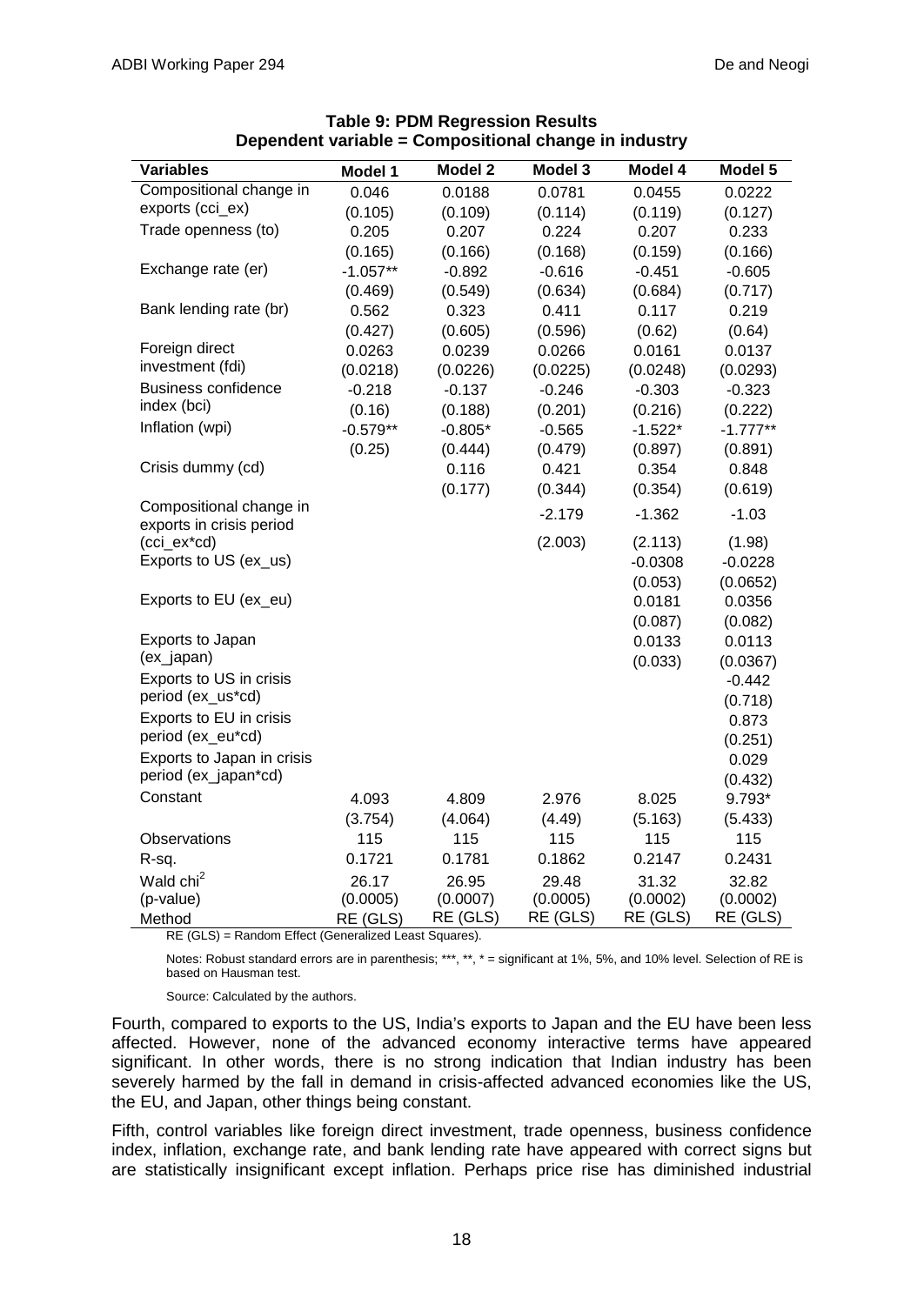composition. However, the estimated models explain only 17% to 24% of the variations in observations. Although the regression models do not suffer much from multicollinearity (Appendix 3), omitted variable bias and endogeneity among the variables would be some reasons for getting relatively poor fits. We cannot also refute the presence of unit roots and cointegration in the models.

Finally, since there may be lags between changes in composition in export and industry, we therefore consider vector autoregression (VAR) to find out the effect of the global crisis shocks on India's industrial compositional change and trade openness. The overriding objective is thus to examine the dynamic effects of global crisis shocks on Indian industry and trade.

# **7. VECTOR AUTOREGRESSION (VAR)**

VAR is a standard statistical procedure to investigate how shocks are transmitted from one entity (for example, advanced economies like the US) to another (for example, South Asian economies like India). Using this model, we examine separately the impact of a shock that originates in the US, the EU, and Japan on Indian industrial composition and trade openness.

It is observed in the PDM that Indian industry and trade were not heavily affected by the ongoing crisis originated in the US, the EU, and Japan. However, we would like to find out the effect of this shock on India's compositional change in industry (CCI industry) and trade openness (trade-GDP ratio) separately in a dynamic framework using the VAR technique. Also, we examine the effect of the crisis of these three countries measured in terms of their respective trade (India's imports from and exports to the respective countries) and the effect of the GDPs of the respective countries on the trade openness (trade-GDP ratio) of India.

In the present analysis we have taken the monthly data on CCI (industry), exports to and imports from the US, Japan, and the EU; the GDPs of the respective countries; and India's trade-GDP ratio. The time period chosen for the analysis is from January 2000 to August 2009. The total period is divided into two regimes: (i) a pre-crisis period from January 2000 to June 2007, and (ii) a crisis period from July 2007 to August 2009. First, using the VAR impulse responses function, the extent of the effect of any perturbation in the innovation or shock of any of the variables on the current and future values of the endogenous variables are measured. We then try to measure the extent to which the total variance of respective shocks of India's exports to and imports from the aforesaid economies affects changes of Indian industrial composition.

VAR is commonly used for forecasting systems of interrelated time series and for analyzing the dynamic impact of random disturbances on the system of variables.<sup>[10](#page-22-0)</sup> The VAR approach sidesteps the need for structural modeling by modeling every endogenous variable in the system as a function of the lagged values of all of the endogenous variables in the system. The functional form of a VAR is as follows:

$$
y_t = A_1 y_{t-1} + \dots + A_p y_{t-p} + B x_t + \varepsilon_t \quad (5)
$$

where  $y<sub>r</sub>$  is a *k* vector of endogenous variables,  $x<sub>r</sub>$  is a *d* vector of exogenous variables,  $A_1$ .... $A_n$  and *B* are matrices of coefficients to be estimated, and  $\varepsilon$ , represents stochastic error terms, called a vector of innovations (or impulses, or shocks) that may be contemporaneously correlated with each other but are uncorrelated with their own lagged values and uncorrelated with all of the right-hand-side variables.

<span id="page-22-0"></span><sup>&</sup>lt;sup>10</sup> Pioneered by Sims (1980).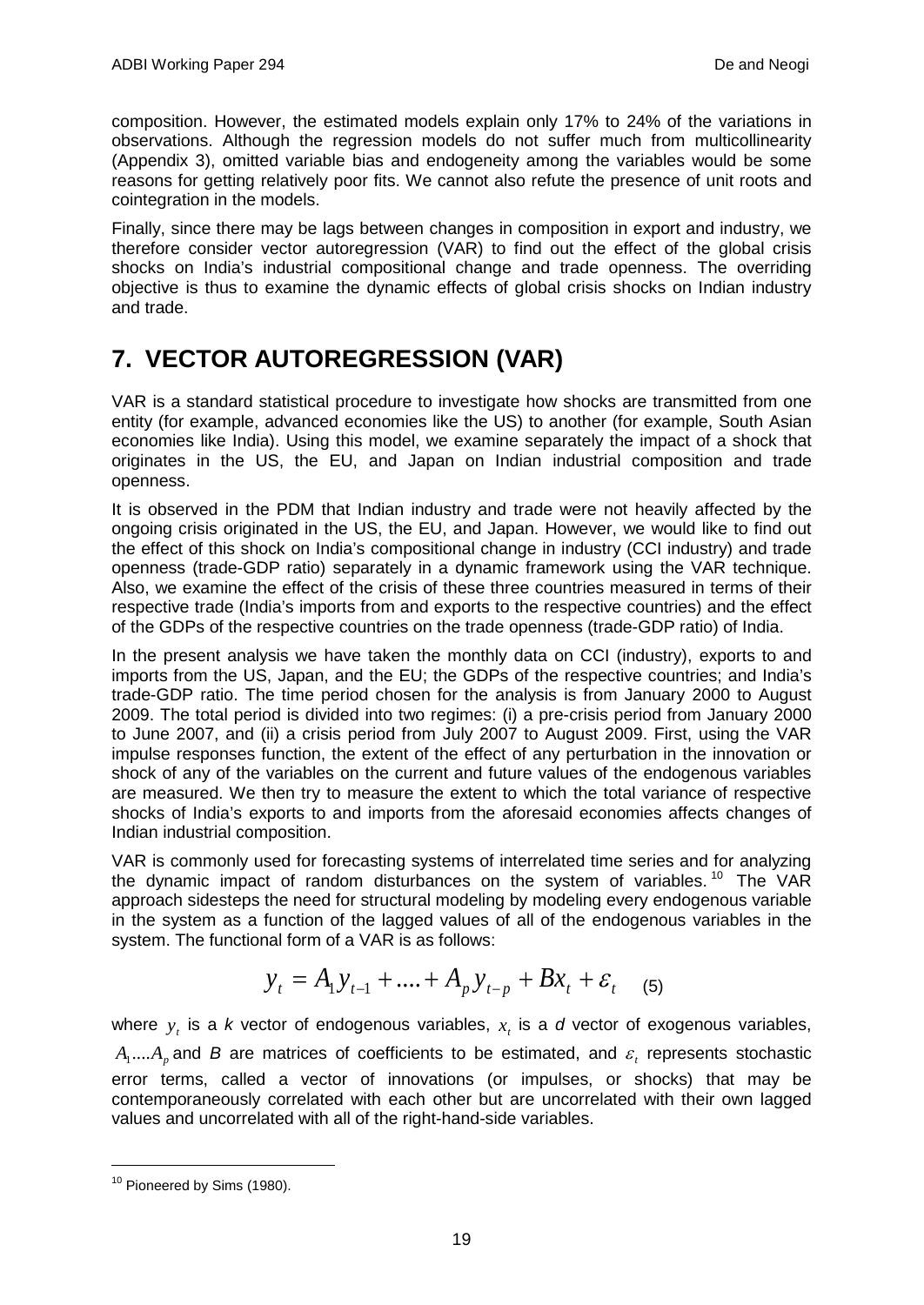Since only lagged values of the endogenous variables appear on the right-hand side of each equation, there is no issue of simultaneity, and ordinary least squares is the appropriate estimation technique. Note that the assumption that the disturbances are not serially correlated is not restrictive, because any serial correlation could be absorbed by adding more lagged *y*'s.

An impulse response function traces the effect of a one standard deviation shock to one of the innovations on current and future values of the endogenous variables, i.e., a perturbation in one innovation in the VAR sets up a chain reaction over time in all variables in the VAR. Now to estimate the extent of the effect of perturbation on the endogenous variables, a standard method is to set a one standard deviation innovation in one of the variables calculated from the variance-covariance matrix. A shock to the i-th variable directly affects the i-th variable, and is also transmitted to all of the endogenous variables through the dynamic structure of the VAR. A change in one variable will immediately change the current values of other variables. It will also change all future values of all the variables considered in the model since lagged variables appear in all the equations. If the innovations are uncorrelated, interpretation of the impulse response is straightforward. The impulse response function measures the effect of a one standard deviation shock on current and future values of the variables concerned. The innovations are, however, usually correlated, so that they have a common component that cannot be associated with a specific variable. A somewhat arbitrary but common method of dealing with this issue is to attribute all of the effect of any common component to the variable that comes first in the VAR system.

Before going to the VAR analysis we have checked the stationarity of the concerned variables using an Augmented Dickey-Fuller (ADF) test (see Appendix 4). In the first model we have taken the variables CCI (industry) and exports to the US, Japan, and the EU as endogenous variables. The values of ADF test statistics indicate that export figures are nonstationary at level but stationary at first difference. Thus, we have taken the first difference values of these variables in our analysis. In the second model, we have taken the variables CCI (industry) and imports from the US, Japan, and the EU as endogenous variables. Similar to export values, the import series is also stationary at first difference. However, the series of CCI (industry) becomes stationary at level. We have thus taken the difference figures of exports and imports and the original series of CCI (industry) in our analysis. Note that the values of exports and imports are taken in nominal price. Since it would be difficult to find a suitable price index to deflate the figures, we did not convert the figures in real terms. Also, since the values are taken as first difference, the effect of price changes will be dampened and should not affect the analysis in a significant way. Analyses are done for the pre-crisis, postcrisis, and total periods. Appendix 5 presents the estimated VAR results. The following results are worth noting.

First, CCI (industry) has responded significantly to the exports to the US, Japan, and the EU during the crisis period. Figure 8 depicts the response of CCI (industry) in India to one standard deviation shock to CCI (industry), exports to the US, Japan, and the EU. During the pre-crisis period CCI (industry) did not respond significantly to a shock in US exports, Japan exports, and EU exports. However, during the postcrisis period CCI (industry) has responded significantly to the exports to the US, Japan, and the EU. But, the responses of CCI (industry) to exports to Japan and the EUare lower, compared to exports to US, and the response to its own shock has declined significantly during the postcrisis period.

Second, variance decomposition of CCI (industry) in Figure 9 reveals that during the precrisis period almost 100% of the variation in CCI (industry) depends on its own variation, while in the postcrisis period about 20% of the variation in CCI (industry) depends on the combined exports to the EU, Japan, and the US. Thus, the effect of shocks on India's exports to advanced economies during the crisis period has been transmitted to Indian industry.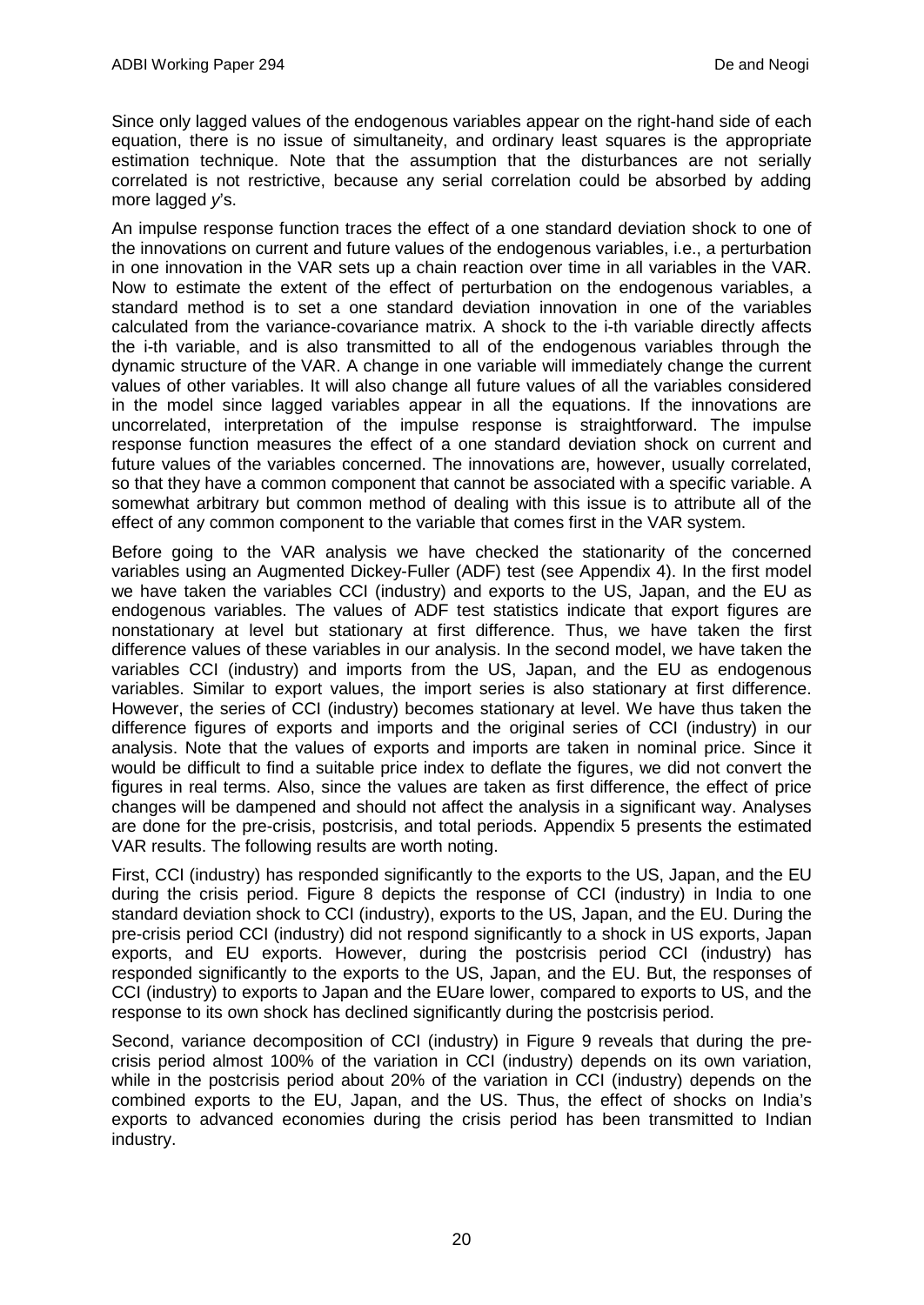Third, the ongoing crisis has no substantial effect on Indian industry for the total period from January 2000 to August 2009. Figure 10 shows the responsiveness of CCI (industry) to all these variables during the total period. It is observed that the response of CCI (industry) due to one standard deviation shock is similar to the response during the pre-crisis period. This similarity may be due to the higher weight of the pre-crisis period in the total period of study.

Fourth, Indian industry has not responded significantly to the shocks of imports from the US, Japan, and the EU, while the response to its own shocks is significant during both pre- and postcrisis periods. Figures 11 to 13 capture the estimated impulse response of CCI (industry) to its own shocks and import shocks. It is observed in Figure 11 that CCI (industry) has not responded significantly to the shocks of imports from the US, Japan, and the EU, while the response to its own shocks is significant during both pre- and postcrisis periods. Figure 12 describes the variance of CCI (industry) that can be explained by a shock in imports to the US, Japan, and the EU and by its own shock. The shocks in imports to the US, Japan, and the EU had very little influence on the variance of CCI (industry) during preand postcrisis periods. Figure 13 provides the picture of impulse response and variance decomposition of CCI (industry) on imports for the total period and shows no significant dependence on the imports from other countries.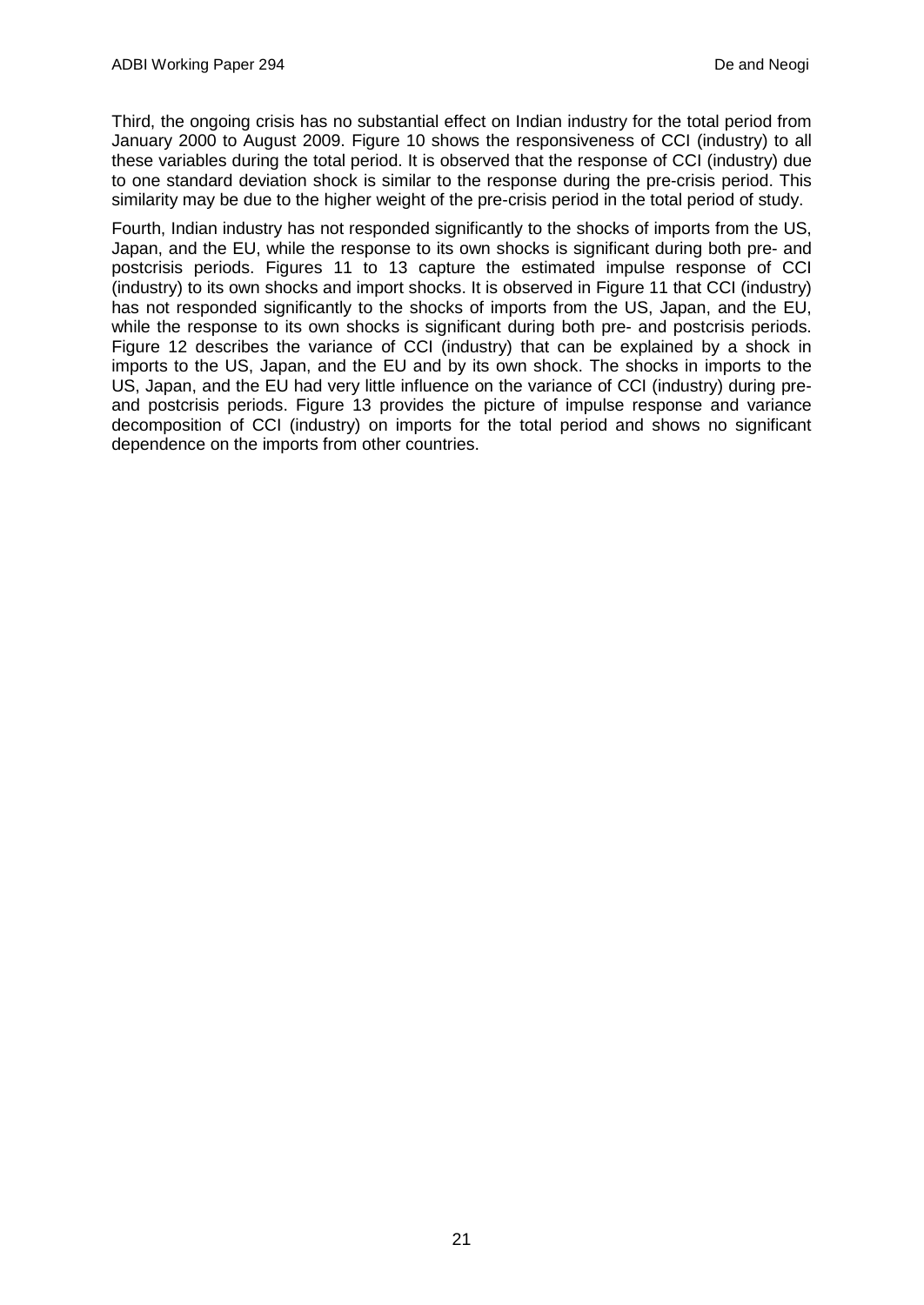

### **Figure 8: Impulse Response of CCI (Industry) (One St. Dev. Shock): Pre-Crisis**

**Impulse Response of CCI (Industry) (One St. Dev. Shock): Postcrisis**



Source: Calculated by the authors.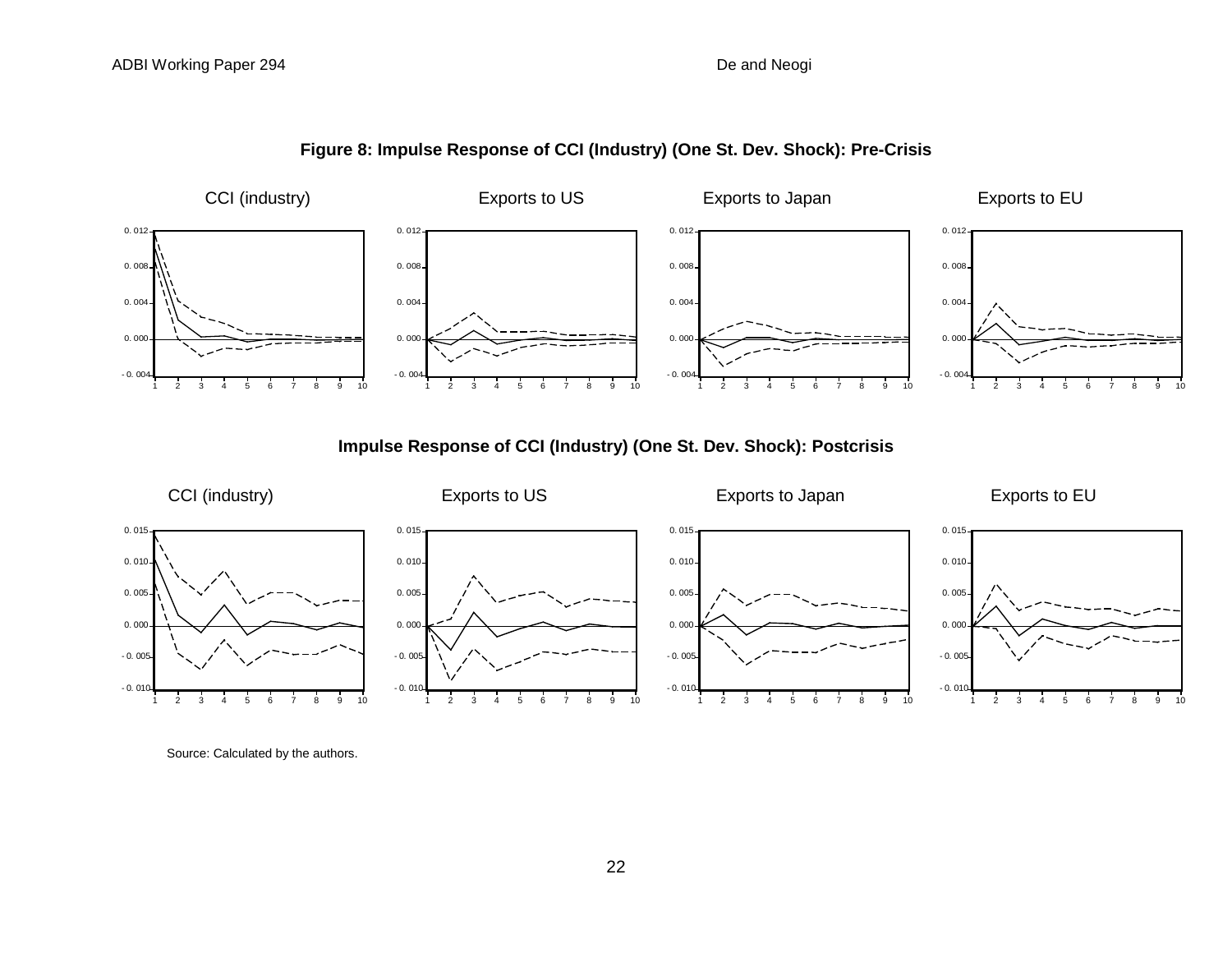### **Figure 9: Variance Decomposition Percent Variance of CCI (Industry) (Pre-Crisis) due to**



**Percent Variance of CCI (Industry) (Postcrisis) due to**

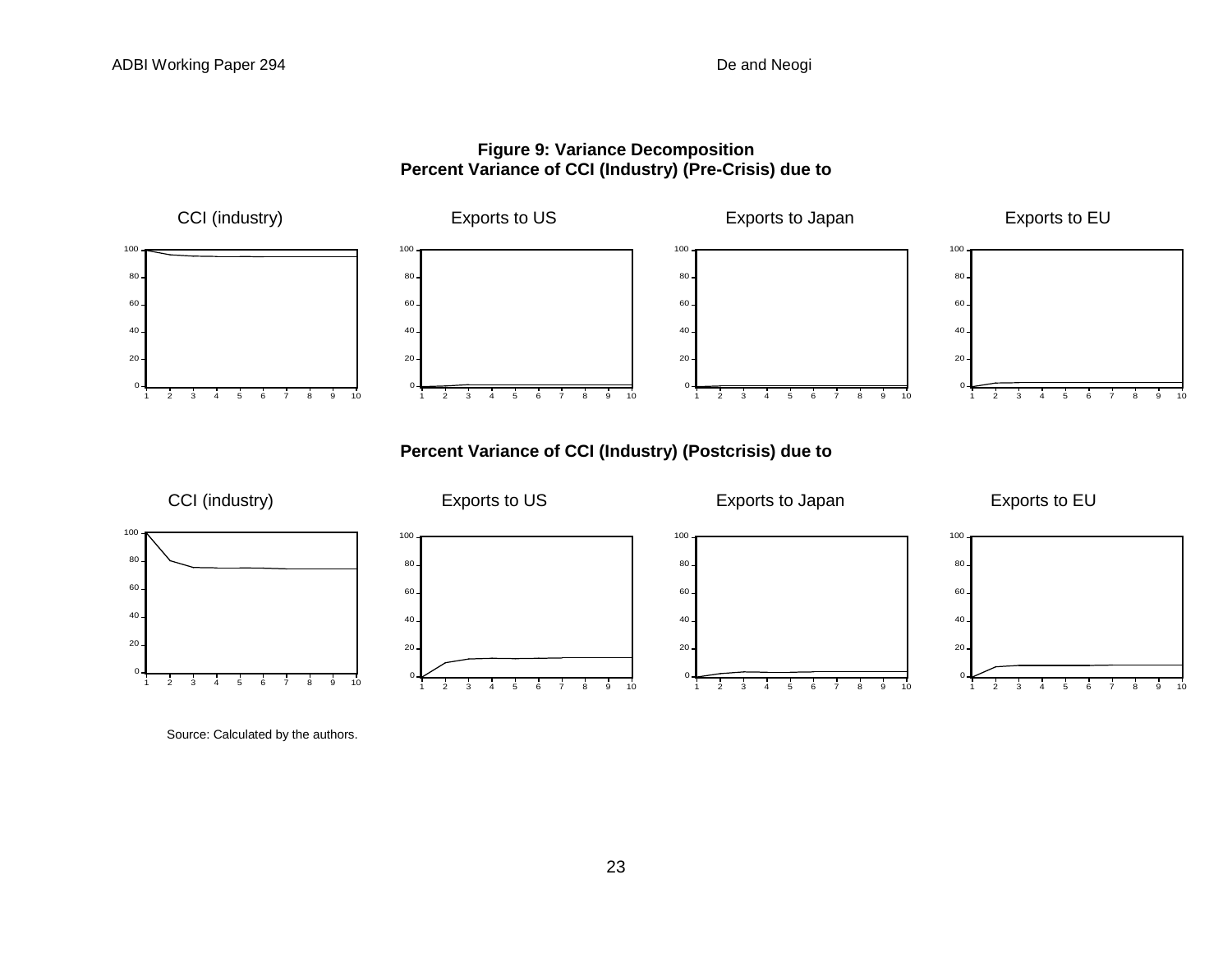

### **Figure 10: Impulse Response of CCI (Industry) (One St. Dev. Shock): Total Period**

**Variance Decomposition Percent Variance of CCI (Industry) (Total Period) due to**



Source: Calculated by the authors.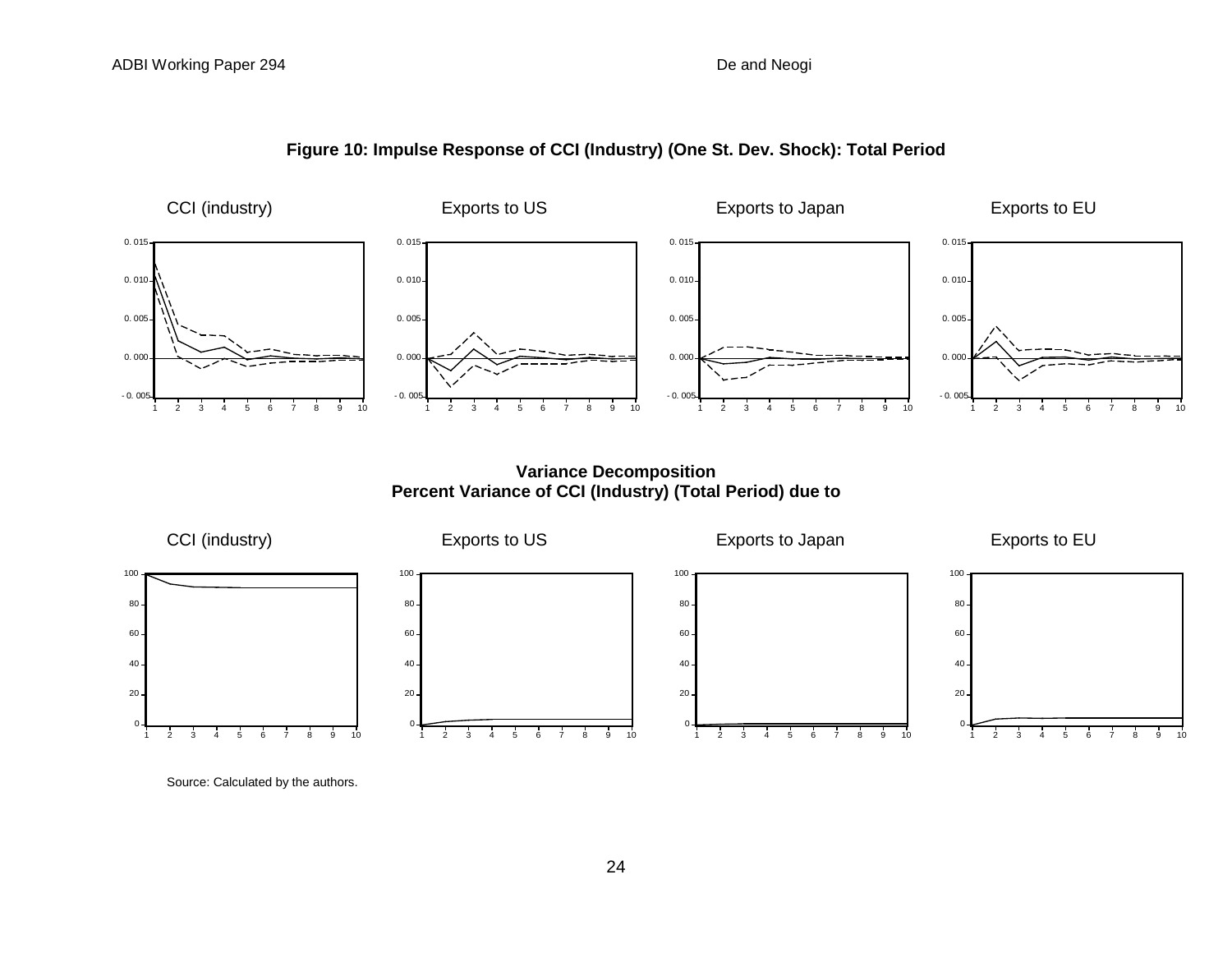



**Impulse Response of CCI (Industry) (One St. Dev. Shock): Postcrisis**

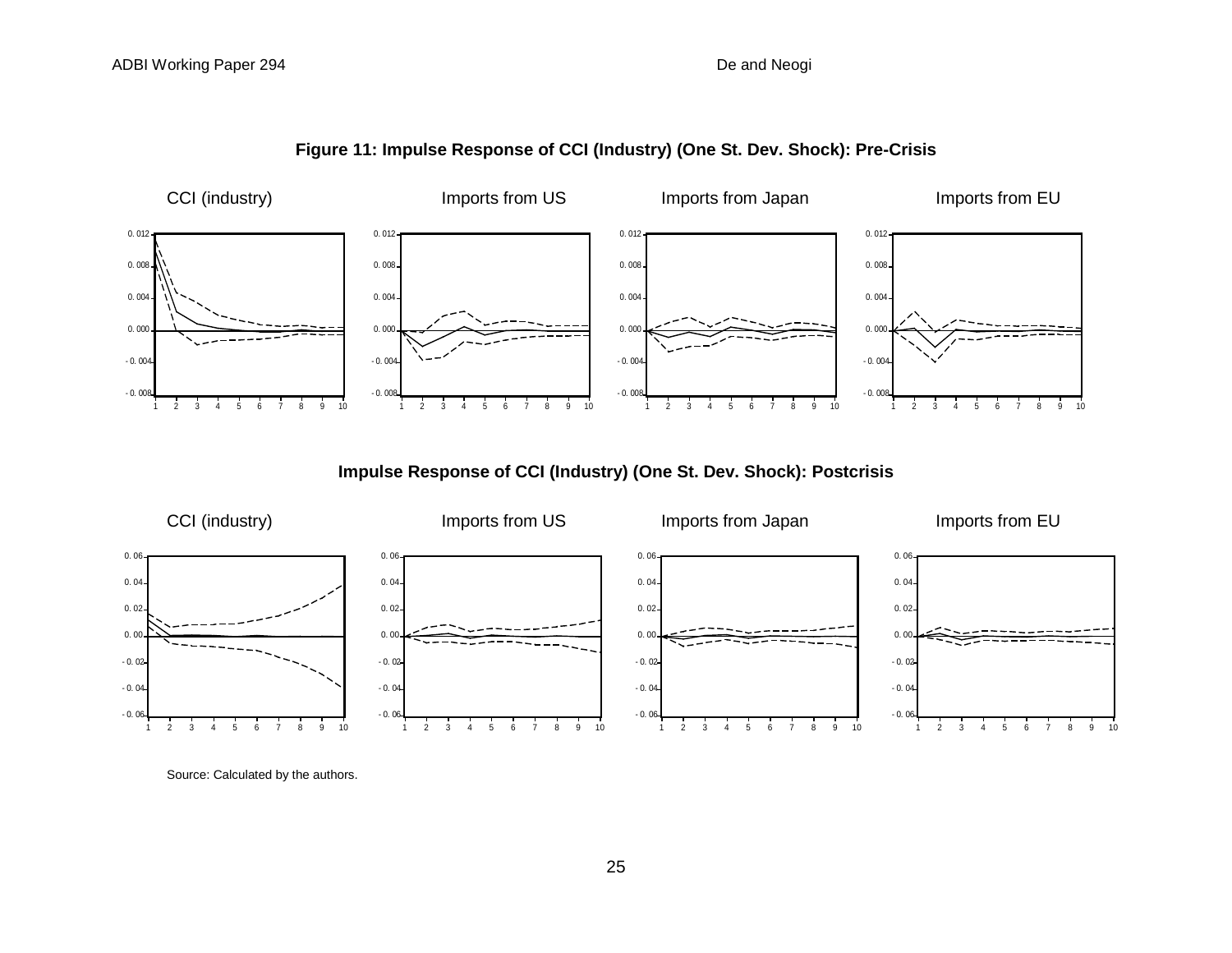### **Figure 12: Variance Decomposition Percent Variance of CCI (Industry) (Pre-Crisis) due to**



**Percent Variance of CCI (Industry) (Postcrisis) due to** 



Source: Calculated by the authors.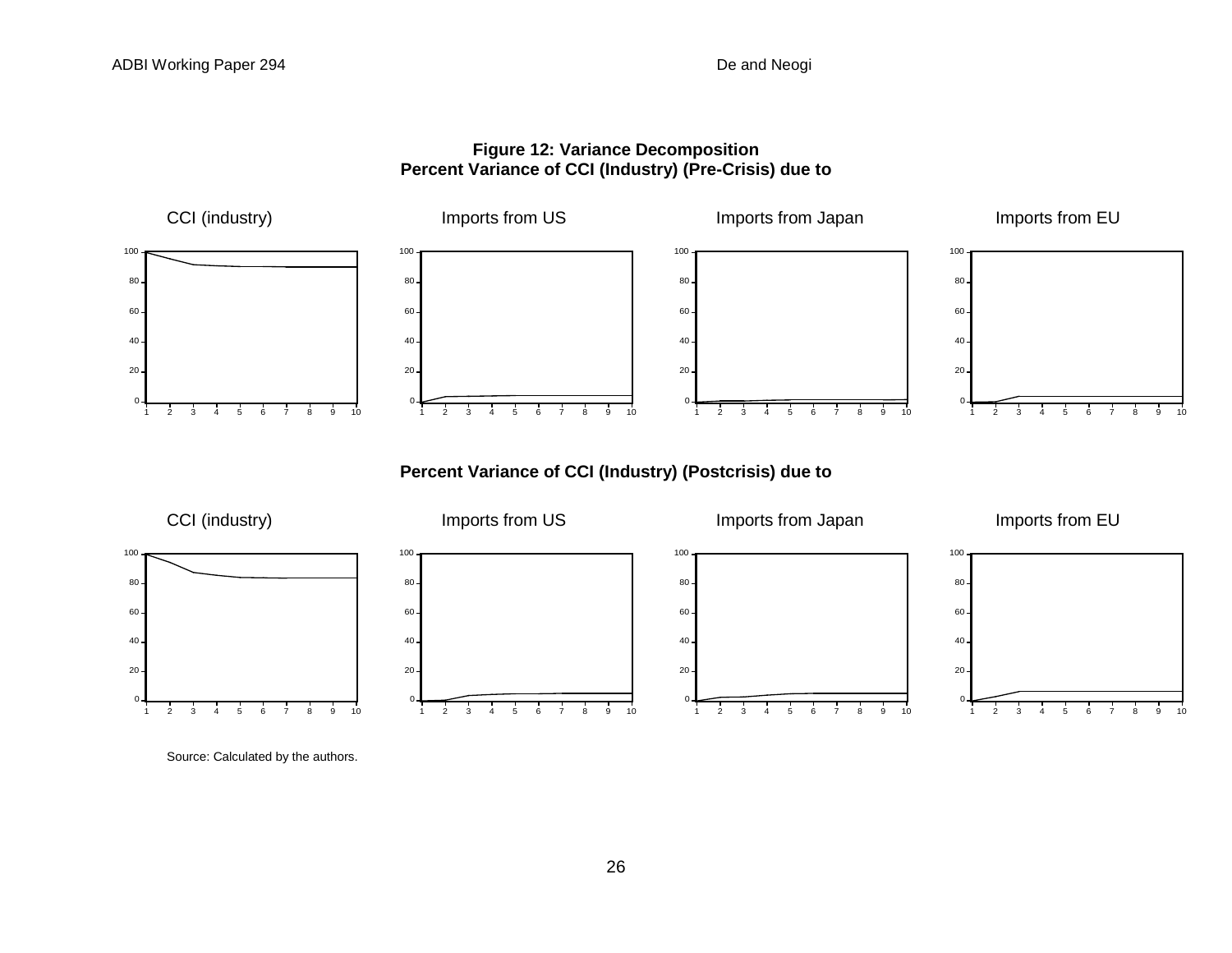

**Figure 13: Impulse Response of CCI (Industry) (One St. Dev. Shock): Total Period**

**Variance Decomposition Percent Variance of CCI (Industry) (Postcrisis) due to**

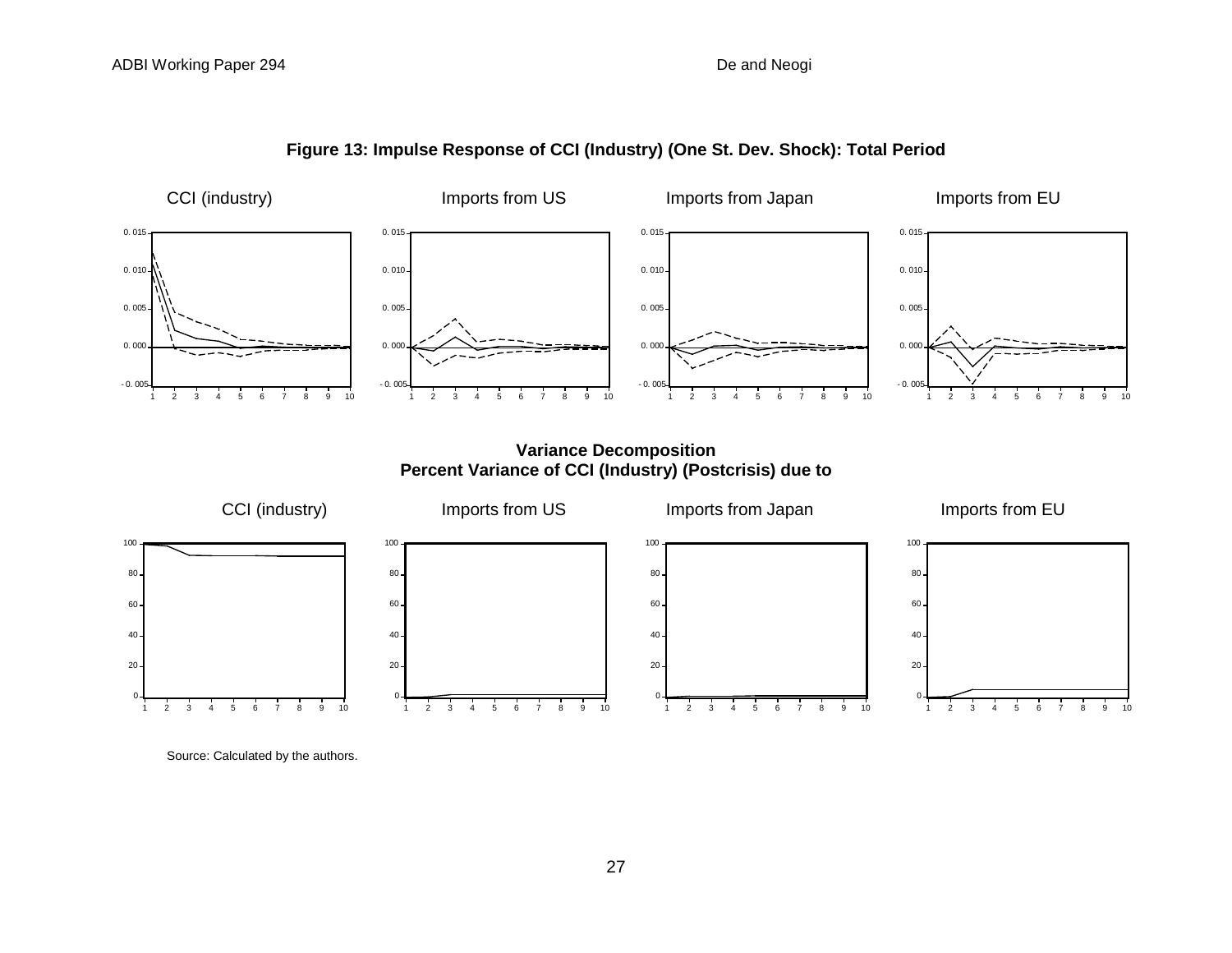

### **Figure 14: Impulse Response of India's Trade-GDP Ratio (One St. Dev. Shock): Pre-crisis**

**Variance Decomposition Percent Variance of Trade-GDP Ratio (Pre-Crisis) due to** 

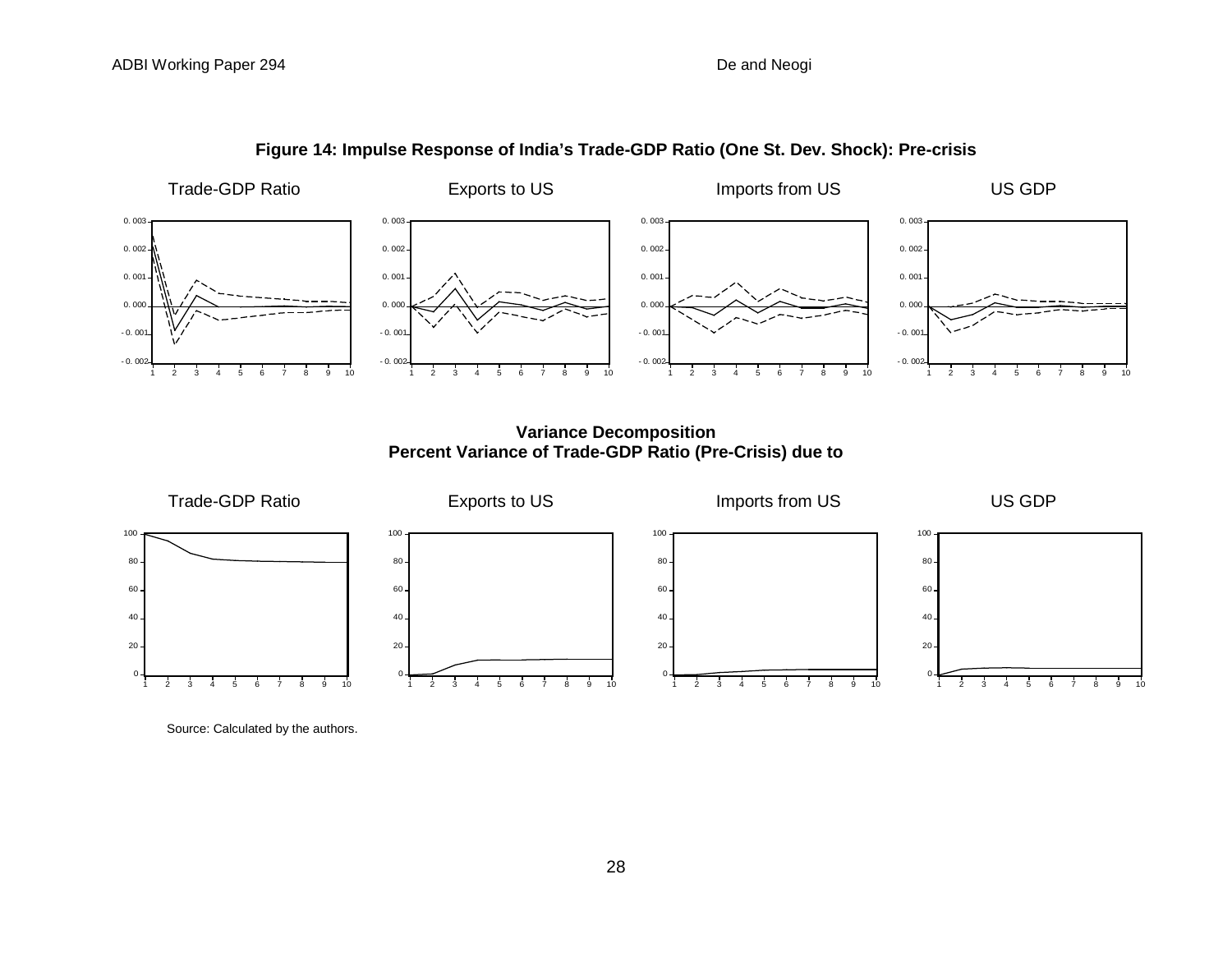

### **Figure 15: Impulse Response of India's Trade-GDP Ratio (One St. Dev. Shock): Postcrisis**

**Variance Decomposition Percent Variance of Trade-GDP Ratio (Postcrisis) due to** 

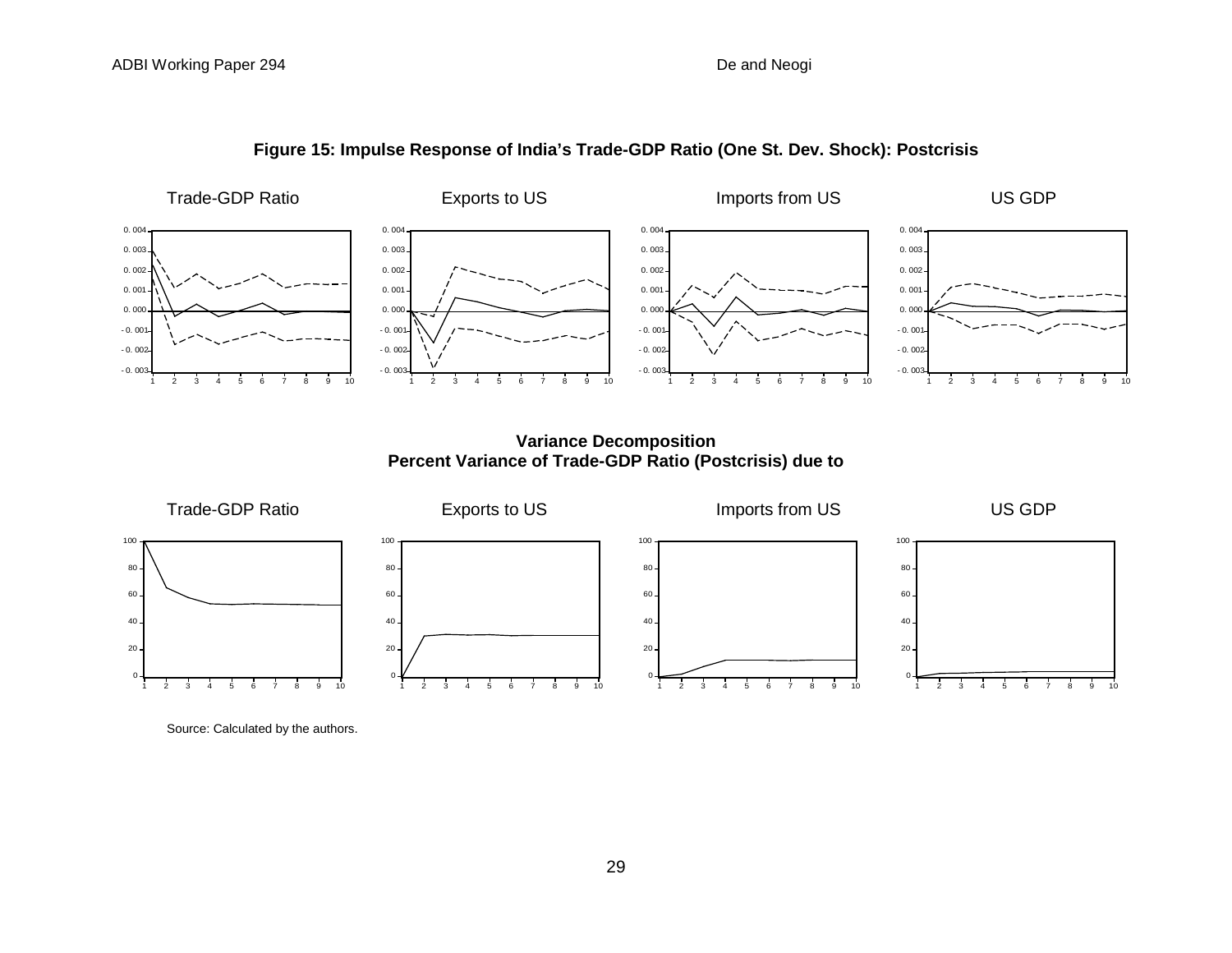

### **Figure 16: Impulse Response of India's Trade-GDP Ratio (One St. Dev. Shock): Total Period**

**Variance Decomposition Percent Variance of Trade-GDP Ratio (Total Period) due to** 



Source: Calculated by the authors.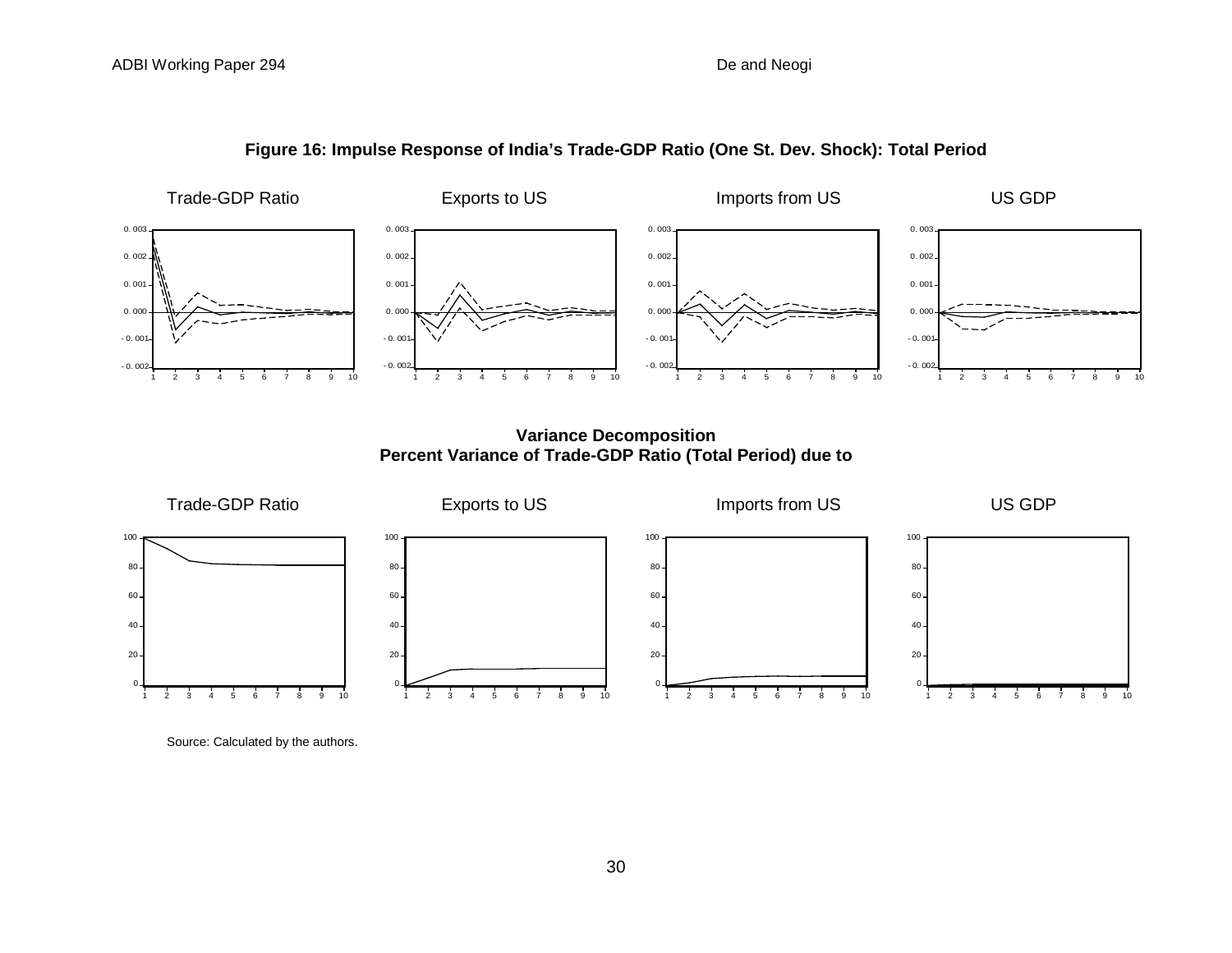

**Figure 17: Impulse Response of India's Trade-GDP Ratio (One St. Dev. Shock): Pre-Crisis**

**Variance Decomposition Percent Variance of Trade-GDP Ratio (Pre-Crisis) due to** 

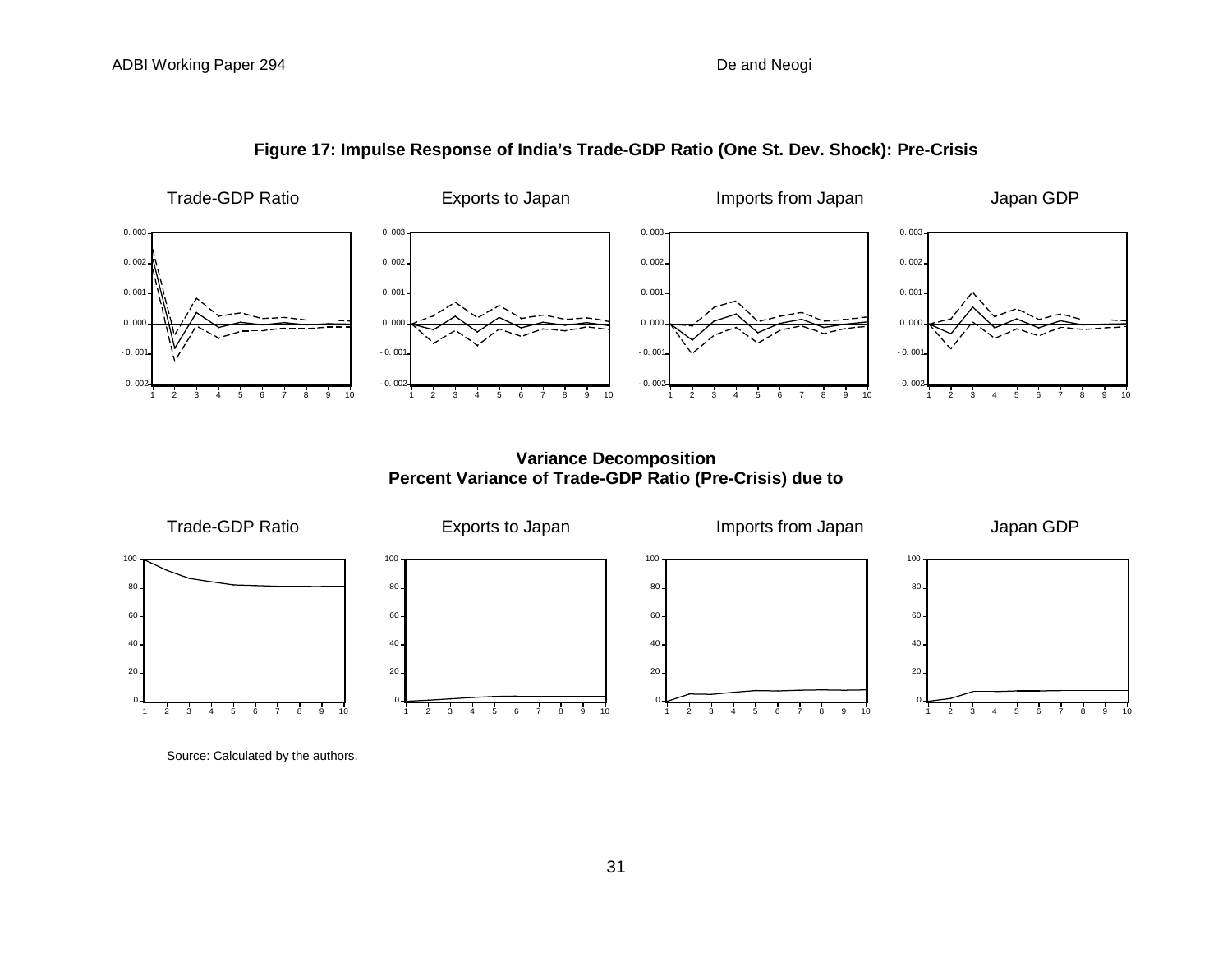



**Variance Decomposition Percent Variance of Trade-GDP Ratio (Postcrisis) due to** 



Source: Calculated by the authors.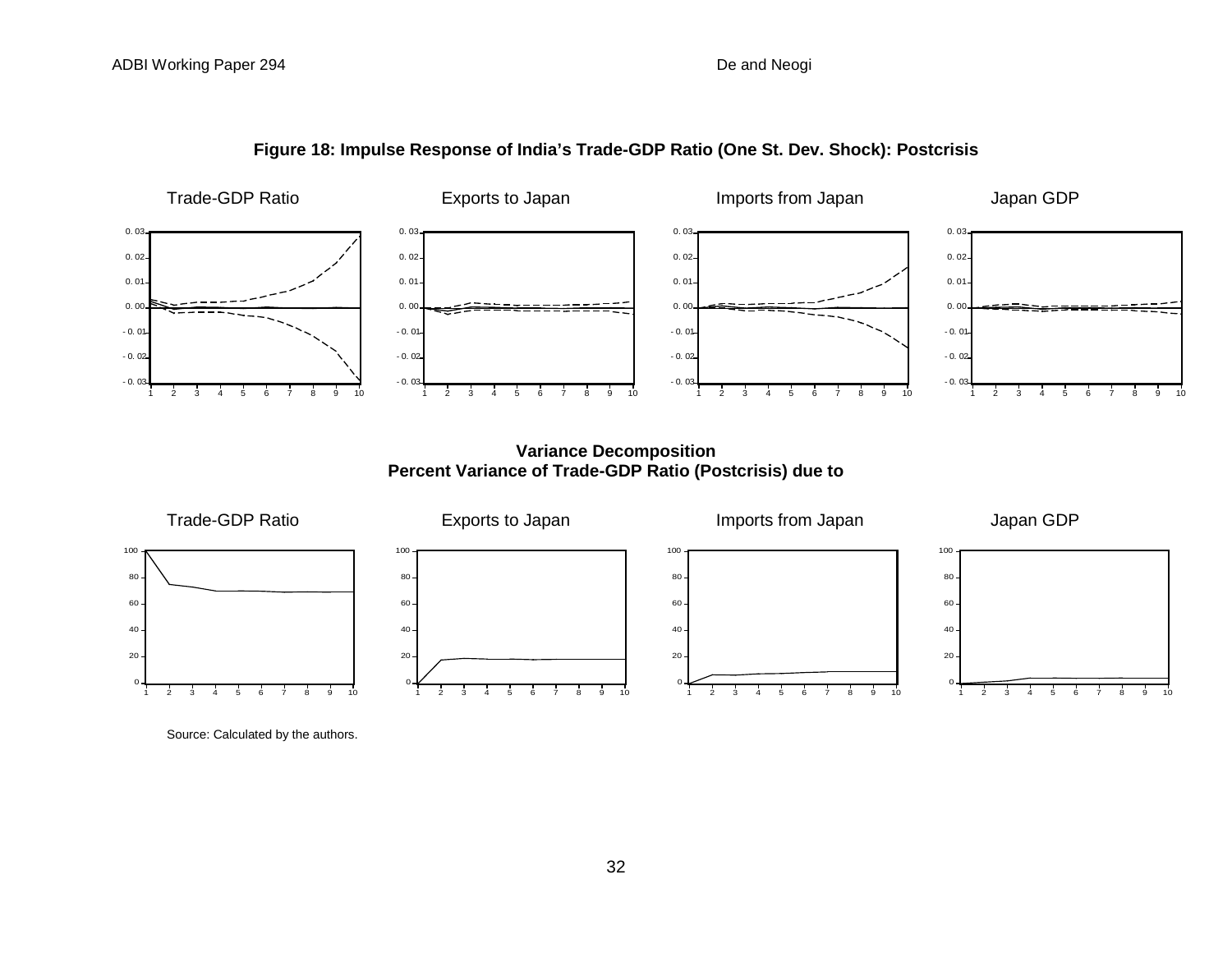

**Figure 19: Impulse Response of India's Trade-GDP Ratio (One St. Dev. Shock): Total Period**

**Variance Decomposition Percent Variance of Trade-GDP Ratio (Total Period) due to**

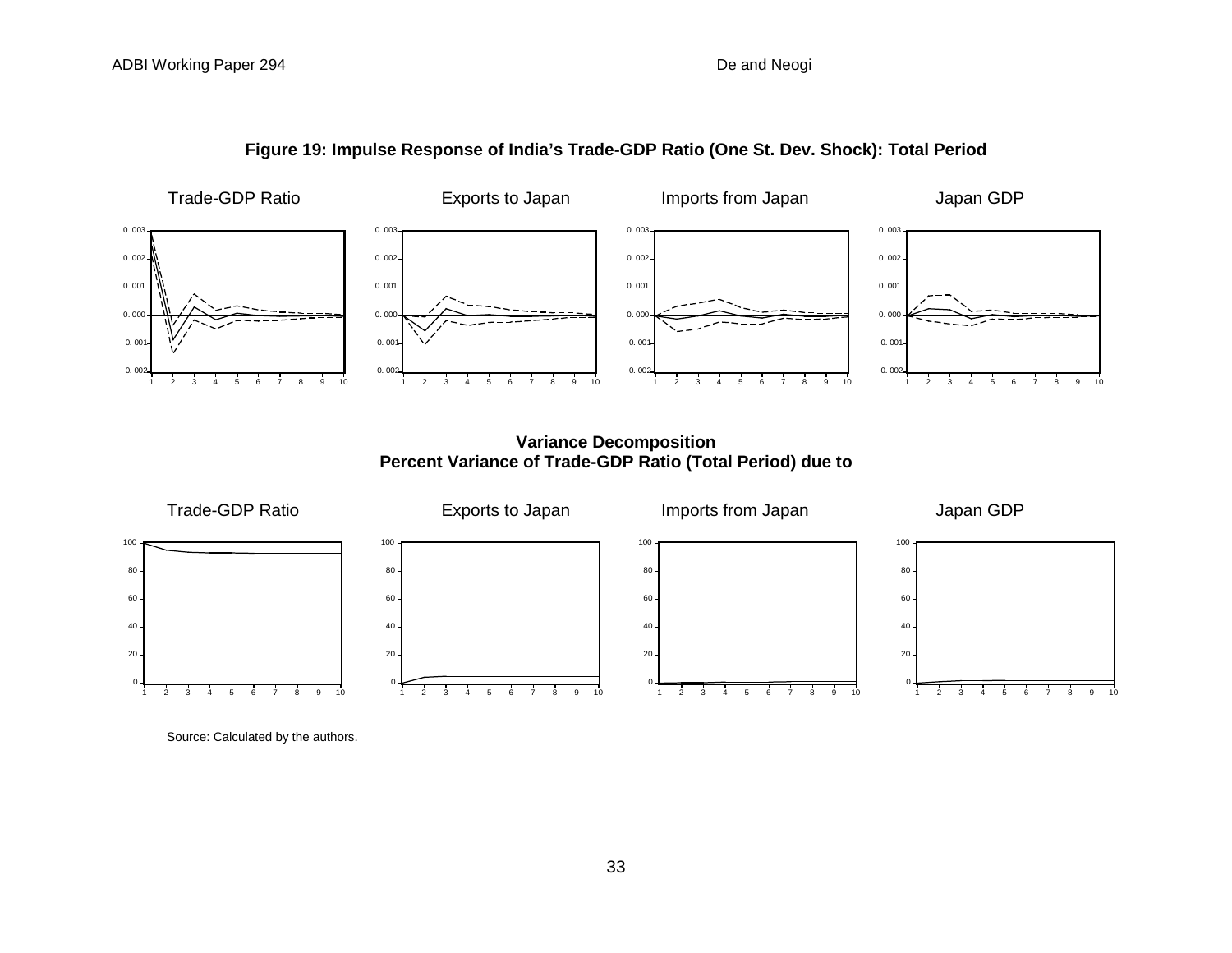

**Figure 20: Impulse Response of India's Trade-GDP Ratio (One St. Dev. Shock): Pre-crisis**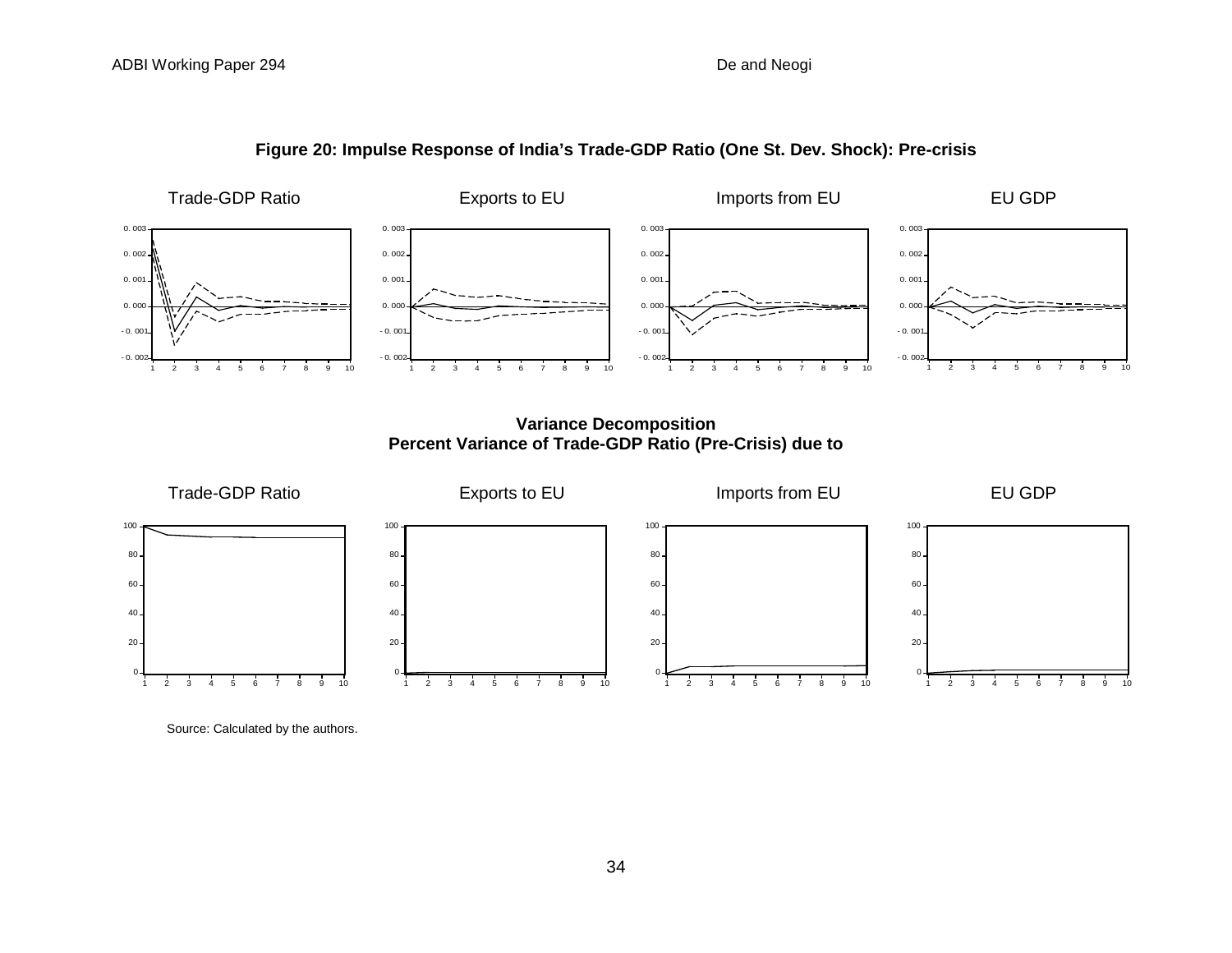

#### **Figure 21: Impulse Response of India's Trade-GDP Ratio (One St. Dev. Shock): Postcrisis**

**Variance Decomposition Percent Variance of Trade-GDP Ratio (Postcrisis) due to** 

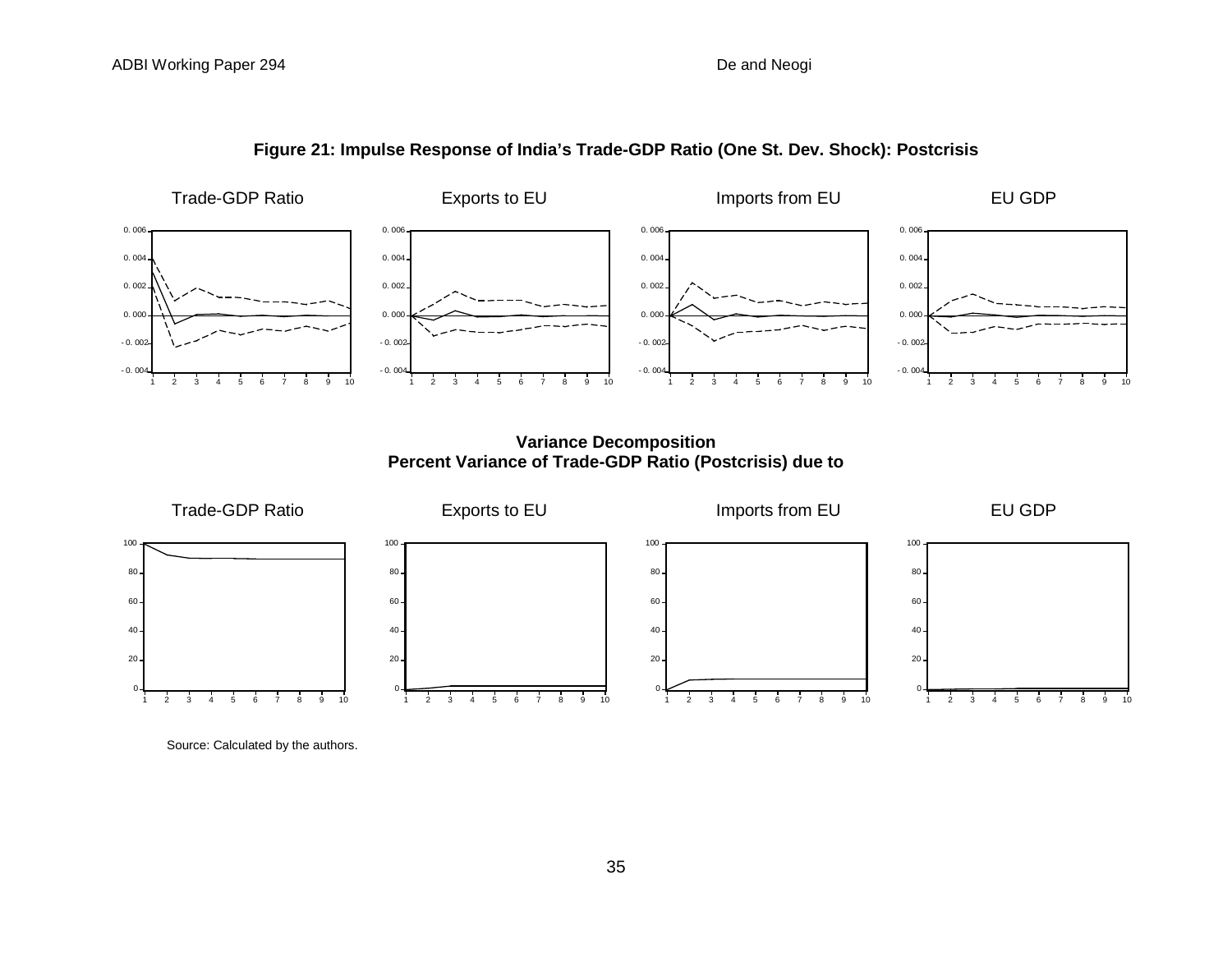

**Figure 22: Impulse Response of India's Trade-GDP Ratio (One St. Dev. Shock): Total Period**

**Variance Decomposition Percent Variance of Trade-GDP Ratio (Total Period) due to** 

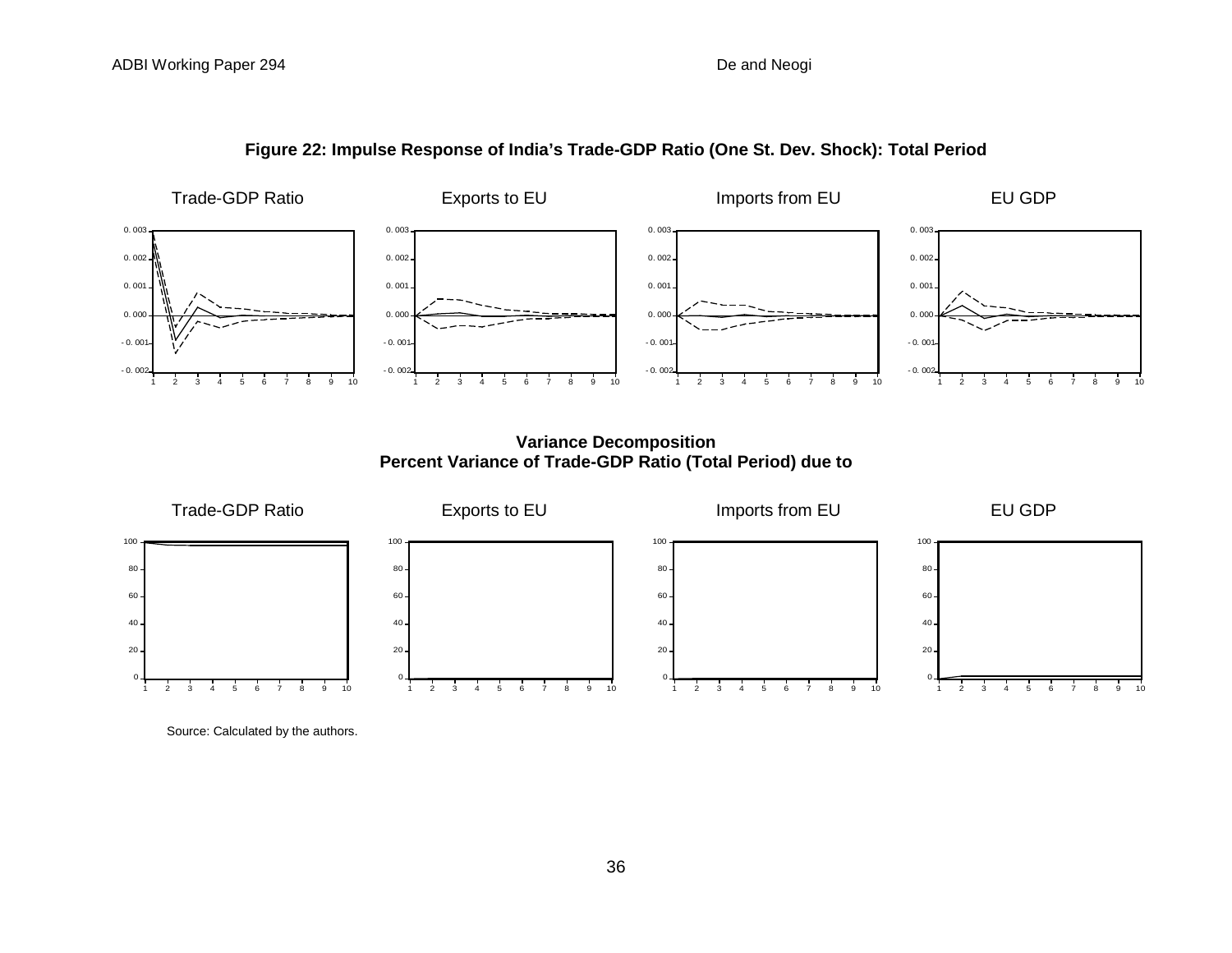Fifth, India's trade openness (trade-GDP ratio) has responded mildly to the shock of exports to US. Figures 14 to 22 present the effect of exports, imports, and GDP of each country on the variation of trade openness (trade-GDP ratio) of India during the pre-crisis, postcrisis, and total periods. It is observed from Figure 14 that the trade-GDP ratio of India has responded mildly to the one standard deviation shock of exports to the US. However, imports from the US and the US GDP have very little effect on the variation of trade openness (trade-GDP ratio) of India. Figure 15 shows that during the postcrisis period the variance of exports to the US, imports from the US, and US GDP together have explained about 40% of the variation of the trade-GDP ratio of India. Figure 16 gives the response of the trade-GDP ratio of India on these variables during the total period. Here, the results are similar to those of the pre-crisis period. The effect of variation of exports to Japan, imports from Japan, and Japan GDP on the variation of India's trade-GDP ratio during the pre-crisis, postcrisis, and total periods are given in Figures 17, 18, and 19. It is observed that during the postcrisis period about 30% of the variation of trade-GDP ratio of India is explained by the variation of exports to Japan, while the figure was less than 20% during the pre-crisis period. On the other hand, if we consider the entire period (Figure 19) the variation in exports, imports, and GDP explain very little of the variation of trade-GDP ratio of India. Figures 20, 21, and 22 show the effect of the variation of exports to, imports from, and GDP of the EU on the variation of the trade-GDP ratio of India for the two subperiods and for the entire period. The variation of these variables has little or no effect on the trade-GDP ratio of India in both the pre- and the postcrisis periods as well as for the total period as a whole.

To conclude, findings of the VAR analysis demonstrate that India's trade with the US, coupled with US GDP, significantly contributes to the variability of India's trade openness in the crisis period, accounting for 40% of the variation of the trade-GDP ratio of India, whereas India's trade with the EU and Japan and their GDPs have either no effect or insignificant effect on India's trade openness.

## **8. CONCLUSIONS AND POLICY IMPLICATIONS**

Variations in CCI scores in India's exports suggest shifting of products across periods is very frequent. Expansions of existing products or creation of new products from 2007 to 2009 in Indian exports have been noticed in readymade garments; leather and leather products; jute and jute products; machinery and equipment; electronic goods; drugs, pharmaceuticals and fine chemicals; food and beverages; transport equipment; and cosmetics and toiletries. However, there has been a small compositional change during the ongoing crisis period since July 2008 in readymade garments; gems and jewelry; drugs, pharmaceuticals, and fine chemicals; food and beverages; transport equipment; and marine products, whereas the other exports witnessed either zero or negative change. The estimated CCI scores indicate compositional change has always been less than 5% in the industrial sector in India. The positive compositional change has been witnessed in products such as food products; beverages, tobacco, and related products; jute and other vegetable fiber textiles; rubber, petroleum, plastic, and coal products; leather and fur products; and machinery and equipment. There has not been much compositional change in manufacturing post-July 2008 that matches India's exports, except in food and beverages.

The CCI scores also indicate that exports of manufacturing goods underwent more sweeping changes in product composition than those in production of manufacturing goods. Given the advantage of depreciating currency, this is not surprising, because incentives are relatively higher in trade, other things being equal, than in manufacturing, particularly in the short run. More sweeping changes are taking place in the export sector than in manufacturing. The monthly aggregate CCI for manufacturing also confirms this. Therefore, the export sector generates major compulsion for adjustment and restructuring. The bigger the export sector, the larger is the restructuring need.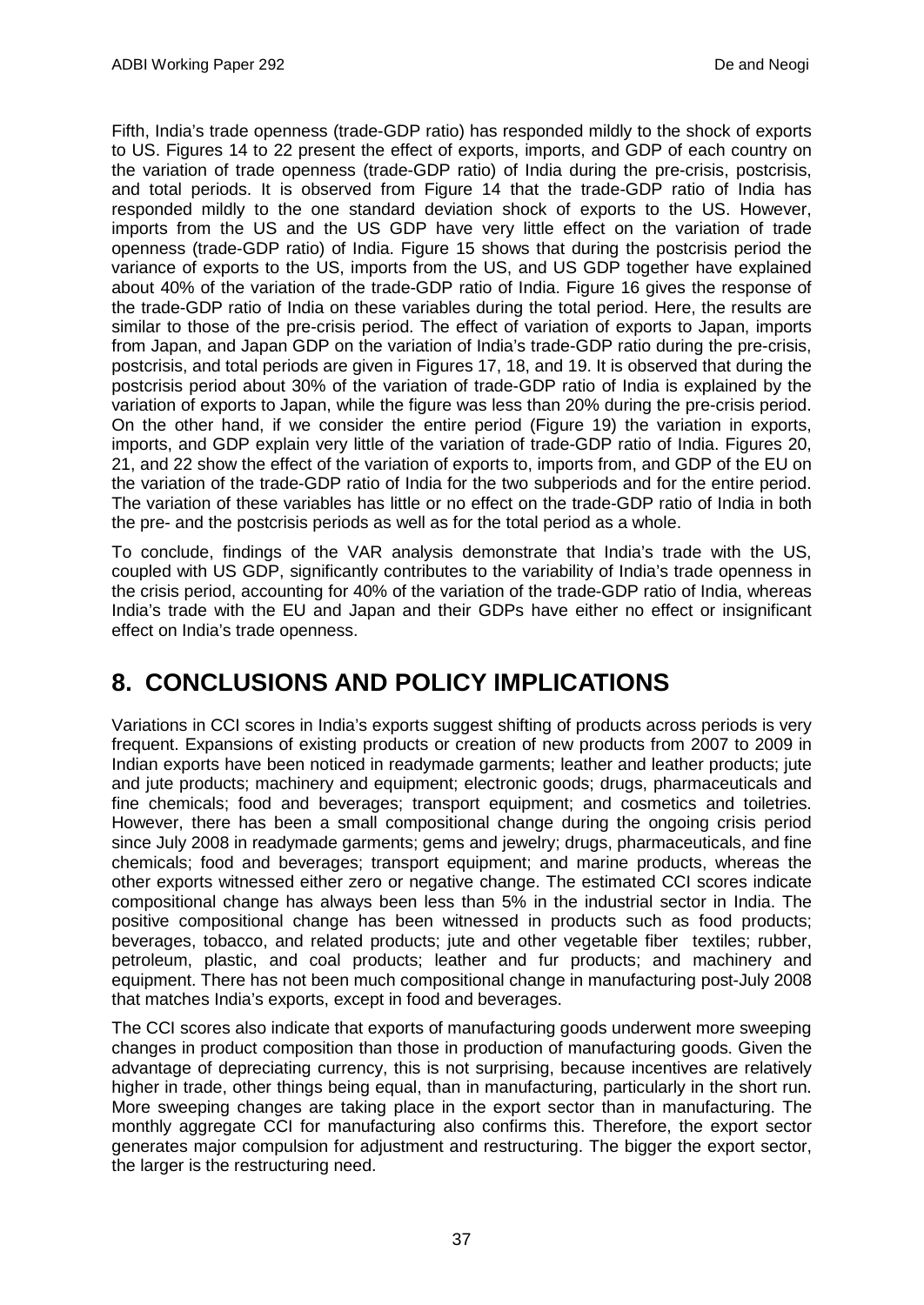Changes in relative prices for traded goods, in addition to changes in costs of production and transportation, lead to restructuring in product composition, serving domestic or external demand. Part of the change in product mix may be a natural response to change in relative prices without reorganizing the production structure, retooling of the production technology, or reducing transportation costs. Hence, our index needs to be interpreted as a broad measure of restructuring in response to both price signals and cost factors.

The analysis carried out in this study indirectly indicates that more attrition and dismantling of product lines took place among export goods. As trade is usually accompanied by product relocation (from competing imports to the export sector), new products will replace outgoing ones, or existing products will expand to fill the vacuum left by relocation. This relocation and adjustment will also have both economic and social costs, if not guided properly.

While assessing the impact of the global crisis on trade and industry in India, the estimated results of panel data models show that change in trade composition is positively associated with change in manufacturing composition, controlling for other variables, but the estimated coefficients are not statistically significant. However, there is a positive tendency toward comovement of compositional changes in exports and industry. Although the impact might be mild, falling exports are likely to affect the compositional change in the industrial sector negatively. Therefore, there is no strong indication to confirm that India's industrial sector has been harshly affected by the ongoing global crisis, but its mild effect cannot be refuted. This also suggests that if the crisis continues, industrial restructuring would be needed to support the economy. While compositional change in industry in India has been stimulated by India's exports to the EU and Japan, its estimated parameter has been negative in the case of the US. This may be because the US is India's principal export market and it is severely affected by the global crisis; because there are some other reasons (e.g., distance) which the models fail to capture; or because larger distance makes it more expensive to export, so the fall in demand impact has become stronger. Compared to exports to the US, India's exports to Japan and the EU have been less affected. There is no strong indication that Indian industry has been severely harmed by the fall in demand in crisis-affected advanced economies like the US, the EU, and Japan, other things being constant. The estimated models also show that price rise has diminished industrial composition in India.

Since there may be lags between changes in composition in exports and industry, we have therefore used the VAR technique to find out the effect of the global crisis shocks on India's industrial compositional change and the trade openness. We found that CCI (industry) has responded significantly to exports to the US, Japan, and the EU during the crisis period. During the pre-crisis period CCI (industry) did not respond significantly to shocks in exports to the US, Japan, and the EU. However, during the crisis period CCI (industry) has responded significantly to exports to the US, Japan, and the EU. But the response of CCI (industry) to exports to Japan and the EU are lower, compared to exports to the US, and the response to its own shock has declined significantly during the crisis period. Variance decomposition of CCI (industry) reveals that during the pre-crisis period almost 100% of the variation in CCI (industry) depends on its own variation, while in the crisis period about 20% of the variation in CCI (industry) depends on the exports to the EU, Japan, and the US. Thus, the effect of shocks of India's exports to advanced economies during the crisis period has been transmitted to Indian industry.

Indian industry has not responded significantly to the shocks of imports from the US, Japan, and the EU, while the response to its own shocks is significant during both pre- and postcrisis periods. CCI (industry) has not responded significantly to the shocks of imports from the US, Japan, and the EU, while the response to its own shocks is significant during both pre- and postcrisis periods. The shocks in imports to the US, Japan, and the EU have little influence on the variance of CCI (industry) during pre- and postcrisis periods.

Finally, India's trade openness (trade-GDP ratio) has responded mildly to the shock of exports to US. However, imports from the US and the US GDP have very little effect on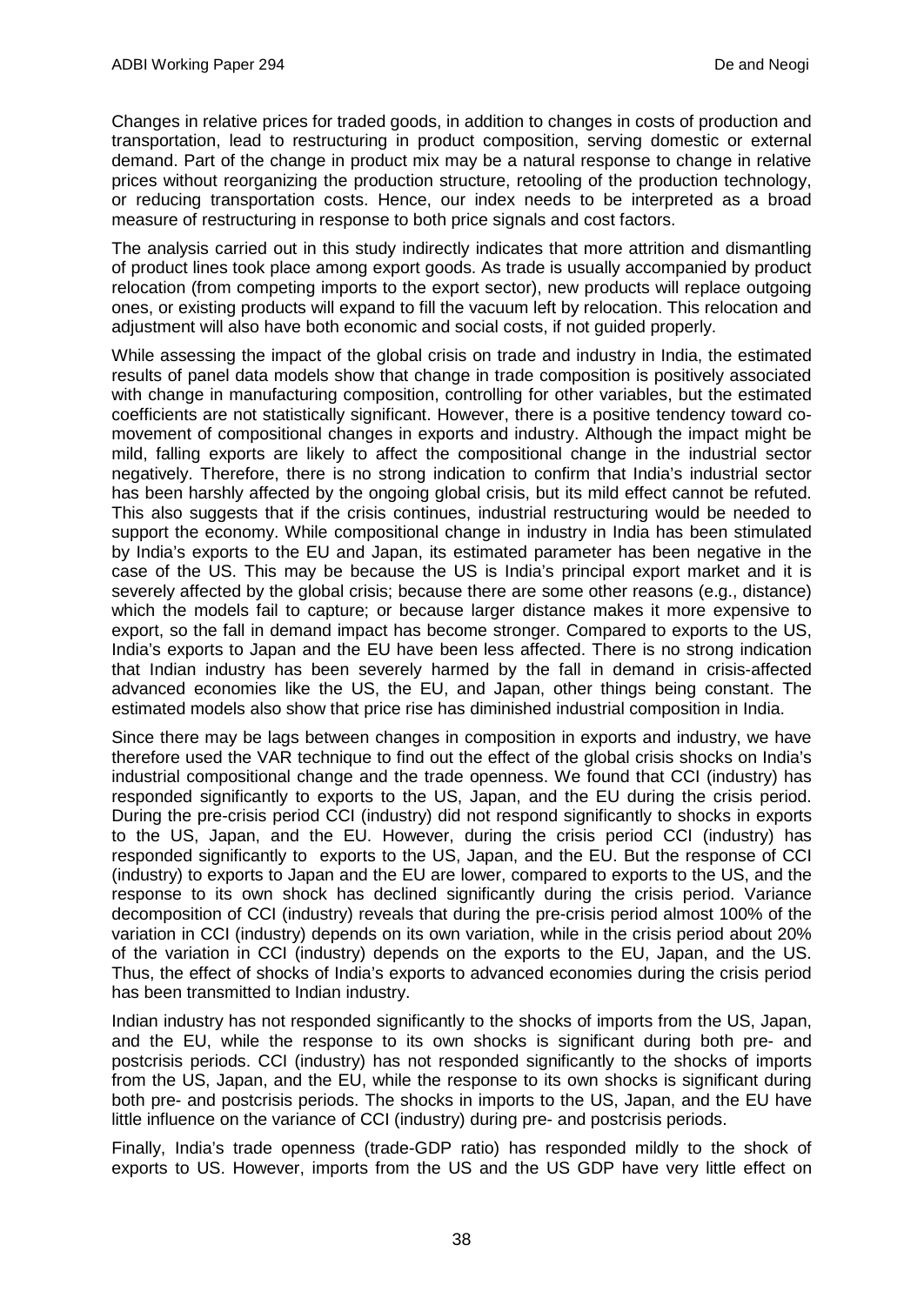India's variation of trade openness (trade-GDP ratio). India's trade with the US, coupled with US GDP, significantly contributes to the variability of India's trade openness in the crisis period, accounting for 40% of the variation of the trade-GDP ratio of India, whereas India's trade with of the EU and Japan and their GDPs have either no effect or insignificant effect on India's trade openness.

This study suggests that Indian industry has not been significantly harmed by the ongoing global financial and economic crisis. Although India continues to enjoy large domestic demand, the compositional change (positive) in manufacturing would decrease if the crisis continues, resulting in a slowdown in growth and a rise in economic stagnation. This would also cause huge social problems in India, particularly in those export sectors which are laborintensive. Therefore, there is a need for industrial restructuring to strengthen India's vast manufacturing sector and growing trade sector, and also for the greater cause of social protection and for building an effective safety net. Presumably, other South Asian countries have to follow suit.

Sustained economic growth can contribute to poverty reduction. Indeed, countries that have enjoyed long economic growth have witnessed marked declines in poverty. But a global economic crisis could frustrate such development. The present crisis is therefore quite worrisome for those countries which are heavily dependent on earnings from trade for their own social development programs. Even though countries can recover quickly from the crisis, they may not return to the same growth path as before the crisis, thus delaying development further . This underlines strong social policy initiatives in the entire region.

In the face of sliding world demand, efforts to raise productivity and competitiveness help countries protect export market shares. Obviously there is need of further trade liberalization in Asia, which will stimulate the trade within the region. Thus, a structural shift in export-led production of Asian economies away from the advanced economies to the emerging and regional markets in the medium to long run is inevitable (Adams and Park 2009). Turning crisis into opportunities, Asia (including India) should continue with reforms for strengthening regional demand and subsequently the global demand. As noted in Figure 23, strict financial prudence coupled with regional demand–driven growth rebalancing are suggested measures for growth recovery in the medium to long run. This might also give opportunities to expand trade and investment in unexplored and potentially strong markets in Asia and beyond. Bhagwati commented: "The export slowdown is a temporary phenomenon and the readjustments in the global economy would spur exports."<sup>[11](#page-42-0)</sup> This reminds us about the need for export orientation. Asia will continue to exhibit the highest growth, and hence the regional and international demand will inevitably rise, and strengthen globalization.

<span id="page-42-0"></span><sup>&</sup>lt;sup>11</sup> Refer, Financial Express (2009).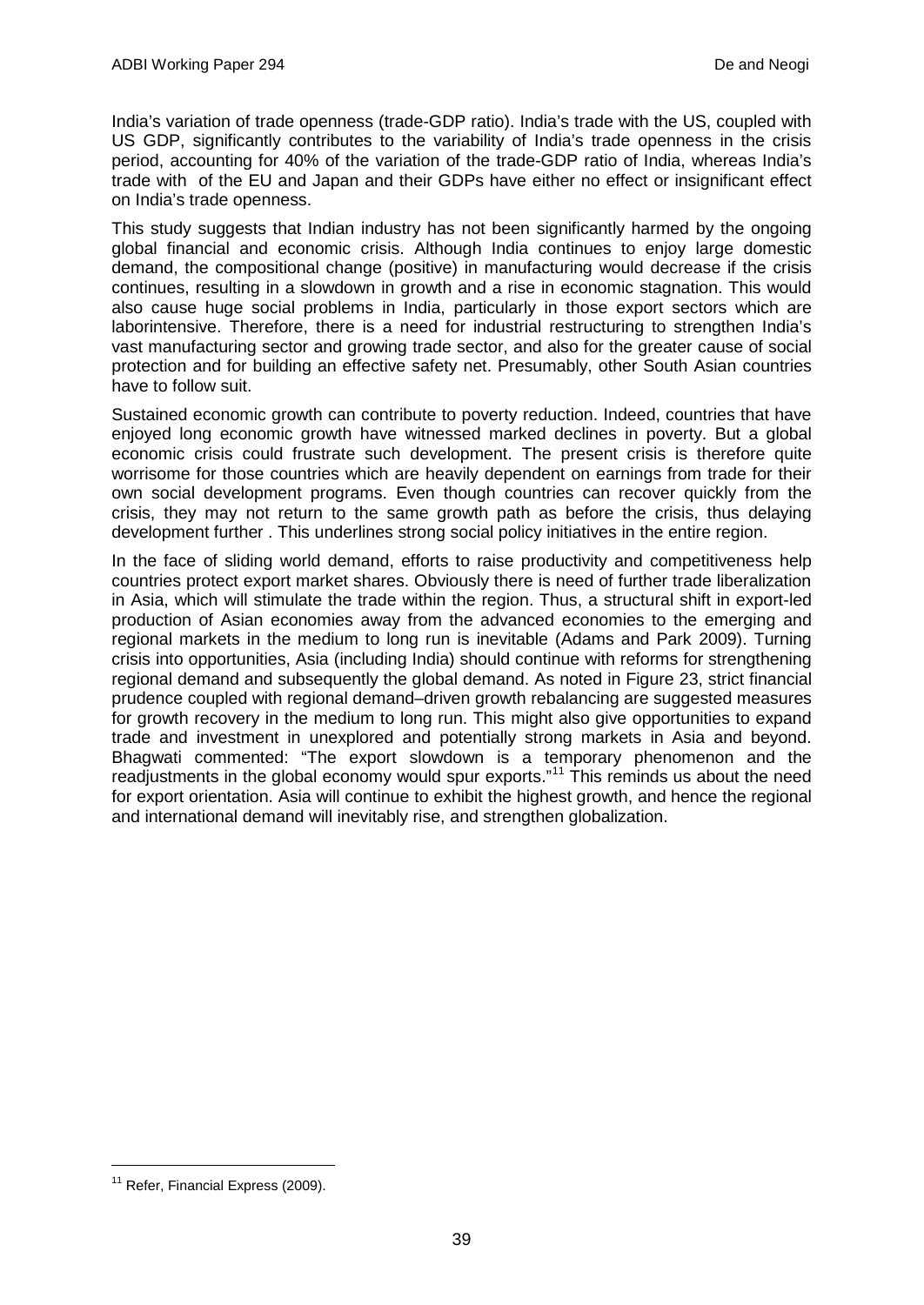

**Figure 23: Turning Crisis into Opportunities**

Source: Drawn by the authors.

Trade policy is no longer just a question of lowering barriers. What is important now is to help small and medium-sized firms get a foothold in regional and global supply chains which are still growing, or at least not declining (ITC 2009). The scope for increasing the competitiveness of the South Asian economies is large and includes policies to improve the availability of infrastructure, lower the transaction cost of private investment through better governance, and reduce restrictions on trade and investment (World Bank 2010).

Many Asian economies, including India, are highly export dependent. Excessive dependence on external demand makes Asia more vulnerable to external shocks. The global economic crisis's impact on India—a country less dependent on merchandise exports for growth—is far less dramatic. However, it is not India's less damaging performance in exports that would count, but the performance of the domestic market and domestic demand. In a supply-constrained economy like India, promoting exports has always been a challenge, particularly when trade has been limited by lack of external demand. India has to unfold another set of reforms to enhance their global and regional integration and to strengthen the globalization process. More importantly, export promotion and industrial restructuring need special attention in the postcrisis period. At the same time, this would require in the first instance a sharp shift in other developing countries (read, People's Republic of China) from growth dependent on external markets to growth dependent on domestic consumption. A properly drawn mechanism should then be implemented in India for a return to high growth based on domestic demand, export promotion, and industrial restructuring, without spurring inflation and unemployment.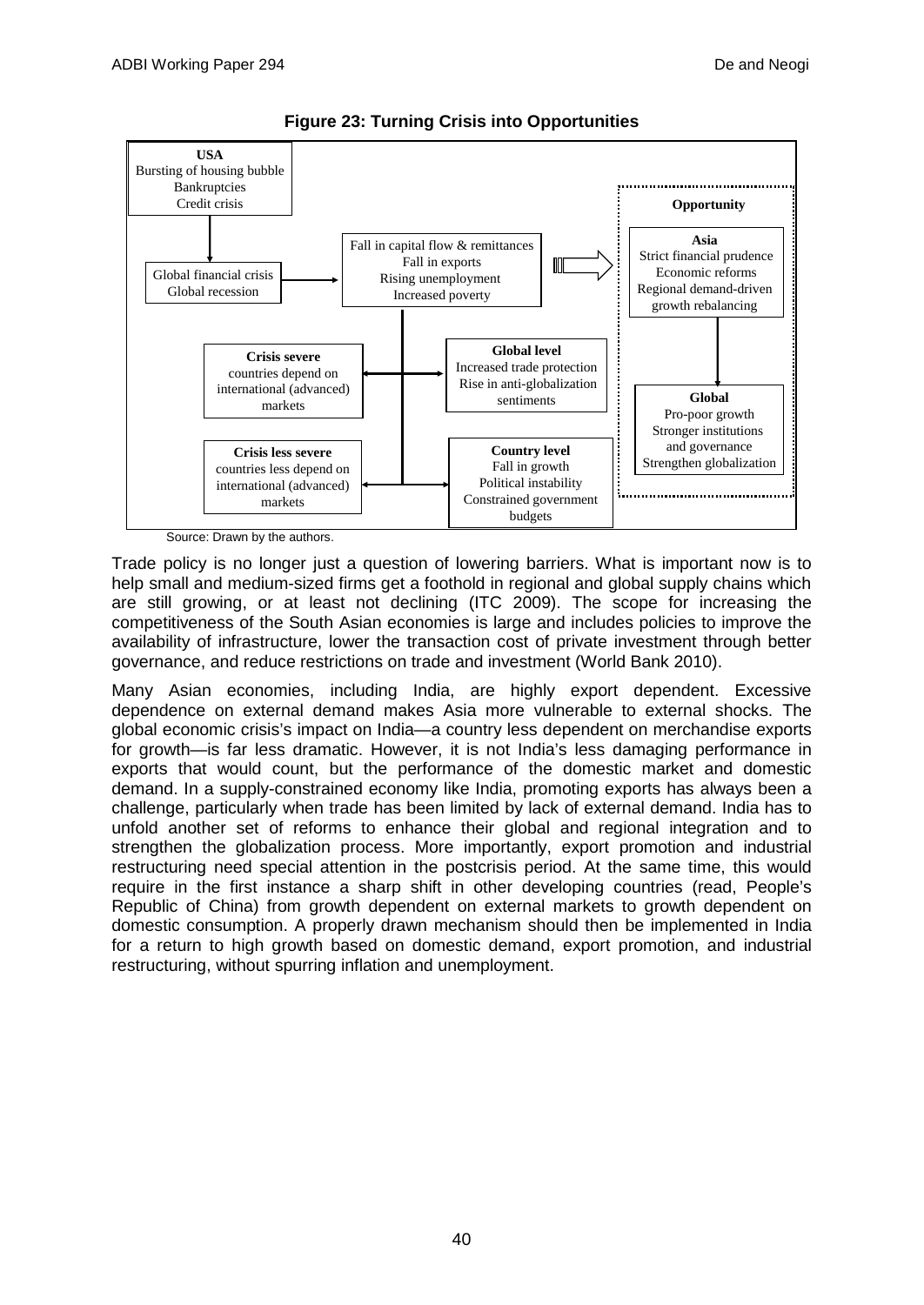## **REFERENCES**

Acharya, S. 2009. *India and Global Crisis.* Academic Foundation, New Delhi.

- Adams, C., and D. Park. 2009. Causes and Consequences of Global Imbalances: Perspective from Developing Asia. *Asian Development Review* 26(1): 19–47.
- ADB. 2009a. *The Global Economic Crisis: Challenges for Developing Asia and ADB's Response.* Manila.

———. 2009b. *Asian Development Outlook 2009.* Manila.

- ADBI. 2009. *Recommendations of Policy Responses to the Global Financial and Economic Crisis for East Asian Leaders.* Tokyo.
- Aw, B.-Y., X. Chen, and M. Roberts. 2001. *Journal of Development Economics* 66(1): 51–86.
- Bhagwati, J. 1988. Export Promoting Trade Strategy: Issues and Evidence. *The World Bank Research Observer* 3(1): 27–57.
- Bhaskaran, M., and R. Ghosh. 2010. Global Economic and Financial Crisis Impact on Developing Asia and Immediate Policy Implications. Report prepared for ADB, Manila.
- Bhaskaran, M., R. Ghosh, and H. Kohli. 2010. Lessons of the Crisis and Global Imbalances: Should and Can Asia Reduce Its Reliance on Exports to US and Europe and Focus More on Internal (Regional) Markets? Report prepared for ADB, Manila.
- Bosworth, B., and A. Flaaen. 2009. America's Financial Crisis: The End of an Era. ADBI Working Paper #142. Tokyo: ADBI.
- Chen, T.-J., and Y.-H. Ku. 2000. Foreign Direct Investment and Industrial Restructuring. In *The Role of Foreign Direct Investment in East Asian Economic Development,* edited by T. Ito and A. Krueger. Chicago: University of Chicago Press.
- De, P. 2009. Global Economic and Financial Crisis: India's Trade Potential and Future Prospects. ARTNeT Working Paper #64. Bangkok: ESCAP
- De, P., and B. Bhattacharyay. 2009. Global Financial and Economic Crisis and Asia's Trade Potential. Paper presented at Research Institute of Economy, Trade and Industry (REITI). Tokyo. 13 August.
- Financial Express. 2009. Interview of Prof. Jagdish Bhagwati, 12 August 2009, New Delhi.
- International Labour Organisation (ILO). 2009. *Report on the High-level Tripartite Meeting on the Current Global Financial and Economic Crisis*. Geneva.
- Intenational Monetary Fund (IMF). 2009a. *Direction of Trade Statistics Yearbook.* Online version. Washington, DC., [www.imfstatistics.org](http://www.imfstatistics.org/)
- ———. 2009b. *World Economic Outlook: Crisis and Recovery.* Washington, DC.
- ———. 2010. *Direction of Trade Statistics Yearbook.* Online version. Washington, DC., [www.imfstatistics.org](http://www.imfstatistics.org/)
- Jongwanich, J., J. E. William, P. J. M. Peter, and A. Greenbaum. 2009. Trade Structure and the Transmission of Economic Distress in the High-Income OECD Countries to Developing Asia. ADB Economics Working Paper Series No. 161. Manila: ADB.
- Kawai, M. 2010. Rebalancing Growth in Asia. The World Economy Asia Lecture. University of Nottingham. Kuala Lumpur. 14 January. http://www.nottingham.ac.uk/shared/shared\_levevents/public\_lectures/World\_Econo my Asia Lectures/Kawai GrowthRebalancingAsia Nottingham KL 01–11–2009.pdf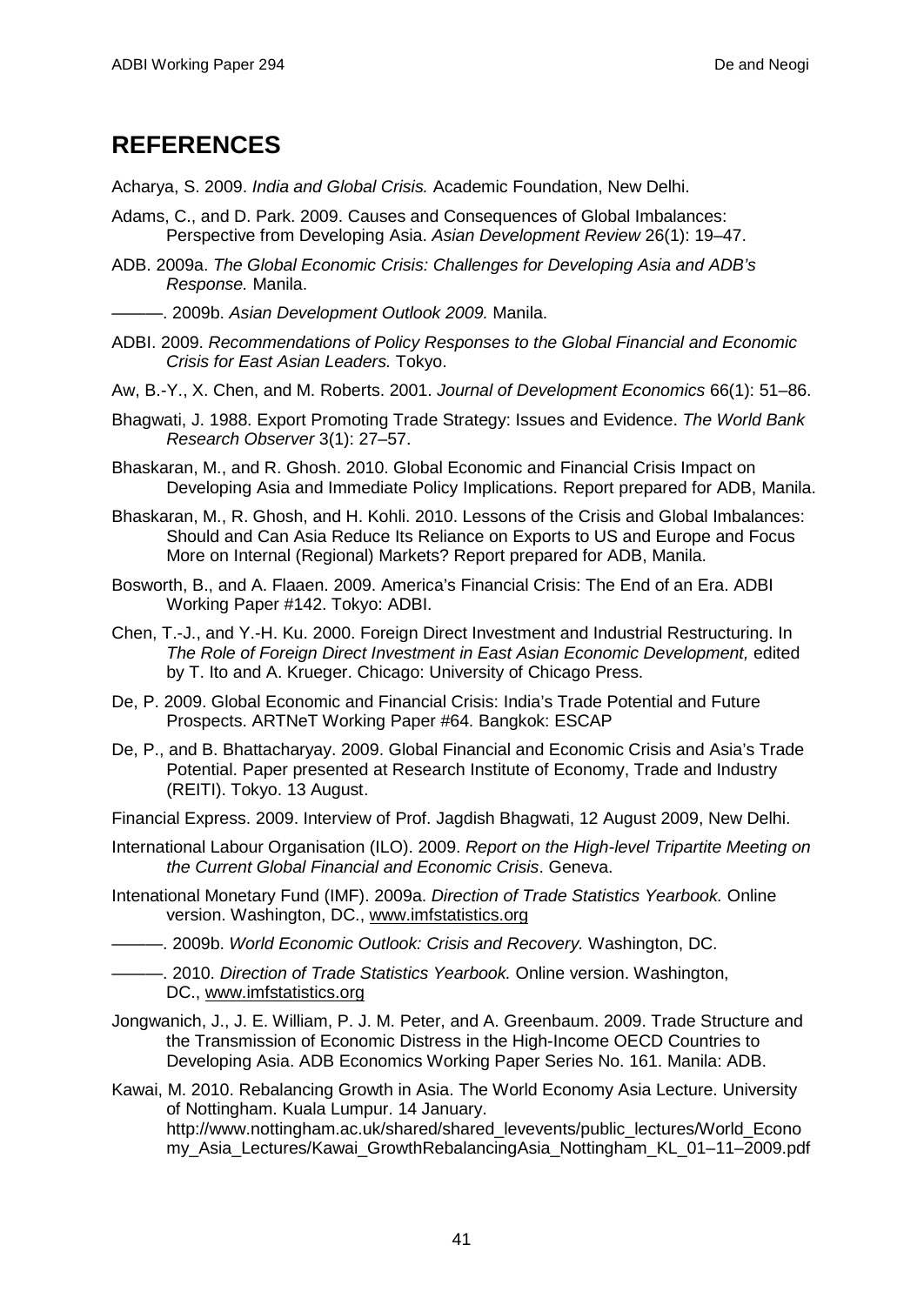- Kawai, M. and S. Takagi. 2009. Why Was Japan Hit So Hard by the Global Financial Crisis? ADBI Working Paper No. 153. Tokyo: ADBI.
- Kawai, M, and F. Zhai. 2009. The People's Republic of China-Japan-United States Integration amid Global Rebalancing: A Computable General Equilibrium Analysis. ADBI Working Paper #152. Tokyo: ADBI.
- Lamy, P. 2009. Retreating from Market Opening Is Not a Solution to the Economic Crisis Speech delivered to the Peterson Institute for International Economics. Washington, DC. 24 April.
- Lee, J.-W. 2009. Global Financial and Economic Crisis: Impacts, Lessons and Growth Rebalancing. Paper presented at ADBI conference on Global Financial and Economic Crisis: Impacts, Lessons and Growth Rebalancing. Tokyo. 22–23 April.
- Marjit, S., and A. Raychaudhury. 1997. *India's Exports: An Analytical Study.* New Delhi: Oxford University Press.
- Mohan, R. 2009a. Global Financial Crisis and Key Risks: Impact on India and Asia. Speech delivered at the IMF-FSF High-Level Meeting on the Recent Financial Turmoil and Policy Responses. Washington, DC. 9 October.
- ———. 2009b. Global Financial Crisis: Causes, Impact, Policy Responses and Lessons. Mumbai: Reserve Bank of India.
- Nanto, D. K. 2009. The Global Financial Crisis: Foreign and Trade Policy Effects. Congressional Research Service Report. http://fpc.state.gov/documents/organization/122298.pdf
- Overseas Development Institute (ODI). 2009. *The Global Financial Crisis and Developing Countries: Synthesis of the Findings of 10 Country Case Studies*. ODI Working Papers 306. London.
- Rakshit, M. 2009. India amidst the Global Crisis. *Economic and Political Weekly* 44(13): 94– 106.
- Reserve Bank of India (RBI). 2009. Annual Policy Statement 2009-10. 21 April.
- Sims, C. A. 1980. Macroeconomics and Reality. *Econometrica* 48: 1–48.
- Sengupta, J. K., and C. Neogi. 2009. *India's New Economy: Industry Efficiency and Growth.* New York: Palgrave Macmillan.
- Sheng, A. 2010. Impact of the Global Economic and Financial Crisis. Speech delivered at the ADB Regional Forum. Manila. 14–15 January.
- Stiglitz, J. 2008. Crises Today and the Future of Capitalism. The 10th D. T. Lakdawala Memorial Lecture. Institute of Social Sciences, New Delhi. 20 December.
- Subbarao, D. 2009. India Managing the Impact of the Global Financial Crisis. Speech delivered at the National Conference and Annual Session, Confederation of Indian Industry (CII). New Delhi. 26 March.
- United Nations. 2009. *The Global Economic and Financial Crisis: Regional Impacts, Responses and Solutions.* New York.
- United Nations Conference on Trade and Development (UNCTAD). 2009. *Impact of Global Slowdown on India's Exports and Employment*. New Delhi.
- United Nations Economic and Social Commission for Asia and the Pacific (UNESCAP). 2009a. *Navigating Out of the Crisis: A Trade-led Recovery. A Practical Guide for Policymakers in Asia and the Pacific.* Bangkok.
- ———. 2009b. *Economic and Social Survey of Asia and the Pacific 2009: Addressing the Triple Threat to Development.* Bangkok.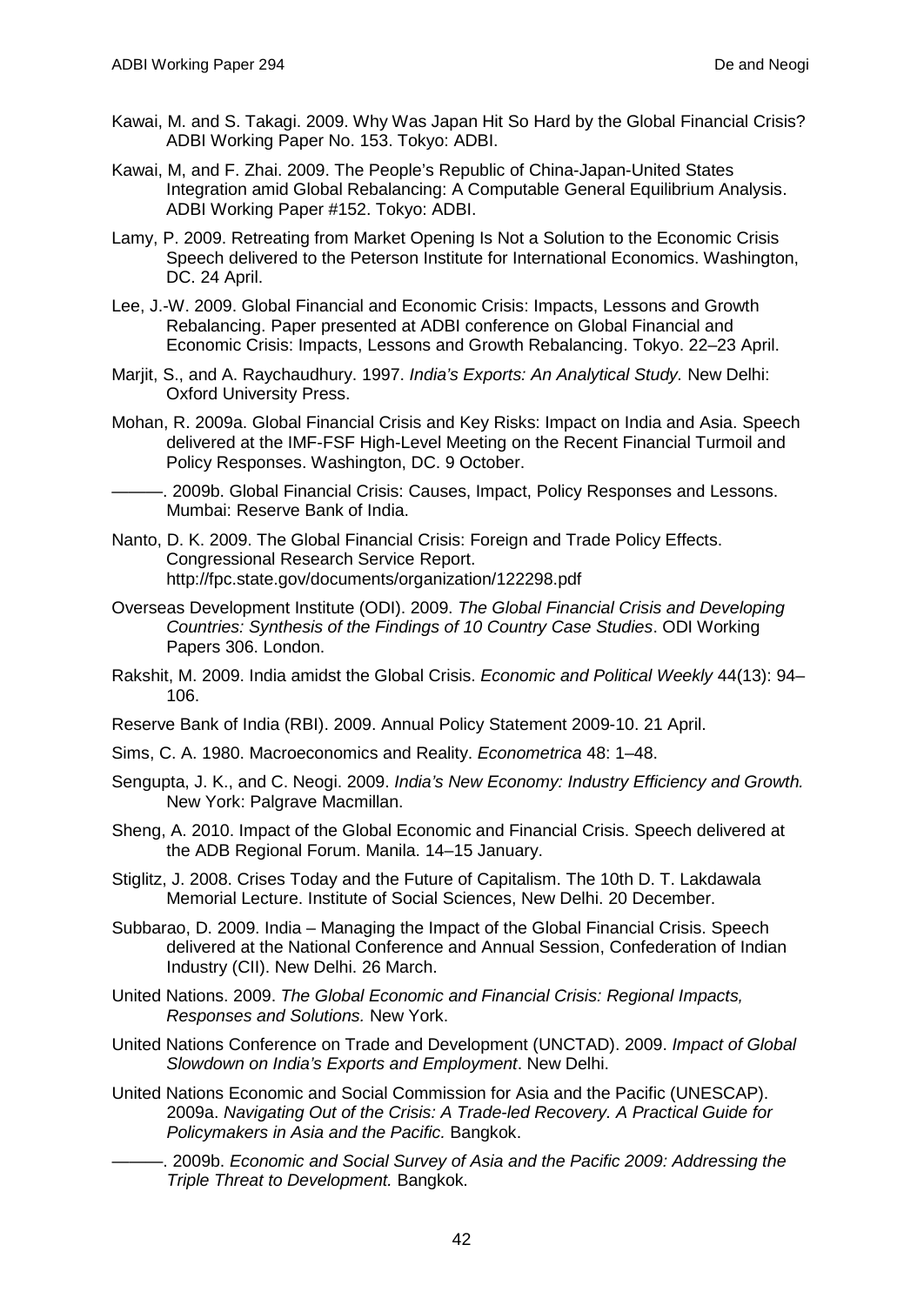———. 2009c. *Asia-Pacific Trade and Investment Report 2009.* Bangkok

- United Nations Industrial Development Organization (UNIDO). 2009. *Industrial Development Report 2009.* Vienna.
- World Bank (WB). 2009a. *World Development Indicators.* Online version. Washington, DC. <http://127.0.0.1:6060/wdidb/WDIbook/Homepage.html>

———. 2009b. *Global Economic Prospects 2009*. Washington, DC.

- \_\_\_\_\_\_. 2010. *World Bank South Asia Economic Update 2010: Moving Up, Looking East*. Washington, DC.
- World Trade Organisation (WTO). 2009a. *World Trade 2008, Prospects for 2009*. Press Release No. 554. 23 March.
- ———. 2009b. Report of the TRPB from the Director-General on the Financial and Economic Crisis and Trade-related Development. Geneva. 26 March.
- Zhang, B., and Y. Yu. 2009. Chinese Economy under International Financial Turmoil: Recent Development, Policy Response and Rebalancing Approach. Paper presented at ADBI conference on Global Financial and Economic Crisis: Impacts, Lessons and Growth Rebalancing. Tokyo. 22–23 April.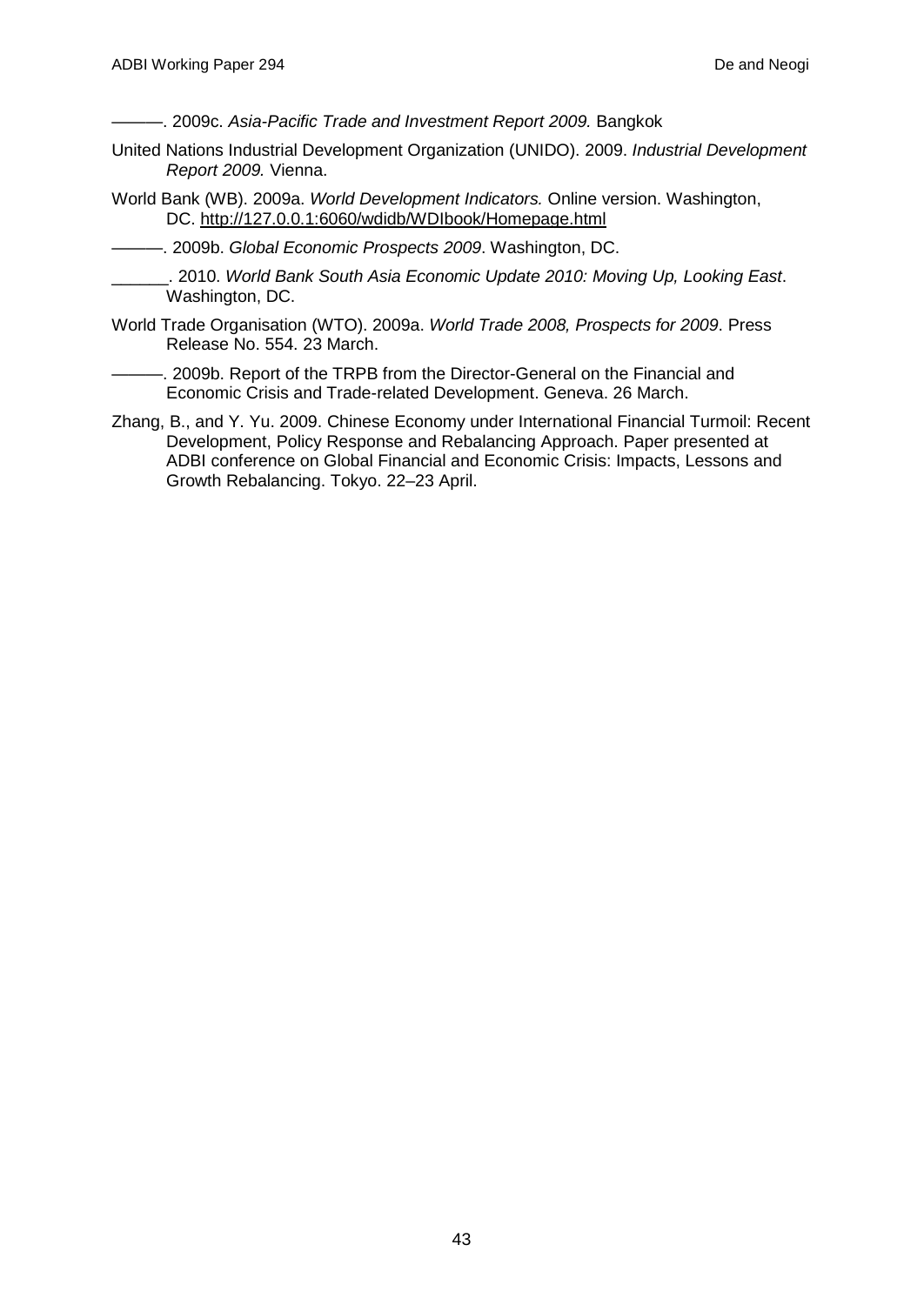## **APPENDIX 1**

|               | -- ,      |           |          |        |        |            |            |           |
|---------------|-----------|-----------|----------|--------|--------|------------|------------|-----------|
|               | <b>FB</b> | <b>CM</b> | MF       | C&P    | ΜG     | <b>MTE</b> | <b>MMA</b> | <b>CT</b> |
| Jul-07        | 100       | 100       | 100      | 100    | 100    | 100        | 100        | 100       |
| Aug-07        | 158.07    | 106.71    | 96.75    | 128.57 | 123.58 | 123.17     | 117.96     | 111.41    |
| Sep-07        | 85.11     | 102.53    | 1.17     | 91.23  | 94.98  | 82.1       | 91.24      | 101.23    |
| Oct-07        | 92.77     | 112.51    | 10025.51 | 140.38 | 115.51 | 115.85     | 126.91     | 108.36    |
| Nov-07        | 91.71     | 112.87    | 244.89   | 90.41  | 79.77  | 90.49      | 91.07      | 100.53    |
| Dec-07        | 90.32     | 82.41     | 36.93    | 130.47 | 78.5   | 102.33     | 79.89      | 97.76     |
| Jan-08        | 106.44    | 110.51    | 57.07    | 144.83 | 139.62 | 94.84      | 111.68     | 87.67     |
| Feb-08        | 78.7      | 121.97    | 99.66    | 63.7   | 97.43  | 113.43     | 100.04     | 147.33    |
| Mar-08        | 121.74    | 130.55    | 108.08   | 97.56  | 105.09 | 103.09     | 113.12     | 89.94     |
| Apr-08        | 107.89    | 76.66     | 1.1      | 108.27 | 94.16  | 103.53     | 92.84      | 86.18     |
| May-08        | 125.9     | 98        | 279.57   | 83.68  | 110.72 | 120.55     | 86.06      | 101.14    |
| Jun-08        | 75.46     | 90.18     | 80.58    | 115.62 | 79.08  | 74.4       | 93.34      | 126.97    |
| Jul-08        | 116.76    | 176.76    | 99.65    | 88.24  | 123.36 | 107.18     | 101.39     | 77.28     |
| Aug-08        | 136.78    | 67.72     | 62.91    | 111.74 | 103.12 | 118.25     | 103.5      | 115.76    |
| Sep-08        | 85.04     | 87.26     | 8663.36  | 89.33  | 118.15 | 88.4       | 112.23     | 106.22    |
| Oct-08        | 93.32     | 139.96    | 2.22     | 128.72 | 88.67  | 126.57     | 112.74     | 93.09     |
| Nov-08        | 80.13     | 63.63     | 1031.81  | 81.01  | 66.53  | 85.32      | 83.8       | 152.36    |
| Dec-08        | 103.48    | 141.16    | 201.81   | 113.77 | 105.59 | 81.44      | 83.39      | 61.72     |
| Jan-09        | 97.16     | 96.87     | 69.36    | 85.04  | 89.98  | 110.95     | 117.51     | 95.74     |
| Feb-09        | 75.06     | 95.12     | 7.63     | 89.84  | 89.85  | 78.2       | 91.63      | 90.03     |
| Mar-09        | 139.89    | 85.15     | 94.8     | 123.47 | 112.05 | 99.43      | 111.28     | 106.05    |
| Apr-09        | 100.15    | 94.95     | 20.84    | 100.36 | 94.33  | 126.1      | 94.68      | 101.87    |
| May-09        | 95.48     | 79.53     | 4987.17  | 94.01  | 94.39  | 76.0       | 90.17      | 91.4      |
| <b>Jun-09</b> | 90.36     | 81.84     | 248.12   | 97.18  | 100.88 | 93.95      | 91.99      | 108.31    |

**(a) US Imports from India (July 2007 = 100)**

Notes: FB – Food and Beverages; CM – Crude Materials, Inedible, Except Fuels; MF – Mineral Fuels, Lubricants, Related Material; C&P – Chemicals and Related Products; MG – Manufactured Goods; MTE – Machinery and Transport Equipment; MMA – Miscellaneous Manufactured Articles; CT – Commodities and Transactions. Commodity groups follow SITC codes.

Source: Calculated based on US Census Bureau data available at CEIC Database, http://www.ceicdata.com (accessed on 7 August 2009).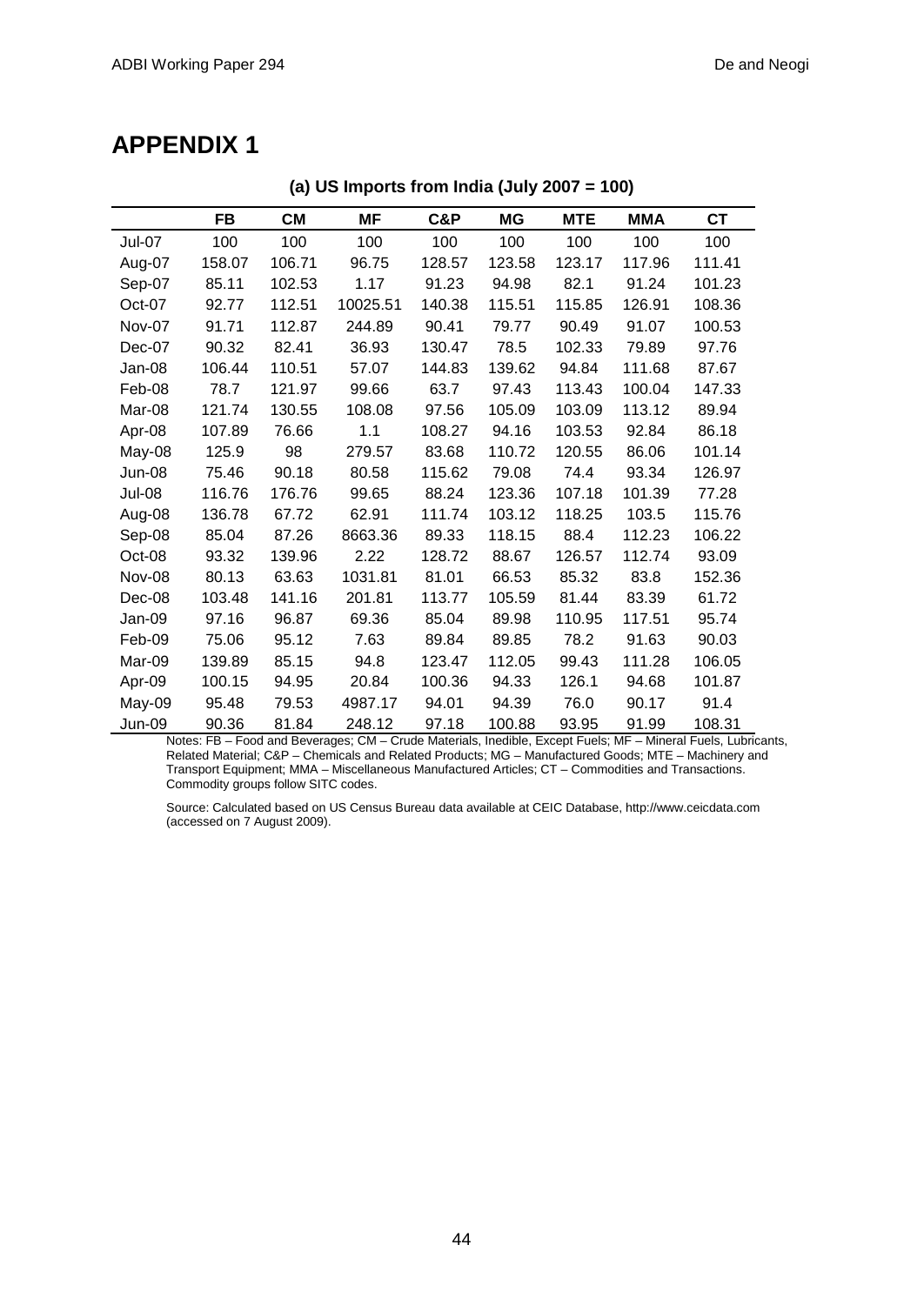|               | <b>FB</b> | <b>CM</b> | C&P     | MG     | <b>MTE</b> | <b>MMA</b> | <b>CT</b> | <b>EMAA</b> |
|---------------|-----------|-----------|---------|--------|------------|------------|-----------|-------------|
| <b>Jul-07</b> | 100       | 100       | 100     | 100    | 100        | 100        | 100       | 100         |
| Aug-07        | 148.64    | 116.24    | 166.67  | 98.6   | 76         | 111.25     | 259.41    | 115.41      |
| Sep-07        | 75.21     | 70.83     | 660     | 88.3   | 73.97      | 93.89      | 32.01     | 56.35       |
| Oct-07        | 104.41    | 118.51    | 13.33   | 112.89 | 415.14     | 99.91      | 92.41     | 97.69       |
| Nov-07        | 111.98    | 95.73     | 354.55  | 84.2   | 25.5       | 88.24      | 95.73     | 136.09      |
| Dec-07        | 109       | 101.03    | 1178.21 | 98.8   | 106.31     | 86.6       | 98.51     | 103.04      |
| Jan-08        | 82.94     | 109.74    | 329.71  | 104.61 | 72.61      | 97.53      | 87.57     | 78.48       |
| Feb-08        | 110.24    | 77.66     | 51.42   | 86.64  | 111.69     | 94.9       | 190.05    | 92.47       |
| Mar-08        | 141.61    | 166.82    | 71.63   | 119.43 | 102.09     | 120.07     | 98.81     | 214.53      |
| Apr-08        | 113.48    | 71.83     | 225.72  | 96.32  | 142.9      | 96.33      | 66.88     | 77.78       |
| May-08        | 97.97     | 146.11    | 68.08   | 116.56 | 60.76      | 112.78     | 117.63    | 70.73       |
| <b>Jun-08</b> | 92.2      | 88.6      | 111.43  | 85.86  | 109.27     | 99.2       | 96.32     | 171.92      |
| <b>Jul-08</b> | 155.77    | 83.58     | 152.59  | 100.68 | 98.77      | 102.79     | 86.49     | 62.75       |
| Aug-08        | 101.1     | 133.38    | 120.47  | 114.57 | 104.06     | 115.71     | 173.38    | 145.21      |
| Sep-08        | 52.26     | 67.91     | 31.74   | 84.72  | 95.35      | 86.85      | 52.33     | 60.06       |
| Oct-08        | 121.28    | 156.58    | 397.4   | 125.81 | 153.86     | 113.7      | 138.48    | 161.26      |
| Nov-08        | 79.44     | 60.42     | 18.05   | 80.82  | 49.03      | 77.45      | 117.92    | 65.58       |
| Dec-08        | 133.42    | 113.75    | 261.88  | 102.23 | 372.23     | 103.55     | 129.31    | 166.83      |
| Jan-09        | 83.28     | 88.93     | 39.57   | 86.25  | 35.84      | 82.78      | 62.37     | 60.53       |
| Feb-09        | 95.15     | 95.3      | 85.52   | 102.59 | 98.9       | 100.84     | 177.01    | 66.18       |
| Mar-09        | 117.19    | 115.08    | 96.05   | 92.21  | 111.87     | 99.05      | 37.19     | 81.48       |
| Apr-09        | 78.92     | 79.82     | 264.61  | 100.73 | 69.59      | 96.38      | 146.16    | 223.64      |
| May-09        | 128.21    | 91.09     | 114.76  | 113.35 | 108.94     | 117.7      | 167.01    | 47.97       |
| Jun-09        | 71.9      | 90.07     | 69.87   | 106.9  | 120.34     | 108.37     | 52.92     | 133.9       |

| (b) US Imports from Pakistan (July 2007 = 100) |  |
|------------------------------------------------|--|
|------------------------------------------------|--|

Source: Calculated based on US Census Bureau data available at CEIC Database, http://www.ceicdata.com (accessed on 7 August 2009).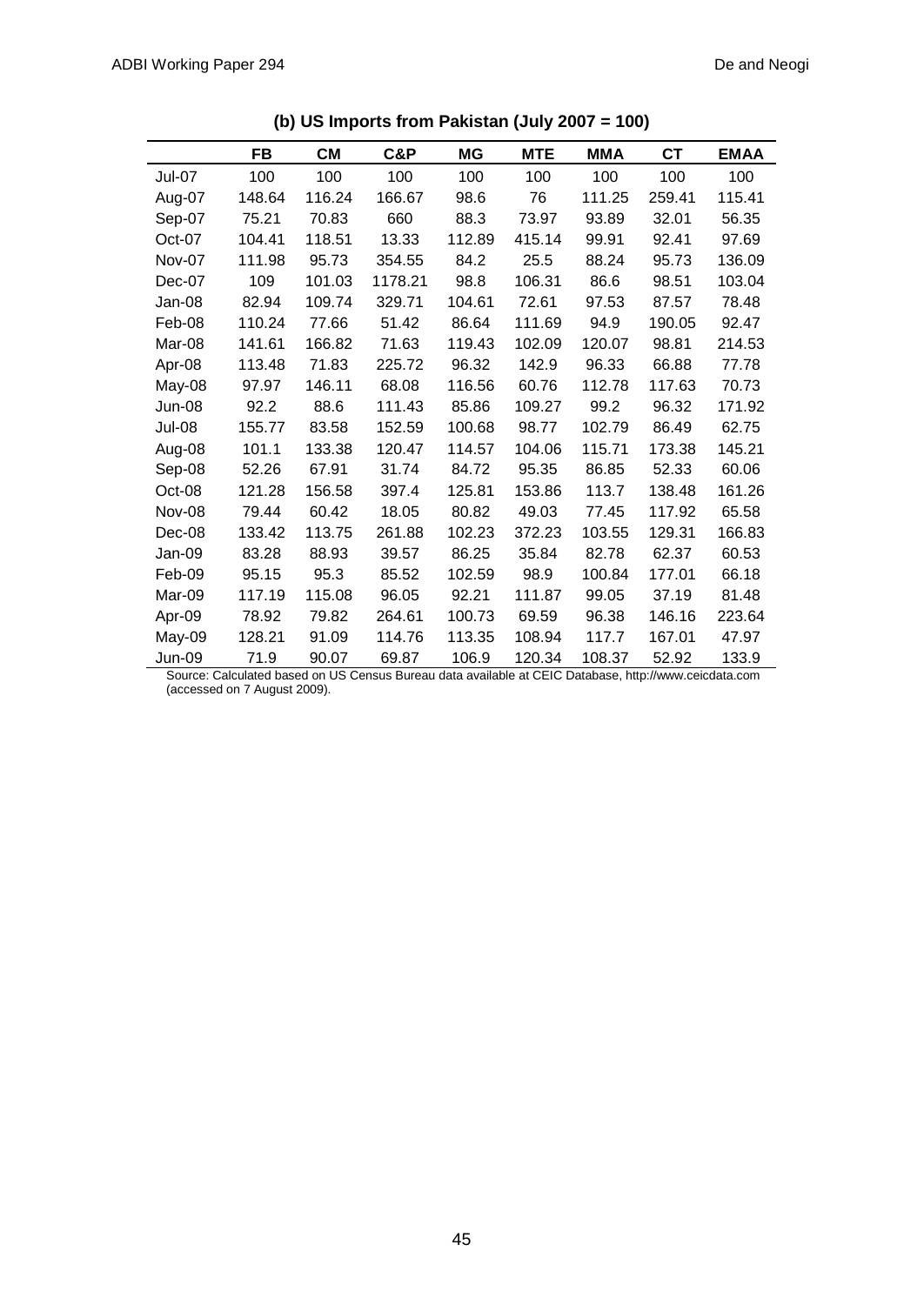|      | <b>FB</b> | <b>CM</b> | C&P    | MG     | <b>MTE</b> | <b>MMA</b> | CT     | <b>OMADP</b> | <b>TSRRE</b> | <b>EMAA</b> |
|------|-----------|-----------|--------|--------|------------|------------|--------|--------------|--------------|-------------|
| Jul- |           |           |        |        |            |            |        |              |              |             |
| 07   | 100       | 100       | 100    | 100    | 100        | 100        | 100    | 100          | 100          | 100         |
| Aug- |           |           |        |        |            |            |        |              |              |             |
| 07   | 123.9     | 89.98     | 91.53  | 144.34 | 134.99     | 107.02     | 123.98 | 109.52       | 40.46        | 95.77       |
| Sep- |           |           |        |        |            |            |        |              |              |             |
| 07   | 105.54    | 108.56    | 111.38 | 89.07  | 112.64     | 94.78      | 89.91  | 75.65        | 167.92       | 97.86       |
| Oct- |           |           |        |        |            |            |        |              |              |             |
| 07   | 80.63     | 113.75    | 75.51  | 95.37  | 103.33     | 84.32      | 141.87 | 98.08        | 39.33        | 118.34      |
| Nov- |           |           |        |        |            |            |        |              |              |             |
| 07   | 77.37     | 70.71     | 104.24 | 88.06  | 96.25      | 92.86      | 43.17  | 147.66       | 205.71       | 77          |
| Dec- |           |           |        |        |            |            |        |              |              |             |
| 07   | 113.06    | 150.26    | 90.62  | 83.26  | 94.73      | 115.72     | 157.51 | 75.4         | 56.94        | 98.72       |
| Jan- |           |           |        |        |            |            |        |              |              |             |
| 08   | 99.32     | 98.72     | 134.34 | 144.63 | 113.44     | 112.15     | 109.65 | 132.28       | 500          | 87.54       |
| Feb- |           |           |        |        |            |            |        |              |              |             |
| 08   | 77.4      | 89.92     | 85.61  | 99.77  | 86.19      | 91.75      | 48.55  | 39.79        | 69.27        | 100         |
| Mar- |           |           |        |        |            |            |        |              |              |             |
| 08   | 153.85    | 196.41    | 146.59 | 100.84 | 99.36      | 107.08     | 176.69 | 274.67       | 90.14        | 87.8        |
| Apr- |           |           |        |        |            |            |        |              |              |             |
| 08   | 87.58     | 55.84     | 66.33  | 78.32  | 114.85     | 79.33      | 133.91 | 107.28       | 45.31        | 140.63      |
| May- |           |           |        |        |            |            |        |              |              |             |
| 08   | 74.94     | 97.88     | 127.93 | 127.98 | 92.49      | 88.45      | 114.75 | 116.06       | 93.1         | 94.76       |
| Jun- |           |           |        |        |            |            |        |              |              |             |
| 08   | 125.7     | 60.47     | 86.13  | 66.36  | 97.48      | 128.75     | 54.17  | 90.84        | 11.11        | 77.09       |
| Jul- |           |           |        |        |            |            |        |              |              |             |
| 08   | 112.8     | 135.74    | 137.75 | 138.41 | 105.69     | 110.15     | 99     | 75.97        | 1466.67      | 203.28      |
| Aug- |           |           |        |        |            |            |        |              |              |             |
| 08   | 95.96     | 137.49    | 86.58  | 74.07  | 92.38      | 93.33      | 214.62 | 168.64       | 28.41        | 61.9        |
| Sep- |           |           |        |        |            |            |        |              |              |             |
| 08   | 77.64     | 73.42     | 108.81 | 112.67 | 106.86     | 102.33     | 40.83  | 97.49        | 160          | 113.84      |
| Oct- |           |           |        |        |            |            |        |              |              |             |
| 08   | 136.79    | 137.2     | 106.58 | 86.24  | 76.78      | 99.66      | 146.69 | 61.00        | $\mathbf 0$  | 78.83       |
| Nov- |           |           |        |        |            |            |        |              |              |             |
| 08   | 97.96     | 53.28     | 67.39  | 88.02  | 59.8       | 86.85      | 79.42  | 65.92        | $\pmb{0}$    | 103.63      |
| Dec- |           |           |        |        |            |            |        |              |              |             |
| 08   | 54.49     | 128.97    | 156.65 | 138.97 | 97.22      | 106.97     | 141.06 | 69.23        | 4.76         | 60.77       |
| Jan- |           |           |        |        |            |            |        |              |              |             |
| 09   | 127.38    | 64.56     | 91.51  | 88.18  | 96.55      | 104.23     | 191.46 | 159.88       | 2050         | 122.19      |
| Feb- |           |           |        |        |            |            |        |              |              |             |
| 09   | 116.53    | 77.96     | 104.56 | 102.49 | 61.38      | 89.36      | 61.12  | 64.09        | 163.41       | 97.17       |
| Mar- |           |           |        |        |            |            |        |              |              |             |
| 09   | 100.79    | 114.66    | 53.18  | 80.72  | 117.55     | 109.53     | 241.85 | 100.6        | 107.46       | 141.75      |
| Apr- |           |           |        |        |            |            |        |              |              |             |
| 09   | 98.75     | 120.66    | 207.16 | 131.28 | 101.68     | 91.39      | 33.85  | 71.26        | 55.56        | 47.77       |
| May- |           |           |        |        |            |            |        |              |              |             |
| 09   | 91.43     | 83.35     | 73.29  | 51.69  | 103.8      | 67.31      | 119.67 | 181.51       | 75           | 148.75      |
| Jun- |           |           |        |        |            |            |        |              |              |             |
| 09   | 86.84     | 93.53     | 75.92  | 92.84  | 85.29      | 116.55     | 42.48  | 109.26       | 66.67        | 71.81       |

**(c) US Imports from Sri Lanka (July 2007 = 100)**

Source: Calculated based on US Census Bureau data available at CEIC Database, http://www.ceicdata.com (accessed on 7 August 2009).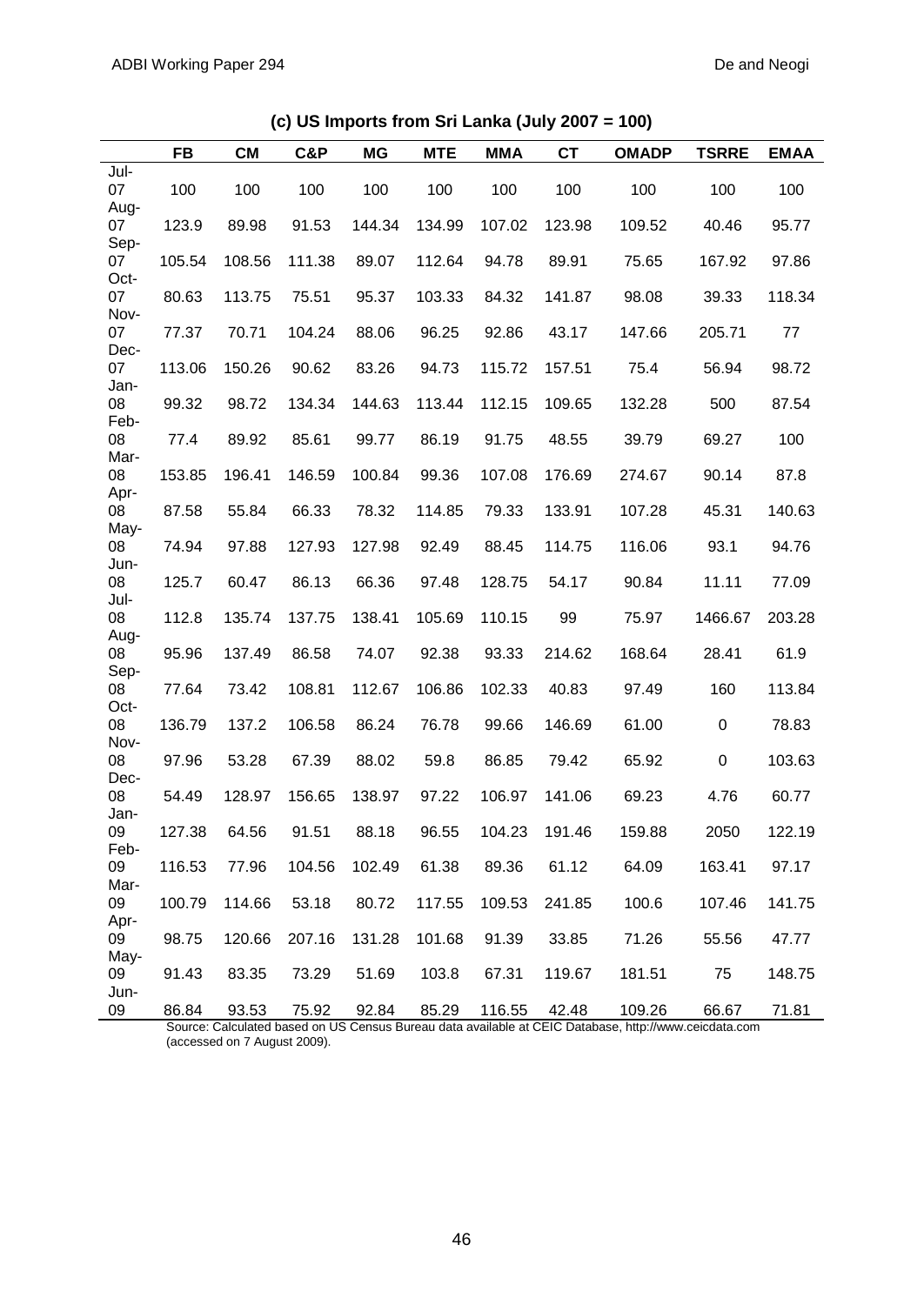# **APPENDIX 2: DATA SOURCES**

| Variables (monthly series)                   | <b>Sources</b>                              |
|----------------------------------------------|---------------------------------------------|
| CCI (Industry), CCI (Trade)                  | Calculated based on<br><b>CEIC Database</b> |
| Exports to US, EU(27), and Japan             | <b>CEIC Database</b>                        |
| Trade openness (trade-GDP ratio)             | Calculated based on<br><b>CEIC Database</b> |
| Foreign direct investment                    | <b>CEIC Database</b>                        |
| Dun and Bradstreet business confidence index | <b>CEIC Database</b>                        |
| Prime lending rate of major banks            | CEIC Database                               |
| Period average, foreign exchange rate (RBI)  | <b>CEIC Database</b>                        |
| Inflation rate (Wholesale Price Index)       | CEIC Database                               |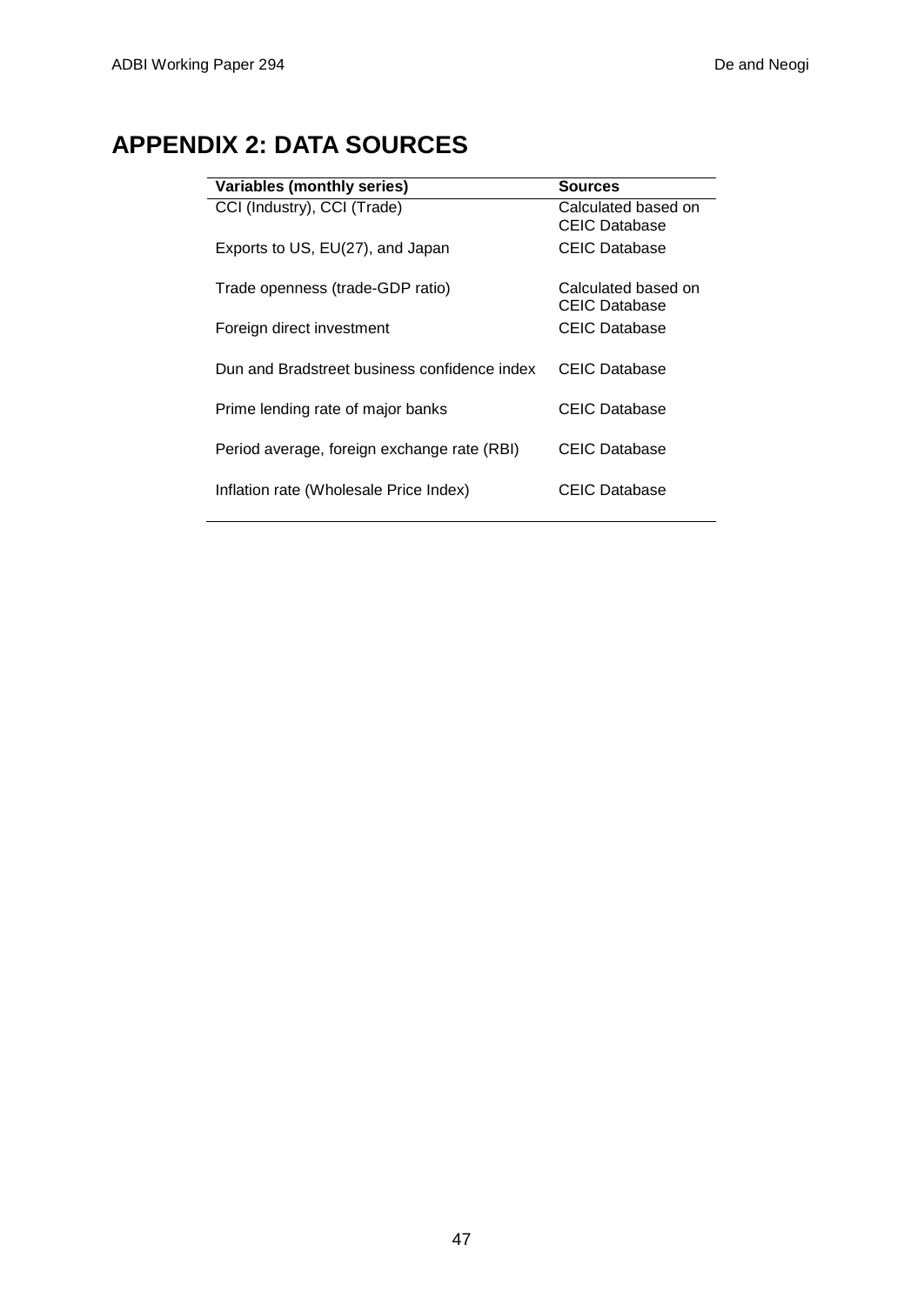|         | cci ind    | cci ex    | to         | er         | br        | fdi       | bci       | wpi |
|---------|------------|-----------|------------|------------|-----------|-----------|-----------|-----|
| cci ind |            |           |            |            |           |           |           |     |
| cci ex  | 0.0181     |           |            |            |           |           |           |     |
| to      | $0.1848*$  | $0.4325*$ |            |            |           |           |           |     |
| er      | $-0.1896*$ | $0.1851*$ | $-0.4054*$ |            |           |           |           |     |
| br      | $0.3129*$  | $0.3669*$ | $0.4701*$  | $-0.1975*$ |           |           |           |     |
| fdi     | $0.2027*$  | $0.4885*$ | $0.5416*$  | $-0.2263*$ | $0.5361*$ |           |           |     |
| bci     | $-0.0084$  | $-0.0914$ | 0.5678*    | $-0.6925*$ | 0.115     | 0.1671    |           |     |
| wpi     | $-0.0336$  | $0.6562*$ | $0.7522*$  | $-0.2616*$ | $0.3132*$ | $0.5710*$ | $0.4861*$ |     |

# **APPENDIX 3: CORRELATION MATRIX**

\*Significant at 5% level.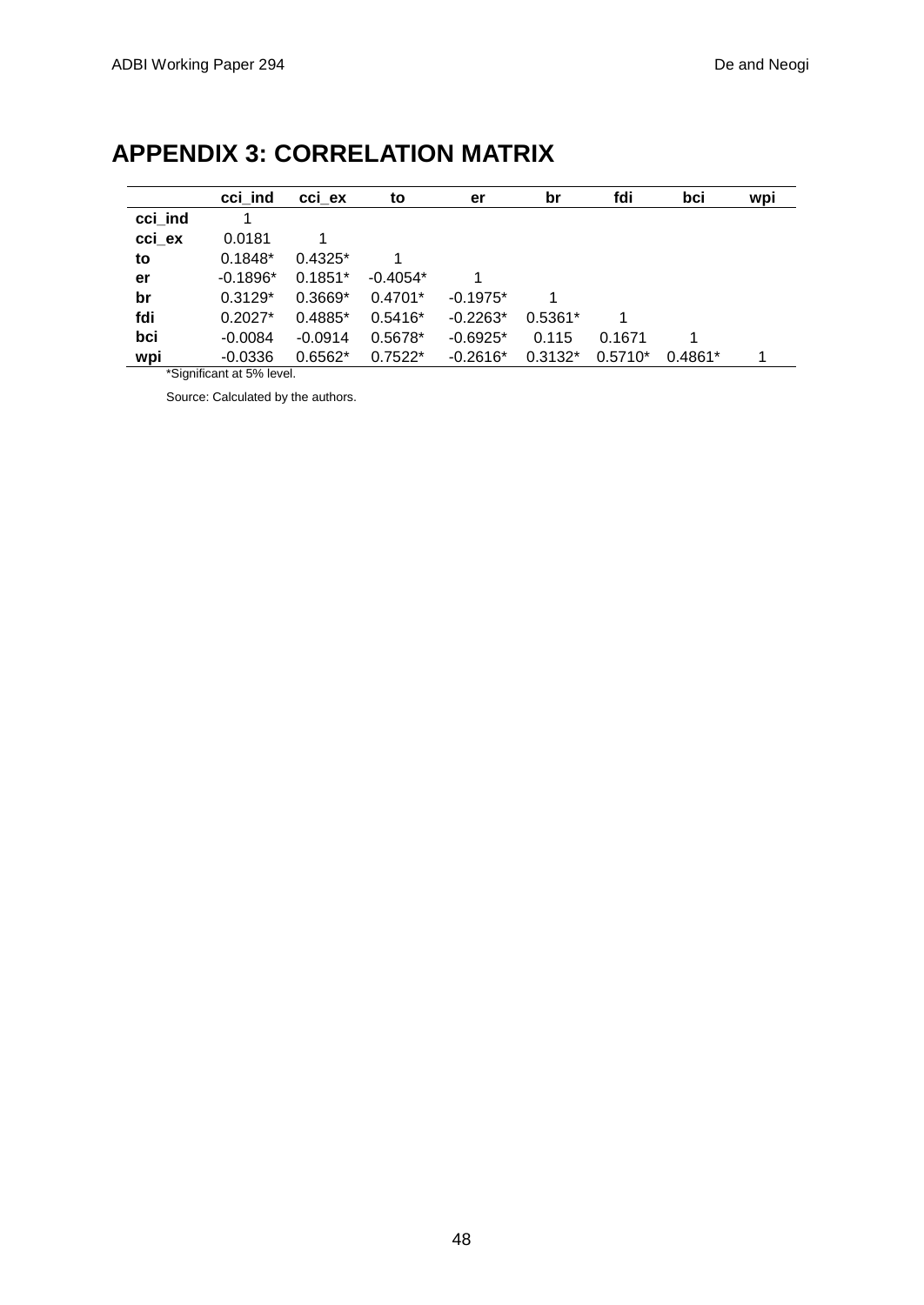## **APPENDIX 4: ADF RESULTS**

```
\Delta y_t = a_0 + \beta_1 y_{t-1} + \beta_2 t + \beta_3 \Delta y_{t-1} + \beta_4 \Delta y_{t-2} + \varepsilon
```
Notes: EXUSA, EXJAPAN, and EXEU represent exports to the US, Japan, and the European Union, whereas IMUSA, IMJAPAN, and IMEU represent imports from the US, Japan, and the European Union. Prefix D indicates difference, whereas Suffix (-1) indicates one-period lag and (-2) indicates two-period lag.

#### **(a) Exports to the US**

#### **(i) ADF equation on level**

| <b>ADF Test Statistic</b>                                              | -2.344304   | 1% Critical Value*                |             | $-4.0414$ |  |  |  |  |  |
|------------------------------------------------------------------------|-------------|-----------------------------------|-------------|-----------|--|--|--|--|--|
|                                                                        |             | 5% Critical Value                 | $-3.4497$   |           |  |  |  |  |  |
|                                                                        |             | 10% Critical Value                |             | $-3.1499$ |  |  |  |  |  |
| *MacKinnon critical values for rejection of hypothesis of a unit root. |             |                                   |             |           |  |  |  |  |  |
| Augmented Dickey-Fuller Test Equation                                  |             |                                   |             |           |  |  |  |  |  |
| Dependent Variable: D(EXUSA)                                           |             |                                   |             |           |  |  |  |  |  |
| Method: Least Squares                                                  |             |                                   |             |           |  |  |  |  |  |
| Sample(adjusted): 2000:04 2009:08                                      |             |                                   |             |           |  |  |  |  |  |
| Included observations: 113 after adjusting endpoints                   |             |                                   |             |           |  |  |  |  |  |
| Variable                                                               | Coefficient | Std. Error                        | t-Statistic | Prob.     |  |  |  |  |  |
| $EXUSA(-1)$                                                            | -0.194272   | 0.082870                          | $-2.344304$ | 0.0209    |  |  |  |  |  |
| D(EXUSA[-1])                                                           | $-0.433059$ | 0.108998                          | $-3.973088$ | 0.0001    |  |  |  |  |  |
| D(EXUSA[-2])                                                           | $-0.125938$ | 0.098627                          | $-1.276914$ | 0.2044    |  |  |  |  |  |
| Constant                                                               | 122000000   | 51197209                          | 2.386391    | 0.0188    |  |  |  |  |  |
| TREND(2000:01)                                                         | 2464688.0   | 1206076.0                         | 2.043560    | 0.0434    |  |  |  |  |  |
| R-squared                                                              | 0.291160    | Mean dependent var                |             | 9149584.  |  |  |  |  |  |
| Adjusted R-squared                                                     | 0.264907    | S.D. dependent var                |             | 1.80E+08  |  |  |  |  |  |
| S.E. of regression                                                     | 1.55E+08    | Akaike info criterion<br>40.59360 |             |           |  |  |  |  |  |
| Sum squared resid<br>2.58E+18<br>Schwarz criterion<br>40.71428         |             |                                   |             |           |  |  |  |  |  |
| Log likelihood                                                         | -2288.538   | <b>F-statistic</b><br>11.09042    |             |           |  |  |  |  |  |
| Durbin-Watson stat                                                     | 1.983899    | Prob(F-statistic)                 |             | 0.000000  |  |  |  |  |  |

**(ii) ADF equation on first difference**

| <b>ADF Test Statistic</b>                                              | -7.585237   | 1% Critical Value*                |             | -4.0422      |  |  |  |  |  |
|------------------------------------------------------------------------|-------------|-----------------------------------|-------------|--------------|--|--|--|--|--|
|                                                                        |             | 5% Critical Value                 |             | $-3.4501$    |  |  |  |  |  |
|                                                                        |             | 10% Critical Value                |             | $-3.1501$    |  |  |  |  |  |
|                                                                        |             |                                   |             |              |  |  |  |  |  |
| *MacKinnon critical values for rejection of hypothesis of a unit root. |             |                                   |             |              |  |  |  |  |  |
| Augmented Dickey-Fuller Test Equation                                  |             |                                   |             |              |  |  |  |  |  |
| Dependent Variable: D(EXUSA,2)                                         |             |                                   |             |              |  |  |  |  |  |
| Method: Least Squares                                                  |             |                                   |             |              |  |  |  |  |  |
| Sample(adjusted): 2000:05 2009:08                                      |             |                                   |             |              |  |  |  |  |  |
| Included observations: 112 after adjusting endpoints                   |             |                                   |             |              |  |  |  |  |  |
| Variable                                                               | Coefficient | Std. Error                        | t-Statistic | Prob.        |  |  |  |  |  |
| D(EXUSA[-1])                                                           | -1.812814   | 0.238992                          | -7.585237   | 0.0000       |  |  |  |  |  |
| $D(EXUSA[-1], 2)$                                                      | 0.239297    | 0.181413                          | 1.319075    | 0.1900       |  |  |  |  |  |
| D(EXUSA[-2],2)                                                         | 0.022753    | 0.097766                          | 0.232727    | 0.8164       |  |  |  |  |  |
| Constant                                                               | 23035126    | 31727221                          | 0.726037    | 0.4694       |  |  |  |  |  |
| TREND(2000:01)                                                         | -131988.6   | 466209.0                          | $-0.283110$ | 0.7776       |  |  |  |  |  |
| R-squared                                                              | 0.747501    | Mean dependent var                |             | -636366.1    |  |  |  |  |  |
| Adjusted R-squared                                                     | 0.738062    | S.D. dependent var                |             | $3.11E + 08$ |  |  |  |  |  |
| S.E. of regression                                                     | 1.59E+08    | Akaike info criterion<br>40.65017 |             |              |  |  |  |  |  |
| Sum squared resid                                                      | 2.70E+18    | 40.77153<br>Schwarz criterion     |             |              |  |  |  |  |  |
| Log likelihood                                                         | -2271.410   | 79.19113<br><b>F-statistic</b>    |             |              |  |  |  |  |  |
| Durbin-Watson stat                                                     | 2.011578    | Prob(F-statistic)<br>0.000000     |             |              |  |  |  |  |  |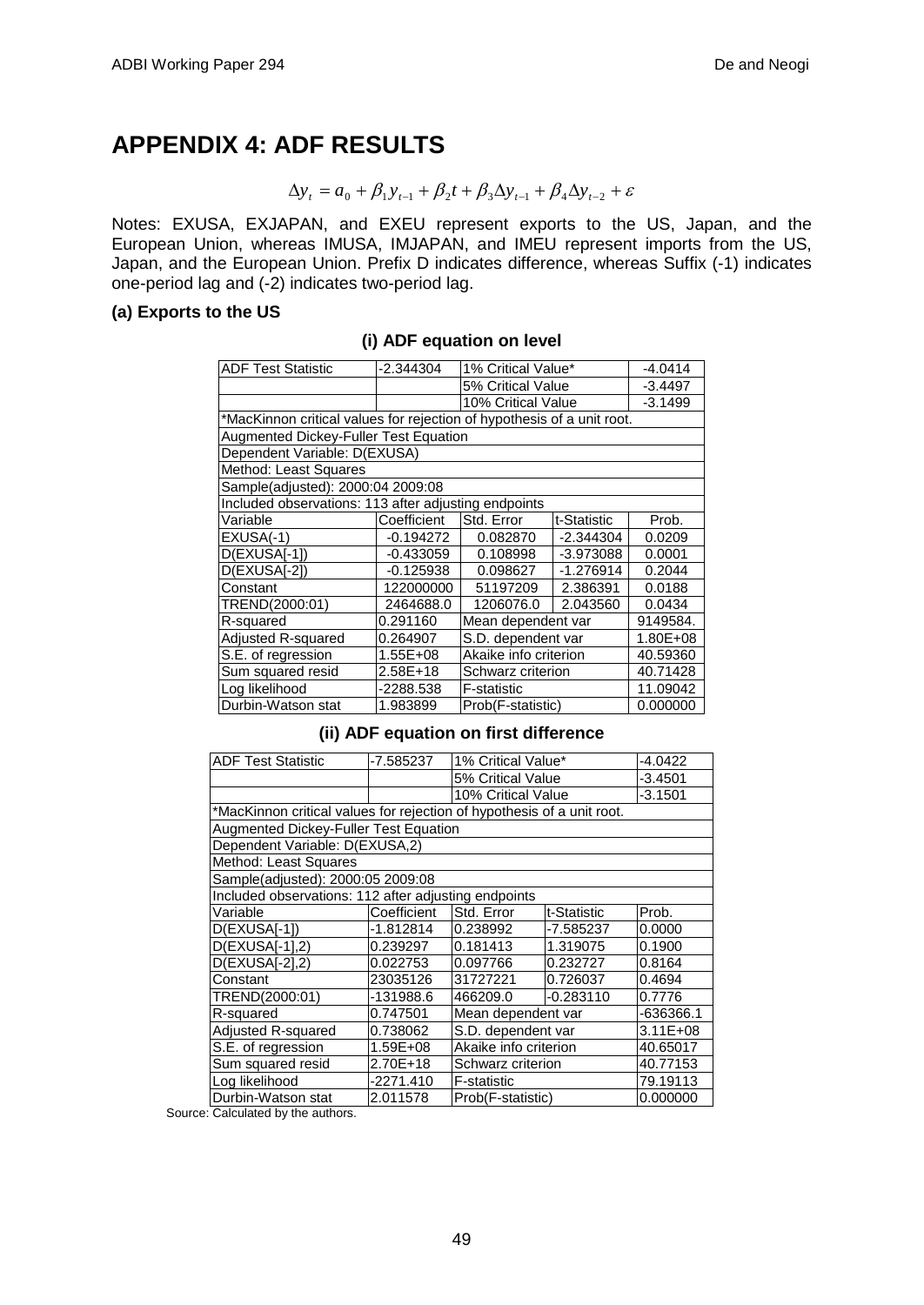### **(b) Exports to Japan**

## **(i) ADF equation on level**

| <b>ADF Test Statistic</b>                                              | -1.889786   | $-4.0414$<br>1% Critical Value* |                    |           |  |  |  |  |  |
|------------------------------------------------------------------------|-------------|---------------------------------|--------------------|-----------|--|--|--|--|--|
|                                                                        |             | 5% Critical Value               | $-3.4497$          |           |  |  |  |  |  |
|                                                                        |             |                                 | 10% Critical Value | $-3.1499$ |  |  |  |  |  |
| *MacKinnon critical values for rejection of hypothesis of a unit root. |             |                                 |                    |           |  |  |  |  |  |
| Augmented Dickey-Fuller Test Equation                                  |             |                                 |                    |           |  |  |  |  |  |
| Dependent Variable: D(EXJAPAN)                                         |             |                                 |                    |           |  |  |  |  |  |
| Method: Least Squares                                                  |             |                                 |                    |           |  |  |  |  |  |
| Sample(adjusted): 2000:04 2009:08                                      |             |                                 |                    |           |  |  |  |  |  |
| Included observations: 113 after adjusting endpoints                   |             |                                 |                    |           |  |  |  |  |  |
| Variable                                                               | Coefficient | Std. Error                      | t-Statistic        | Prob.     |  |  |  |  |  |
| EXJAPAN(-1)                                                            | -0.166891   | 0.088312                        | -1.889786          | 0.0615    |  |  |  |  |  |
| D(EXJAPAN[-1])                                                         | $-0.545848$ | 0.113996                        | -4.788316          | 0.0000    |  |  |  |  |  |
| D(EXJAPAN[-2])                                                         | -0.136714   | 0.099039                        | $-1.380400$        | 0.1703    |  |  |  |  |  |
| Constant                                                               | 21706540    | 12307630                        | 1.763665           | 0.0806    |  |  |  |  |  |
| TREND(2000:01)                                                         | 279632.5    | 239437.9                        | 1.167871           | 0.2454    |  |  |  |  |  |
| R-squared                                                              | 0.361138    | Mean dependent var              |                    | 414185.8  |  |  |  |  |  |
| Adjusted R-                                                            | 0.337476    | S.D. dependent var              |                    | 58126045  |  |  |  |  |  |
| squared                                                                |             |                                 |                    |           |  |  |  |  |  |
| S.E. of regression                                                     | 47312020    | Akaike info criterion           |                    | 38.22567  |  |  |  |  |  |
| Sum squared resid                                                      | $2.42E+17$  | Schwarz criterion<br>38.34635   |                    |           |  |  |  |  |  |
| Log likelihood                                                         | -2154.750   | <b>F-statistic</b><br>15.26264  |                    |           |  |  |  |  |  |
| Durbin-Watson                                                          | 1.971829    | Prob(F-statistic)               |                    | 0.000000  |  |  |  |  |  |
| stat                                                                   |             |                                 |                    |           |  |  |  |  |  |

#### **(ii) ADF equation on first difference**

| <b>ADF Test Statistic</b>                                              | -7.276781                                    |                                   | 1% Critical Value*<br>$-4.0422$ |           |  |  |  |  |  |
|------------------------------------------------------------------------|----------------------------------------------|-----------------------------------|---------------------------------|-----------|--|--|--|--|--|
|                                                                        |                                              | 5% Critical Value                 | $-3.4501$                       |           |  |  |  |  |  |
|                                                                        |                                              |                                   | 10% Critical Value              | $-3.1501$ |  |  |  |  |  |
| *MacKinnon critical values for rejection of hypothesis of a unit root. |                                              |                                   |                                 |           |  |  |  |  |  |
|                                                                        | <b>Augmented Dickey-Fuller Test Equation</b> |                                   |                                 |           |  |  |  |  |  |
| Dependent Variable: D(EXJAPAN,2)                                       |                                              |                                   |                                 |           |  |  |  |  |  |
| Method: Least Squares                                                  |                                              |                                   |                                 |           |  |  |  |  |  |
|                                                                        | Sample(adjusted): 2000:05 2009:08            |                                   |                                 |           |  |  |  |  |  |
| Included observations: 112 after adjusting endpoints                   |                                              |                                   |                                 |           |  |  |  |  |  |
| Variable                                                               | Coefficient                                  | Std. Error                        | t-Statistic                     | Prob.     |  |  |  |  |  |
| D(EXJAPAN[-1])                                                         | -1.792362                                    | 0.246313                          | -7.276781                       | 0.0000    |  |  |  |  |  |
| D(EXJAPAN[-1],2)                                                       | 0.130160                                     | 0.187240                          | 0.695150                        | 0.4885    |  |  |  |  |  |
| D(EXJAPAN[-2],2)                                                       | $-0.043520$                                  | 0.096725                          | $-0.449933$                     | 0.6537    |  |  |  |  |  |
| Constant                                                               | 6154663.0                                    | 9592856.0                         | 0.641588                        | 0.5225    |  |  |  |  |  |
| TREND(2000:01)                                                         | -89624.07                                    | 141647.0                          | $-0.632728$                     | 0.5283    |  |  |  |  |  |
| R-squared                                                              | 0.788355                                     | Mean dependent var                |                                 | 160776.8  |  |  |  |  |  |
| Adjusted R-squared                                                     | 0.780443                                     | S.D. dependent var                |                                 | 1.03E+08  |  |  |  |  |  |
| S.E. of regression                                                     | 48265305                                     | Akaike info criterion<br>38.26594 |                                 |           |  |  |  |  |  |
| Sum squared resid                                                      | 2.49E+17                                     | Schwarz criterion<br>38.38730     |                                 |           |  |  |  |  |  |
| Log likelihood                                                         | -2137.893                                    | <b>F-statistic</b>                |                                 | 99.64115  |  |  |  |  |  |
| Durbin-Watson stat                                                     | 1.993511                                     | Prob(F-statistic)                 |                                 | 0.000000  |  |  |  |  |  |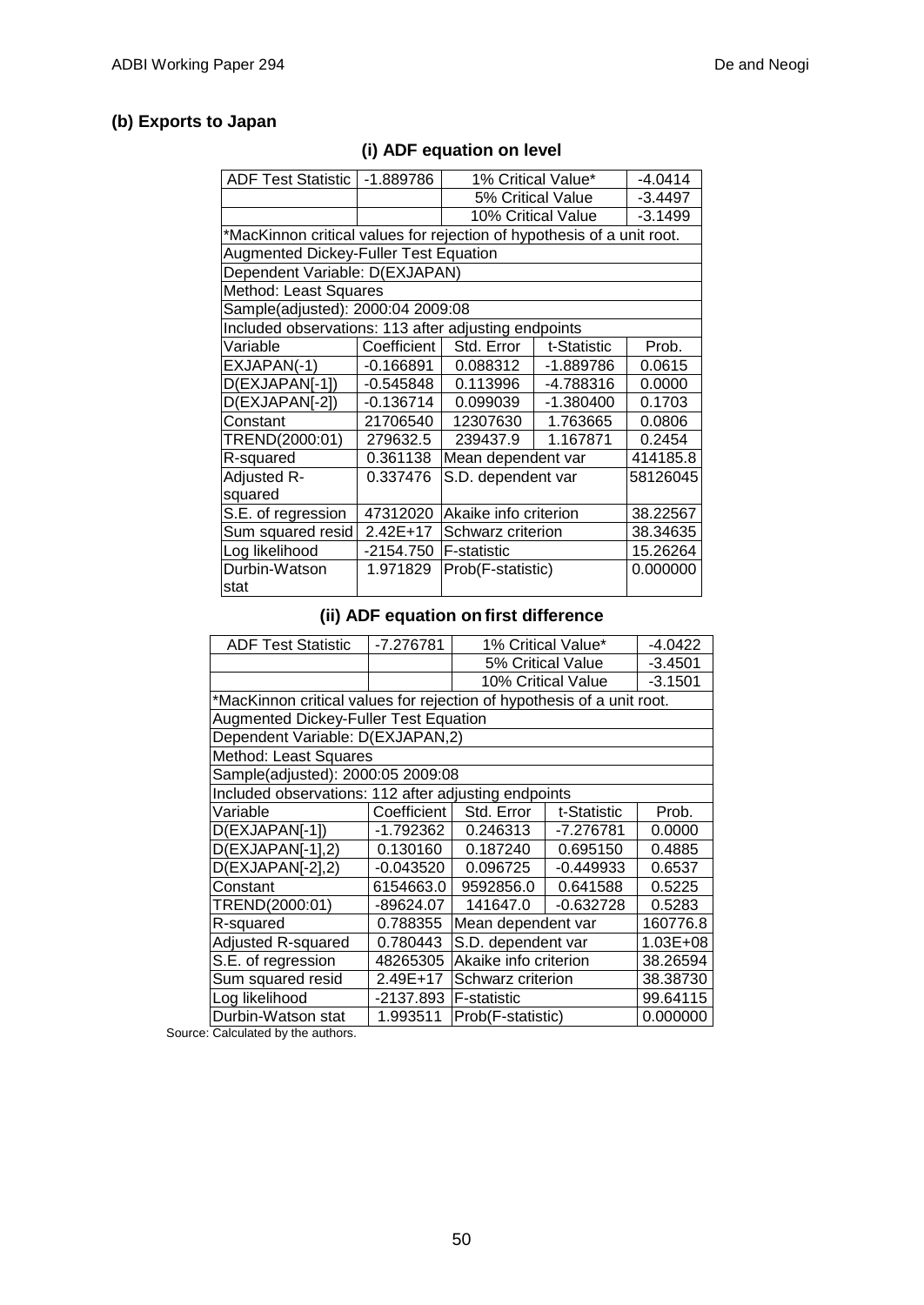4497  $1499$ 

#### **(c) Exports to the EU**

| <b>ADF Test Statistic</b>                                              | $-2.371075$ | $-4.0414$<br>1% Critical Value*        |                    |           |  |
|------------------------------------------------------------------------|-------------|----------------------------------------|--------------------|-----------|--|
|                                                                        |             |                                        | 5% Critical Value  |           |  |
|                                                                        |             |                                        | 10% Critical Value | $-3.1499$ |  |
| *MacKinnon critical values for rejection of hypothesis of a unit root. |             |                                        |                    |           |  |
| <b>Augmented Dickey-Fuller Test Equation</b>                           |             |                                        |                    |           |  |
| Dependent Variable: D(EXEU)                                            |             |                                        |                    |           |  |
| Method: Least Squares                                                  |             |                                        |                    |           |  |
| Sample(adjusted): 2000:04 2009:08                                      |             |                                        |                    |           |  |
| Included observations: 113 after adjusting endpoints                   |             |                                        |                    |           |  |
| Variable                                                               |             | Coefficient   Std. Error   t-Statistic |                    | Prob.     |  |

EXEU(-1) -0.156761 0.066114 -2.371075 0.0195

D(EXEU[-2])  $\vert$  -0.068201 0.095944 -0.710842 0.4787 Constant 78791373 46280465 1.702476 0.0915 TREND(2000:01) 3731862.0 1659925.0 2.248211 0.0266 R-squared **0.262911** Mean dependent var 14198407 Adjusted R-squared  $\vert$  0.235612 S.D. dependent var  $\vert$  2.32E+08 S.E. of regression 2.03E+08 Akaike info criterion 41.13726<br>Sum squared resid 4.44E+18 Schwarz criterion 41.25794 4.44E+18 Schwarz criterion Log likelihood -2319.255 F-statistic 9.630602 Durbin-Watson stat 1.983960 Prob(F-statistic) 0.000001

D(EXEU[-1]) -0.414429 0.102577 -4.040162 0.0001

#### **(i) ADF equation on level**

#### **(ii) ADF equation on first difference**

| <b>ADF Test Statistic</b>                                              | -7.126322   |                                   | 1% Critical Value* | $-4.0422$ |  |  |  |  |
|------------------------------------------------------------------------|-------------|-----------------------------------|--------------------|-----------|--|--|--|--|
|                                                                        |             | 5% Critical Value                 | $-3.4501$          |           |  |  |  |  |
|                                                                        |             |                                   | 10% Critical Value | $-3.1501$ |  |  |  |  |
| *MacKinnon critical values for rejection of hypothesis of a unit root. |             |                                   |                    |           |  |  |  |  |
| <b>Augmented Dickey-Fuller Test Equation</b>                           |             |                                   |                    |           |  |  |  |  |
| Dependent Variable: D(EXEU,2)                                          |             |                                   |                    |           |  |  |  |  |
| Method: Least Squares                                                  |             |                                   |                    |           |  |  |  |  |
| Sample(adjusted): 2000:05 2009:08                                      |             |                                   |                    |           |  |  |  |  |
| Included observations: 112 after adjusting endpoints                   |             |                                   |                    |           |  |  |  |  |
| Variable                                                               | Coefficient | Std. Error                        | t-Statistic        | Prob.     |  |  |  |  |
| $D(EXEUI-1)$                                                           | -1.629407   | 0.228646                          | -7.126322          | 0.0000    |  |  |  |  |
| D(EXEU[-1],2)                                                          | 0.116293    | 0.176330                          | 0.659515           | 0.5110    |  |  |  |  |
| D(EXEU[-2],2)                                                          | $-0.003927$ | 0.097268                          | $-0.040369$        | 0.9679    |  |  |  |  |
| Constant                                                               | 26625413    | 41460723                          | 0.642184           | 0.5221    |  |  |  |  |
| TREND(2000:01)                                                         | -16463.35   | 609935.7                          | $-0.026992$        | 0.9785    |  |  |  |  |
| R-squared                                                              | 0.733979    | Mean dependent var                |                    | 769250.0  |  |  |  |  |
| Adjusted R-squared                                                     | 0.724034    | S.D. dependent var                |                    | 3.97E+08  |  |  |  |  |
| S.E. of regression                                                     | 2.09E+08    | Akaike info criterion<br>41.19359 |                    |           |  |  |  |  |
| Sum squared resid                                                      | 4.66E+18    | 41.31495<br>Schwarz criterion     |                    |           |  |  |  |  |
| Log likelihood                                                         | -2301.841   | 73.80581<br><b>F-statistic</b>    |                    |           |  |  |  |  |
| Durbin-Watson stat                                                     | 1.999296    | Prob(F-statistic)                 |                    | 0.000000  |  |  |  |  |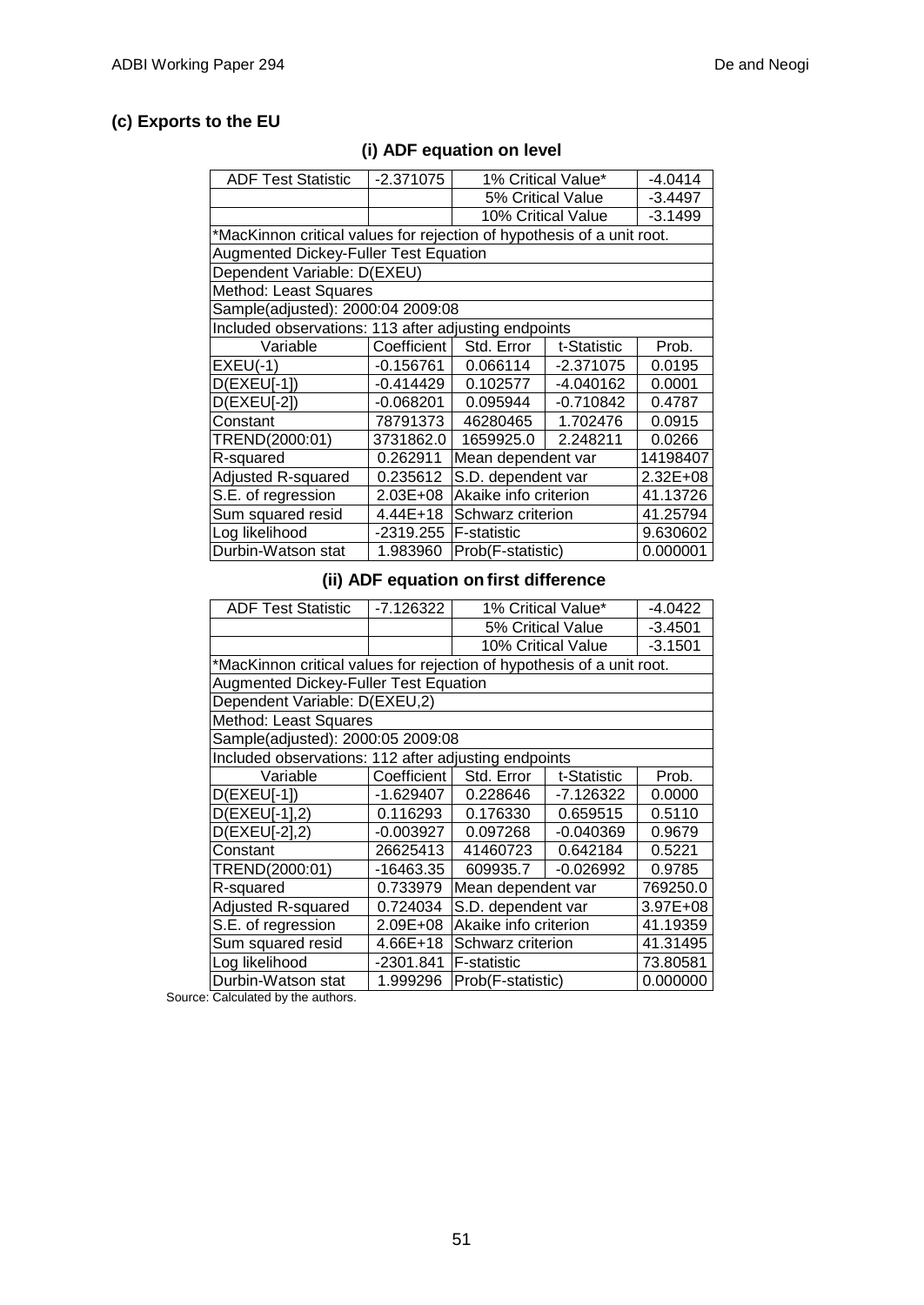### **(d) Imports from the US**

| <b>ADF Test Statistic</b>                                              | $-1.731703$   | 1% Critical Value*    |                    | $-3.4890$ |  |
|------------------------------------------------------------------------|---------------|-----------------------|--------------------|-----------|--|
|                                                                        |               | 5% Critical Value     |                    | $-2.8870$ |  |
|                                                                        |               |                       | 10% Critical Value | $-2.5802$ |  |
| *MacKinnon critical values for rejection of hypothesis of a unit root. |               |                       |                    |           |  |
| Augmented Dickey-Fuller Test Equation                                  |               |                       |                    |           |  |
| Dependent Variable: D(IMUSA)                                           |               |                       |                    |           |  |
| Method: Least Squares                                                  |               |                       |                    |           |  |
| Sample(adjusted): 2000:04 2009:08                                      |               |                       |                    |           |  |
| Included observations: 113 after adjusting endpoints                   |               |                       |                    |           |  |
| Variable                                                               | Coefficient I | Std. Error            | t-Statistic        | Prob.     |  |
| $IMUSA(-1)$                                                            | $-0.079672$   | 0.046008              | $-1.731703$        | 0.0862    |  |
| D(IMUSA[-1])                                                           | $-0.261039$   | 0.099707              | $-2.618070$        | 0.0101    |  |
| D(IMUSA[-2])                                                           | $-0.080597$   | 0.112026              | $-0.719449$        | 0.4734    |  |
| Constant                                                               | 61186656      | 44434151              | 1.377019           | 0.1713    |  |
| R-squared                                                              | 0.110951      | Mean dependent var    | -2501823.          |           |  |
| Adjusted R-squared                                                     | 0.086482      | S.D. dependent var    | 2.82E+08           |           |  |
| S.E. of regression                                                     | 2.69E+08      | Akaike info criterion | 41.69602           |           |  |
| Sum squared resid                                                      | 7.91E+18      | Schwarz criterion     | 41.79257           |           |  |
| Log likelihood                                                         | -2351.825     | <b>F-statistic</b>    | 4.534326           |           |  |
| Durbin-Watson stat                                                     | 1.968987      | Prob(F-statistic)     |                    | 0.004911  |  |
|                                                                        |               |                       |                    |           |  |

### **(i) ADF equation on level**

#We have omitted time trend due to its statistical insignificance

#### **(ii) ADF equation on first difference**

| <b>ADF Test Statistic</b>                                              | -5.656769   | 1% Critical Value*<br>$-3.4895$ |                    |           |  |
|------------------------------------------------------------------------|-------------|---------------------------------|--------------------|-----------|--|
|                                                                        |             | 5% Critical Value               |                    | $-2.8872$ |  |
|                                                                        |             |                                 | 10% Critical Value | $-2.5803$ |  |
| *MacKinnon critical values for rejection of hypothesis of a unit root. |             |                                 |                    |           |  |
| <b>Augmented Dickey-Fuller Test Equation</b>                           |             |                                 |                    |           |  |
| Dependent Variable: D(IMUSA,2)                                         |             |                                 |                    |           |  |
| Method: Least Squares                                                  |             |                                 |                    |           |  |
| Sample(adjusted): 2000:05 2009:08                                      |             |                                 |                    |           |  |
| Included observations: 112 after adjusting endpoints                   |             |                                 |                    |           |  |
| Variable                                                               | Coefficient | Std. Error                      | t-Statistic        | Prob.     |  |
| D(IMUSA[-1])                                                           | -1.428264   | 0.252488                        | -5.656769          | 0.0000    |  |
| D(IMUSA[-1],2)                                                         | 0.117122    | 0.205094                        | 0.571066           | 0.5691    |  |
| D(IMUSA[-2],2)                                                         | 0.004823    | 0.118051                        | 0.040853           | 0.9675    |  |
| Constant                                                               | -1211024.   | 26019510                        | $-0.046543$        | 0.9630    |  |
| R-squared                                                              | 0.643246    | Mean dependent var              |                    | 777330.4  |  |
| Adjusted R-squared                                                     | 0.633336    | S.D. dependent var              |                    | 4.53E+08  |  |
| S.E. of regression                                                     | 2.74E+08    | Akaike info criterion           | 41.73192           |           |  |
| Sum squared resid                                                      | 8.12E+18    | Schwarz criterion               | 41.82901           |           |  |
| Log likelihood                                                         | -2332.987   | F-statistic                     |                    | 64.90976  |  |
| Durbin-Watson stat                                                     | 1.972445    | Prob(F-statistic)               |                    | 0.000000  |  |

#We have omitted time trend due to its statistical insignificance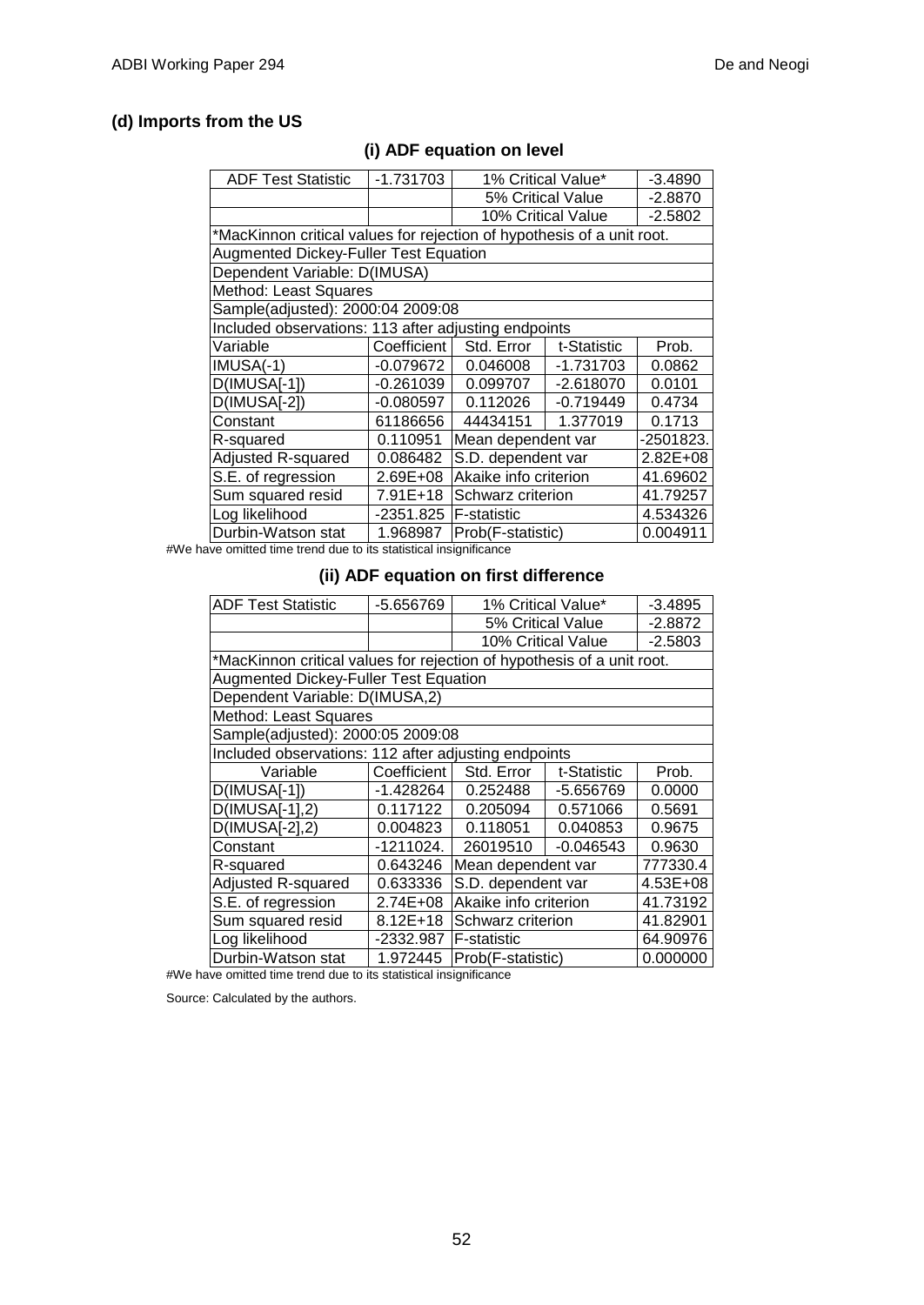### **(e) Imports from Japan**

## **(i) ADF equation on level**

| <b>ADF Test Statistic</b>                                              | $-2.064696$                                  | 1% Critical Value*    | $-4.0414$          |           |  |  |
|------------------------------------------------------------------------|----------------------------------------------|-----------------------|--------------------|-----------|--|--|
|                                                                        |                                              |                       | 5% Critical Value  | $-3.4497$ |  |  |
|                                                                        |                                              |                       | 10% Critical Value | $-3.1499$ |  |  |
| *MacKinnon critical values for rejection of hypothesis of a unit root. |                                              |                       |                    |           |  |  |
|                                                                        | <b>Augmented Dickey-Fuller Test Equation</b> |                       |                    |           |  |  |
| Dependent Variable: D(IMJAPAN)                                         |                                              |                       |                    |           |  |  |
| Method: Least Squares                                                  |                                              |                       |                    |           |  |  |
| Sample(adjusted): 2000:04 2009:08                                      |                                              |                       |                    |           |  |  |
| Included observations: 113 after adjusting endpoints                   |                                              |                       |                    |           |  |  |
| Variable                                                               | Coefficient                                  | Std. Error            | t-Statistic        | Prob.     |  |  |
| IMJAPAN(-1)                                                            | $-0.130797$                                  | 0.063350              | -2.064696          | 0.0413    |  |  |
| D(IMJAPAN[-1])                                                         | $-0.411125$                                  | 0.098453              | -4.175864          | 0.0001    |  |  |
| D(IMJAPAN[-2])                                                         | -0.249237                                    | 0.092977              | -2.680619          | 0.0085    |  |  |
| Constant                                                               | 7451280.                                     | 11346042              | 0.656729           | 0.5128    |  |  |
| TREND(2000:01)                                                         | 701590.4                                     | 373108.4              | 1.880393           | 0.0627    |  |  |
| R-squared                                                              | 0.249542                                     | Mean dependent var    |                    | 2289673.  |  |  |
| Adjusted R-squared                                                     | 0.221747                                     | S.D. dependent var    |                    | 65180470  |  |  |
| S.E. of regression                                                     | 57501333                                     | Akaike info criterion | 38.61575           |           |  |  |
| Sum squared resid                                                      | $3.57E+17$                                   | Schwarz criterion     | 38.73643           |           |  |  |
| Log likelihood                                                         | -2176.790                                    | <b>F-statistic</b>    |                    | 8.978013  |  |  |
| Durbin-Watson stat                                                     | 1.946527                                     | Prob(F-statistic)     |                    | 0.000003  |  |  |

## **(ii) ADF equation on first difference**

| ADF Test Statistic                                                     | -7.259867   | 1% Critical Value*    |             | -4.0422   |  |
|------------------------------------------------------------------------|-------------|-----------------------|-------------|-----------|--|
|                                                                        |             | 5% Critical Value     |             | $-3.4501$ |  |
|                                                                        |             | 10% Critical Value    |             | $-3.1501$ |  |
| *MacKinnon critical values for rejection of hypothesis of a unit root. |             |                       |             |           |  |
| <b>Augmented Dickey-Fuller Test Equation</b>                           |             |                       |             |           |  |
| Dependent Variable: D(IMJAPAN,2)                                       |             |                       |             |           |  |
| Method: Least Squares                                                  |             |                       |             |           |  |
| Sample(adjusted): 2000:05 2009:08                                      |             |                       |             |           |  |
| Included observations: 112 after adjusting endpoints                   |             |                       |             |           |  |
| Variable                                                               | Coefficient | Std. Error            | t-Statistic | Prob.     |  |
| $D(IMJAPAN(-1))$                                                       | $-1.682410$ | 0.231741              | -7.259867   | 0.0000    |  |
| $D(IMJAPAN[-1],2)$                                                     | 0.207411    | 0.171741              | 1.207692    | 0.2298    |  |
| $D(IMJAPAN[-2],2)$                                                     | -0.058867   | 0.097288              | $-0.605076$ | 0.5464    |  |
| Constant                                                               | 4220462.    | 11633963              | 0.362771    | 0.7175    |  |
| TREND(2000:01)                                                         | -1962.751   | 171775.8              | $-0.011426$ | 0.9909    |  |
| R-squared                                                              | 0.718568    | Mean dependent var    |             | 102339.3  |  |
| Adjusted R-squared                                                     | 0.708047    | S.D. dependent var    |             | 1.09E+08  |  |
| S.E. of regression                                                     | 58754870    | Akaike info criterion | 38.65926    |           |  |
| Sum squared resid                                                      | 3.69E+17    | Schwarz criterion     | 38.78062    |           |  |
| Log likelihood                                                         | $-2159.919$ | <b>F-statistic</b>    |             | 68.29957  |  |
| Durbin-Watson stat                                                     | 1.976584    | Prob(F-statistic)     |             | 0.000000  |  |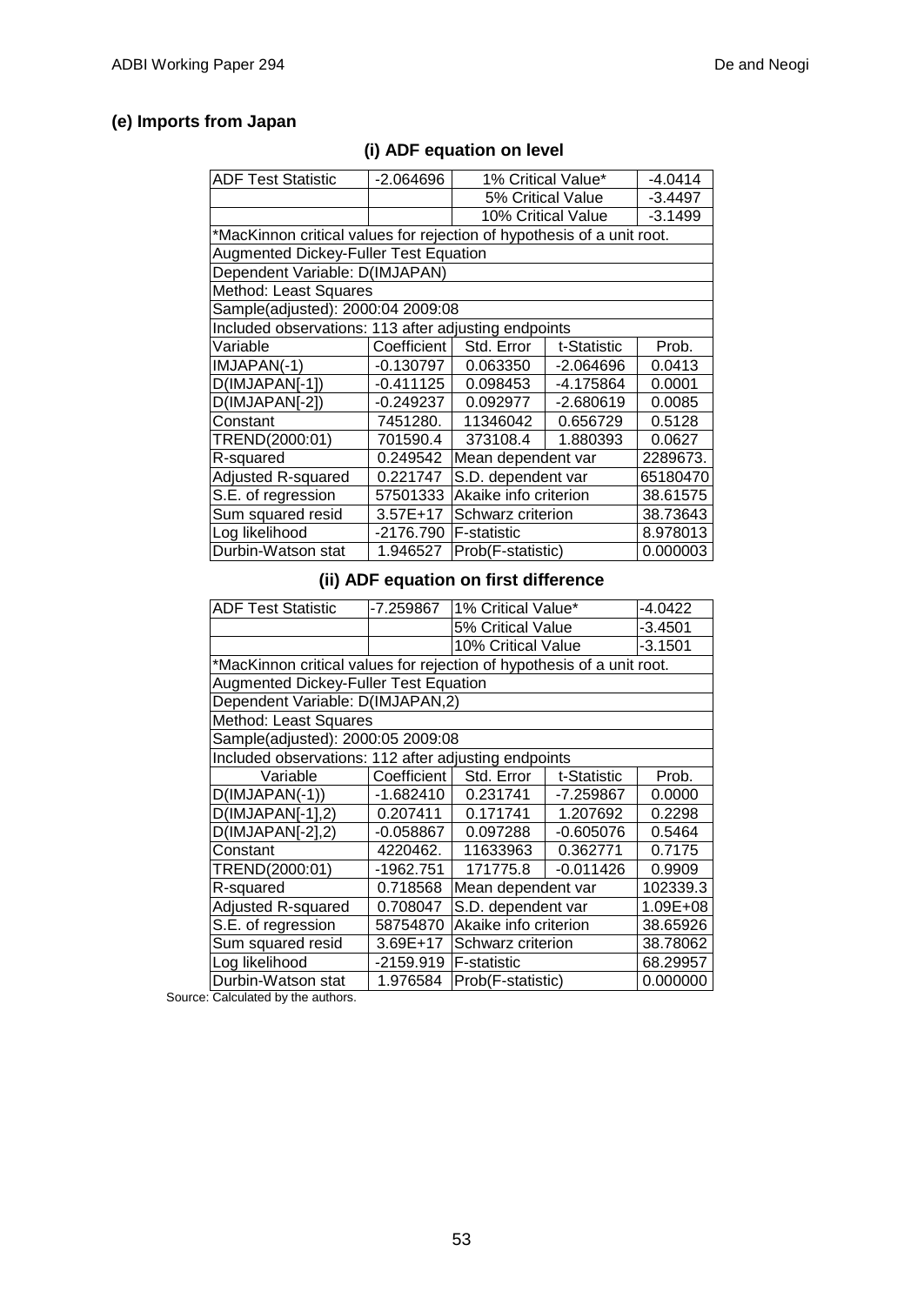### **(e) Imports from the EU**

| <b>ADF Test Statistic</b>                                              | $-2.407161$   | 1% Critical Value*    |             | $-4.0414$ |  |
|------------------------------------------------------------------------|---------------|-----------------------|-------------|-----------|--|
|                                                                        |               | 5% Critical Value     |             | $-3.4497$ |  |
|                                                                        |               | 10% Critical Value    |             | $-3.1499$ |  |
| *MacKinnon critical values for rejection of hypothesis of a unit root. |               |                       |             |           |  |
| Augmented Dickey-Fuller Test Equation                                  |               |                       |             |           |  |
| Dependent Variable: D(IMEU)                                            |               |                       |             |           |  |
| Method: Least Squares                                                  |               |                       |             |           |  |
| Sample(adjusted): 2000:04 2009:08                                      |               |                       |             |           |  |
| Included observations: 113 after adjusting endpoints                   |               |                       |             |           |  |
| Variable                                                               | Coefficient I | Std. Error            | t-Statistic | Prob.     |  |
| $IMEU(-1)$                                                             | $-0.138198$   | 0.057411              | $-2.407161$ | 0.0178    |  |
| $D($ IMEU[-1])                                                         | $-0.295387$   | 0.098537              | -2.997721   | 0.0034    |  |
| $D($ IMEU[-2])                                                         | $-0.116865$   | 0.095314              | -1.226096   | 0.2228    |  |
| Constant                                                               | 26312770      | 58677443              | 0.448431    | 0.6547    |  |
| TREND(2000:01)                                                         | 5192573.      | 2100996.              | 2.471481    | 0.0150    |  |
| R-squared                                                              | 0.175210      | Mean dependent var    |             | 27244956  |  |
| Adjusted R-squared                                                     | 0.144662      | S.D. dependent var    |             | 3.23E+08  |  |
| S.E. of regression                                                     | 2.99E+08      | Akaike info criterion | 41.91320    |           |  |
| Sum squared resid                                                      | 9.66E+18      | Schwarz criterion     | 42.03389    |           |  |
| Log likelihood                                                         | -2363.096     | <b>F-statistic</b>    |             | 5.735586  |  |
| Durbin-Watson stat                                                     | 1.952469      | Prob(F-statistic)     |             | 0.000318  |  |

## **(i) ADF equation on level**

### **(ii) ADF equation on first difference**

| ADF Test Statistic                                                     | -5.942895     | 1% Critical Value*    | -4.0422     |           |  |
|------------------------------------------------------------------------|---------------|-----------------------|-------------|-----------|--|
|                                                                        |               | 5% Critical Value     |             | $-3.4501$ |  |
|                                                                        |               | 10% Critical Value    |             | $-3.1501$ |  |
| *MacKinnon critical values for rejection of hypothesis of a unit root. |               |                       |             |           |  |
| <b>Augmented Dickey-Fuller Test Equation</b>                           |               |                       |             |           |  |
| Dependent Variable: D(IMEU,2)                                          |               |                       |             |           |  |
| Method: Least Squares                                                  |               |                       |             |           |  |
| Sample(adjusted): 2000:05 2009:08                                      |               |                       |             |           |  |
| Included observations: 112 after adjusting endpoints                   |               |                       |             |           |  |
| Variable                                                               | Coefficient I | Std. Error            | t-Statistic | Prob.     |  |
| $D($ IMEU[-1])                                                         | -1.295366     | 0.217969              | -5.942895   | 0.0000    |  |
| D(IMEU[-1],2)                                                          | $-0.054692$   | 0.167117              | $-0.327269$ | 0.7441    |  |
| $D$ (IMEU[-2],2)                                                       | -0.156982     | 0.098172              | -1.599055   | 0.1128    |  |
| Constant                                                               | 5324484.      | 60392425              | 0.088165    | 0.9299    |  |
| TREND(2000:01)                                                         | 538757.4      | 891841.9              | 0.604095    | 0.5471    |  |
| R-squared                                                              | 0.678682      | Mean dependent var    |             | 1214196.  |  |
| Adjusted R-squared                                                     | 0.666670      | S.D. dependent var    | 5.28E+08    |           |  |
| S.E. of regression                                                     | $3.05E + 08$  | Akaike info criterion | 41.95112    |           |  |
| Sum squared resid                                                      | 9.93E+18      | Schwarz criterion     | 42.07249    |           |  |
| Log likelihood                                                         | -2344.263     | <b>F-statistic</b>    | 56.50075    |           |  |
| Durbin-Watson stat                                                     | 1.953588      | Prob(F-statistic)     |             | 0.000000  |  |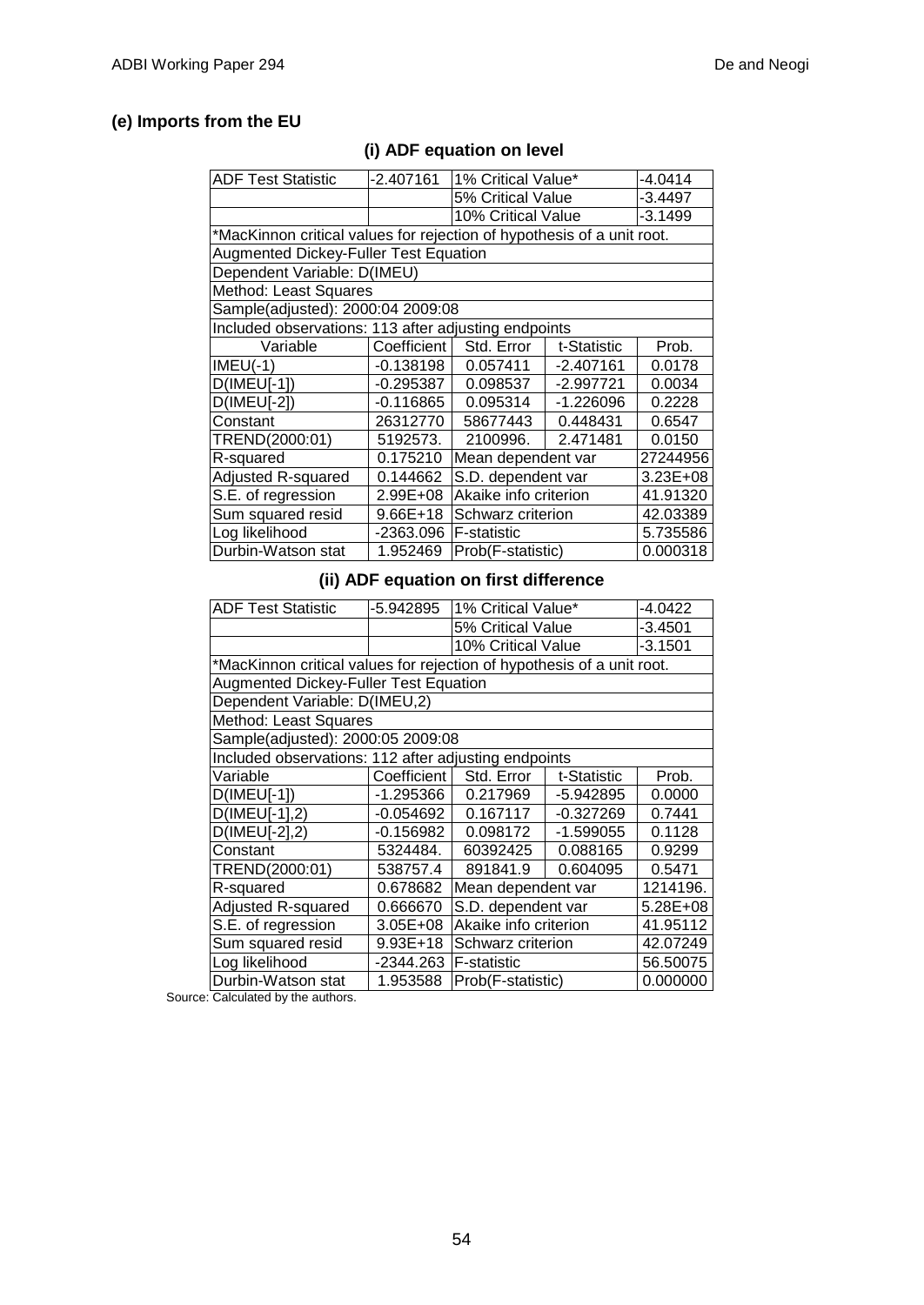#### **(f) USA GDP**

#### **(i) ADF equation on level**

| <b>ADF Test Statistic</b>                                              | -1.509704    | 1% Critical Value*                |             | $-3.4890$ |  |  |
|------------------------------------------------------------------------|--------------|-----------------------------------|-------------|-----------|--|--|
|                                                                        |              | 5% Critical Value                 |             | -2.8870   |  |  |
|                                                                        |              | 10% Critical Value                |             | $-2.5802$ |  |  |
| *MacKinnon critical values for rejection of hypothesis of a unit root. |              |                                   |             |           |  |  |
| <b>Augmented Dickey-Fuller Test Equation</b>                           |              |                                   |             |           |  |  |
| Dependent Variable: D(USAGDP)                                          |              |                                   |             |           |  |  |
| Method: Least Squares                                                  |              |                                   |             |           |  |  |
| Sample(adjusted): 2000:04 2009:08                                      |              |                                   |             |           |  |  |
| Included observations: 113 after adjusting endpoints                   |              |                                   |             |           |  |  |
| Variable                                                               | Coefficient  | Std. Error                        | t-Statistic | Prob.     |  |  |
| USAGDP(-1)                                                             | -0.044382 l  | 0.029398                          |             | 0.1340    |  |  |
|                                                                        |              |                                   | 1.509704    |           |  |  |
| D(USAGDP[-1])                                                          | 0.065787     | 0.095829                          | 0.686501    | 0.4939    |  |  |
| D(USAGDP[-2])                                                          | 0.065663     | 0.095725                          | 0.685951    | 0.4942    |  |  |
| Constant                                                               | 1.85E+11     | 1.26E+11                          | 1.465464    | 0.1457    |  |  |
| R-squared                                                              | 0.024019     | Mean dependent var                |             | -5.54E+09 |  |  |
| Adjusted R-squared                                                     | $-0.002843$  | S.D. dependent var                |             | 1.02E+11  |  |  |
| S.E. of regression                                                     | $1.02E + 11$ | Akaike info criterion<br>53.57352 |             |           |  |  |
| Sum squared resid                                                      | $1.14E + 24$ | 53.67007<br>Schwarz criterion     |             |           |  |  |
| Log likelihood                                                         | -3022.904    | 0.894160<br><b>F-statistic</b>    |             |           |  |  |
| Durbin-Watson stat                                                     | 2.009861     | Prob(F-statistic)                 |             | 0.446708  |  |  |
|                                                                        |              |                                   |             |           |  |  |

#We have omitted time trend due to its statistical insignificance

#### **(ii) ADF equation on first difference**

| <b>ADF Test Statistic</b>                                              | -5.647858   | 1% Critical Value*                |             | $-3.4895$    |  |
|------------------------------------------------------------------------|-------------|-----------------------------------|-------------|--------------|--|
|                                                                        |             | 5% Critical Value                 |             | -2.8872      |  |
|                                                                        |             | 10% Critical Value                |             | $-2.5803$    |  |
| *MacKinnon critical values for rejection of hypothesis of a unit root. |             |                                   |             |              |  |
| <b>Augmented Dickey-Fuller Test Equation</b>                           |             |                                   |             |              |  |
| Dependent Variable: D(USAGDP,2)                                        |             |                                   |             |              |  |
| Method: Least Squares                                                  |             |                                   |             |              |  |
| Sample(adjusted): 2000:05 2009:08                                      |             |                                   |             |              |  |
| Included observations: 112 after adjusting endpoints                   |             |                                   |             |              |  |
| Variable                                                               | Coefficient | Std. Error                        | t-Statistic | Prob.        |  |
| $D(USAGDP(-1))$                                                        | -0.895882   | 0.158623                          | -5.647858   | 0.0000       |  |
| $D(USAGDP[-1], 2)$                                                     | $-0.068236$ | 0.132122                          | $-0.516458$ | 0.6066       |  |
| $D(USAGDP[-2], 2)$                                                     | $-0.033608$ | 0.095546                          | $-0.351747$ | 0.7257       |  |
| Constant                                                               | -4.23E+09   | $9.82E + 09$                      | $-0.431162$ | 0.6672       |  |
| R-squared                                                              | 0.483058    | Mean dependent var                |             | 4.73E+08     |  |
| <b>Adjusted R-squared</b>                                              | 0.468698    | S.D. dependent var                |             | $1.42E + 11$ |  |
| S.E. of regression                                                     | 1.03E+11    | Akaike info criterion<br>53.59804 |             |              |  |
| Sum squared resid                                                      | 1.16E+24    | Schwarz criterion                 | 53.69513    |              |  |
| Log likelihood                                                         | -2997.490   | <b>F-statistic</b>                | 33.64026    |              |  |
| Durbin-Watson stat                                                     | 2.006009    | Prob(F-statistic)<br>0.000000     |             |              |  |

#We have omitted time trend due to its statistical insignificance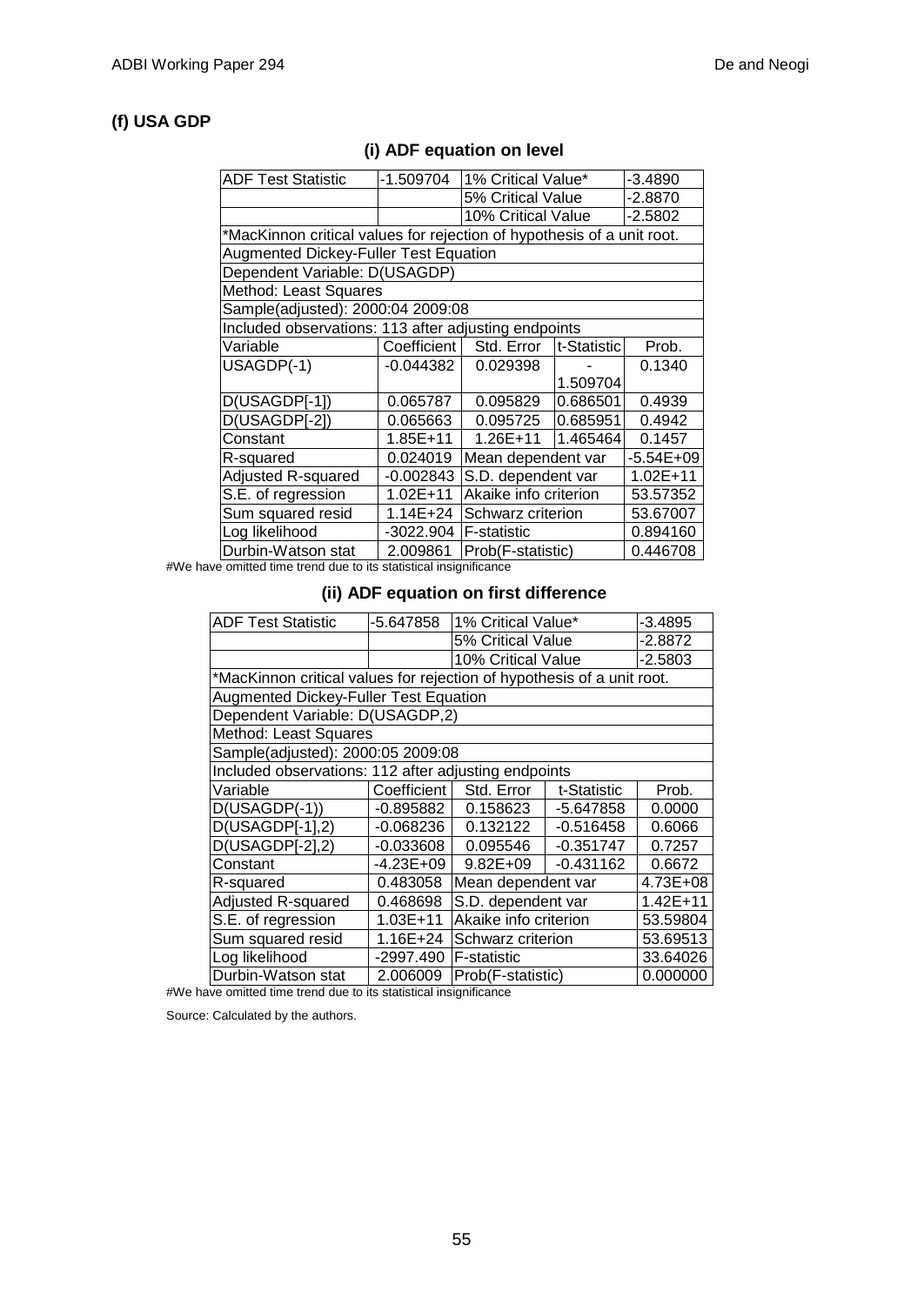### **(g) Japan GDP**

### **(i) ADF equation on level**

| <b>ADF Test Statistic</b>                                              | -1.262334     |                       | 1% Critical Value* | $-3.4890$ |  |
|------------------------------------------------------------------------|---------------|-----------------------|--------------------|-----------|--|
|                                                                        |               | 5% Critical Value     |                    | $-2.8870$ |  |
|                                                                        |               |                       | 10% Critical Value | $-2.5802$ |  |
| *MacKinnon critical values for rejection of hypothesis of a unit root. |               |                       |                    |           |  |
| <b>Augmented Dickey-Fuller Test Equation</b>                           |               |                       |                    |           |  |
| Dependent Variable: D(JAPGDP)                                          |               |                       |                    |           |  |
| Method: Least Squares                                                  |               |                       |                    |           |  |
| Sample(adjusted): 2000:04 2009:08                                      |               |                       |                    |           |  |
| Included observations: 113 after adjusting endpoints                   |               |                       |                    |           |  |
| Variable                                                               | Coefficient I | Std. Error            | t-Statistic        | Prob.     |  |
| JAPGDP(-1)                                                             | $-0.032289$   | 0.025578              | -1.262334          | 0.2095    |  |
| D(JAPGDP[-1])                                                          | 0.075859      | 0.096094              | 0.789426           | 0.4316    |  |
| D(JAPGDP[-2])                                                          | 0.073822      | 0.096306              | 0.766537           | 0.4450    |  |
| Constant                                                               | $3.81E + 11$  | $3.11E + 11$          | 0.2243             |           |  |
| R-squared                                                              | 0.021037      | Mean dependent var    |                    |           |  |
|                                                                        |               |                       |                    | 9.45E+09  |  |
| Adjusted R-squared                                                     | $-0.005907$   | S.D. dependent var    |                    | 4.56E+11  |  |
| S.E. of regression                                                     | 4.57E+11      | Akaike info criterion |                    | 56.57013  |  |
| Sum squared resid                                                      | 2.28E+25      | Schwarz criterion     | 56.66668           |           |  |
| Log likelihood                                                         | -3192.212     | <b>F-statistic</b>    | 0.780781           |           |  |
| Durbin-Watson stat                                                     | 2.006603      | Prob(F-statistic)     |                    | 0.507159  |  |
|                                                                        |               |                       |                    |           |  |

#We have omitted time trend due to its statistical insignificance

#### **(ii) ADF equation on first difference**

| <b>ADF Test Statistic</b>                                              | $-5.354357$   | 1% Critical Value*<br>$-3.4895$ |                    |           |  |
|------------------------------------------------------------------------|---------------|---------------------------------|--------------------|-----------|--|
|                                                                        |               | 5% Critical Value               |                    | $-2.8872$ |  |
|                                                                        |               |                                 | 10% Critical Value | $-2.5803$ |  |
| *MacKinnon critical values for rejection of hypothesis of a unit root. |               |                                 |                    |           |  |
| <b>Augmented Dickey-Fuller Test Equation</b>                           |               |                                 |                    |           |  |
| Dependent Variable: D(JAPGDP,2)                                        |               |                                 |                    |           |  |
| Method: Least Squares                                                  |               |                                 |                    |           |  |
| Sample(adjusted): 2000:05 2009:08                                      |               |                                 |                    |           |  |
| Included observations: 112 after adjusting endpoints                   |               |                                 |                    |           |  |
| Variable                                                               | Coefficient I | Std. Error                      | t-Statistic        | Prob.     |  |
| $D(JAPGDP(-1))$                                                        | $-0.843131$   | 0.157466                        | $-5.354357$        | 0.0000    |  |
| $D(JAPGDP[-1],2)$                                                      | -0.101644     | 0.132527                        | $-0.766969$        | 0.4448    |  |
| D(JAPGDP[-2],2)                                                        | -0.049424     | 0.096385                        | $-0.512773$        | 0.6092    |  |
| Constant                                                               | $-9.02E + 09$ | 4.37E+10                        | $-0.206542$        | 0.8368    |  |
| R-squared                                                              | 0.471822      | Mean dependent var              |                    |           |  |
|                                                                        |               |                                 |                    | 2.37E+09  |  |
| Adjusted R-squared                                                     | 0.457150      | S.D. dependent var              |                    | 6.27E+11  |  |
| S.E. of regression                                                     | 4.62E+11      | Akaike info criterion           |                    | 56.59167  |  |
| Sum squared resid                                                      | 2.31E+25      | Schwarz criterion               | 56.68876           |           |  |
| Log likelihood                                                         | -3165.134     | <b>F-statistic</b>              |                    | 32.15879  |  |
| Durbin-Watson stat                                                     | 2.002914      | Prob(F-statistic)               |                    | 0.000000  |  |

#We have omitted time trend due to its statistical insignificance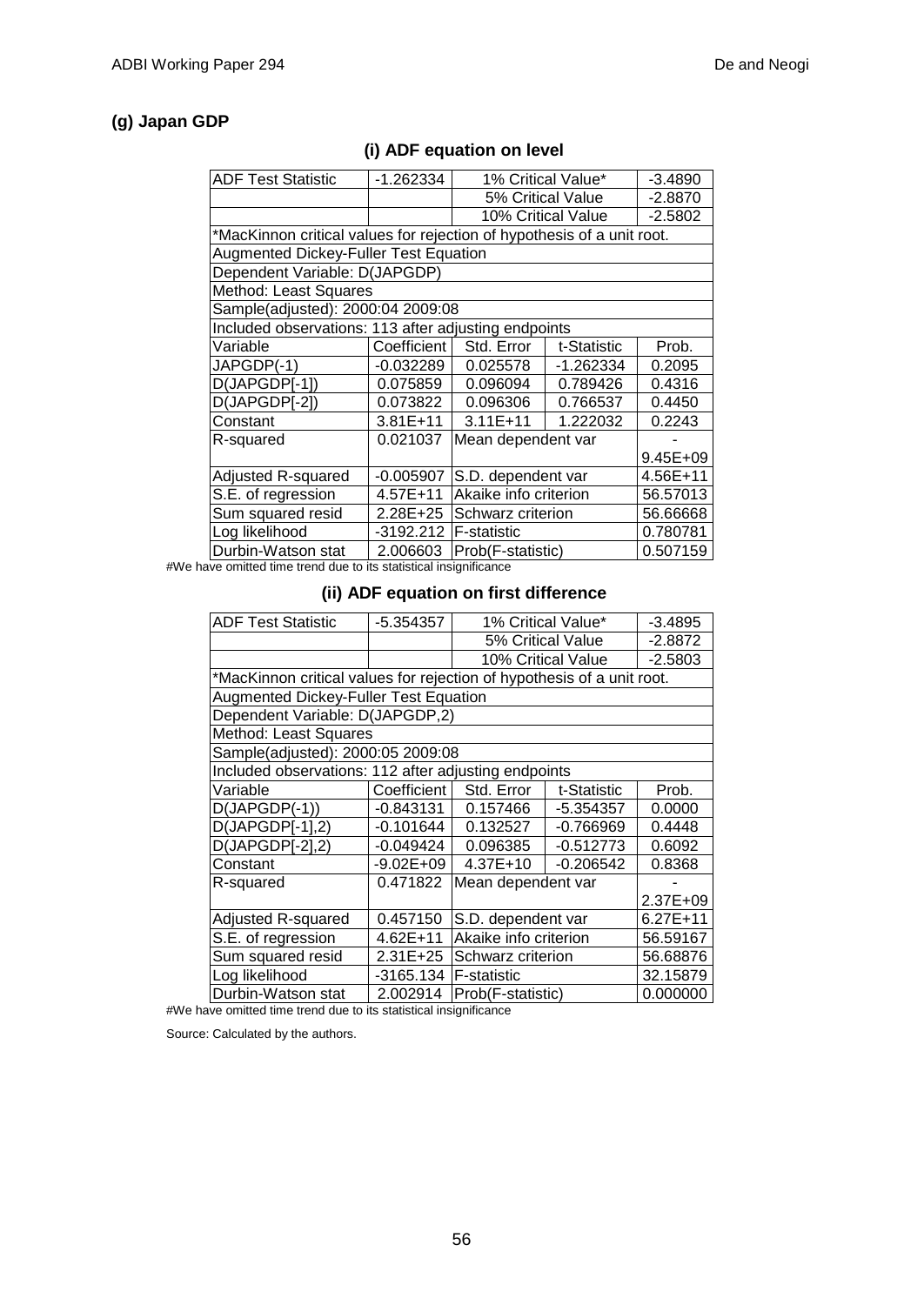#### **(h) EU GDP**

| <b>ADF Test Statistic</b>                                              | -1.313183     | 1% Critical Value*    | -3.4890     |            |  |
|------------------------------------------------------------------------|---------------|-----------------------|-------------|------------|--|
|                                                                        |               | 5% Critical Value     |             | -2.8870    |  |
|                                                                        |               | 10% Critical Value    |             | -2.5802    |  |
| *MacKinnon critical values for rejection of hypothesis of a unit root. |               |                       |             |            |  |
| <b>Augmented Dickey-Fuller Test Equation</b>                           |               |                       |             |            |  |
| Dependent Variable: D(EUGDP)                                           |               |                       |             |            |  |
| Method: Least Squares                                                  |               |                       |             |            |  |
| Sample(adjusted): 2000:04 2009:08                                      |               |                       |             |            |  |
| Included observations: 113 after adjusting endpoints                   |               |                       |             |            |  |
| Variable                                                               | Coefficient I | Std. Error            | t-Statistic | Prob.      |  |
| $EUGDP(-1)$                                                            | -0.014722     | 0.011211              | $-1.313183$ | 0.1919     |  |
| D(EUGDP[-1])                                                           | 0.052897      | 0.094989              | 0.556878    | 0.5788     |  |
| D(EUGDP[-2])                                                           | 0.049932      | 0.095069              | 0.525223    | 0.6005     |  |
| Constant                                                               | 2.60E+11      | 1.60E+11              | 1.628027    | 0.1064     |  |
| R-squared                                                              | 0.021046      | Mean dependent var    |             | $6.42E+10$ |  |
| Adjusted R-squared                                                     | $-0.005898$   | S.D. dependent var    |             | $4.24E+11$ |  |
| S.E. of regression                                                     | 4.25E+11      | Akaike info criterion | 56.42360    |            |  |
| Sum squared resid                                                      | 1.97E+25      | Schwarz criterion     | 56.52014    |            |  |
| Log likelihood                                                         | -3183.933     | <b>F-statistic</b>    | 0.781105    |            |  |
| Durbin-Watson stat                                                     | 2.003961      | Prob(F-statistic)     |             | 0.506977   |  |

#### **(i) ADF equation on level**

#We have omitted time trend due to its statistical insignificance

#### **(ii) ADF equation on first difference**

| <b>ADF Test Statistic</b>                                              | $-5.425397$ | 1% Critical Value*<br>$-3.4895$   |             |           |  |
|------------------------------------------------------------------------|-------------|-----------------------------------|-------------|-----------|--|
|                                                                        |             | 5% Critical Value                 |             | -2.8872   |  |
|                                                                        |             | 10% Critical Value                |             | $-2.5803$ |  |
| *MacKinnon critical values for rejection of hypothesis of a unit root. |             |                                   |             |           |  |
| <b>Augmented Dickey-Fuller Test Equation</b>                           |             |                                   |             |           |  |
| Dependent Variable: D(EUGDP,2)                                         |             |                                   |             |           |  |
| Method: Least Squares                                                  |             |                                   |             |           |  |
| Sample(adjusted): 2000:05 2009:08                                      |             |                                   |             |           |  |
| Included observations: 112 after adjusting endpoints                   |             |                                   |             |           |  |
| Variable                                                               | Coefficient | Std. Error                        | t-Statistic | Prob.     |  |
| D(EUGDP[-1])                                                           | -0.858312   | 0.158203                          | -5.425397   | 0.0000    |  |
| D(EUGDP[-1],2)                                                         | $-0.090323$ | 0.132750                          | $-0.680396$ | 0.4977    |  |
| D(EUGD([-2],2)                                                         | -0.043199   | 0.096353                          | $-0.448344$ | 0.6548    |  |
| Constant                                                               | 5.46E+10    | 4.20E+10                          | 1.299561    | 0.1965    |  |
| R-squared                                                              | 0.473795    | Mean dependent var                |             |           |  |
|                                                                        |             |                                   |             | 1.64E+09  |  |
| Adjusted R-                                                            | 0.459178    | S.D. dependent var                |             | 5.85E+11  |  |
| squared                                                                |             |                                   |             |           |  |
| S.E. of regression                                                     | 4.30E+11    | Akaike info criterion<br>56.44696 |             |           |  |
| Sum squared resid                                                      | 2.00E+25    | Schwarz criterion                 |             | 56.54404  |  |
| Log likelihood                                                         | $-3157.029$ | <b>F-statistic</b>                | 32.41442    |           |  |
| Durbin-Watson<br>stat                                                  | 2.002044    | Prob(F-statistic)                 |             | 0.000000  |  |

#We have omitted time trend due to its statistical insignificance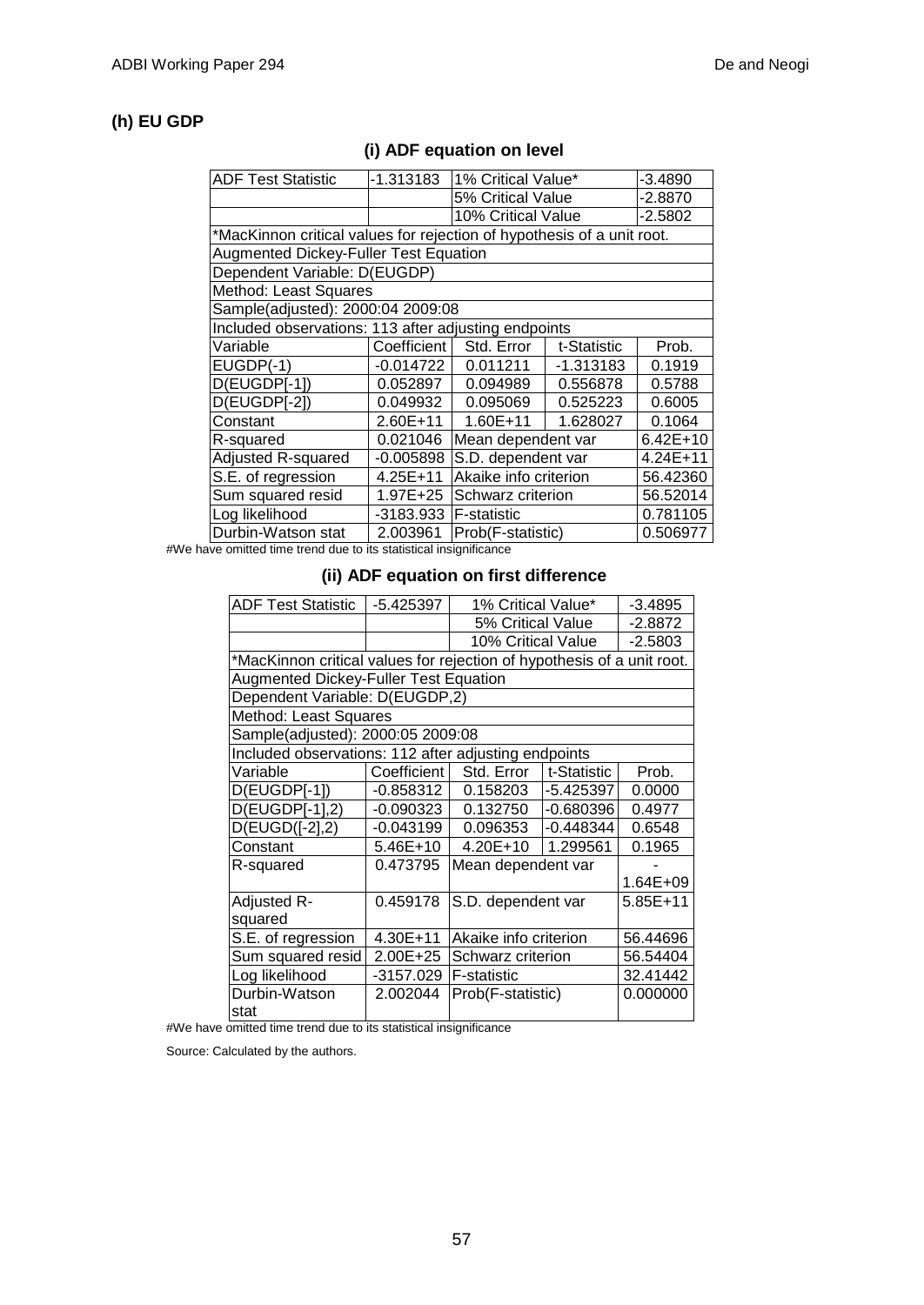## **(i) CCI**

## **ADF equation on level**

| <b>ADF Test Statistic</b>                                              | -4.607976   |                                      | 1% Critical Value* | $-4.0414$   |  |  |
|------------------------------------------------------------------------|-------------|--------------------------------------|--------------------|-------------|--|--|
|                                                                        |             |                                      | 5% Critical Value  | $-3.4497$   |  |  |
|                                                                        |             |                                      | 10% Critical Value | $-3.1499$   |  |  |
| *MacKinnon critical values for rejection of hypothesis of a unit root. |             |                                      |                    |             |  |  |
| Augmented Dickey-Fuller Test Equation                                  |             |                                      |                    |             |  |  |
| Dependent Variable: D(CCI)                                             |             |                                      |                    |             |  |  |
| Method: Least Squares                                                  |             |                                      |                    |             |  |  |
| Sample(adjusted): 2000:04 2009:08                                      |             |                                      |                    |             |  |  |
| Included observations: 113 after adjusting endpoints                   |             |                                      |                    |             |  |  |
| Variable                                                               | Coefficient | Std. Error                           | t-Statistic        | Prob.       |  |  |
| $CCI(-1)$                                                              | -0.647812   | 0.140585                             | -4.607976          | 0.0000      |  |  |
| $D(CCI[-1])$                                                           | $-0.209201$ | 0.122876                             | $-1.702539$        | 0.0915      |  |  |
| $D(CCI[-2])$                                                           | $-0.153720$ | 0.094627                             | $-1.624490$        | 0.1072      |  |  |
| Constant                                                               | 0.032169    | 0.007439                             | 4.324377           | 0.0000      |  |  |
| TREND(2000:01)                                                         | 5.26E-07    | 3.30E-05                             | 0.015958           | 0.9873      |  |  |
| R-squared                                                              | 0.432709    | Mean dependent var                   |                    | $-0.000177$ |  |  |
| Adjusted R-squared                                                     | 0.411698    | S.D. dependent var                   |                    | 0.014903    |  |  |
| S.E. of regression                                                     | 0.011431    | Akaike info criterion<br>$-6.061763$ |                    |             |  |  |
| Sum squared resid                                                      | 0.014112    | -5.941083<br>Schwarz criterion       |                    |             |  |  |
| Log likelihood                                                         | 347.4896    | <b>F-statistic</b>                   |                    | 20.59459    |  |  |
| Durbin-Watson stat                                                     | 2.029389    | Prob(F-statistic)                    |                    | 0.000000    |  |  |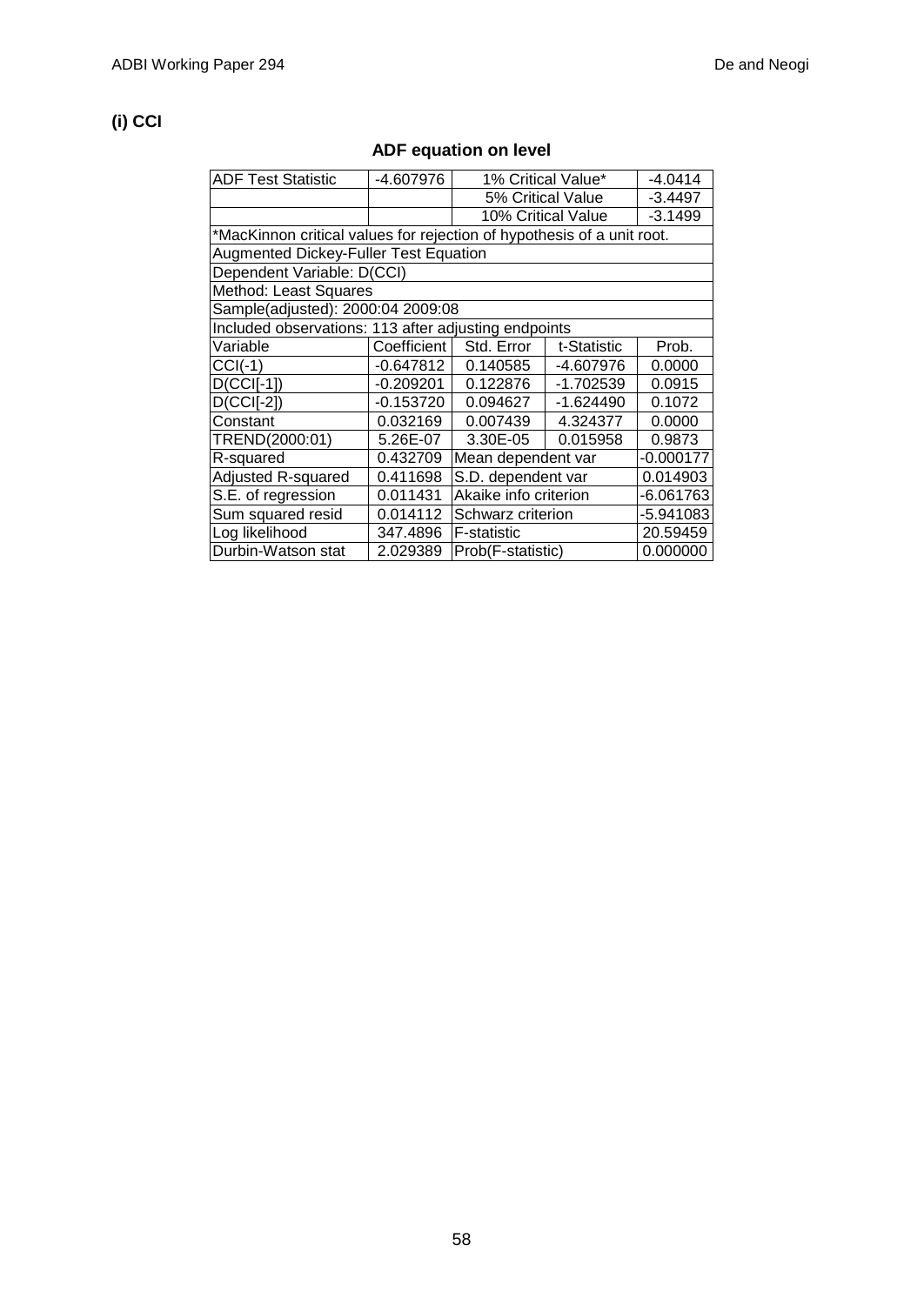### **(j) Trade-GDP Ratio**

| <b>ADF Test Statistic</b>                                              | $-2.498275$              | 1% Critical Value*    |             | $-4.0414$ |  |
|------------------------------------------------------------------------|--------------------------|-----------------------|-------------|-----------|--|
|                                                                        |                          | 5% Critical Value     |             | $-3.4497$ |  |
|                                                                        |                          | 10% Critical Value    |             | $-3.1499$ |  |
| *MacKinnon critical values for rejection of hypothesis of a unit root. |                          |                       |             |           |  |
| <b>Augmented Dickey-Fuller Test Equation</b>                           |                          |                       |             |           |  |
| Dependent Variable: D(TRADEGDP)                                        |                          |                       |             |           |  |
| Method: Least Squares                                                  |                          |                       |             |           |  |
| Sample(adjusted): 2000:04 2009:08                                      |                          |                       |             |           |  |
| Included observations: 113 after adjusting endpoints                   |                          |                       |             |           |  |
| Variable                                                               | Coefficient              | Std. Error            | t-Statistic | Prob.     |  |
| TRADEGDP(-1)                                                           | $-0.172822$              | 0.069176              | -2.498275   | 0.0140    |  |
| D(TRADEGDP[-1])                                                        | $-0.227335$              | 0.104533              | $-2.174780$ | 0.0318    |  |
| D(TRADEGDP[-2])                                                        | 0.070621                 | 0.097464              | 0.724589    | 0.4703    |  |
| Constant                                                               | 0.003103                 | 0.001140              | 2.722216    | 0.0076    |  |
| TREND(2000:01)                                                         | 1.38E-05                 | 1.13E-05              | 1.220059    | 0.2251    |  |
| R-squared                                                              | 0.169803                 | Mean dependent var    |             | 6.96E-05  |  |
| Adjusted R-squared                                                     | 0.139055                 | S.D. dependent var    |             | 0.002754  |  |
| S.E. of regression                                                     | 0.002555                 | Akaike info criterion |             | -9.057976 |  |
| Sum squared resid                                                      | <b>Schwarz criterion</b> |                       | -8.937295   |           |  |
| Log likelihood                                                         | 516.7757                 | <b>F-statistic</b>    |             | 5.522392  |  |
| Durbin-Watson stat                                                     | 1.978899                 | Prob(F-statistic)     |             | 0.000440  |  |

### **(i) ADF equation on level**

Source: Calculated by the authors.

#### **(ii) ADF equation on first difference**

| <b>ADF Test Statistic</b>                                              | $-6.276428$ | 1% Critical Value*<br>$-3.4895$ |                    |           |  |
|------------------------------------------------------------------------|-------------|---------------------------------|--------------------|-----------|--|
|                                                                        |             | 5% Critical Value               |                    | $-2.8872$ |  |
|                                                                        |             |                                 | 10% Critical Value | $-2.5803$ |  |
| *MacKinnon critical values for rejection of hypothesis of a unit root. |             |                                 |                    |           |  |
| <b>Augmented Dickey-Fuller Test Equation</b>                           |             |                                 |                    |           |  |
| Dependent Variable: D(TRADEGDP,2)                                      |             |                                 |                    |           |  |
| Method: Least Squares                                                  |             |                                 |                    |           |  |
| Sample(adjusted): 2000:05 2009:08                                      |             |                                 |                    |           |  |
| Included observations: 112 after adjusting endpoints                   |             |                                 |                    |           |  |
| Variable                                                               | Coefficient | Std. Error                      | t-Statistic        | Prob.     |  |
| D(TRADEGDP(-1))                                                        | $-1.262449$ | 0.201141                        | $-6.276428$        | 0.0000    |  |
| D(TRADEGDP[-1],2)                                                      | $-0.068099$ | 0.158846                        | $-0.428708$        | 0.6690    |  |
| D(TRADEGDP[-2],2)                                                      | $-0.036347$ | 0.095023                        | $-0.382512$        | 0.7028    |  |
| Constant                                                               | 5.56E-05    | 0.000247                        | 0.224868           | 0.8225    |  |
| R-squared                                                              | 0.673393    | Mean dependent var              |                    | -4.60E-05 |  |
| Adjusted R-squared                                                     | 0.664321    | S.D. dependent var              |                    | 0.004506  |  |
| S.E. of regression                                                     | 0.002611    | Akaike info criterion           |                    | -9.023387 |  |
| Sum squared resid                                                      | 0.000736    | -8.926298<br>Schwarz criterion  |                    |           |  |
| Log likelihood                                                         | 509.3097    | <b>F-statistic</b>              |                    | 74.22419  |  |
| Durbin-Watson stat                                                     | 1.968072    | Prob(F-statistic)               |                    | 0.000000  |  |

#We have omitted time trend due to its statistical insignificance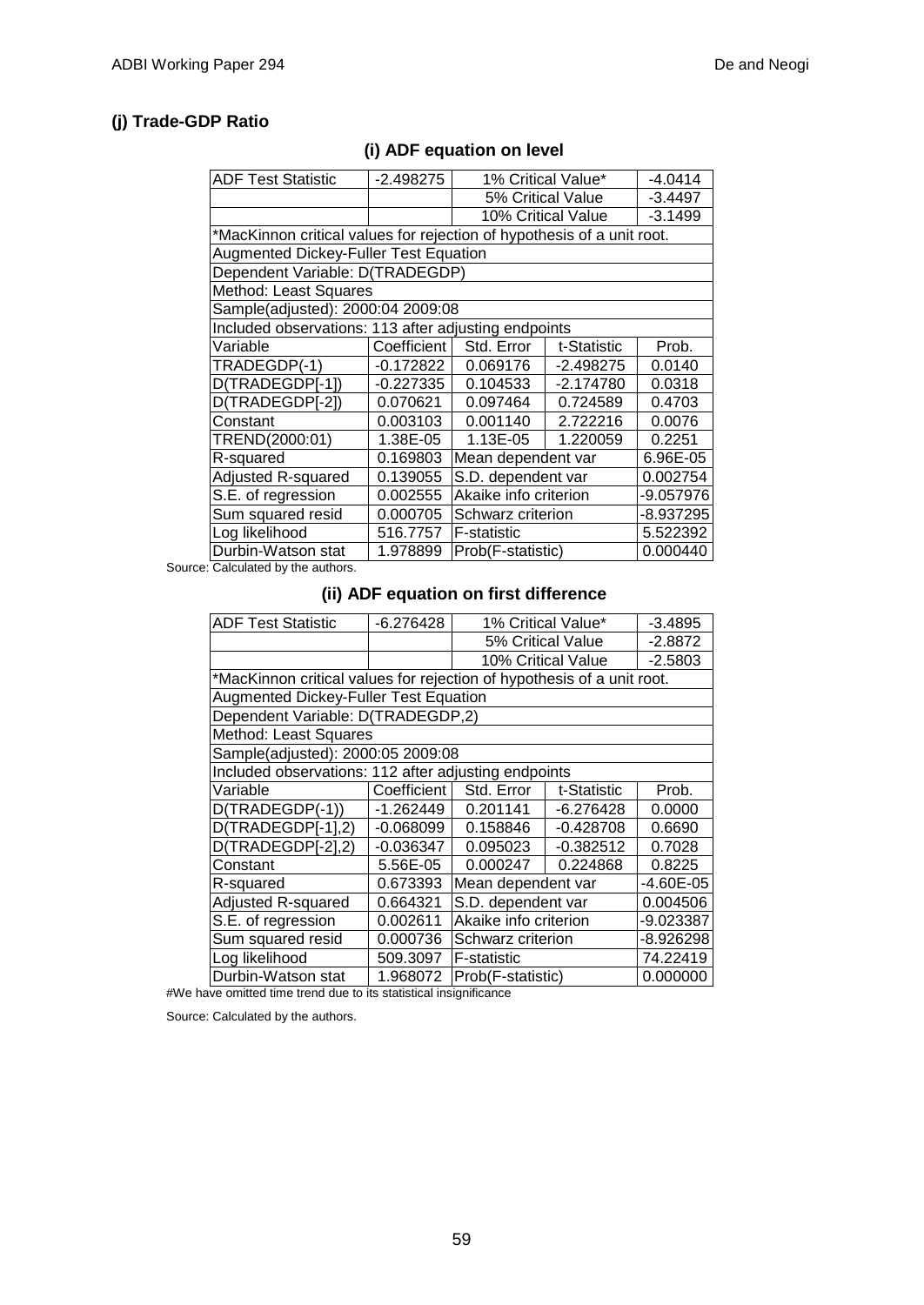# **APPENDIX 5: VAR RESULTS**

(a) EXUSA represents exports to the US, EXJAPAN represents exports to Japan, and EXEU represents exports to the European Union. CCII represents index of changes in industrial composition in India. Prefix D indicates difference; Suffix (-1) indicates one-period lag and (- 2) indicates two-period lag.

| Sample (adjusted): 2000:04 2007:06 |              |                             |                                                     |               |
|------------------------------------|--------------|-----------------------------|-----------------------------------------------------|---------------|
|                                    |              |                             | Included observations: 87 after adjusting endpoints |               |
|                                    |              | t-statistics in parentheses |                                                     |               |
|                                    | CCI          | <b>DEXUSA</b>               | <b>DEXJAPAN</b>                                     | <b>DEXEU</b>  |
| $CCI(-1)$                          | 0.250285     | 8.19E+08                    | -74804151                                           | $-1.35E + 09$ |
|                                    | (2.09372)    | (0.62053)                   | $(-0.26054)$                                        | $(-0.90432)$  |
|                                    |              |                             |                                                     |               |
| $CCI(-2)$                          | 0.023420     | $-3.76E + 09$               | -57555840                                           | $-1.42E + 09$ |
|                                    | (0.19585)    | (-2.84682)                  | (-0.20041)                                          | $(-0.94713)$  |
|                                    |              |                             |                                                     |               |
| DEXUSA(-1)                         | $-1.34E-11$  | $-0.465826$                 | $-0.034811$                                         | 0.196767      |
|                                    | $(-1.25035)$ | (-3.95072)                  | $(-1.35713)$                                        | (1.47200)     |
|                                    |              |                             |                                                     |               |
| DEXUSA(-2)                         | 3.90E-12     | $-0.217568$                 | $-0.101821$                                         | $-0.314028$   |
|                                    | (0.36685)    | $(-1.85511)$                | $(-3.99080)$                                        | $(-2.36181)$  |
|                                    |              |                             |                                                     |               |
| DEXJAPAN(-1)                       | $-3.77E-11$  | $-1.543251$                 | $-0.623642$                                         | $-0.963705$   |
|                                    | $(-0.86377)$ | $(-3.20683)$                | (-5.95690)                                          | $(-1.76638)$  |
|                                    |              |                             |                                                     |               |
| DEXJAPAN(-2)                       | $-1.37E-11$  | $-0.064494$                 | $-0.157894$                                         | 1.494220      |
|                                    | $-0.29444$   | $(-0.12512)$                | (-1.40801)                                          | (2.55688)     |
|                                    |              |                             |                                                     |               |
| DEXEU(-1)                          | 1.54E-11     | $-0.057575$                 | 0.009324                                            | $-0.418314$   |
|                                    | (1.61556)    | $(-0.54539)$                | (0.40601)                                           | $(-3.49523)$  |
|                                    |              |                             |                                                     |               |
| DEXEU(-2)                          | $-2.56E-12$  | 0.016703                    | 0.096754                                            | 0.143031      |
|                                    | $-0.26253$   | (0.15493)                   | (4.12519)                                           | (1.17019)     |
|                                    |              |                             |                                                     |               |
| Constant                           | 0.035080     | 1.72E+08                    | 9857277.                                            | 1.63E+08      |
|                                    | (4.80297)    | (2.13676)                   | (0.56192)                                           | (1.77837)     |
| R-squared                          | 0.111293     | 0.508143                    | 0.565865                                            | 0.509204      |
| Adj. R-squared                     | 0.020144     | 0.457696                    | 0.521339                                            | 0.458866      |
| Sum sq. resids                     | 0.008646     | $1.05E + 18$                | 4.99E+16                                            | 1.35E+18      |
| S.E. equation                      | 0.010528     | 1.16E+08                    | 25286658                                            | 1.32E+08      |
| Log likelihood                     | 277.4723     | -1734.385                   | -1601.681                                           | -1745.303     |
| Akaike AIC                         | 277.6792     | -1734.178                   | $-1601.474$                                         | -1745.096     |
| Schwarz SC                         | 277.9343     | -1733.923                   | $-1601.219$                                         | $-1744.841$   |
| Mean dependent                     | 0.048488     | 12610034                    | 1559448.                                            | 18757471      |
| S.D. dependent                     | 0.010636     | 1.58E+08                    | 36549144                                            | 1.79E+08      |
| <b>Determinant Residual</b>        |              | 7.67E+42                    |                                                     |               |
| Covariance                         |              |                             |                                                     |               |
| Log Likelihood                     |              | -4789.258                   |                                                     |               |
| Akaike Information Criteria        |              | -4788.430                   |                                                     |               |
| <b>Schwarz Criteria</b>            |              | -4787.410                   |                                                     |               |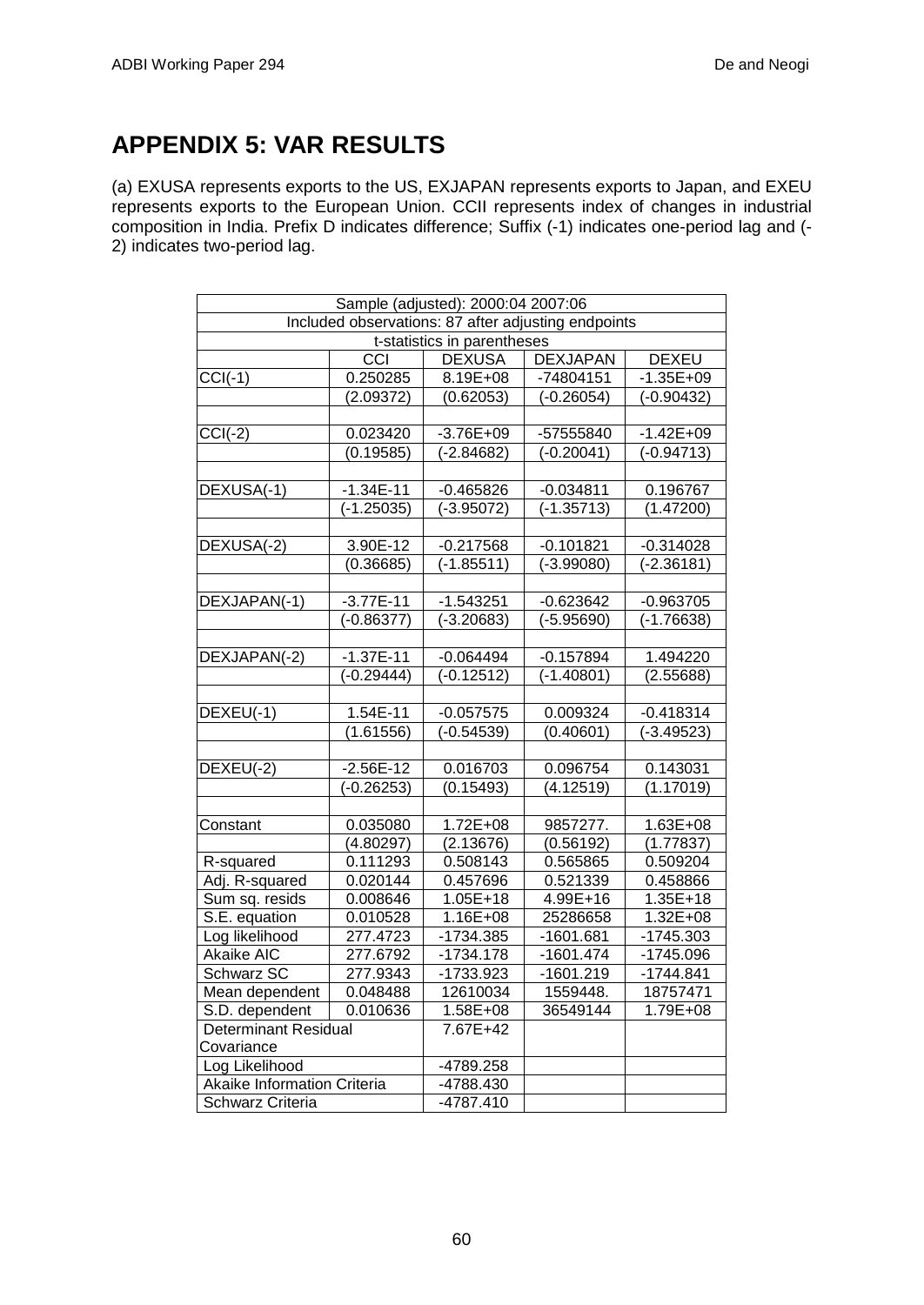| Sample: 2007:07 2009:08     |              |                             |                     |               |
|-----------------------------|--------------|-----------------------------|---------------------|---------------|
|                             |              | Included observations: 26   |                     |               |
|                             |              | t-statistics in parentheses |                     |               |
|                             | CCI          | <b>DEXUSA</b>               | <b>DEXJAPAN</b>     | <b>DEXEU</b>  |
| $CCI(-1)$                   | 0.071009     | 4.41E+09                    | 1.79E+09            | $-2.78E + 09$ |
|                             | (0.32445)    | (1.08727)                   | (1.14258)           | $(-0.49525)$  |
|                             |              |                             |                     |               |
| $CCI(-2)$                   | 0.172340     | $-2.63E + 09$               | $-1.21E + 09$       | 4.54E+09      |
|                             | (0.91949)    | $(-0.75581)$                | $(-0.90303)$        | (0.94248)     |
|                             |              |                             |                     |               |
| DEXUSA(-1)                  | $-3.78E-11$  | $-0.354969$                 | 0.010247            | $-0.509685$   |
|                             | $(-2.16512)$ | $(-1.09631)$                | (0.08203)           | $(-1.13662)$  |
|                             |              |                             |                     |               |
| DEXUSA(-2)                  | 2.01E-11     | 0.080775                    | 0.152118            | $-0.653765$   |
|                             | (1.05437)    | (0.22886)                   | (1.11707)           | $(-1.33750)$  |
|                             |              |                             |                     |               |
| DEXJAPAN(-1)                | 5.80E-12     | $-0.918419$                 | $-0.599427$         | $-1.142748$   |
|                             | (0.14913)    | $(-1.27320)$                | $(-2.15373)$        | $(-1.14388)$  |
|                             |              |                             |                     |               |
| DEXJAPAN(-2)                | $-2.28E-11$  | $-0.762190$                 | $-0.364315$         | $-1.174913$   |
|                             | (-0.62812)   | $(-1.13266)$                | $(-1.40317)$        | $(-1.26070)$  |
|                             |              |                             |                     |               |
| DEXEU(-1)                   | 1.77E-11     | 0.140076                    | $-0.015756$         | $-0.213724$   |
|                             | (1.71715)    | (0.73285)                   | $(-0.21365)$        | $(-0.80737)$  |
|                             |              |                             |                     |               |
| DEXEU(-2)                   | $-2.67E-13$  | $-0.007624$                 | $-0.003911$         | 0.099575      |
|                             | (-0.02326)   | $(-0.03585)$                | $(-0.04767)$        | (0.33814)     |
|                             |              |                             |                     |               |
| Constant                    | 0.041511     | $-1.12E + 08$               | -38945795           | $-1.19E + 08$ |
|                             | (2.91044)    | $(-0.42438)$                | $\sqrt{(-0.38173)}$ | $(-0.32367)$  |
| R-squared                   | 0.372996     | 0.347586                    | 0.448435            | 0.427095      |
| Adj. R-squared              | 0.077935     | 0.040567                    | 0.188876            | 0.157492      |
| Sum sq. resids              | 0.002835     | $9.75E+17$                  | $1.45E+17$          | $1.87E + 18$  |
| S.E. equation               | 0.012914     | 2.39E+08                    | 92379516            | $3.32E + 08$  |
| Log likelihood              | 81.71616     | -533.0067                   | $-508.2457$         | $-541.4737$   |
| Akaike AIC                  | 82.40846     | -532.3144                   | -507.5534           | -540.7814     |
| <b>Schwarz SC</b>           | 82.84396     | -531.8789                   | $-507.1179$         | -540.3459     |
| Mean dependent              | 0.054559     | -2429615.                   | -3418038.           | -1056923.     |
| S.D. dependent              | 0.013449     | 2.44E+08                    | $1.03E + 08$        | 3.61E+08      |
| <b>Determinant Residual</b> |              | 4.97E+44                    |                     |               |
| Covariance                  |              |                             |                     |               |
| Log Likelihood              |              | -1485.483                   |                     |               |
| Akaike Information Criteria |              | $-1482.714$                 |                     |               |
| Schwarz Criteria            |              | -1480.972                   |                     |               |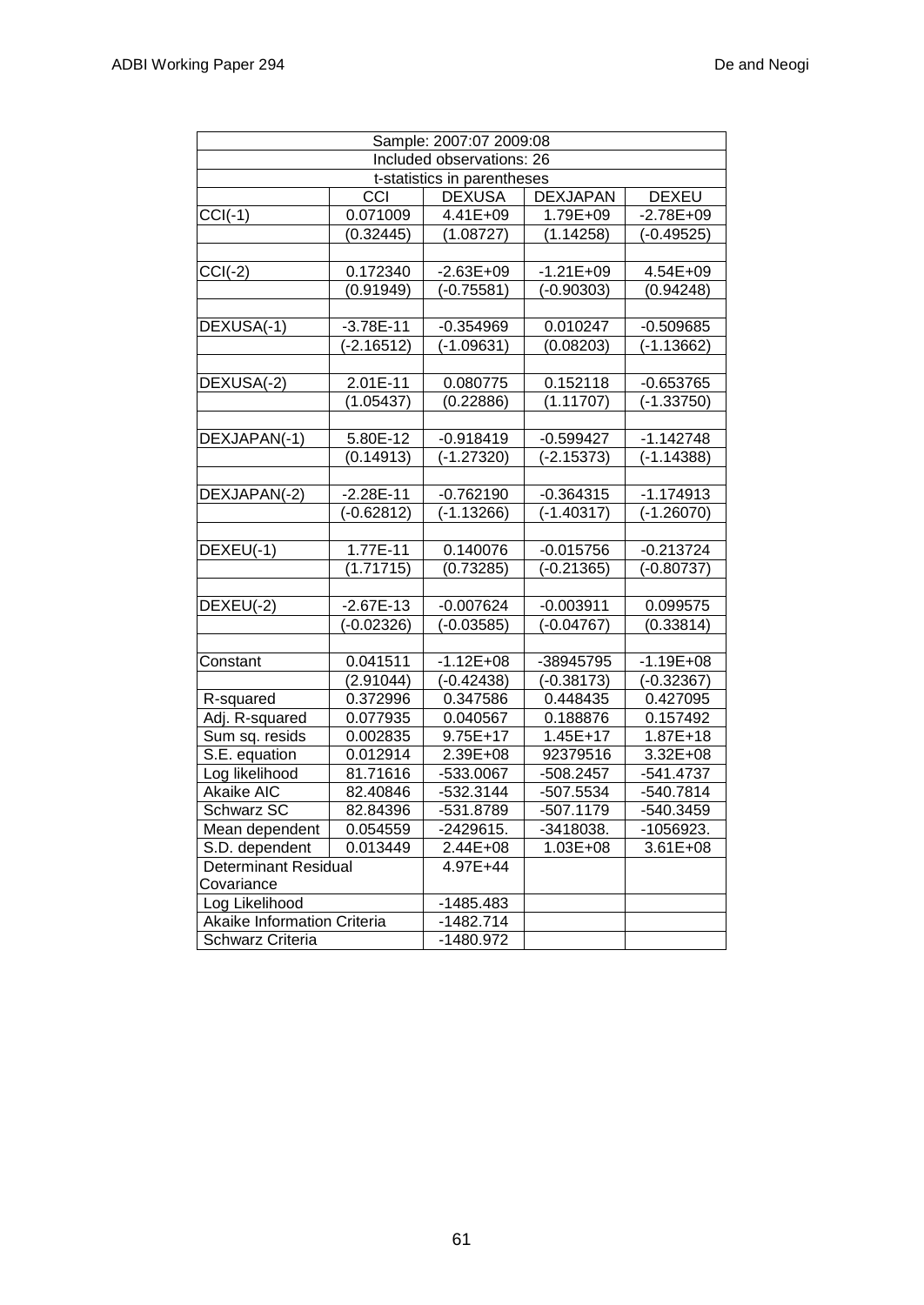| Sample(adjusted): 2000:04 2009:08  |              |                             |                                                      |               |
|------------------------------------|--------------|-----------------------------|------------------------------------------------------|---------------|
|                                    |              |                             | Included observations: 113 after adjusting endpoints |               |
|                                    |              | t-statistics in parentheses |                                                      |               |
|                                    | CCI          | <b>DEXUSA</b>               | <b>DEXJAPAN</b>                                      | <b>DEXEU</b>  |
| $CCI(-1)$                          | 0.225681     | $1.65E + 09$                | $3.24E + 08$                                         | $-1.14E + 09$ |
|                                    | (2.32968)    | (1.26314)                   | (0.80016)                                            | $(-0.66465)$  |
|                                    |              |                             |                                                      |               |
| $CCI(-2)$                          | 0.076062     | $-3.68E + 09$               | $-6.74E + 08$                                        | $-5.43E + 08$ |
|                                    | (0.79903)    | $(-2.86912)$                | $(-1.69549)$                                         | $(-0.32074)$  |
|                                    |              |                             |                                                      |               |
| DEXUSA(-1)                         | $-1.85E-11$  | $-0.478147$                 | $-0.028280$                                          | $-0.150270$   |
|                                    | $(-2.19417)$ | $(-4.21716)$                | $(-0.80479)$                                         | $(-1.00442)$  |
|                                    |              |                             |                                                      |               |
| DEXUSA(-2)                         | 1.01E-11     | $-0.176992$                 | $-0.020739$                                          | $-0.411437$   |
|                                    | (1.16037)    | $(-1.50432)$                | $(-0.56875)$                                         | $(-2.65018)$  |
|                                    |              |                             |                                                      |               |
| DEXJAPAN(-1)                       | $-3.01E-11$  | $-0.769163$                 | $-0.542968$                                          | $-1.149247$   |
|                                    | $(-1.22636)$ | $(-2.32671)$                | $(-5.29959)$                                         | $(-2.63465)$  |
|                                    |              |                             |                                                      |               |
| DEXJAPAN(-2)                       | $-1.32E-11$  | $-0.371126$                 | $-0.266283$                                          | $-0.511549$   |
|                                    | $(-0.53564)$ | $(-1.12108)$                | $(-2.59540)$                                         | $(-1.17109)$  |
|                                    |              |                             |                                                      |               |
| DEXEU(-1)                          | 1.44E-11     | 0.037944                    | $-0.020354$                                          | $-0.356364$   |
|                                    | (2.23421)    | (0.43685)                   | $(-0.75611)$                                         | $(-3.10937)$  |
|                                    |              |                             |                                                      |               |
| DEXEU(-2)                          | $-4.11E-12$  | 0.066866                    | 0.055891                                             | 0.059712      |
|                                    | $(-0.61519)$ | (0.74306)                   | (2.00406)                                            | (0.50289)     |
|                                    |              |                             |                                                      |               |
| Constant                           | 0.034707     | 1.16E+08                    | 18333347                                             | 1.09E+08      |
|                                    | (5.72608)    | (1.41581)                   | (0.72434)                                            | (1.01013)     |
| R-squared                          | 0.150514     | 0.365150                    | 0.413292                                             | 0.332636      |
| Adj. R-squared                     | 0.085169     | 0.316315                    | 0.368160                                             | 0.281300      |
| Sum sq. resids                     | 0.012733     | $2.31E+18$                  | 2.22E+17                                             | $4.02E + 18$  |
| S.E. equation                      | 0.011065     | 1.49E+08                    | 46203428                                             | 1.97E+08      |
| Log likelihood                     | 353.3005     | $-2282.310$                 | -2149.939                                            | -2313.640     |
| Akaike AIC                         | 353.4598     | $-2282.150$                 | $-2149.779$                                          | $-2313.481$   |
| Schwarz SC                         | 353.6770     | $-2281.933$                 | $-2149.562$                                          | -2313.264     |
| Mean dependent                     | 0.049885     | 9149584.                    | 414185.8                                             | 14198407      |
| S.D. dependent                     | 0.011568     | 1.80E+08                    | 58126045                                             | 2.32E+08      |
| <b>Determinant Residual</b>        |              | 9.50E+43                    |                                                      |               |
| Covariance                         |              |                             |                                                      |               |
| Log Likelihood                     |              | -6362.709                   |                                                      |               |
| <b>Akaike Information Criteria</b> |              | $-6362.072$                 |                                                      |               |
| <b>Schwarz Criteria</b>            |              | $-6361.203$                 |                                                      |               |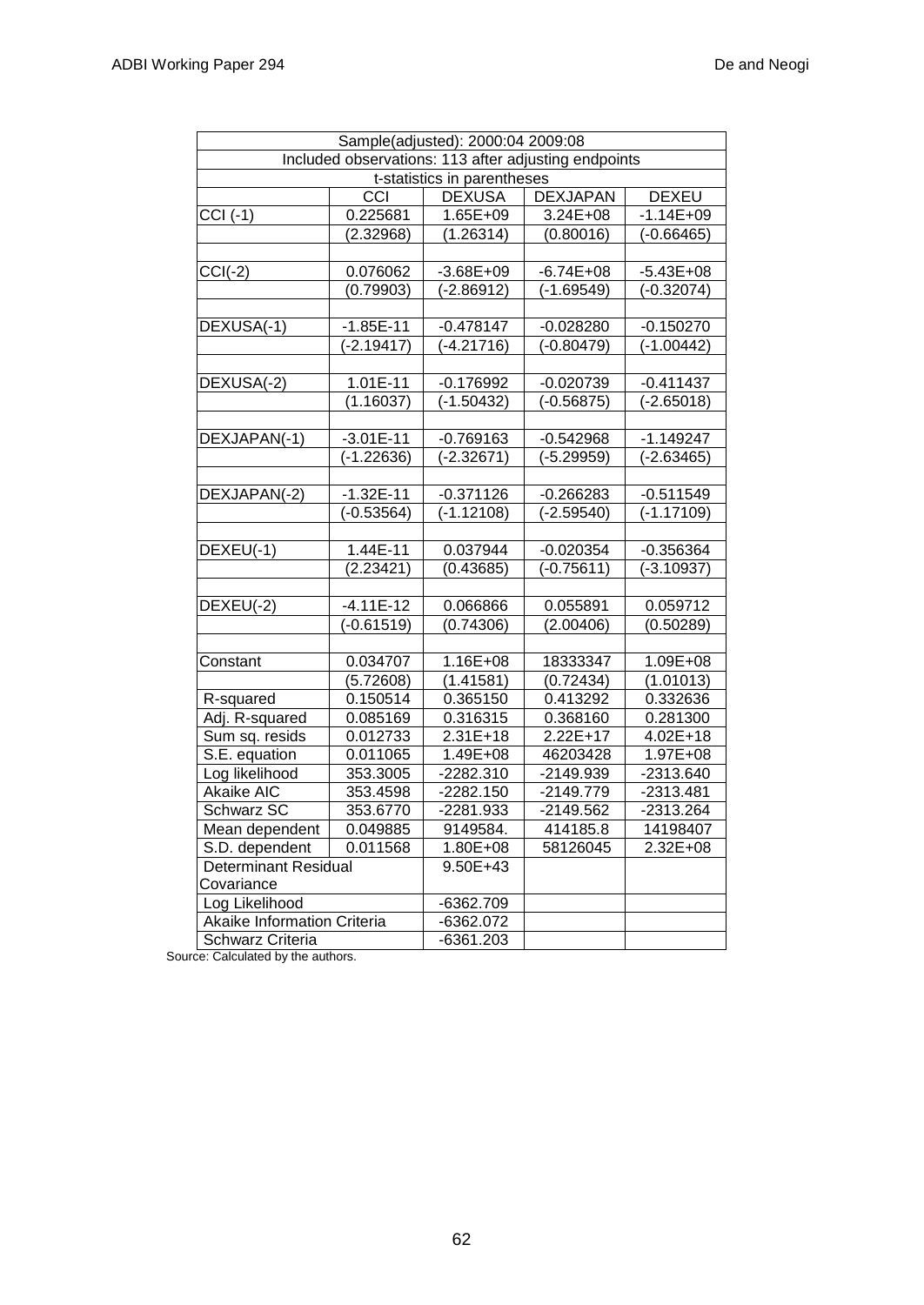(b) IMUSA represents imports from the US, IMJAPAN represents imports from Japan, and IMEU represents imports from the European Union. CCII represents index of changes in industrial composition in India. Prefix D indicates difference; Suffix (-1) indicates one-period lag and (-2) indicates two-period lag.

| Sample(adjusted): 2000:04 2007:06 |             |                             |                                                     |               |  |
|-----------------------------------|-------------|-----------------------------|-----------------------------------------------------|---------------|--|
|                                   |             |                             | Included observations: 87 after adjusting endpoints |               |  |
|                                   |             | t-statistics in parentheses |                                                     |               |  |
|                                   | CCI         | <b>DIMUSA</b>               | <b>DIMJAPAN</b>                                     | <b>DIMEU</b>  |  |
| $CCI(-1)$                         | 0.237362    | $-1.07E + 08$               | $-9.92E + 08$                                       | $-5.18E + 09$ |  |
|                                   | (2.11989)   | (-0.09003)                  | (-2.43691)                                          | $(-2.61314)$  |  |
|                                   |             |                             |                                                     |               |  |
| $CCI(-2)$                         | $-0.003429$ | 3.37E+08                    | 3.77E+08                                            | 3.25E+09      |  |
|                                   | (-0.02921)  | (0.27001)                   | (0.88318)                                           | (1.56345)     |  |
|                                   |             |                             |                                                     |               |  |
| DIMUSA(-1)                        | $-1.91E-11$ | $-0.627555$                 | $-0.046065$                                         | 0.129381      |  |
|                                   | (-1.89547)  | (-5.86855)                  | $(-1.25841)$                                        | (0.72621)     |  |
|                                   |             |                             |                                                     |               |  |
| DIMUSA(-2)                        | $-1.15E-11$ | $-0.471535$                 | $-0.035288$                                         | 0.114356      |  |
|                                   | (-0.83840)  | $(-3.23991)$                | (-0.70831)                                          | (0.47162)     |  |
|                                   |             |                             |                                                     |               |  |
| DIMJAPAN(-1)                      | $-2.70E-11$ | 0.124260                    | $-0.521443$                                         | 1.008861      |  |
|                                   | (-0.87202)  | (0.37833)                   | (-4.63785)                                          | (1.84366)     |  |
|                                   |             |                             |                                                     |               |  |
| DIMJAPAN(-2)                      | 1.25E-11    | 0.524166                    | $-0.448991$                                         | $-0.941873$   |  |
|                                   | (0.42084)   | (1.65581)                   | $(-4.14333)$                                        | $(-1.78585)$  |  |
|                                   |             |                             |                                                     |               |  |
| $DIMEU(-1)$                       | 1.98E-12    | $-0.103136$                 | $-0.046232$                                         | $-0.470204$   |  |
|                                   | (0.28450)   | (-1.39459)                  | (-1.82623)                                          | $(-3.81623)$  |  |
|                                   |             |                             |                                                     |               |  |
| $DIMEU(-2)$                       | $-1.59E-11$ | 0.056292                    | $-0.015762$                                         | $-0.053497$   |  |
|                                   | (-2.26659)  | (0.75514)                   | $(-0.61767)$                                        | $(-0.43075)$  |  |
|                                   |             |                             |                                                     |               |  |
| Constant                          | 0.037857    | 11062958                    | 39306849                                            | 1.36E+08      |  |
|                                   | (5.36516)   | (0.14766)                   | (1.53262)                                           | (1.09209)     |  |
| R-squared                         | 0.151344    | 0.418338                    | 0.496371                                            | 0.351339      |  |
| Adj. R-squared                    | 0.064302    | 0.358680                    | 0.444717                                            | 0.284810      |  |
| Sum sq. resids                    | 0.008256    | $9.31E+17$                  | 1.09E+17                                            | 2.58E+18      |  |
| S.E. equation                     | 0.010288    | 1.09E+08                    | 37395269                                            | 1.82E+08      |  |
| Log likelihood                    | 279.4783    | -1728.987                   | $-1635.721$                                         | -1773.397     |  |
| <b>Akaike AIC</b>                 | 279.6852    | -1728.780                   | $-1635.514$                                         | $-1773.190$   |  |
| <b>Schwarz SC</b>                 | 279.9402    | -1728.525                   | -1635.259                                           | -1772.935     |  |
| Mean dependent                    | 0.048488    | 10203609                    | 3540931.                                            | 30968851      |  |
| S.D. dependent                    | 0.010636    | 1.36E+08                    | 50183327                                            | 2.15E+08      |  |
| <b>Determinant Residual</b>       |             | 2.91E+43                    |                                                     |               |  |
| Covariance                        |             |                             |                                                     |               |  |
| Log Likelihood                    |             | -4847.289                   |                                                     |               |  |
| Akaike Information Criteria       |             | -4846.461                   |                                                     |               |  |
| Schwarz Criteria                  |             | -4845.441                   |                                                     |               |  |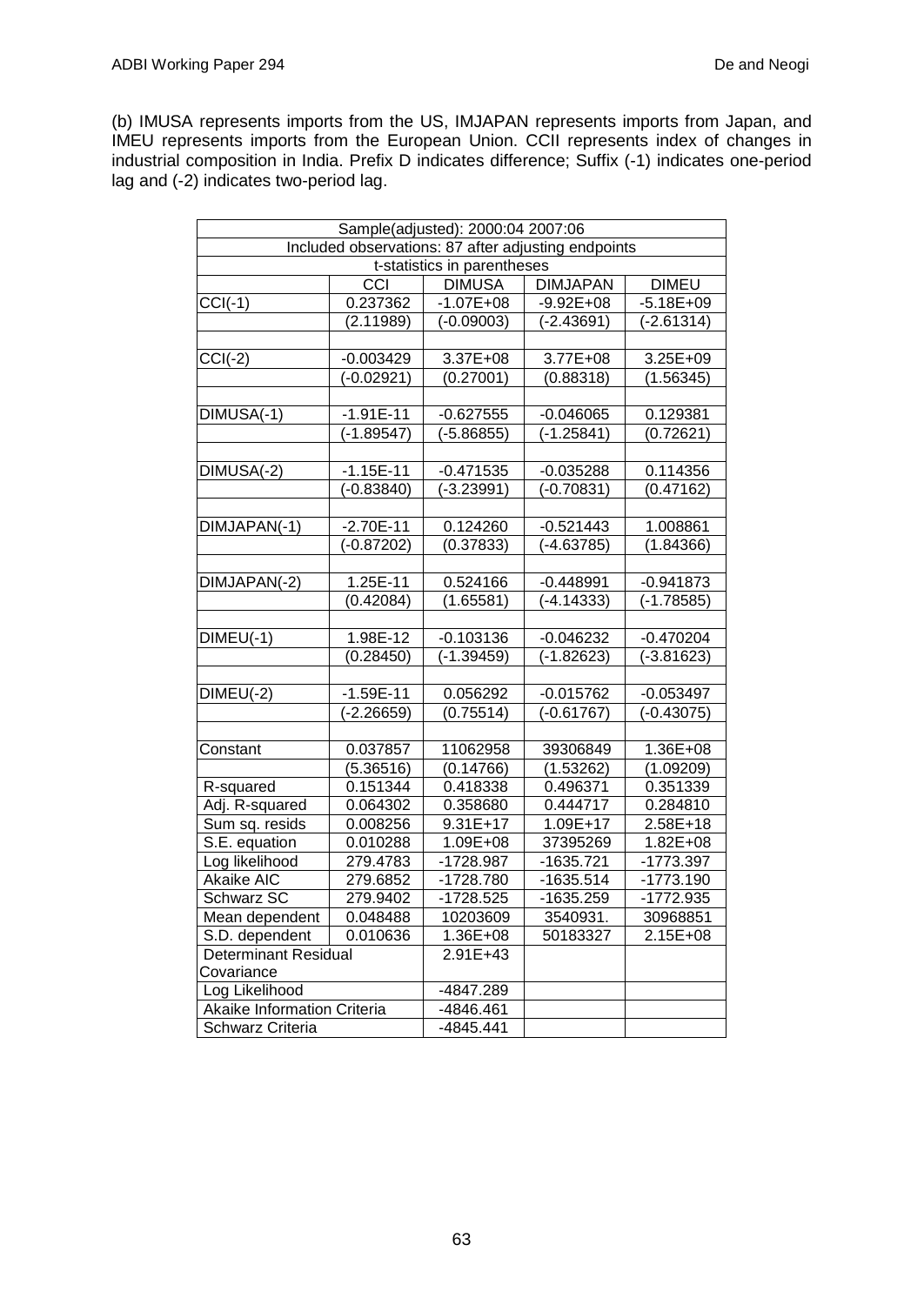|                             |               | Sample: 2007:07 2009:08     |                 |              |
|-----------------------------|---------------|-----------------------------|-----------------|--------------|
|                             |               | Included observations: 26   |                 |              |
|                             |               | t-statistics in parentheses |                 |              |
|                             | CCI           | <b>DIMUSA</b>               | <b>DIMJAPAN</b> | <b>DIMEU</b> |
| $CCI(-1)$                   | 0.071411      | $-9.62E + 09$               | $-2.11E+09$     | $-1.82E+10$  |
|                             | (0.30629)     | $(-1.03466)$                | $(-1.39117)$    | $(-2.41256)$ |
|                             |               |                             |                 |              |
| $CCI(-2)$                   | 0.105620      | 9.11E+09                    | 2.53E+09        | 9.81E+09     |
|                             | (0.43528)     | (0.94106)                   | (1.60800)       | (1.24700)    |
|                             |               |                             |                 |              |
| DIMUSA(-1)                  | 2.10E-12      | $-0.259003$                 | 0.013424        | 0.002203     |
|                             | (0.34757)     | $(-1.07434)$                | (0.34191)       | (0.01124)    |
|                             |               |                             |                 |              |
| DIMUSA(-2)                  | 5.46E-12      | $-0.110214$                 | 0.052160        | $-0.087351$  |
|                             | (0.77407)     | $(-0.39191)$                | (1.13885)       | $(-0.38207)$ |
|                             |               |                             |                 |              |
| DIMJAPAN(-1)                | $-3.18E - 11$ | 1.022379                    | $-0.258858$     | $-1.156684$  |
|                             | $(-0.88543)$  | (0.71366)                   | $(-1.10949)$    | $(-0.99318)$ |
|                             |               |                             |                 |              |
| DIMJAPAN(-2)                | 1.80E-11      | 0.098820                    | $-0.091066$     | 1.227518     |
|                             | (0.47115)     | (0.06471)                   | $(-0.36616)$    | (0.98876)    |
|                             |               |                             |                 |              |
| $DIMEU(-1)$                 | 5.48E-12      | 0.147326                    | 0.044248        | 0.067142     |
|                             | (0.74901)     | (0.50471)                   | (0.93075)       | (0.28294)    |
|                             |               |                             |                 |              |
| $DIMEU(-2)$                 | $-6.19E-12$   | $-0.034445$                 | $-0.027060$     | $-0.046667$  |
|                             | $(-0.94105)$  | $(-0.13129)$                | $(-0.63332)$    | $(-0.21880)$ |
|                             |               |                             |                 |              |
| $\overline{\text{c}}$       | 0.045029      | -27536694                   | -24386500       | 4.82E+08     |
|                             | (2.73432)     | $(-0.04192)$                | $(-0.22795)$    | (0.90221)    |
| R-squared                   | 0.161527      | 0.166373                    | 0.381398        | 0.483558     |
| Adj. R-squared              | $-0.233048$   | $-0.225921$                 | 0.090292        | 0.240527     |
| Sum sq. resids              | 0.003791      | $6.03E + 18$                | 1.60E+17        | 3.99E+18     |
| S.E. equation               | 0.014934      | 5.96E+08                    | 97016476        | 4.84E+08     |
| Log likelihood              | 77.93798      | -556.7053                   | $-509.5191$     | $-551.3214$  |
| <b>Akaike AIC</b>           | 78.63029      | -556.0130                   | -508.8268       | -550.6291    |
| <b>Schwarz SC</b>           | 79.06578      | $-555.5775$                 | -508.3913       | -550.1936    |
| Mean                        | 0.054559      | -45016154                   | -1897231.       | 14784231     |
| dependent                   |               |                             |                 |              |
| S.D. dependent              | 0.013449      | 5.38E+08                    | $1.02E + 08$    | 5.56E+08     |
| <b>Determinant Residual</b> |               | $2.84E + 46$                |                 |              |
| Covariance                  |               |                             |                 |              |
| Log Likelihood              |               | -1538.071                   |                 |              |
| Akaike Information Criteria |               | -1535.302                   |                 |              |
| Schwarz Criteria            |               | -1533.560                   |                 |              |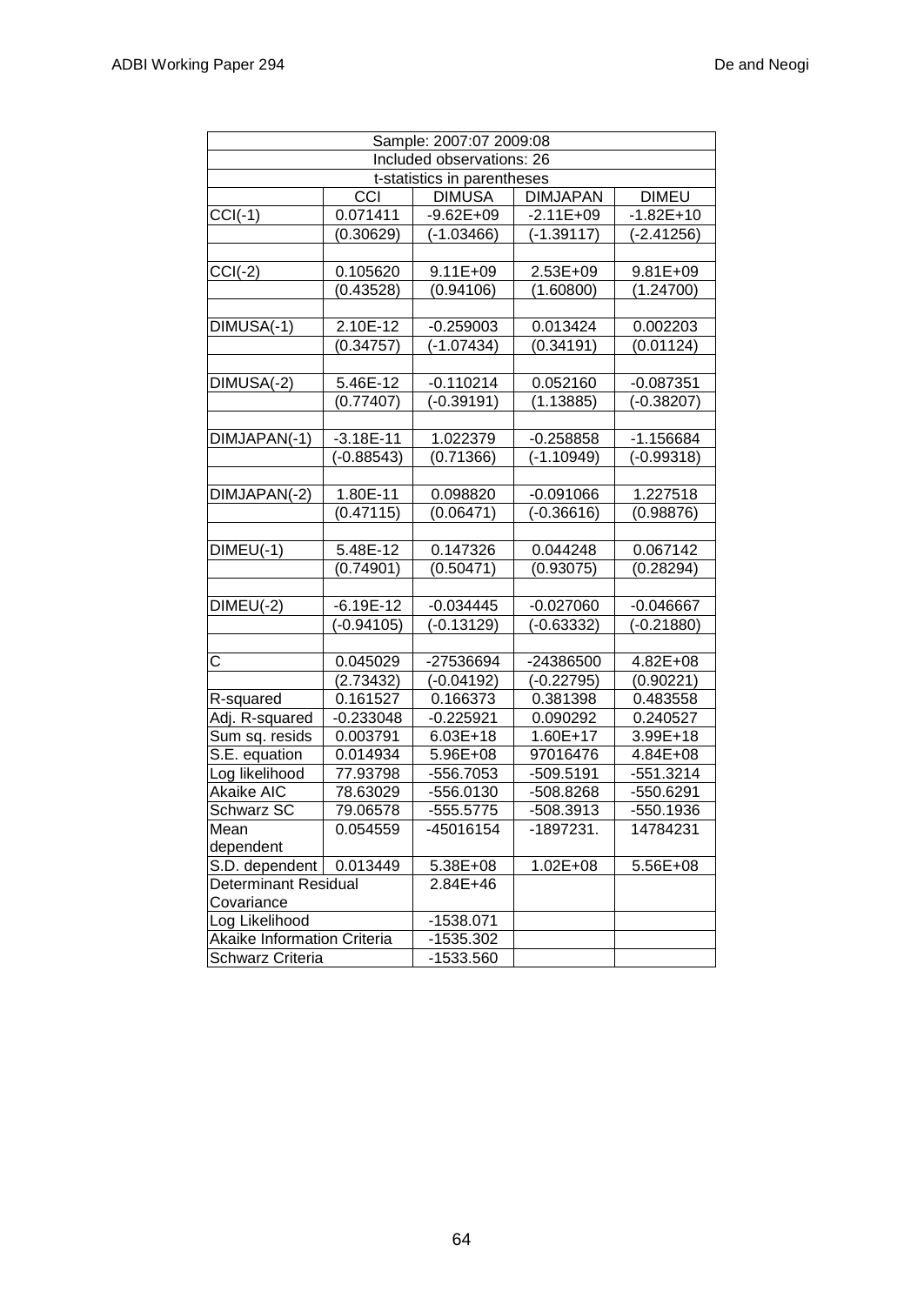| Sample(adjusted): 2000:04 2009:08 |              |                             |                                                      |               |
|-----------------------------------|--------------|-----------------------------|------------------------------------------------------|---------------|
|                                   |              |                             | Included observations: 113 after adjusting endpoints |               |
|                                   |              | t-statistics in parentheses |                                                      |               |
|                                   | CCI          | <b>DIMUSA</b>               | <b>DIMJAPAN</b>                                      | <b>DIMEU</b>  |
| $CCI(-1)$                         | 0.220067     | $-3.15E + 09$               | $-1.40E + 09$                                        | $-9.57E + 09$ |
|                                   | (2.24421)    | $(-1.31241)$                | $(-2.90705)$                                         | $(-3.81123)$  |
|                                   |              |                             |                                                      |               |
| $CCI(-2)$                         | 0.050243     | 2.15E+09                    | 8.94E+08                                             | 4.77E+09      |
|                                   | (0.48827)    | (0.85306)                   | (1.77211)                                            | (1.81208)     |
|                                   |              |                             |                                                      |               |
| DIMUSA(-1)                        | $-1.21E-12$  | $-0.328430$                 | 0.010857                                             | 0.037453      |
|                                   | $(-0.29576)$ | $(-3.28969)$                | (0.54287)                                            | (0.35851)     |
|                                   |              |                             |                                                      |               |
| DIMUSA(-2)                        | 5.41E-12     | $-0.141851$                 | 0.049798                                             | 0.055913      |
|                                   | (1.11371)    | $(-1.19381)$                | (2.09214)                                            | (0.44970)     |
|                                   |              |                             |                                                      |               |
| DIMJAPAN(-1)                      | $-2.20E-11$  | 0.382792                    | $-0.390516$                                          | $-0.208311$   |
|                                   | $(-1.09804)$ | (0.78099)                   | $(-3.97740)$                                         | $(-0.40617)$  |
|                                   |              |                             |                                                      |               |
| DIMJAPAN(-2)                      | 1.74E-11     | 0.281182                    | $-0.313320$                                          | $-0.045683$   |
|                                   | (0.88117)    | (0.58136)                   | $(-3.23385)$                                         | $(-0.09027)$  |
|                                   |              |                             |                                                      |               |
| $DIMEU(-1)$                       | 2.76E-12     | 0.031927                    | $-0.010443$                                          | $-0.279294$   |
|                                   | (0.68621)    | (0.32487)                   | $(-0.53047)$                                         | $(-2.71603)$  |
|                                   |              |                             |                                                      |               |
| $DIMEU(-2)$                       | $-9.61E-12$  | 0.012567                    | $-0.014926$                                          | $-0.123568$   |
|                                   | $(-2.39734)$ | (0.12813)                   | $(-0.75970)$                                         | $(-1.20403)$  |
|                                   |              |                             |                                                      |               |
| Constant                          | 0.036449     | 45449744                    | 29240131                                             | 2.78E+08      |
|                                   | (5.78197)    | (0.29460)                   | (0.94615)                                            | (1.72147)     |
| R-squared                         | 0.117423     | 0.109591                    | 0.331859                                             | 0.259119      |
| Adj. R-squared                    | 0.049533     | 0.041098                    | 0.280463                                             | 0.202128      |
| Sum sq. resids                    | 0.013229     | 7.92E+18                    | 3.18E+17                                             | 8.67E+18      |
| S.E. equation                     | 0.011278     | 2.76E+08                    | 55289658                                             | 2.89E+08      |
| Log likelihood                    | 351.1414     | $-2351.912$                 | $-2170.226$                                          | -2357.034     |
| Akaike AIC                        | 351.3007     | $-2351.752$                 | $-2170.066$                                          | -2356.875     |
| Schwarz SC                        | 351.5179     | $-2351.535$                 | -2169.849                                            | -2356.658     |
| Mean dependent                    | 0.049885     | -2501823.                   | 2289673.                                             | 27244956      |
| S.D. dependent                    | 0.011568     | 2.82E+08                    | 65180470                                             | $3.23E + 08$  |
| <b>Determinant Residual</b>       |              | 1.47E+45                    |                                                      |               |
| Covariance                        |              |                             |                                                      |               |
| Log Likelihood                    |              | $-6517.535$                 |                                                      |               |
| Akaike Information Criteria       |              | $-6516.898$                 |                                                      |               |
| Schwarz Criteria                  |              | $-6516.029$                 |                                                      |               |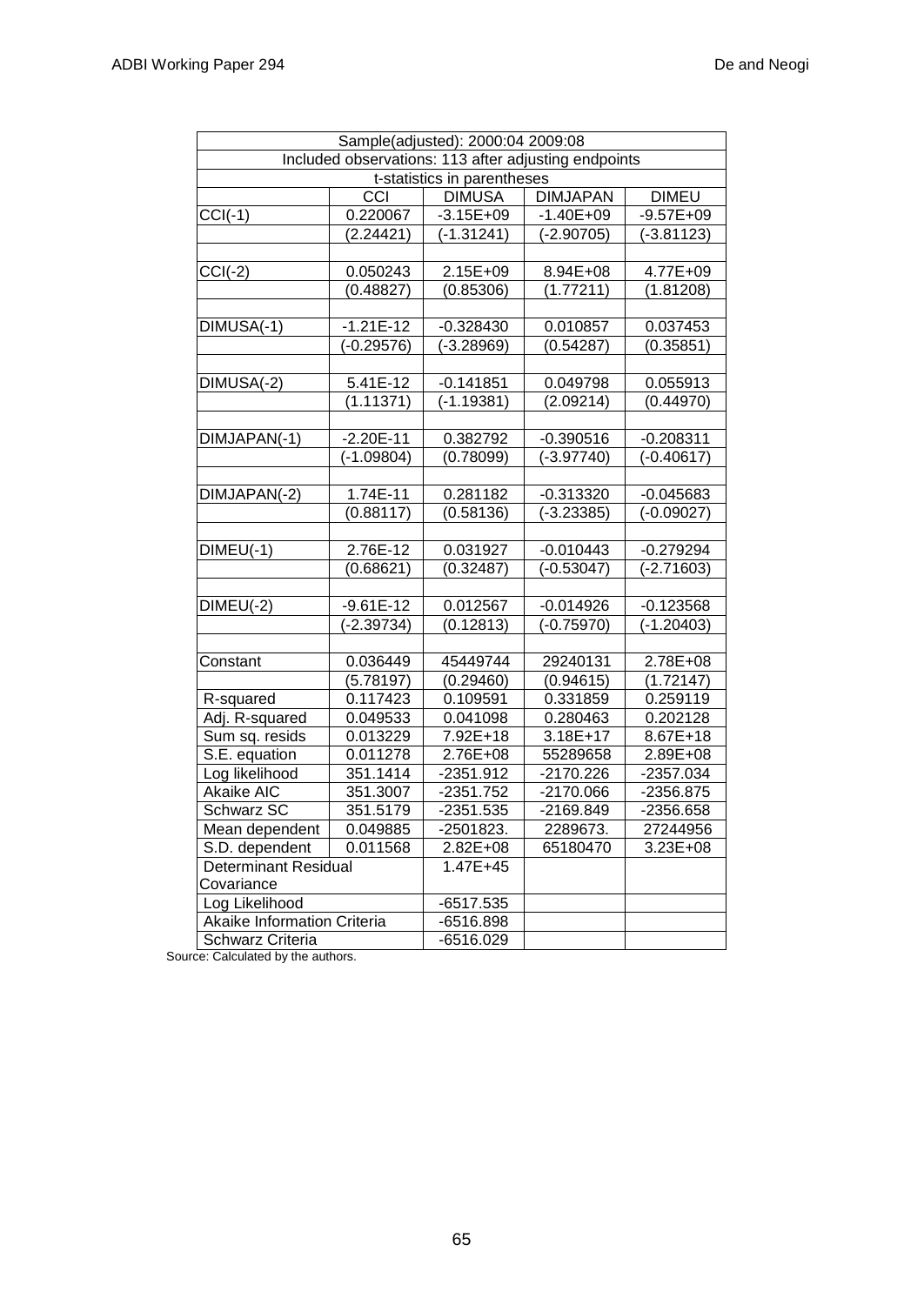(c) TRADEGDP indicates Trade-GDP ratio of India. USAGDP indicates GDP of the US, JAPGDP indicates GDP of Japan, and EUGDP indicates GDP of the European Union.

| Sample(adjusted): 2000:04 2007:06 |                                                     |                             |               |                |
|-----------------------------------|-----------------------------------------------------|-----------------------------|---------------|----------------|
|                                   | Included observations: 87 after adjusting endpoints |                             |               |                |
|                                   |                                                     | t-statistics in parentheses |               |                |
|                                   | <b>DTRADEGDP</b>                                    | <b>DEXUSA</b>               | <b>DIMUSA</b> | <b>DUSAGDP</b> |
| DTRADEGDP(-1)                     | $-0.461857$                                         | $-1.34E + 08$               | $-3.04E + 09$ | $-7.12E+12$    |
|                                   | $(-4.11610)$                                        | $(-0.01982)$                | $(-0.59155)$  | $(-1.37160)$   |
|                                   |                                                     |                             |               |                |
| DTRADEGDP(-2)                     | $-0.114617$                                         | 1.47E+09                    | $-4.83E + 09$ | $-4.17E+10$    |
|                                   | $(-1.04614)$                                        | (0.22273)                   | $(-0.96075)$  | $(-0.00824)$   |
|                                   |                                                     |                             |               |                |
| DEXUSA(-1)                        | $-9.50E-13$                                         | $-0.600250$                 | 0.095839      | $-104.3048$    |
|                                   | $(-0.51100)$                                        | $(-5.37334)$                | (1.12468)     | $(-1.21308)$   |
|                                   |                                                     |                             |               |                |
| DEXUSA(-2)                        | 4.02E-12                                            | $-0.189053$                 | 0.358391      | $-191.1487$    |
|                                   | (2.12198)                                           | $(-1.65859)$                | (4.12179)     | $(-2.17871)$   |
|                                   |                                                     |                             |               |                |
| DIMUSA(-1)                        | 3.07E-14                                            | $-0.057537$                 | $-0.654350$   | 77.04887       |
|                                   | (0.01432)                                           | $(-0.44662)$                | $(-6.65841)$  | (0.77701)      |
|                                   |                                                     |                             |               |                |
| DIMUSA(-2)                        | $-2.67E-12$                                         | $-0.341982$                 | $-0.488618$   | 131.5944       |
|                                   | $(-0.88767)$                                        | $(-1.89331)$                | $(-3.54618)$  | (0.94652)      |
|                                   |                                                     |                             |               |                |
| DUSAGDP(-1)                       | $-5.07E - 15$                                       | $-5.43E - 05$               | $-7.58E - 05$ | 0.013231       |
|                                   | $(-2.02796)$                                        | $(-0.36159)$                | $(-0.66156)$  | (0.11442)      |
|                                   |                                                     |                             |               |                |
| DUSAGDP(-2)                       | $-5.35E-15$                                         | $-2.13E - 06$               | $-0.000190$   | 0.047283       |
|                                   | $\overline{(-2.17253)}$                             | $(-0.01438)$                | $(-1.67934)$  | (0.41520)      |
|                                   |                                                     |                             |               |                |
| Constant                          | 0.000218                                            | 26460924                    | 18201101      | 3.03E+09       |
|                                   | (0.88106)                                           | (1.77756)                   | (1.60284)     | (0.26429)      |
| R-squared                         | 0.317869                                            | 0.347004                    | 0.491262      | 0.082439       |
| Adj. R-squared                    | 0.247907                                            | 0.280030                    | 0.439083      | $-0.011669$    |
| Sum sq. resids                    | 0.000387                                            | $1.40E + 18$                | 8.14E+17      | 8.29E+23       |
| S.E. equation                     | 0.002228                                            | 1.34E+08                    | 1.02E+08      | $1.03E + 11$   |
| Log likelihood                    | 412.5671                                            | $-1746.713$                 | $-1723.160$   | $-2324.916$    |
| <b>Akaike AIC</b>                 | 412.7740                                            | $-1746.506$                 | $-1722.953$   | -2324.709      |
| Schwarz SC                        | 413.0291                                            | $-1746.251$                 | $-1722.698$   | $-2324.454$    |
| Mean dependent                    | 0.000168                                            | 12610034                    | 10203609      | $-2.66E + 08$  |
| S.D. dependent                    | 0.002570                                            | 1.58E+08                    | 1.36E+08      | $1.02E + 11$   |
| Determinant Residual Covariance   |                                                     | 5.67E+48                    |               |                |
| Log Likelihood                    |                                                     | -5377.082                   |               |                |
| Akaike Information Criteria       |                                                     | -5376.255                   |               |                |
| <b>Schwarz Criteria</b>           |                                                     | $-5375.234$                 |               |                |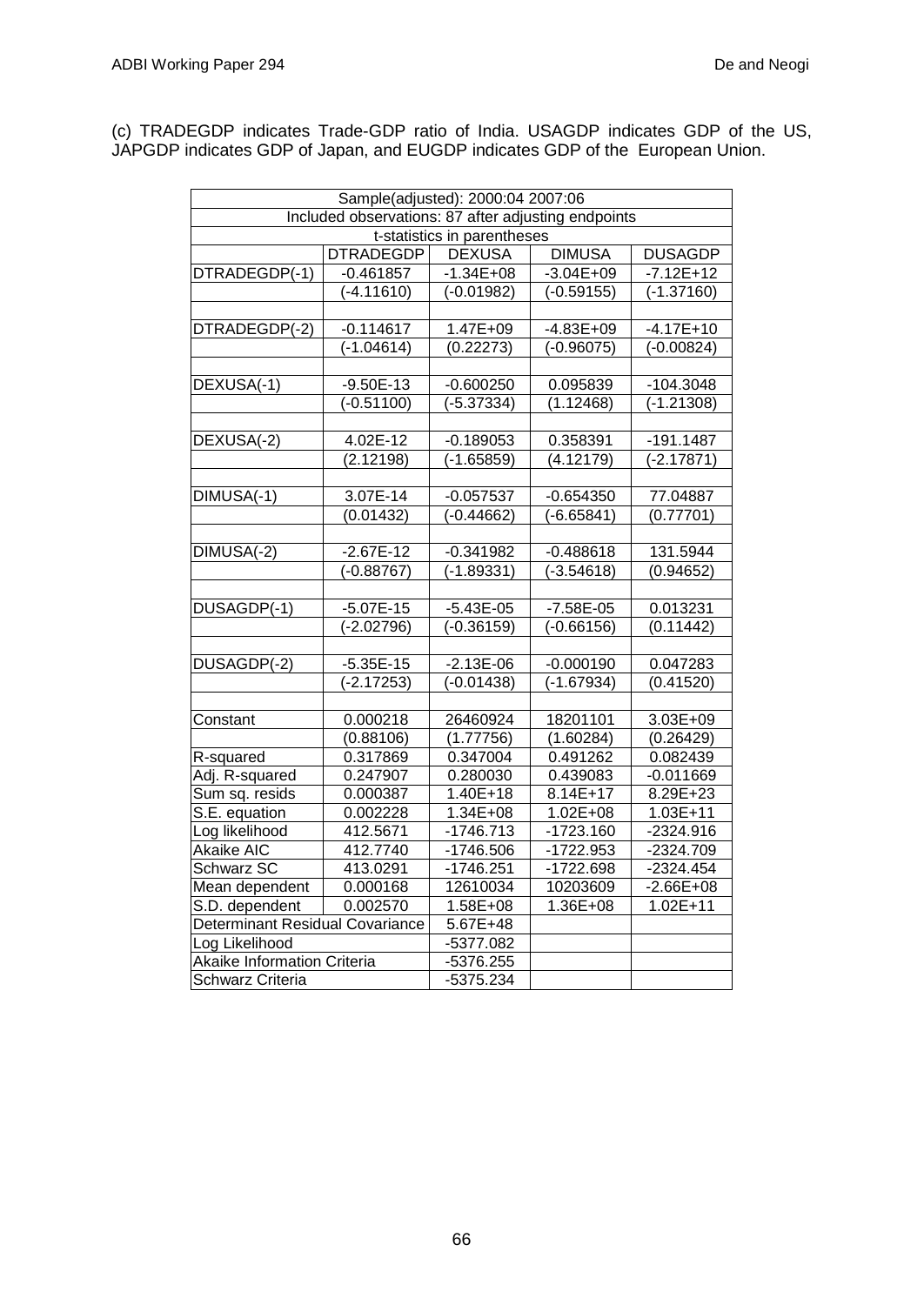| Sample: 2007:07 2009:08     |                             |               |               |                         |
|-----------------------------|-----------------------------|---------------|---------------|-------------------------|
|                             | Included observations: 26   |               |               |                         |
|                             | t-statistics in parentheses |               |               |                         |
|                             | DTRADEGDP   DEXUSA          |               | <b>DIMUSA</b> | <b>DUSAGDP</b>          |
| DTRADEGDP(-1)               | 0.156528                    | $-1.85E + 09$ | 4.15E+10      | 1.09E+13                |
|                             | (0.63286)                   | $(-0.09288)$  | (0.81962)     | (1.25128)               |
|                             |                             |               |               |                         |
| DTRADEGDP(-2)               | $-0.028974$                 | 2.67E+10      | 4.87E+10      | $-5.14E+12$             |
|                             | $(-0.14234)$                | (1.62565)     | (1.16911)     | (-0.71969)              |
|                             |                             |               |               |                         |
| DEXUSA(-1)                  | $-9.03E-12$                 | $-0.385910$   | $-0.053594$   | 41.36500                |
|                             | $(-3.12317)$                | $(-1.65560)$  | $(-0.09055)$  | (0.40813)               |
|                             |                             |               |               |                         |
| DEXUSA(-2)                  | $-3.70E-13$                 | $-0.381386$   | 0.347970      | 329.0719                |
|                             | $(-0.10257)$                | $(-1.31030)$  | (0.47081)     | (2.60010)               |
|                             |                             |               |               |                         |
| DIMUSA(-1)                  | 9.14E-13                    | 0.056355      | $-0.287746$   | 26.01027                |
|                             | (0.81876)                   | (0.62569)     | $(-1.25815)$  | (0.66414)               |
|                             |                             |               |               |                         |
| DIMUSA(-2)                  | $-1.18E-12$                 | $-0.123461$   | $-0.183557$   | 29.53390                |
|                             | $(-0.88129)$                | $(-1.14046)$  | $(-0.66777)$  | (0.62743)               |
|                             |                             |               |               |                         |
| DUSAGDP(-1)                 | 5.61E-15                    | 0.000507      | 0.000301      | 0.026146                |
|                             | (0.99267)                   | (1.11159)     | (0.26017)     | (0.13189)               |
|                             |                             |               |               |                         |
| DUSAGDP(-2)                 | 6.65E-15<br>(1.12779)       | $-0.000195$   | $-0.000251$   | $-0.083407$             |
|                             |                             | $(-0.41034)$  | $(-0.20760)$  | $(-0.40327)$            |
| Constant                    | 5.30E-05                    | 6494716.      | -34735159     | $-1.63E+10$             |
|                             | (0.00059)                   | $(4.7E+07)$   | $(1.2E+08)$   | $(2.1E+10)$             |
|                             | (0.09009)                   | (0.13686)     | $(-0.28826)$  | $\overline{(-0.79015)}$ |
| R-squared                   | 0.510615                    | 0.407545      | 0.211506      | 0.339256                |
| Adj. R-squared              | 0.280316                    | 0.128743      | $-0.159550$   | 0.028318                |
| Sum sq. resids              | 0.000136                    | 8.85E+17      | $5.71E+18$    | 1.67E+23                |
| S.E. equation               | 0.002829                    | $2.28E + 08$  | 5.79E+08      | $9.92E + 10$            |
| Log likelihood              | 121.1944                    | -531.7535     | $-555.9817$   | $-689.7015$             |
| <b>Akaike AIC</b>           | 121.8867                    | $-531.0612$   | $-555.2894$   | -689.0092               |
| Schwarz SC                  | 122.3222                    | -530.6257     | -554.8539     | -688.5737               |
| Mean dependent              | $-0.000260$                 | -2429615.     | -45016154     | $-2.32E+10$             |
| S.D. dependent              | 0.003335                    | 2.44E+08      | 5.38E+08      | $1.01E + 11$            |
| <b>Determinant Residual</b> |                             | 1.68E+50      |               |                         |
| Covariance                  |                             |               |               |                         |
| Log Likelihood              |                             | -1650.978     |               |                         |
| Akaike Information Criteria |                             | $-1648.208$   |               |                         |
| Schwarz Criteria            |                             | -1646.466     |               |                         |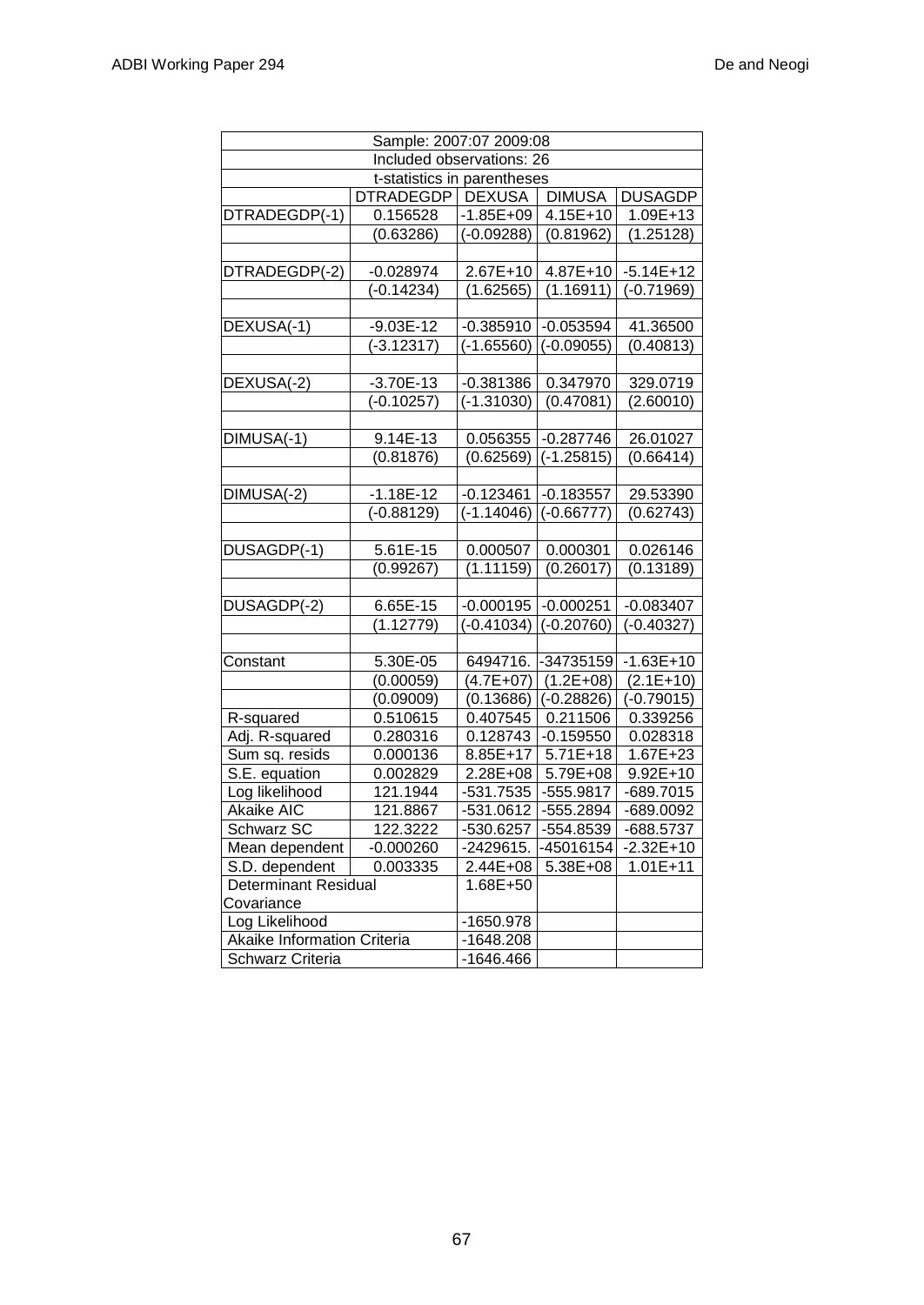| Sample(adjusted): 2000:04 2009:08 |                                                      |                             |               |                |
|-----------------------------------|------------------------------------------------------|-----------------------------|---------------|----------------|
|                                   | Included observations: 113 after adjusting endpoints |                             |               |                |
|                                   |                                                      | t-statistics in parentheses |               |                |
|                                   | <b>DTRADEGDP</b>                                     | <b>DEXUSA</b>               | <b>DIMUSA</b> | <b>DUSAGDP</b> |
| DTRADEGDP(-1)                     | $-0.252892$                                          | 5.26E+09                    | 1.59E+10      | $-3.30E+12$    |
|                                   |                                                      |                             |               |                |
|                                   | $(-2.50253)$                                         | (0.83319)                   | (1.48039)     | $(-0.78140)$   |
| DTRADEGDP(-2)                     | $-0.014371$                                          | 9.29E+09                    | 1.79E+10      | $2.01E+12$     |
|                                   | $(-0.15052)$                                         | (1.55785)                   | (1.76399)     | (0.50353)      |
|                                   |                                                      |                             |               |                |
| DEXUSA(-1)                        | $-3.52E-12$                                          | $-0.548109$                 | 0.044491      | $-5.595266$    |
|                                   | $(-2.26223)$                                         | $(-5.63712)$                | (0.26898)     | $(-0.08614)$   |
|                                   |                                                      |                             |               |                |
| DEXUSA(-2)                        | 1.43E-12                                             | $-0.199208$                 | 0.401147      | -17.07139      |
|                                   | (0.87918)                                            | $(-1.96278)$                | (2.32340)     | $(-0.25178)$   |
|                                   |                                                      |                             |               |                |
| DIMUSA(-1)                        | 1.28E-12                                             | 0.036812                    | $-0.307144$   | 37.27234       |
|                                   | (1.42960)                                            | (0.65951)                   | $(-3.23469)$  | (0.99955)      |
|                                   |                                                      |                             |               |                |
| DIMUSA(-2)                        | $-9.44E-13$                                          | $-0.127749$                 | $-0.159641$   | 56.73938       |
|                                   | $(-0.88336)$                                         | $(-1.91312)$                | $(-1.40534)$  | (1.27189)      |
|                                   |                                                      |                             |               |                |
| DUSAGDP(-1)                       | $-1.41E-15$                                          | 0.000103                    | 0.000148      | 0.029302       |
|                                   | $(-0.58826)$                                         | (0.68877)                   | (0.57977)     | (0.29320)      |
|                                   |                                                      |                             |               |                |
| DUSAGDP(-2)                       | $-1.87E-15$                                          | 2.61E-05                    | $-4.07E-05$   | 0.052033       |
|                                   | $(-0.79112)$                                         | (0.17674)                   | $(-0.16183)$  | (0.52693)      |
|                                   |                                                      |                             |               |                |
| Constant                          | 0.000105                                             | 16861589                    | $-6215997.$   | $-5.25E + 09$  |
|                                   | (0.44218)                                            | (1.13816)                   | $(-0.24664)$  | $(-0.53082)$   |
| R-squared                         | 0.236120                                             | 0.304444                    | 0.176365      | 0.031578       |
| Adj. R-squared                    | 0.177360                                             | 0.250940                    | 0.113009      | $-0.042916$    |
| Sum sq. resids                    | 0.000649                                             | 2.53E+18                    | 7.33E+18      | $1.13E + 24$   |
| S.E. equation                     | 0.002498                                             | 1.56E+08                    | 2.65E+08      | $1.04E + 11$   |
| Log likelihood                    | 521.4794                                             | $-2287.469$                 | $-2347.507$   | $-3022.465$    |
| Akaike AIC                        | 521.6387                                             | -2287.310                   | $-2347.348$   | $-3022.306$    |
| <b>Schwarz SC</b>                 | 521.8559                                             | -2287.093                   | $-2347.131$   | -3022.088      |
| Mean dependent                    | 6.96E-05                                             | 9149584.                    | -2501823.     | $-5.54E+09$    |
| S.D. dependent                    | 0.002754                                             | 1.80E+08                    | 2.82E+08      | $1.02E + 11$   |
| <b>Determinant Residual</b>       |                                                      | 7.57E+49                    |               |                |
| Covariance                        |                                                      |                             |               |                |
| Log Likelihood                    |                                                      | $-7130.457$                 |               |                |
| Akaike Information Criteria       |                                                      | -7129.820                   |               |                |
| <b>Schwarz Criteria</b>           |                                                      | -7128.951                   |               |                |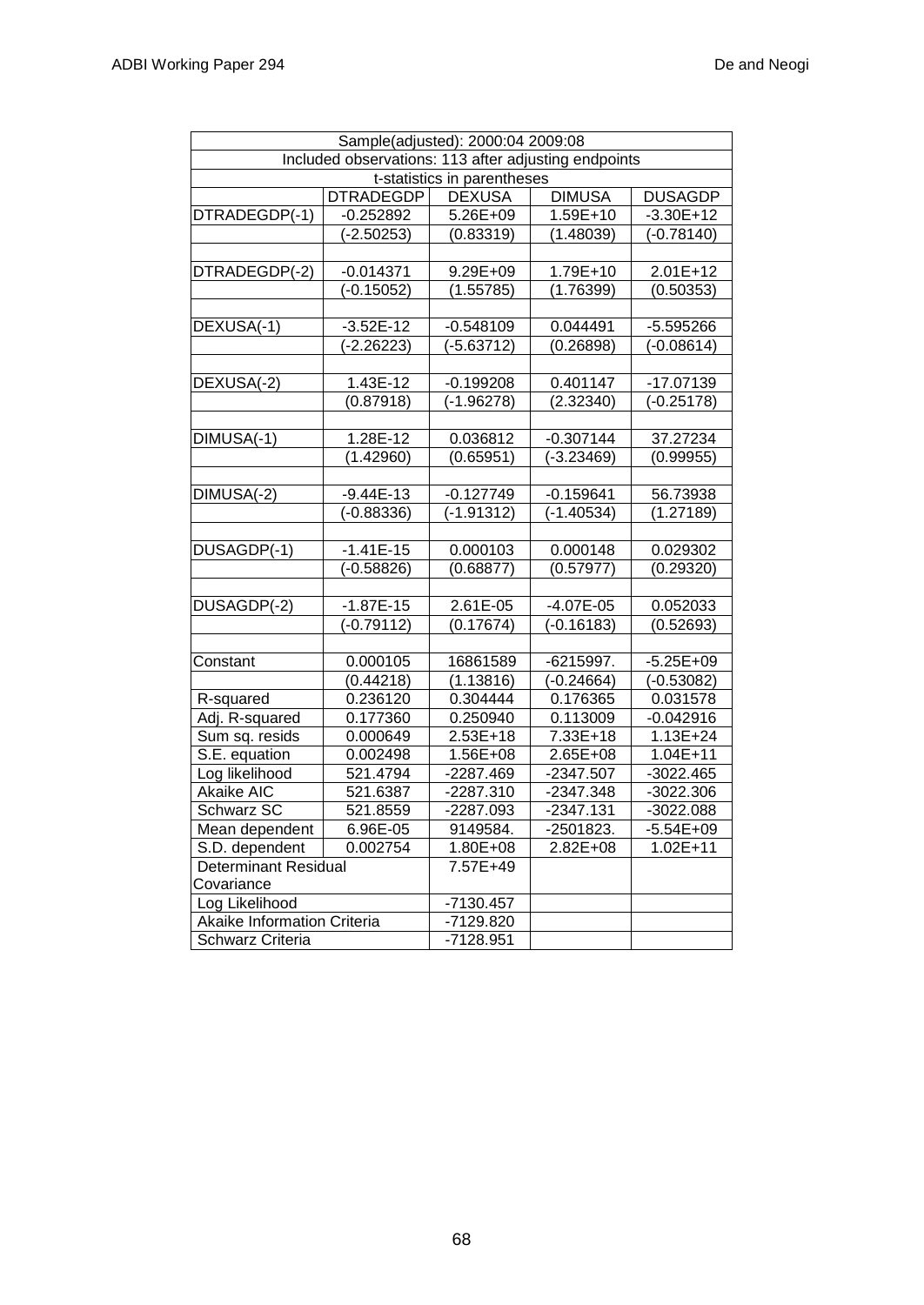| Sample(adjusted): 2000:04 2007:06                   |                  |                 |                 |                |  |
|-----------------------------------------------------|------------------|-----------------|-----------------|----------------|--|
| Included observations: 87 after adjusting endpoints |                  |                 |                 |                |  |
| t-statistics in parentheses                         |                  |                 |                 |                |  |
|                                                     | <b>DTRADEGDP</b> | <b>DEXJAPAN</b> | <b>DIMJAPAN</b> | <b>DJAPGDP</b> |  |
| DTRADEGDP(-1)                                       | $-0.356092$      | 1.47E+09        | 1.68E+08        | $2.72E+12$     |  |
|                                                     | (0.11019)        | $(1.3E+09)$     | $(1.9E+09)$     | $(2.2E+12)$    |  |
|                                                     |                  |                 |                 |                |  |
| DTRADEGDP(-2)                                       | 0.107058         | 1.30E+09        | 3.06E+08        | $1.25E+12$     |  |
|                                                     | (0.99416)        | (1.02477)       | (0.16656)       | (0.57831)      |  |
|                                                     |                  |                 |                 |                |  |
| DEXJAPAN(-1)                                        | $-6.42E-12$      | $-0.721730$     | $-0.033565$     | 190.9471       |  |
|                                                     | $(-0.69702)$     | $(-6.64386)$    | $(-0.21361)$    | (1.03402)      |  |
|                                                     |                  |                 |                 |                |  |
| DEXJAPAN(-2)                                        | 4.83E-12         | 0.004250        | 0.194698        | 75.20764       |  |
|                                                     | (0.51003)        | (0.03802)       | (1.20413)       | (0.39579)      |  |
|                                                     |                  |                 |                 |                |  |
| DIMJAPAN(-1)                                        | $-1.33E-11$      | 0.246595        | $-0.619519$     | -50.87428      |  |
|                                                     | $(-2.29138)$     | (3.60423)       | $(-6.25977)$    | $(-0.43742)$   |  |
|                                                     |                  |                 |                 |                |  |
| DIMJAPAN(-2)                                        | $-1.17E-11$      | 0.176122        | $-0.514319$     | $-60.17209$    |  |
|                                                     | $(-1.98737)$     | (2.54644)       | $(-5.14077)$    | $(-0.51178)$   |  |
|                                                     |                  |                 |                 |                |  |
| DJAPGDP(-1)                                         | $-7.68E-15$      | $-2.34E-05$     | $-2.54E-05$     | 0.117646       |  |
|                                                     | $(-1.35549)$     | $(-0.35024)$    | $(-0.26257)$    | (1.03500)      |  |
|                                                     |                  |                 |                 |                |  |
| DJAPGDP(-2)                                         | 1.09E-14         | 1.79E-05        | $-0.000160$     | 0.107353       |  |
|                                                     | (1.93137)        | (0.26799)       | $(-1.65554)$    | (0.94441)      |  |
|                                                     |                  |                 |                 |                |  |
| Constant                                            | 0.000154         | 2069377.        | 15781824        | $3.65E + 10$   |  |
|                                                     | (0.35337)        | (0.40296)       | (2.12450)       | (4.18342)      |  |
| R-squared                                           | 0.305296         | 0.522322        | 0.469824        | 0.055212       |  |
| Adj. R-squared                                      | 0.234044         | 0.473330        | 0.415447        | $-0.041690$    |  |
| Sum sq. resids                                      | 0.000394         | $5.49E + 16$    | $1.15E+17$      | 1.59E+23       |  |
| S.E. equation                                       | 0.002249         | 26524466        | 38368198        | 4.51E+10       |  |
| Log likelihood                                      | 411.7726         | -1605.839       | $-1637.956$     | $-2252.974$    |  |
| Akaike AIC                                          | 411.9795         | -1605.632       | -1637.749       | $-2252.767$    |  |
| Schwarz SC                                          | 412.2346         | $-1605.377$     | $-1637.494$     | $-2252.512$    |  |
| Mean dependent                                      | 0.000168         | 1559448.        | 3540931.        | 4.82E+10       |  |
| S.D. dependent                                      | 0.002570         | 36549144        | 50183327        | 4.42E+10       |  |
| <b>Determinant Residual</b>                         |                  | $6.48E + 45$    |                 |                |  |
| Covariance                                          |                  |                 |                 |                |  |
| Log Likelihood                                      |                  | -5082.409       |                 |                |  |
| Akaike Information Criteria                         |                  | $-5081.581$     |                 |                |  |
| Schwarz Criteria                                    |                  | -5080.561       |                 |                |  |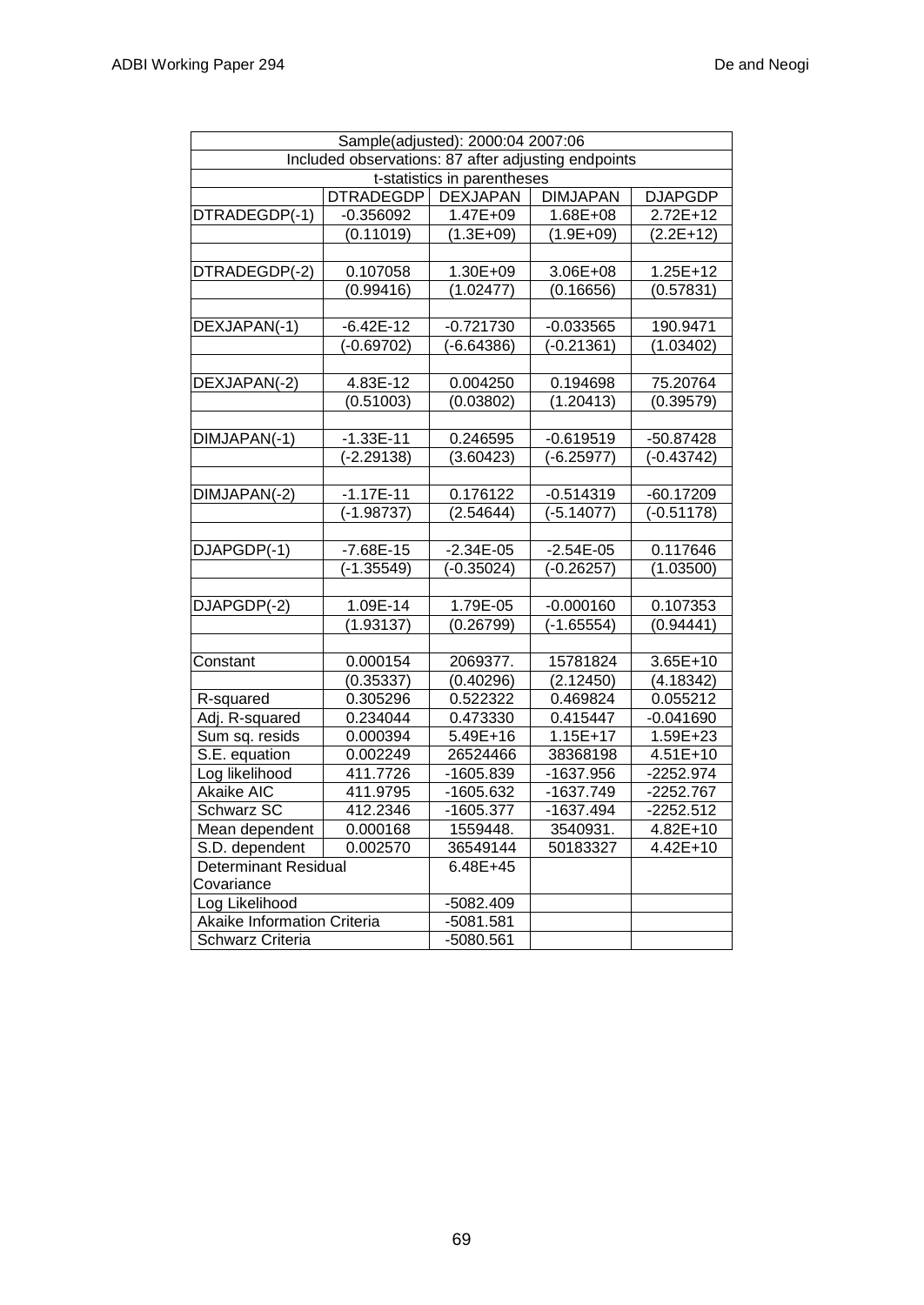| Sample: 2007:07 2009:08     |               |                 |                 |                |  |
|-----------------------------|---------------|-----------------|-----------------|----------------|--|
| Included observations: 26   |               |                 |                 |                |  |
| t-statistics in parentheses |               |                 |                 |                |  |
| <b>DTRADEGDP</b>            |               | <b>DEXJAPAN</b> | <b>DIMJAPAN</b> | <b>DJAPGDP</b> |  |
| DTRADEGDP(-1)               | 0.009665      | $-5.93E+09$     | 2.02E+09        | 4.87E+13       |  |
|                             | (0.04119)     | $(-1.00328)$    | (0.32259)       | (0.69225)      |  |
|                             |               |                 |                 |                |  |
| DTRADEGDP(-2)               | $-0.095464$   | 5.43E+09        | 1.75E+10        | $1.47E + 13$   |  |
|                             | $(-0.41692)$  | (0.94033)       | (2.85375)       | (0.21388)      |  |
|                             |               |                 |                 |                |  |
| DEXJAPAN(-1)                | $-2.71E-11$   | $-0.510209$     | 0.207768        | $-1260.911$    |  |
|                             | $(-2.77169)$  | $(-2.06917)$    | (0.79468)       | $(-0.42956)$   |  |
|                             |               |                 |                 |                |  |
| DEXJAPAN(-2)                | $-1.09E - 11$ | $-0.281469$     | 0.192428        | 3151.109       |  |
|                             | $(-1.24536)$  | $(-1.27977)$    | (0.82515)       | (1.20353)      |  |
|                             |               |                 |                 |                |  |
| DIMJAPAN(-1)                | 1.12E-11      | 0.388766        | $-0.367641$     | 1313.229       |  |
|                             | (1.47718)     | (2.03543)       | $(-1.81532)$    | (0.57757)      |  |
|                             |               |                 |                 |                |  |
| DIMJAPAN(-2)                | 1.28E-11      | $-0.072704$     | $-0.049161$     | 4380.989       |  |
|                             | (1.45400)     | $(-0.32717)$    | $(-0.20864)$    | (1.65608)      |  |
|                             |               |                 |                 |                |  |
| DJAPGDP(-1)                 | 3.94E-16      | $-3.12E - 06$   | 7.56E-06        | 0.045871       |  |
|                             | (0.53712)     | $(-0.16853)$    | (0.38555)       | (0.20839)      |  |
|                             |               |                 |                 |                |  |
| DJAPGDP(-2)                 | 2.87E-16      | 1.58E-05        | $-2.05E-05$     | $-0.205245$    |  |
|                             | (0.38486)     | (0.84405)       | $(-1.02973)$    | $(-0.91840)$   |  |
|                             |               |                 |                 |                |  |
| Constant                    | $-0.000365$   | -6770545.       | 1431997.        | $-2.04E+11$    |  |
|                             | $(-0.55684)$  | $(-0.41022)$    | (0.08183)       | $(-1.03992)$   |  |
| R-squared                   | 0.385850      | 0.587566        | 0.528476        | 0.296926       |  |
| Adj. R-squared              | 0.096839      | 0.393480        | 0.306582        | $-0.033933$    |  |
| Sum sq. resids              | 0.000171      | $1.08E + 17$    | $1.22E+17$      | $1.54E + 25$   |  |
| S.E. equation               | 0.003169      | 79883022        | 84701651        | $9.51E + 11$   |  |
| Log likelihood              | 118.2422      | $-504.4668$     | -505.9897       | -748.4680      |  |
| Akaike AIC                  | 118.9345      | $-503.7745$     | $-505.2974$     | $-747.7757$    |  |
| <b>Schwarz SC</b>           | 119.3700      | -503.3390       | $-504.8619$     | $-747.3402$    |  |
| Mean dependent              | $-0.000260$   | -3418038.       | -1897231.       | $-2.02E + 11$  |  |
| S.D. dependent<br>0.003335  |               | 1.03E+08        | $1.02E + 08$    | $9.35E + 11$   |  |
| <b>Determinant Residual</b> |               | 4.65E+49        |                 |                |  |
| Covariance                  |               |                 |                 |                |  |
| Log Likelihood              |               | -1634.288       |                 |                |  |
| Akaike Information Criteria |               | $-1631.519$     |                 |                |  |
| Schwarz Criteria            |               | $-1629.777$     |                 |                |  |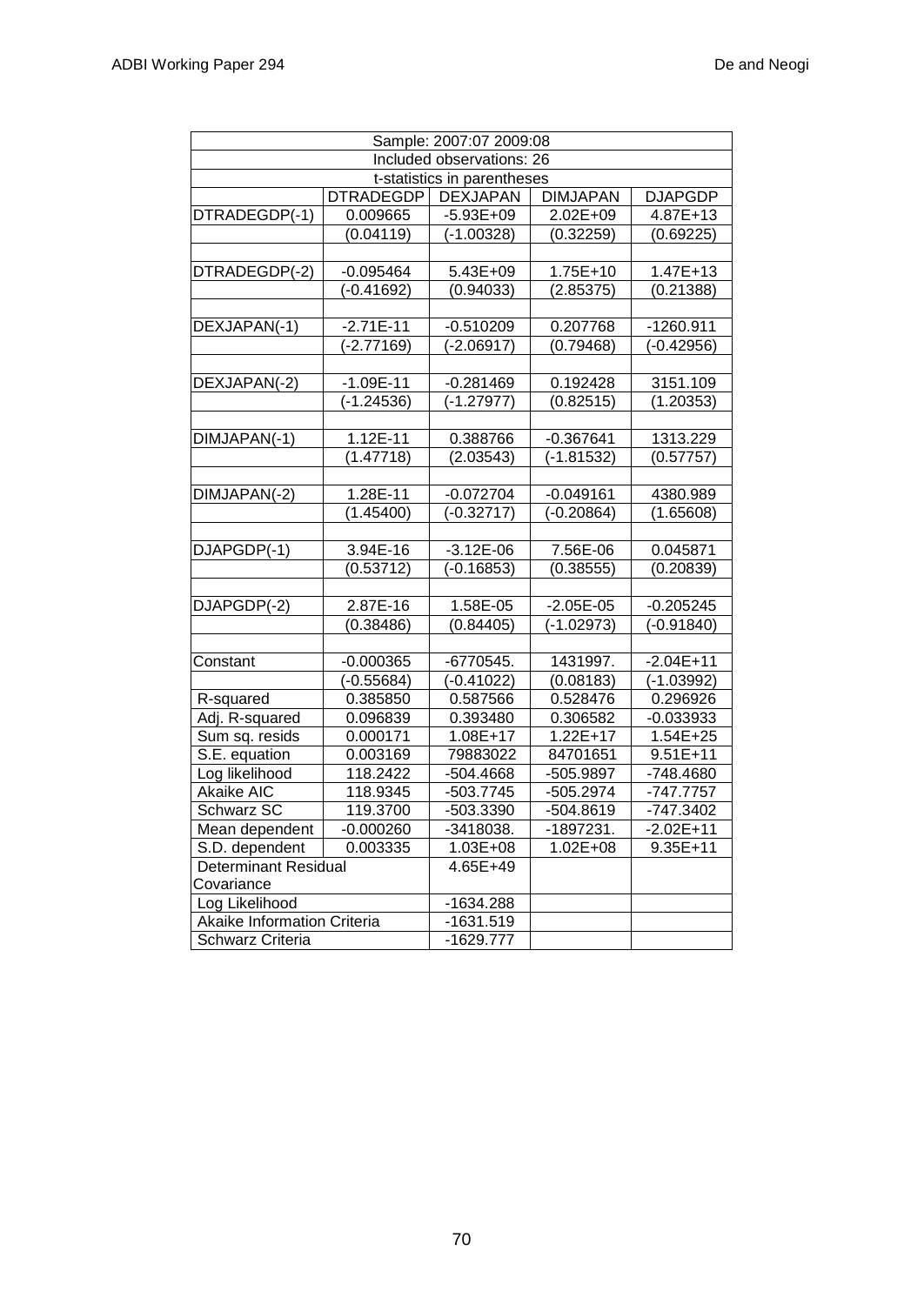| Sample(adjusted): 2000:04 2009:08                    |                  |                 |                 |                |  |
|------------------------------------------------------|------------------|-----------------|-----------------|----------------|--|
| Included observations: 113 after adjusting endpoints |                  |                 |                 |                |  |
| t-statistics in parentheses                          |                  |                 |                 |                |  |
|                                                      | <b>DTRADEGDP</b> | <b>DEXJAPAN</b> | <b>DIMJAPAN</b> | <b>DJAPGDP</b> |  |
| DTRADEGDP(-1)                                        | $-0.313526$      | $-1.13E + 09$   | $3.22E + 09$    | 2.50E+13       |  |
|                                                      | $(-3.22040)$     | $(-0.69977)$    | (1.57599)       | (1.55273)      |  |
|                                                      |                  |                 |                 |                |  |
| DTRADEGDP(-2)                                        | $-0.000430$      | 1.53E+09        | 4.49E+09        | 9.79E+12       |  |
|                                                      | $(-0.00450)$     | (0.96662)       | (2.24250)       | (0.62123)      |  |
|                                                      |                  |                 |                 |                |  |
| DEXJAPAN(-1)                                         | $-1.34E-11$      | $-0.671431$     | 0.164320        | 404.8191       |  |
|                                                      | $(-2.26751)$     | $(-6.83465)$    | (1.32540)       | (0.41464)      |  |
|                                                      |                  |                 |                 |                |  |
| DEXJAPAN(-2)                                         | $-7.34E-12$      | $-0.164378$     | 0.397701        | 2916.889       |  |
|                                                      | $(-1.34180)$     | $(-1.80604)$    | (3.46244)       | (3.22478)      |  |
|                                                      |                  |                 |                 |                |  |
| DIMJAPAN(-1)                                         | $-3.55E-12$      | 0.339748        | $-0.477768$     | 548.3420       |  |
|                                                      | $(-0.81878)$     | (4.71884)       | $(-5.25820)$    | (0.76635)      |  |
|                                                      |                  |                 |                 |                |  |
| DIMJAPAN(-2)                                         | 1.92E-13         | 0.043893        | $-0.331816$     | 1909.913       |  |
|                                                      | (0.03972)        | (0.54641)       | $(-3.27317)$    | (2.39243)      |  |
|                                                      |                  |                 |                 |                |  |
| DJAPGDP(-1)                                          | 6.68E-16         | 5.40E-06        | 1.19E-05        | 0.067854       |  |
|                                                      | (1.18706)        | (0.57660)       | (1.01125)       | (0.72965)      |  |
|                                                      |                  |                 |                 |                |  |
| DJAPGDP(-2)                                          | 8.49E-16         | 9.97E-06        | $-1.50E-05$     | $-0.069438$    |  |
|                                                      | (1.49249)        | (1.05460)       | $(-1.25349)$    | $(-0.73893)$   |  |
|                                                      |                  |                 |                 |                |  |
| Constant                                             | 0.000121         | 53562.88        | 3587015.        | $-1.86E+10$    |  |
|                                                      | (0.49725)        | (0.01322)       | (0.70140)       | $(-0.46300)$   |  |
| R-squared                                            | 0.184853         | 0.494073        | 0.359219        | 0.188167       |  |
| Adj. R-squared                                       | 0.122149         | 0.455156        | 0.309928        | 0.125718       |  |
| Sum sq. resids                                       | 0.000692         | $1.91E+17$      | 3.05E+17        | 1.89E+25       |  |
| S.E. equation                                        | 0.002580         | 42904904        | 54145798        | 4.26E+11       |  |
| Log likelihood                                       | 517.8093         | $-2141.569$     | $-2167.863$     | $-3181.636$    |  |
| Akaike AIC                                           | 517.9686         | $-2141.410$     | $-2167.704$     | $-3181.476$    |  |
| <b>Schwarz SC</b>                                    | 518.1858         | $-2141.192$     | $-2167.487$     | $-3181.259$    |  |
| Mean dependent                                       | 6.96E-05         | 414185.8        | 2289673.        | $-9.45E + 09$  |  |
| S.D. dependent                                       | 0.002754         | 58126045        | 65180470        | 4.56E+11       |  |
| <b>Determinant Residual</b>                          |                  | 4.00E+48        |                 |                |  |
| Covariance                                           |                  |                 |                 |                |  |
| Log Likelihood                                       |                  | -6964.281       |                 |                |  |
| Akaike Information Criteria                          |                  | $-6963.644$     |                 |                |  |
| Schwarz Criteria                                     |                  | $-6962.775$     |                 |                |  |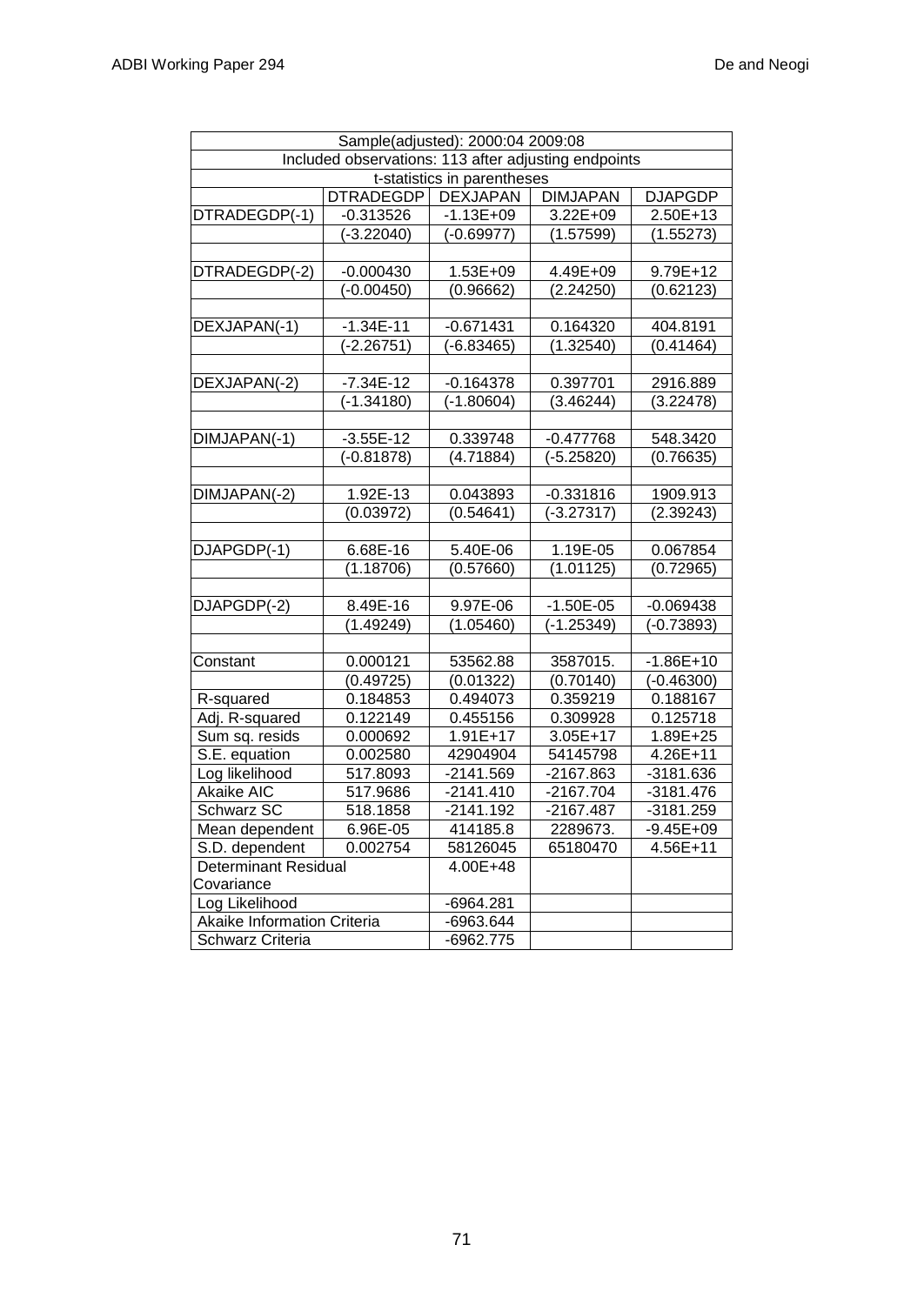| Sample(adjusted): 2000:04 2007:06 |                                                     |                         |                                        |                        |  |  |
|-----------------------------------|-----------------------------------------------------|-------------------------|----------------------------------------|------------------------|--|--|
|                                   | Included observations: 87 after adjusting endpoints |                         |                                        |                        |  |  |
| t-statistics in parentheses       |                                                     |                         |                                        |                        |  |  |
|                                   | DTRADEGDP                                           | <b>DEXEU</b>            | <b>DIMEU</b>                           | <b>DEUGDP</b>          |  |  |
| DTRADEGDP(-1)                     | $-0.392134$                                         | 6.80E+09                |                                        | 8.08E+09 - 2.37E+12    |  |  |
|                                   | $(-3.34999)$                                        | (0.91439)               |                                        | $(0.88319)$ (-0.15126) |  |  |
|                                   |                                                     |                         |                                        |                        |  |  |
| DTRADEGDP(-2)                     | 0.013329                                            |                         | -7.99E+08 -6.42E+09 2.52E+12           |                        |  |  |
|                                   | (0.11762)                                           |                         | $(-0.11092)$ $(-0.72458)$              | (0.16658)              |  |  |
|                                   |                                                     |                         |                                        |                        |  |  |
| DEXEU(-1)                         | 6.19E-13                                            |                         | $-0.572902$ $-0.167113$ $-361.6706$    |                        |  |  |
|                                   | (0.33534)                                           |                         | $(-4.88760)$ $(-1.15845)$ $(-1.46725)$ |                        |  |  |
|                                   |                                                     |                         |                                        |                        |  |  |
| DEXEU(-2)                         | 5.40E-13                                            | 0.122680                | 0.303546 -215.2201                     |                        |  |  |
|                                   | (0.27774)                                           | (0.99310)               |                                        | $(1.99663)$ (-0.82847) |  |  |
|                                   |                                                     |                         |                                        |                        |  |  |
| $\overline{D}$ IMEU(-1)           | $-2.80E-12$                                         |                         | 0.112298 -0.351596 -46.90054           |                        |  |  |
|                                   | $(-1.99553)$                                        | (1.25892)               | $(-3.20274)$ (-0.25002)                |                        |  |  |
|                                   |                                                     |                         |                                        |                        |  |  |
| $DIMEU(-2)$                       | $-1.87E-12$                                         |                         | $0.018529$ -0.304123 -107.6033         |                        |  |  |
|                                   | $\overline{(-1.37164)}$                             |                         | $(0.21429)$ (-2.85796)                 | $(-0.59178)$           |  |  |
|                                   |                                                     |                         |                                        |                        |  |  |
| DEUGDP(-1)                        | 8.40E-16                                            |                         | 4.69E-05 -6.57E-06                     | 0.083256               |  |  |
|                                   | (0.92800)                                           | (0.81466)               | $(-0.09282)$                           | (0.68833)              |  |  |
|                                   |                                                     |                         |                                        |                        |  |  |
| DEUGDP(-2)                        | $-6.00E-16$                                         | $-6.02E - 05$ -1.66E-05 |                                        | 0.054473               |  |  |
|                                   | $(-0.66608)$                                        | $(-1.05201)$            | $(-0.23566)$                           | (0.45292)              |  |  |
|                                   |                                                     |                         |                                        |                        |  |  |
| Constant                          | 0.000314                                            | 25190233                | 48707243                               | $1.12E + 11$           |  |  |
|                                   | (1.05468)                                           | (1.33339)               | (2.09494)                              | (2.82512)              |  |  |
| R-squared                         | 0.230532                                            | 0.360858                | 0.329300                               | 0.042060               |  |  |
| Adj. R-squared                    | 0.151612                                            | 0.295305                | 0.260510                               | $-0.056190$            |  |  |
| Sum sq. resids                    | 0.000437                                            | 1.76E+18                | $2.67E+18$                             | 7.80E+24               |  |  |
| S.E. equation                     | 0.002367                                            | 1.50E+08                | $1.85E + 08$                           | 3.16E+11               |  |  |
| Log likelihood                    | 407.3263                                            | $-1756.791$             | $-1774.850$                            | $-2422.435$            |  |  |
| <b>Akaike AIC</b>                 | 407.5332                                            | $-1756.584$             | $-1774.643$                            | $-2422.229$            |  |  |
| <b>Schwarz SC</b>                 | 407.7883                                            | $-1756.329$             | $-1774.388$                            | $-2421.973$            |  |  |
| Mean dependent                    | 0.000168                                            | 18757471                | 30968851                               | $1.11E + 11$           |  |  |
| S.D. dependent<br>0.002570        |                                                     | 1.79E+08                | 2.15E+08                               | 3.08E+11               |  |  |
| <b>Determinant Residual</b>       |                                                     | 2.30E+50                |                                        |                        |  |  |
| Covariance                        |                                                     |                         |                                        |                        |  |  |
| Log Likelihood                    |                                                     | -5538.073               |                                        |                        |  |  |
| Akaike Information Criteria       |                                                     | -5537.246               |                                        |                        |  |  |
| <b>Schwarz Criteria</b>           |                                                     | -5536.225               |                                        |                        |  |  |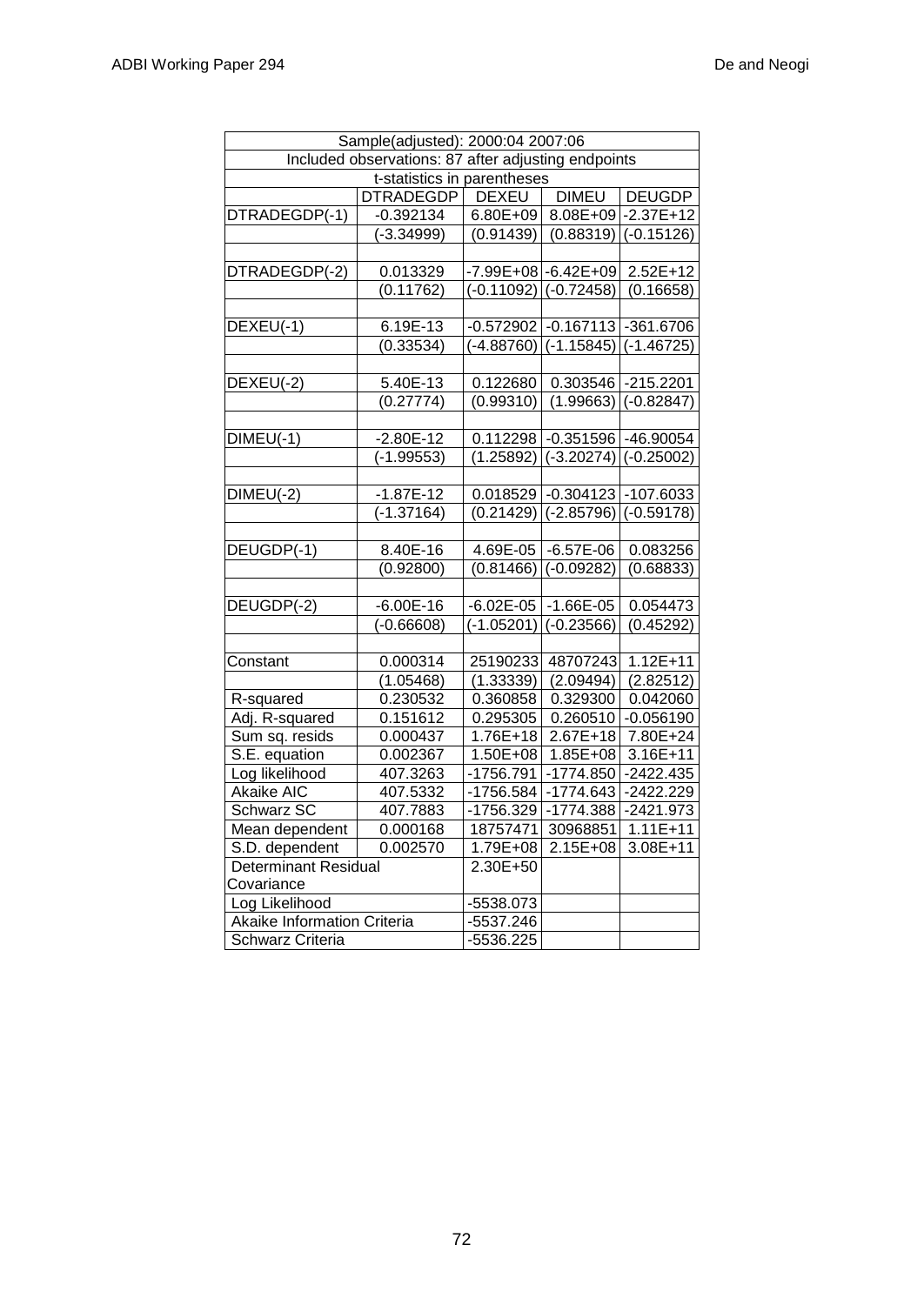| Sample: 2007:07 2009:08     |                   |              |                           |                     |  |
|-----------------------------|-------------------|--------------|---------------------------|---------------------|--|
| Included observations: 26   |                   |              |                           |                     |  |
| t-statistics in parentheses |                   |              |                           |                     |  |
|                             | DTRADEGDP   DEXEU |              | <b>DIMEU</b>              | <b>DEUGDP</b>       |  |
| DTRADEGDP(-1)               | $-0.047924$       | $1.91E+10$   |                           | 3.88E+09 - 2.59E+13 |  |
|                             | $(-0.15986)$      | (0.68869)    | (0.08261)                 | $(-0.49165)$        |  |
|                             |                   |              |                           |                     |  |
| DTRADEGDP(-2)               | $-0.058558$       | 2.63E+10     |                           | 5.69E+10 -1.27E+13  |  |
|                             | $(-0.20075)$      | (0.97245)    | (1.24459)                 | $(-0.24830)$        |  |
|                             |                   |              |                           |                     |  |
| DEXEU(-1)                   | $-2.51E-12$       | $-0.602507$  | 0.295733                  | 1041.063            |  |
|                             | $(-0.77991)$      | $(-2.02024)$ | (0.58584)                 | (1.84315)           |  |
|                             |                   |              |                           |                     |  |
| DEXEU(-2)                   | 3.04E-13          |              | $-0.594726$ $-0.392846$   | 1299.216            |  |
|                             | (0.09296)         |              | $(-1.96593)$ $(-0.76721)$ | (2.26764)           |  |
|                             |                   |              |                           |                     |  |
| $DIMEU(-1)$                 | 1.88E-12          | 0.062137     | $-0.393408$ $-299.6273$   |                     |  |
|                             | (1.04954)         | (0.37425)    | $(-1.39990)$              | $(-0.95288)$        |  |
|                             |                   |              |                           |                     |  |
| $DIMEU(-2)$                 | 5.40E-14          | 0.039939     | 0.061368                  | $-150.6071$         |  |
|                             | (0.03013)         | (0.24027)    | (0.21811)                 | $(-0.47840)$        |  |
|                             |                   |              |                           |                     |  |
| DEUGDP(-1)                  | $-2.10E-16$       | 8.45E-06     | 4.40E-05                  | 0.145707            |  |
|                             | $(-0.14610)$      | (0.06360)    | (0.19541)                 | (0.57891)           |  |
|                             |                   |              |                           |                     |  |
| DEUGDP(-2)                  | 3.77E-16          | $-0.000215$  | $-0.000222$               | 0.175220            |  |
|                             | (0.26916)         | $(-1.65724)$ | $(-1.00932)$              | (0.71319)           |  |
|                             |                   |              |                           |                     |  |
| Constant                    | $-0.000326$       | -9322778.    |                           | 23034410-6.41E+10   |  |
|                             | $(-0.42888)$      | $(-0.13226)$ | (0.19307)                 | $(-0.48013)$        |  |
| R-squared                   | 0.137282          | 0.368877     | 0.235837                  | 0.337530            |  |
| Adj. R-squared              | $-0.268703$       | 0.071877     | $-0.123769$               | 0.025779            |  |
| Sum sq. resids              | 0.000240          |              | 2.06E+18 5.90E+18         | $7.39E + 24$        |  |
| S.E. equation               | 0.003756          | 3.48E+08     | 5.89E+08 6.59E+11         |                     |  |
| Log likelihood              | 113.8242          | $-542.7318$  | $-556.4151$               | -738.9382           |  |
| Akaike AIC                  | 114.5165          | $-542.0395$  | $-555.7228$               | -738.2459           |  |
| <b>Schwarz SC</b>           | 114.9520          | $-541.6040$  | $-555.2873$               | $-737.8104$         |  |
| Mean dependent              | $-0.000260$       | -1056923.    |                           | 14784231-9.21E+10   |  |
| S.D. dependent<br>0.003335  |                   | 3.61E+08     | 5.56E+08                  | $6.68E + 11$        |  |
| <b>Determinant Residual</b> |                   | $1.50E + 52$ |                           |                     |  |
| Covariance                  |                   |              |                           |                     |  |
| Log Likelihood              |                   | -1709.408    |                           |                     |  |
| Akaike Information Criteria |                   | -1706.639    |                           |                     |  |
| Schwarz Criteria            |                   | -1704.897    |                           |                     |  |